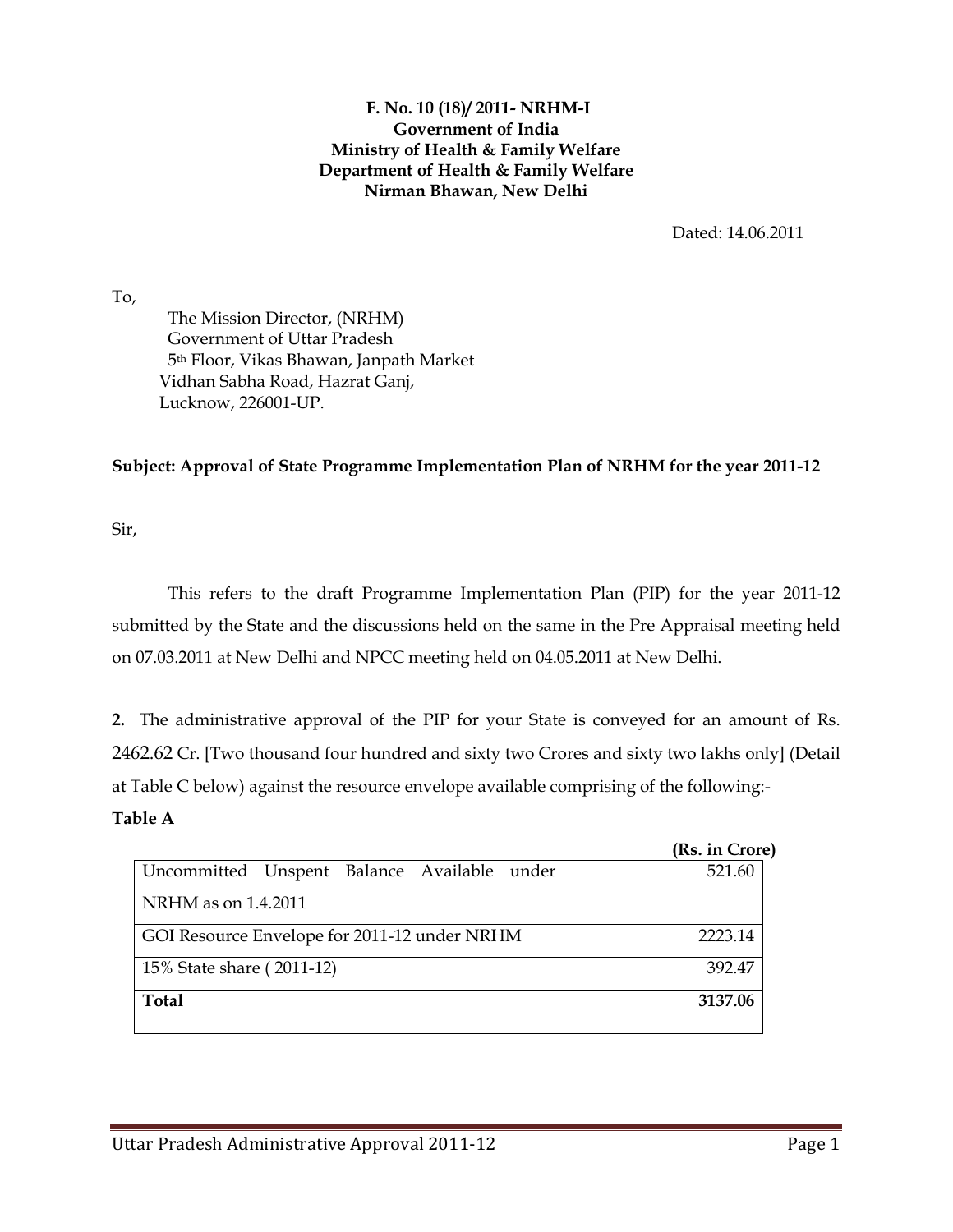# Table B

The Resource Pool wise break up of total Resources under NRHM

|                |                               |                 |                     | (Rs. in Crores) |  |  |
|----------------|-------------------------------|-----------------|---------------------|-----------------|--|--|
| Sl No.         |                               | Uncommitted     | <b>GoI</b> Resource | Total           |  |  |
|                |                               | Unspent balance | Envelope under      |                 |  |  |
|                |                               | available as on | <b>NRHM</b>         |                 |  |  |
|                |                               | 1.4.2011        |                     |                 |  |  |
|                |                               |                 |                     |                 |  |  |
| $\mathbf{1}$   | <b>RCH Flexible Pool</b>      | 240.70          | 668.60              | 909.3           |  |  |
| $\overline{2}$ | <b>NRHM Flexible Pool</b>     | 187.40          | 823.17              | 1010.57         |  |  |
| $\mathfrak{Z}$ | Immunization (from            | 7.69            | 33.92               | 41.61           |  |  |
|                | RCH Flexible Pool)            |                 |                     |                 |  |  |
| $\overline{4}$ | <b>NIDDCP</b>                 | 0.00            | 0.24                | 0.24            |  |  |
| 5              | <b>IDSP</b>                   | 0.79            | 2.69                | 3.48            |  |  |
| 6              | <b>NVBDCP</b>                 | 8.27            | 33.41               | 41.68           |  |  |
| $\overline{7}$ | <b>NLEP</b>                   | 0.65            | 5.85                | 6.50            |  |  |
| $8\,$          | <b>NPCB</b>                   | 25.50           | 32.00               | 57.5            |  |  |
| 9              | <b>RNTCP</b>                  | 2.50            | 63.90               | 66.4            |  |  |
| 10             | Direction & Admin.            | 0.00            | 529.07              | 529.07          |  |  |
|                | (Treasury route)              |                 |                     |                 |  |  |
| 11             | PPI Operation Cost            | 48.10           | 30.29               | 78.38           |  |  |
| 12             | 15% State share               | 0.00            | 0.00                | 392.32          |  |  |
|                | <b>Total Resource Envelop</b> | 521.60          | 2223.14             | 3137.06         |  |  |
|                | <b>Committed Unspent</b>      |                 |                     |                 |  |  |
|                | Balance up to 2010-11 to      |                 |                     |                 |  |  |
|                | be Revalidated in 2010-       |                 | 745.87              |                 |  |  |
|                | 11                            |                 |                     |                 |  |  |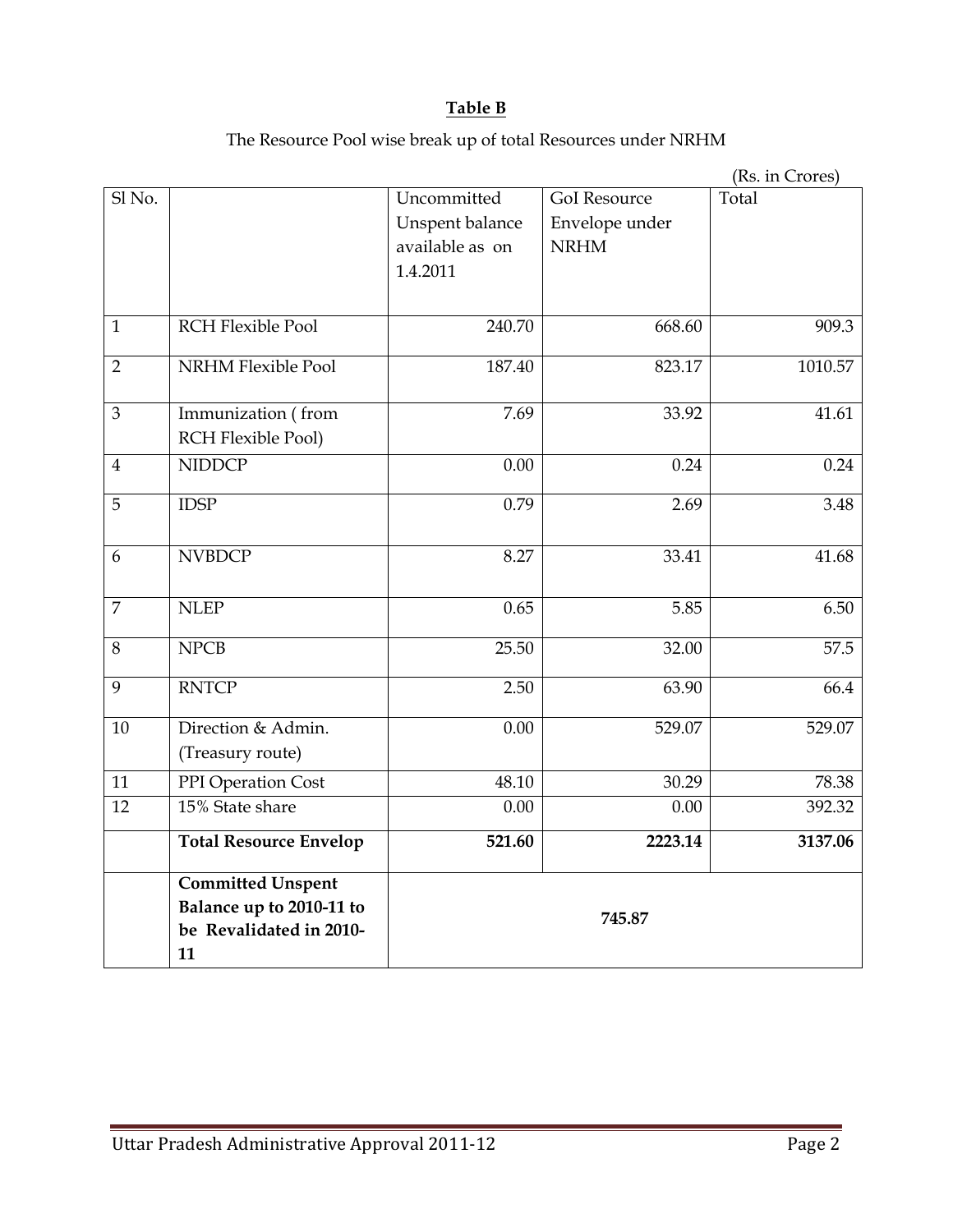## Table C

# SUMMARY OF APPROVAL

### (Details provided in respective Annexure)

|                | Scheme/Programme                    | <b>Approved Amount</b> |
|----------------|-------------------------------------|------------------------|
|                |                                     | (In Rs. Crores)        |
| $\mathbf{1}$   | <b>RCH Flexible Pool</b>            | 1073.74                |
|                | (Details at Annexure-I)             |                        |
| $\overline{2}$ | <b>NRHM Mission Flexible Pool</b>   | 645.45                 |
|                | (Details at Annexure-II)            |                        |
| 3              | Immunization & PPI Operational Cost | 91.06                  |
|                | (Details at Annexure-III)           |                        |
| 4              | <b>NIDDCP</b>                       | 0.24                   |
|                | (Details at Annexure-IVA)           |                        |
| 5              | <b>IDSP</b>                         | 5.64                   |
|                | (Details at Annexure-IVB)           |                        |
| 6              | <b>NVBDCP</b>                       | 28.31                  |
|                | (Details at Annexure-IVC)           |                        |
| $\overline{7}$ | <b>NLEP</b>                         | 7.07                   |
|                | (Details at Annexure-IVD)           |                        |
| 8              | <b>NPCB</b>                         | 32                     |
|                | (Details at Annexure-IVE)           |                        |
| 9              | <b>RNTCP</b>                        | 50.04                  |
|                | (Details at Annexure-IVF)           |                        |
| 10             | Direction & Admin. (Treasury route) | 529.07                 |
|                | <b>TOTAL</b>                        | 2462.62                |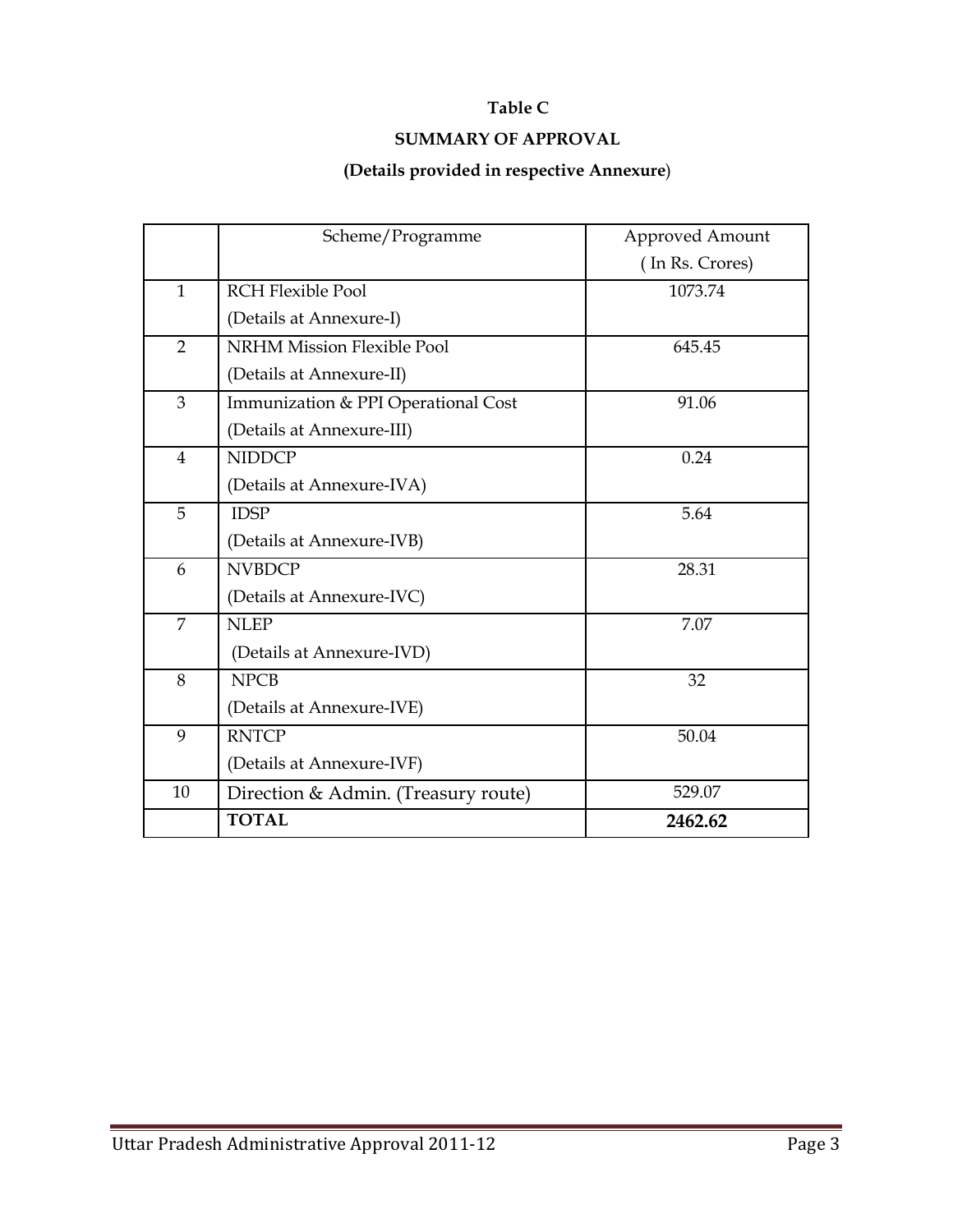3. The States/UTs are expected to keep in mind the management imperatives already outlined in the PIP guidelines for 2011-12 for their attention & systemic reforms. Progress would be reviewed in the light thereof. Further, the approval is subject to the following mandatory requirements. Non compliance to any of the following requirement may result in withholding of grant to the State:

### A. Release of the first tranche of funds

The first tranche of funds would be released by GOI to States for PIPs 2011-12 on fulfilment of the following conditions:

- 1. A full- time Mission Director for NRHM (for States having resource envelop of more than Rs 50 Crores), other than the administrative Secretary.
- 2. A full- time Director/Joint Director/Deputy Director (Finance) (depending on resource envelop of State), from the State Finance Services not holding any additional charge outside the Health Department.

## B. Release of Second Tranche of Funds

Action on the following issues would be looked at while considering the release of second tranche of funds:

- 3. The State shall ensure that 15% of the State share, based on release of funds by Government of India is credited to the account of the State Health Society.
- 4. Increase in State Plan Budget for 2011-12 by at least 10% over and above the 15% State share under NRHM.
- 5. State shall articulate policy on entitlements, and ensure rational prescriptions, timely procurements, smooth distribution to facilities, prescription audits, EDL in public domain, computerized drugs and logistic MIS System with the objective of minimizing out-of-pocket expenses.
- 6. State shall submit report sharing progress against all the new construction and upgradation work approved under NRHM. The percentage wise progress indicated against each facility taken up for new construction and upgradation.

# C. Monitoring Requirements

7. State shall ensure submission of quarterly report on the Measurable Target/indicators at the end of every quarter as per Attachment A and expected outputs stated in the Record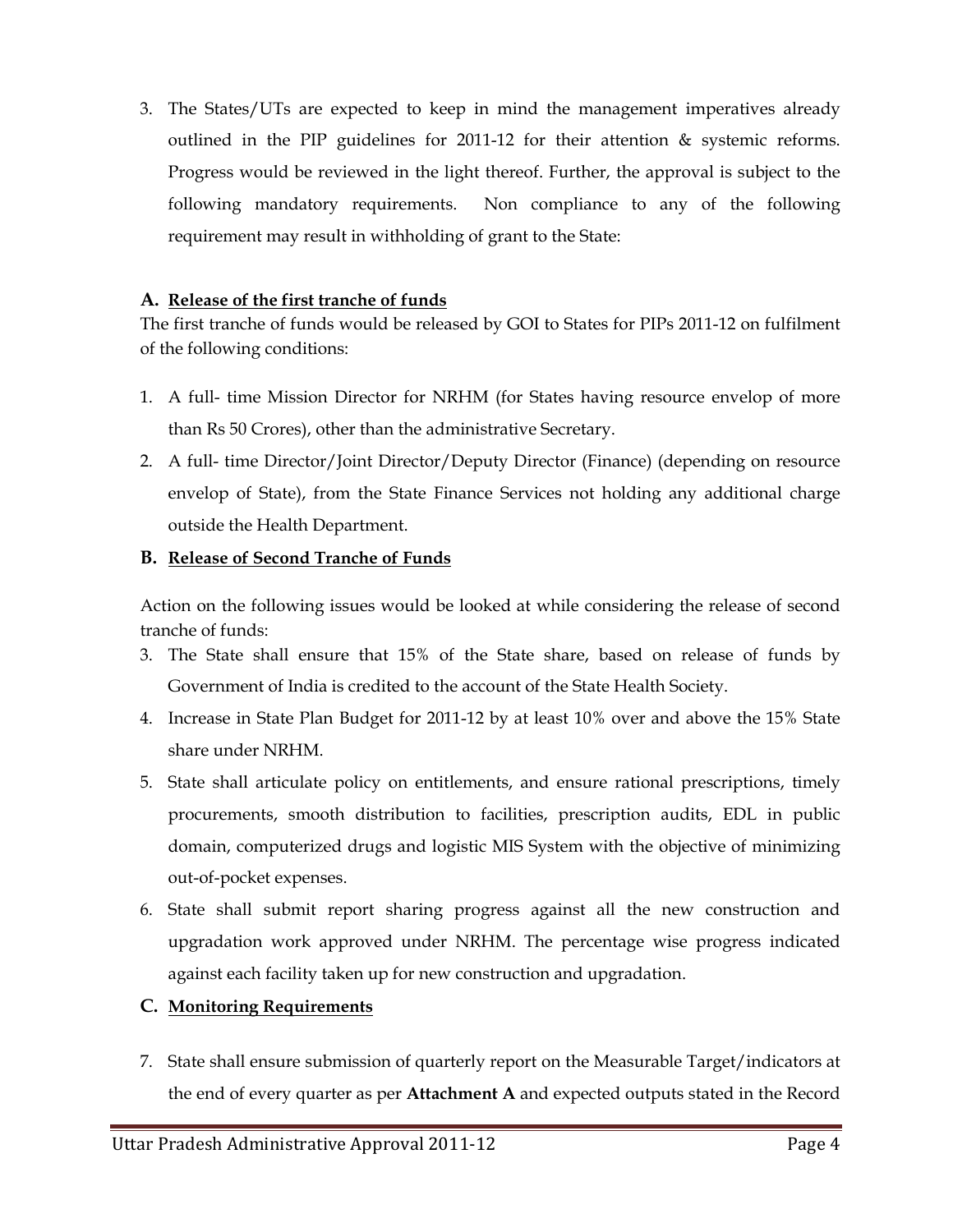of Proceeding (RoP) of NPCC in Attachment B. All approvals are subject to the observations made in the RoP which is inclusive of commodity grants under Disease Control Programme in the respective Annexures.

### D. Human Resource

- 8. All Posts under NRHM shall be on contract and for the Plan period. All such appointments would be for a particular facility and non transferable in nature. Priority in contractual recruitments and placements would be for backward districts, difficult, most difficult and inaccessible health facilities. The contractual appointments would be need based. Performance must be measured against pre-determined benchmarks regularly.
- 9. State shall prepare action plan for recruitment, deployment and training of human resources within six months and send it to the ministry.

### E. Infrastructure

- 10. All civil works undertaken to achieve IPHS standards, would be based on expected patient load and priority would be accorded to the backward districts, inaccessible and remote areas as per prescribed criteria.
- 11. In all new constructions, care should be taken to ensure that the locations of these facilities are such that beneficiary households can access them easily. They should preferably be located in the midst of habitation and definitely not in agriculture fields, outskirts of villages, or in unhygienic environment under any circumstances. Any deviation from the above would be treated as ineligible expenditure under NRHM.
- 12. All new constructions would require prior approval of GoI if names of facilities have not been mentioned in the NRHM-PIP, and also if any shift is proposed. No shift from backward and inaccessible areas would be allowed.
- 13. The State shall set up implementation arrangement to monitor all civil works being undertaken, on a monthly basis, to ensure quality of works and completion as per schedule.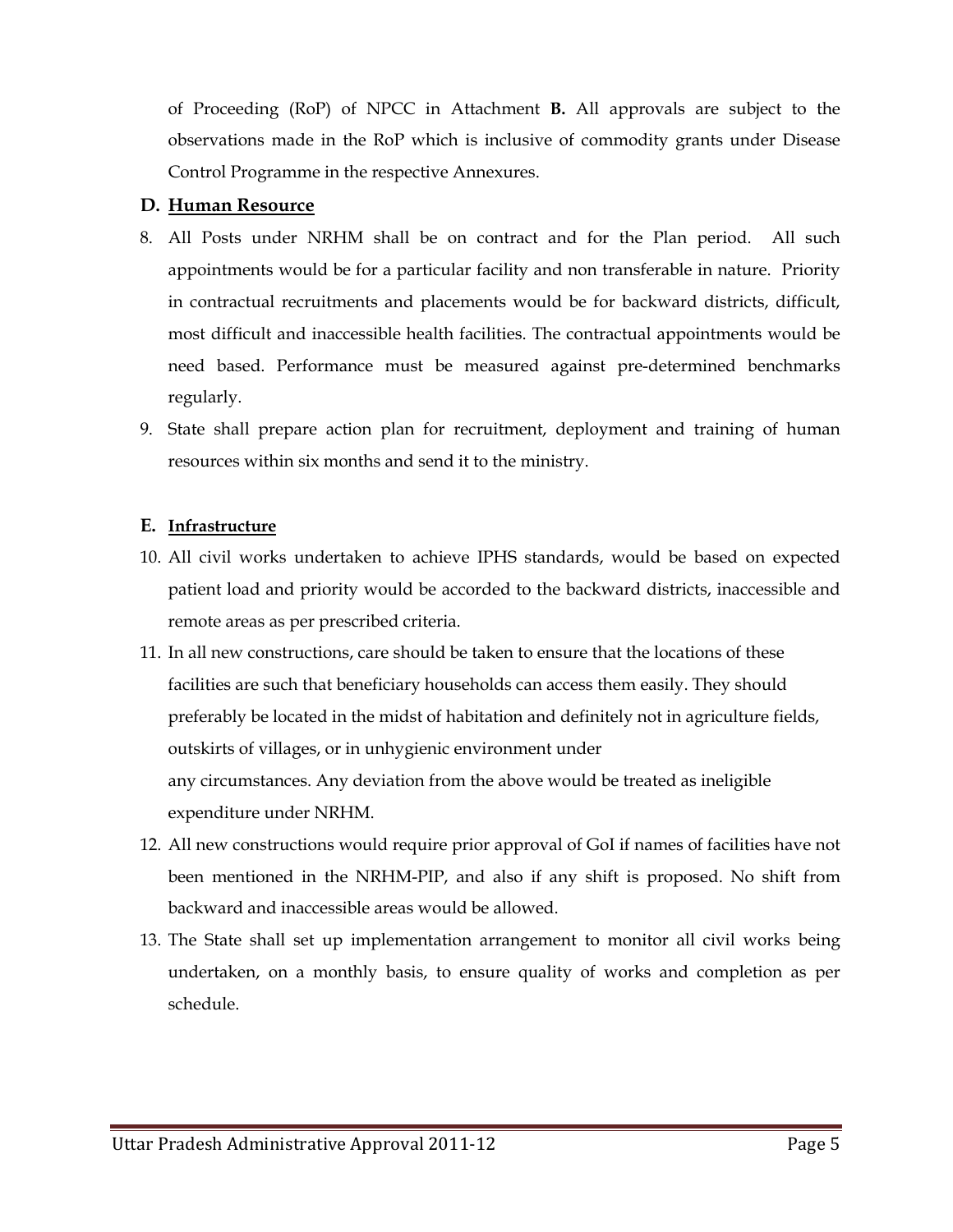### F. Communitization

- 14. The State shall ensure that all operational guidelines relating to VH&NDs are complied with.
- 15. The State shall ensure timely performance based payments to ASHAs/Community Link Workers and put in place a supportive supervision mechanism is put in place within six months.
- 16. The State shall ensure that RKS meets as frequently as possible and mandatorily at least once in every quarter to review proper utilisation of allocated funds for achievement of goals. The proceedings of such meetings should be maintained for scrutiny.

# G. Financial

- 17. The State shall not make any change in allocation among different components/ activities without approval of GoI. Any proposal for re-appropriation between activities within activities should be informed to GoI in advance. However, such re-appropriation should reflect realignment of activities in accordance with priority to high focus districts/involvement of NGOs etc.
- 18. The State shall ensure the completion of delegation of administrative and financial powers during the current financial year. Funding of NRHM to the State in 2011-2012 will be based on clear delegation as per earlier directions.
- 19. The State shall follow all the financial management systems under operation under NRHM and shall submit Audit Reports, Quarterly Summary Concurrent Audit Report, FMRs, Statement of Fund Position, as and when they are due. State shall also undertake Monthly District Audit and periodic assessment of the financial system.
- 20. The accounts of the State/ grantee institution/ organization shall be open to inspection by the sanctioning authority and audit by the Comptroller and Auditor General of India under the provisions of CAG (DPC) Act 1971 and internal audit by Principal Accounts Office of the Ministry of Health & Family Welfare.
- 21. State shall ensure submission of details of unspent balance indicating, inter alia, funds released in advance and funds available under State Health Societies. The State shall also intimate the interest amount earned on unspent balance. This amount can be spent against activities already approved.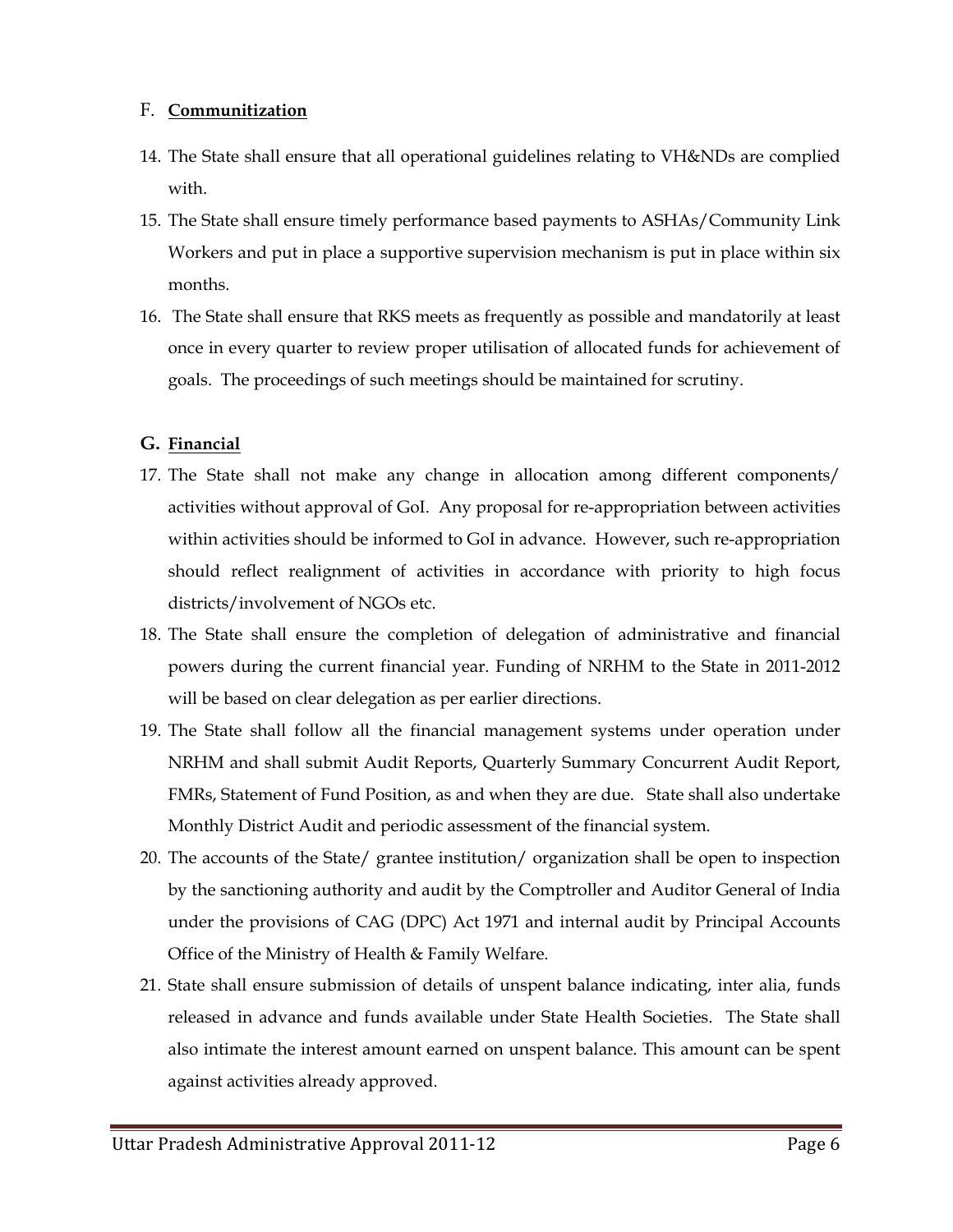### H. Outcomes

- 22. The state shall focus on key NRHM goals of reduction in MMR, IMR & TFR and overall disease burden. All activities and expenditure must be linked with outcomes and technical interventions/strategies recommended by MoHFW implemented in right earnest.
- 23. The State shall ensure establishment of supportive supervisory structures for RCH programme, particularly in districts having low institutional delivery.
- 24. State shall ensure taking appropriate action to monitor the performance of the cold chain /ILR Points and implementation of Supply Chain management System and improving coverage and quality of Immunization services.

Yours faithfully,

(Dr. Sajjan Singh Yadav) Director NRHM

Copy to:

- 1. All JSs in the Ministry
- 1. All Programme Division Heads of NRHM/ RCH/ Disease Control Programmes
- 2. Director Finance (NRHM)
- 3. All Under Secretaries concerned
- 4. IFD
- 5. PPS to Secretary(H&FW)/PS to SS&MD, NRHM
- 6. Sanction Folder
- 7. File of Concerned States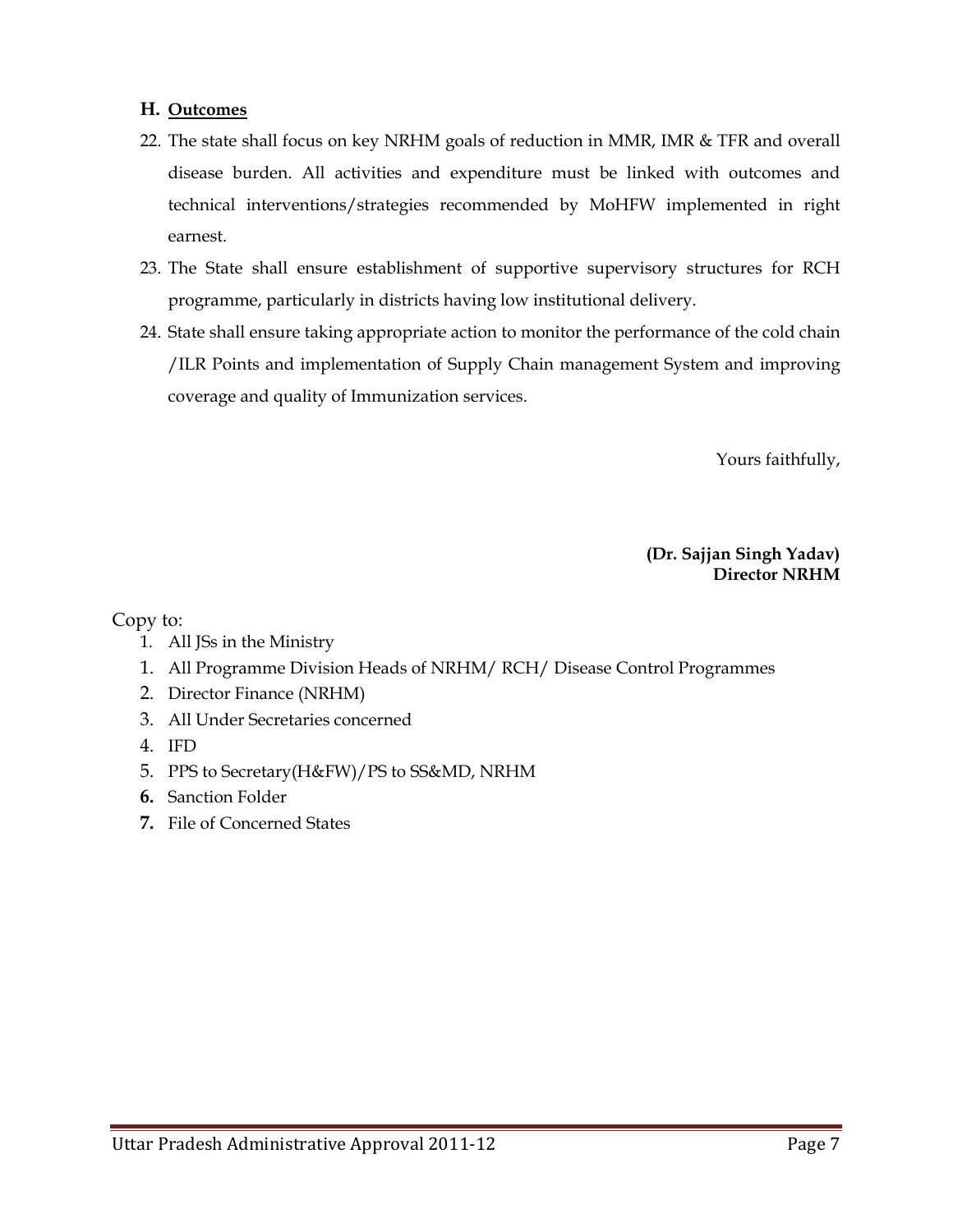# NATIONAL RURAL HEALTH MISSION RECORD OF PROCEEDINGS 2011-12

Record of Proceedings of the National Programme Coordination Committee (NPCC) for Uttar Pradesh held on 04.05.2011 under the Chairmanship of Shri K. Chandramouli, Secretary, MoHFW for approval of NRHM Programme Implementation Plan (PIP) of Uttar Pradesh for the year 2011-12.

I. A meeting of the NPCC of NRHM was held under the Chairmanship of Secretary, MoHFW, to approve the PIP of Uttar Pradesh on 04.05.2011. The list of members who attended the meeting is placed at Annex. V. The NPCC meeting was convened after the pre-appraisal meeting for the State, with written and oral comments provided to the State to modify the proposal before the NPCC.

II. State Government reported the likely uncommitted unspent balance available under NRHM as on 1.4.2011, and were apprised of the GOI Resource Envelope for 2011-12 under NRHM. The Monitorable Indicators, placed at **Attachment A**, for the State were also indicated. After detailed discussions and subsequent deliberations, the PIP was finalised for amounts indicated under different components as detailed in the **Attachment B** (Annexure I to IV).

III. The attention of the State was drawn to the following areas for further action:

### A. Planning

1. The State Government shall, within 45 days of the issue of Record of Proceedings by the Ministry of Health and Family Welfare, issue detailed Record of Proceedings for each district.

### B. Human Resource

- 2. All posts under NRHM on contract and based on local criteria shall be done by the Rogi Kalyan Samiti /District Health Society. Residence at place of posting must be ensured.
- 3. Blended payments comprising of a base salary and a performance based component, should be encouraged.
- 4. Transparent Transfer and Career Progression Systems should be implemented in the State.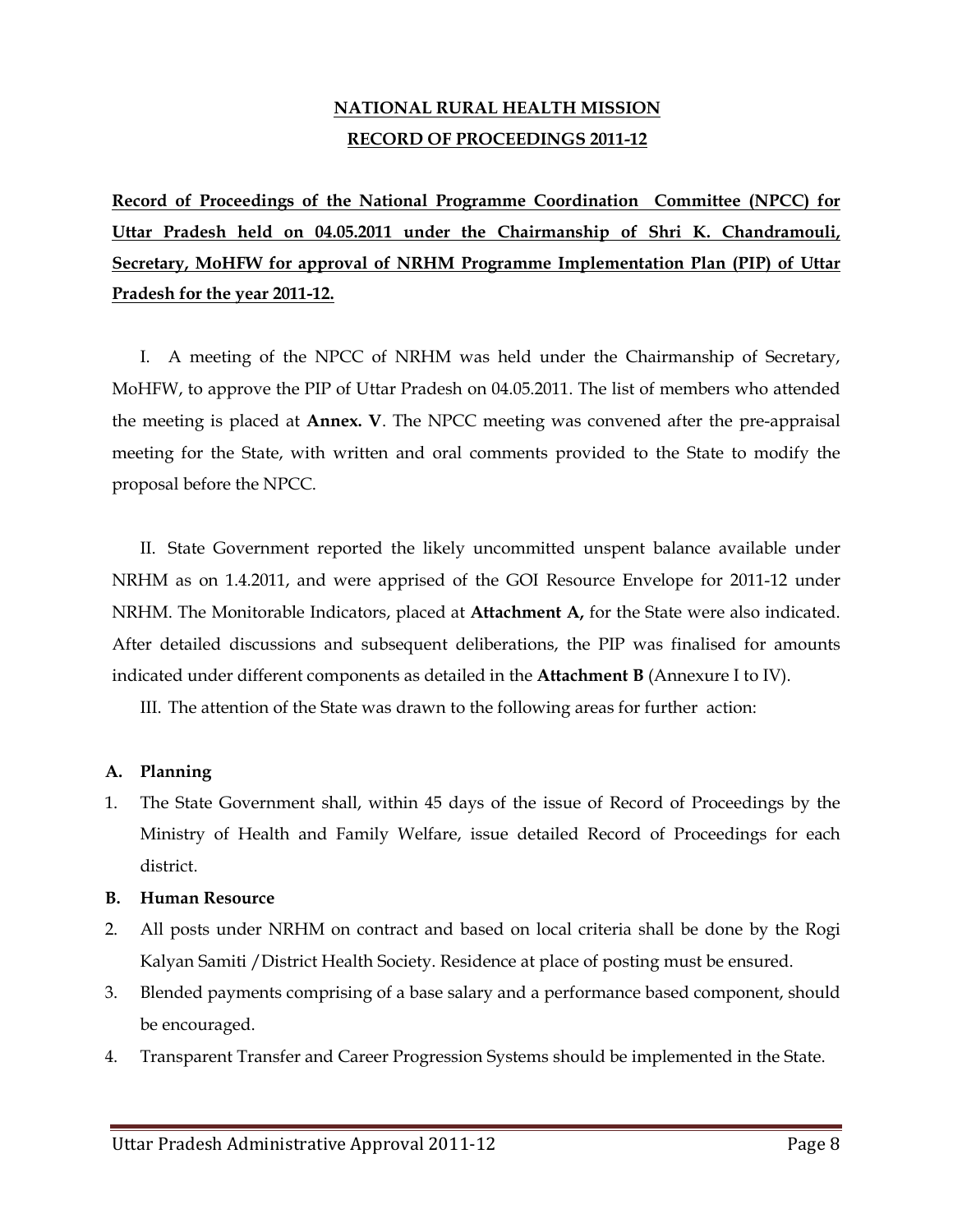5. The State shall put in place a transparent and effective Human Resource Policy so that difficult, most difficult and inaccessible areas attract and retain human resources for health.

### C. Infrastructure

- 6. The State shall furnish list of facilities to be upgraded with identification of inaccessible and remote facilities and finalization of district action plans for the identified backward districts within three months.
- 7. The State shall furnish information relating to physical and financial status of infrastructure and building works already taken up every quarter to Infrastructure Division.
- 8. The State shall undertake all construction activities in meeting health infrastructure gaps with particular focus in backward districts and inaccessible facilities.

### D. Communitisation

- 9. The State shall take up capacity building exercise of Village Health and Sanitation Committees, Rogi Kalyan Samitis and other community /PRI institutions at all levels, involving Non Governmental Organizations where necessary after a selection process.
- 10. The State shall ensure regular meetings of all community Organizations /District / State Mission with public display of financial resources received by all health facilities.
- 11. The State shall also make contributions to Rogi Kalyan Samitis besides introducing user charges wherever feasible protecting the interest of the poor.
- 12. All performance based payments/incentives should be under the supervision of Community Organizations (PRI)/RKS.
- 13. The State shall focus on the health entitlements of vulnerable social groups like SCs, STs, OBCs, minorities, women, disabled, migrants etc.

### E. HMIS

- 14. State shall set up a transparent and credible Procurement and Logistics system. State agrees to periodic procurement audit by third party to ascertain progress in this regard.
- 15. The State shall undertake institution specific monitoring of performance of Sub Centre, PHCs, CHCs, DHs, etc. in the prescribed format which is to be regularly uploaded as Monthly, Quarterly and Annual Data on the HMIS.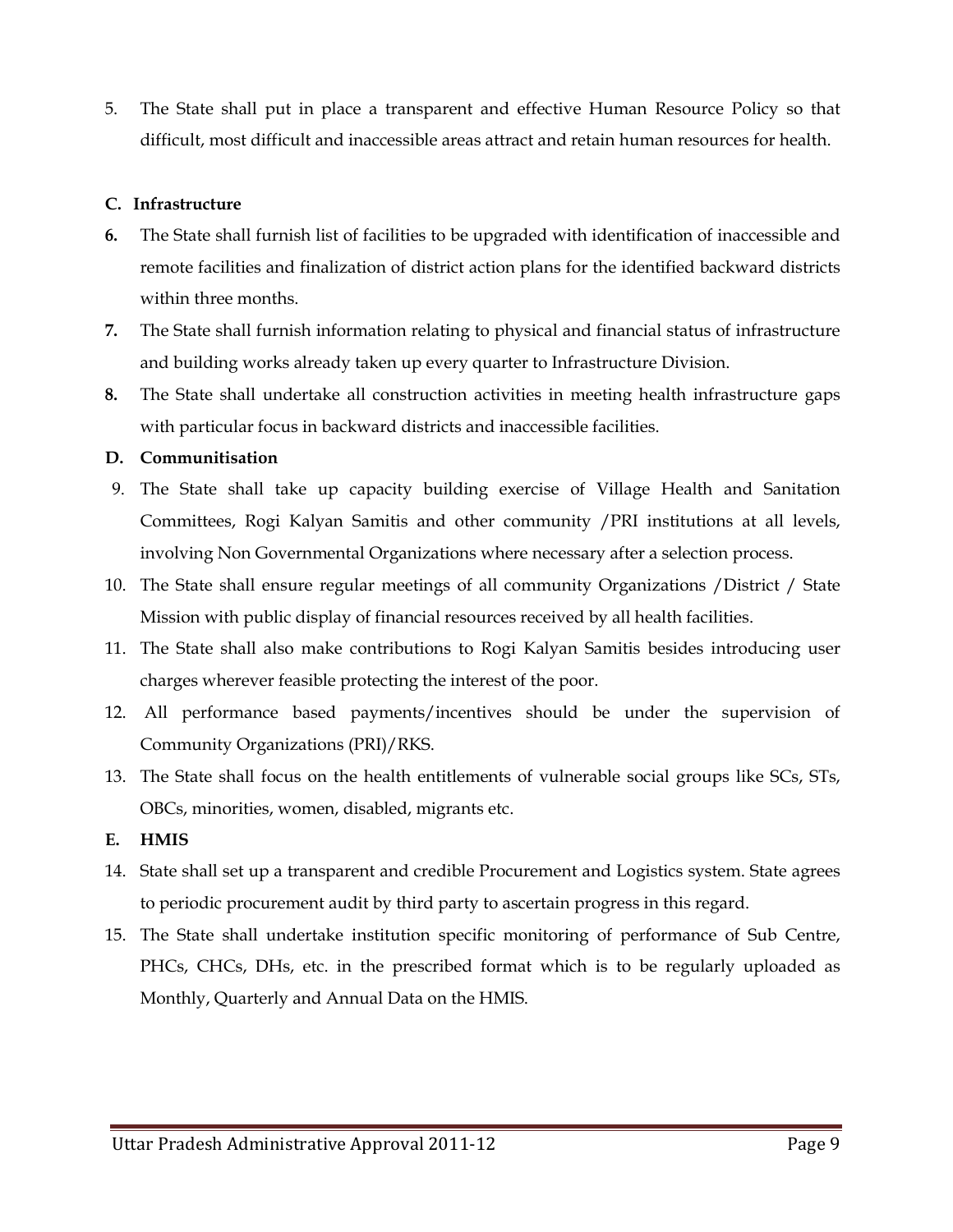16. State Specific Conditions/Observations:

In case of committed unspent amount, payment shall not be released without  $3<sup>rd</sup>$  party evaluation of work/supplies by an independent 3rd party to ensure that the quality of construction/supplies is as per specifications.

17. The funds approved under the Monitoring and Evaluation activities in the PIP are subject to the State reporting facility-wise performance on the HMIS portal of the Ministry. The States are to also periodically review the quality of data on the HMIS portal at the District and Sub-district levels. The funds approved for the Mother and Child Tracking Systems (MCTS) are to be utilized such that there is improved coverage of maternal and care services and immunisation of children and reflected on the MCTS portal of the Ministry.

IV. Based on the State's PIP and deliberations thereon the Plan for the State is finalised as per the detail of Annexure I (RCH Flexible Pool), Annexure II (NRHM Flexible Pool), Annexure-III (Immunization) & Annexure –IV (National Disease Control Programmes)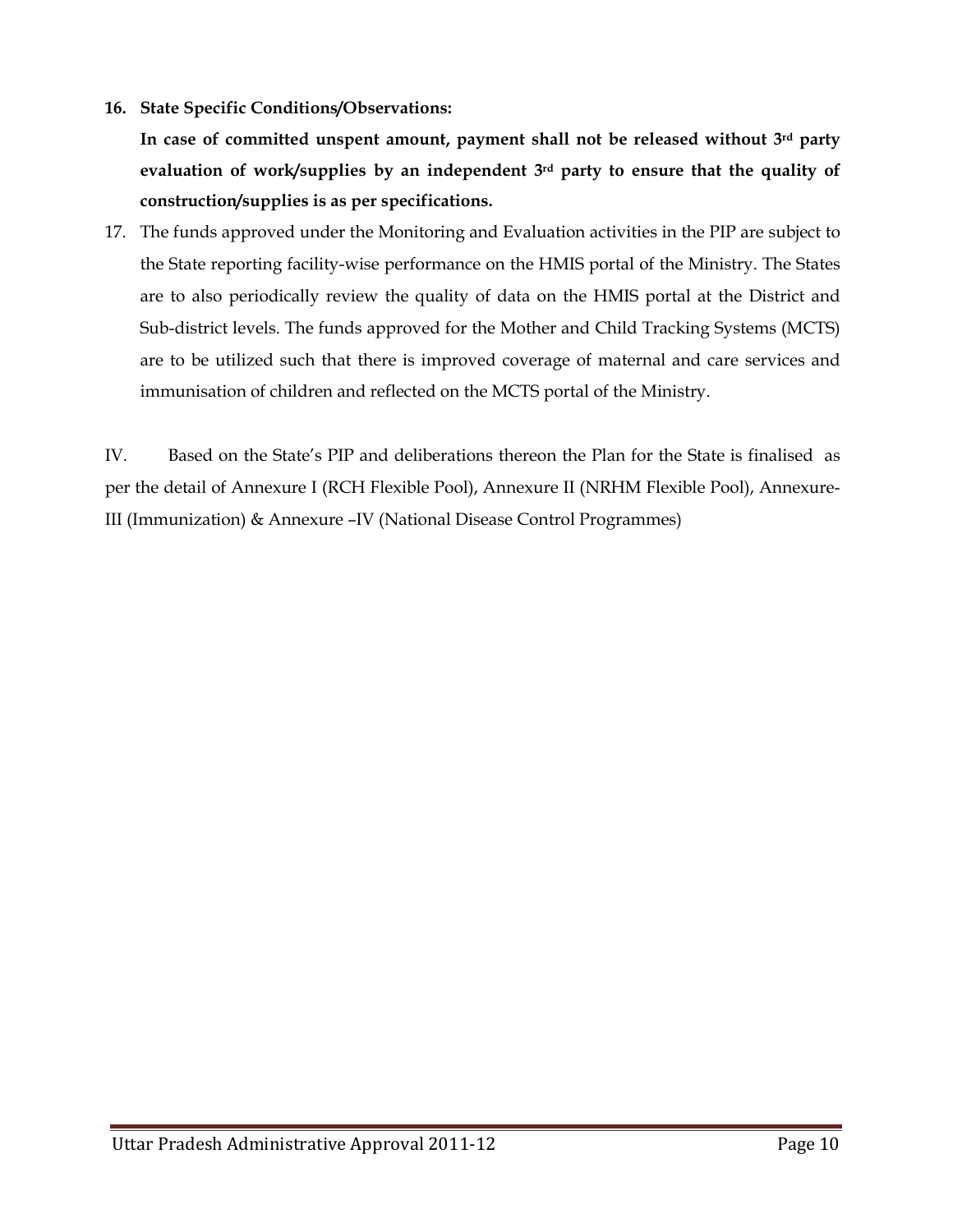#### Attachment - A

# MONITORING TARGETS TO BE ACHIEVED IN 2011-12

|                            | Activity / Measurable indicator                                           | Achievement in/up<br>to 2010-11               | <b>Target</b><br>in(Cumulative) up<br>to 2011-2012 | <b>Addition</b><br>during the<br>year         |
|----------------------------|---------------------------------------------------------------------------|-----------------------------------------------|----------------------------------------------------|-----------------------------------------------|
| $\bf{I}$                   | <b>Monitoring Progress Against Standards:</b>                             |                                               |                                                    |                                               |
| $\boldsymbol{A}$           | <b>Maternal Health</b>                                                    |                                               |                                                    |                                               |
| $\mathbf{1}$               | <b>Institutional Deliveries</b>                                           | 50%                                           | 70%                                                | 20%                                           |
| $\overline{2}$             | 24x7 Facilities                                                           | 824 (includes FRUs)                           | 1100 (includes<br><b>FRUs</b>                      | 276<br><i>(includes</i><br>FRU <sub>s</sub> ) |
| 3                          | <b>Functional First Referral Units</b>                                    | 156 units                                     | 200 units                                          | 44 units                                      |
| $\boldsymbol{B}$           | Child health                                                              |                                               |                                                    |                                               |
| $\overline{4}$             | <b>Sick New Born Care Units</b>                                           | 12 established - of<br>them 7 are functional) | 30                                                 | 18                                            |
| 5                          | New Born Care Corners                                                     | 759                                           | 759                                                | $\overline{\phantom{a}}$                      |
| 6                          | Stabilization Units in CHCs/ BPHCs                                        | 107                                           | 107                                                | $\overline{\phantom{a}}$                      |
| 7                          | <b>Full Immunization</b>                                                  | 40.9% (CES 2009)                              | 75%                                                | 34%                                           |
| $\mathsf{C}$               | <b>Population Stabilization</b>                                           |                                               |                                                    |                                               |
| 8                          | Male Sterilization                                                        | 4908                                          | 50000                                              | 45092                                         |
| 9                          | <b>Female Sterilization</b>                                               | 178510                                        | 600000                                             | 421490                                        |
| 10                         | No. of IUD Insertions                                                     | 929317                                        | 2100000                                            | 1170683                                       |
| D                          | Disease Control                                                           |                                               |                                                    |                                               |
| 11                         | <b>Annualized New Smear Positive</b><br>Detection Rate of TB              | 61.2 per lakh per year                        | 85 per lakh per year                               | 23.8 lakhs                                    |
| 12                         | <b>Success Rate of New Smear Positive</b><br>Treatment initiated on DOTS. | 86%                                           | 90%                                                | $4\%$                                         |
| 13                         | ABER for malaria                                                          | 2%                                            | 3%                                                 | $1\%$                                         |
| 14                         | API for malaria (per 1000 population)                                     | 1.7/1000                                      | 1.5/1000                                           | 0.2/1000                                      |
| 15                         | Annual New Case Detection Rate for<br>Leprosy (per 1,00,000 population)   | 0.89/10000                                    | < 0.89 / 10000                                     | $\overline{\phantom{a}}$                      |
| 16                         | <b>Cataract Surgeries performed</b>                                       | 38.63 lac                                     | 42 lacs                                            | 3.37 lac                                      |
| $\boldsymbol{\mathit{II}}$ | Human Resources including Training                                        |                                               |                                                    |                                               |
| 17                         | Appointment of ANMs                                                       | 807                                           | 2500                                               | 1693                                          |
| $18\,$                     | Appointment of staff nurses                                               | 1484                                          | 2000                                               | 516                                           |
| 19                         | Doctors trained on EmOC                                                   | 39* (15 more                                  | 515                                                | 48                                            |
|                            |                                                                           | undergoing training)<br>62                    |                                                    | 108                                           |
| 20<br>21                   | Doctors trained on LSAS<br>Doctors trained in NSV/ Conventional           | $\boldsymbol{0}$                              | 170<br>294                                         | 294                                           |
|                            |                                                                           |                                               |                                                    |                                               |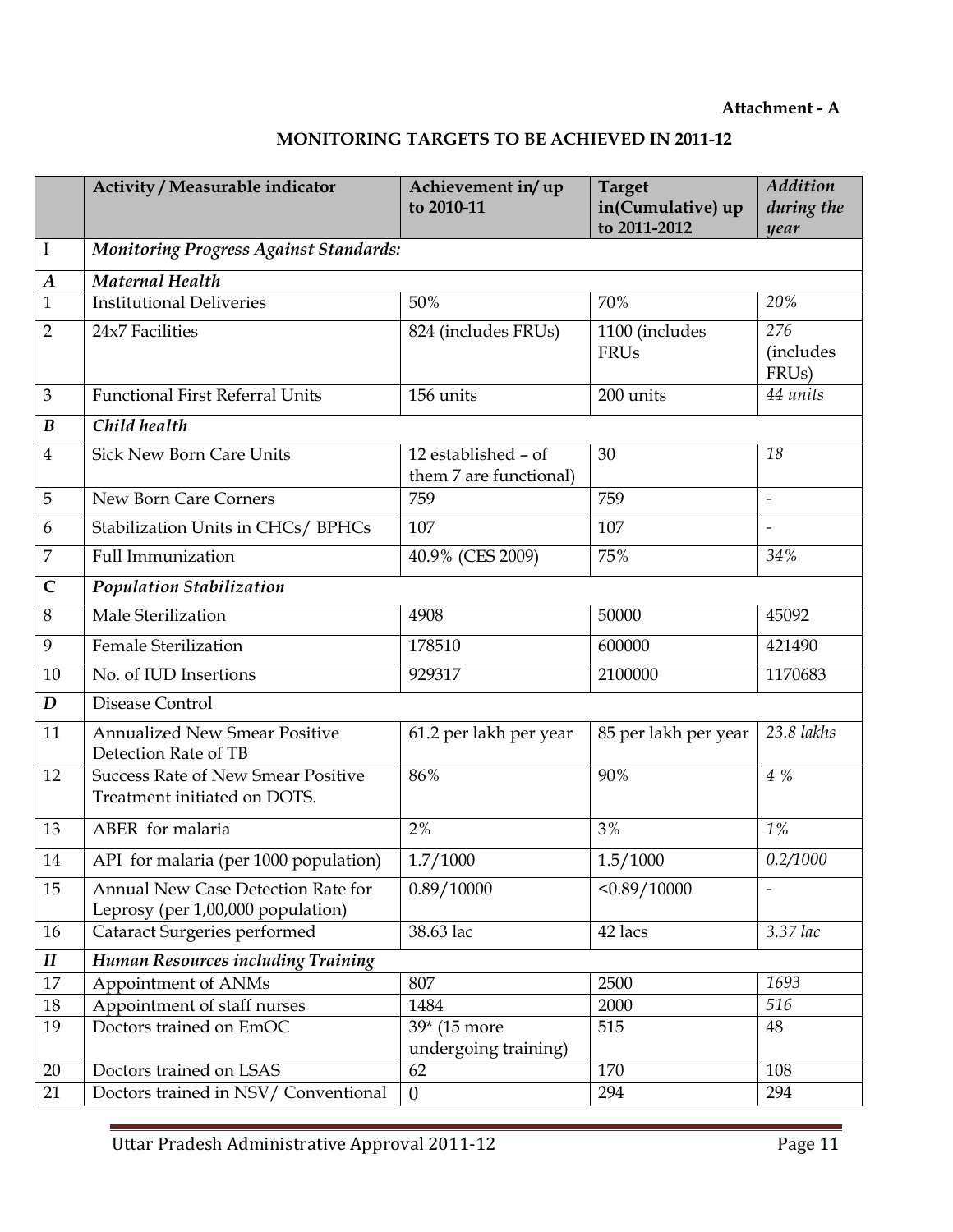|                         | Activity / Measurable indicator         | Achievement in/up        | <b>Target</b>       | <b>Addition</b> |
|-------------------------|-----------------------------------------|--------------------------|---------------------|-----------------|
|                         |                                         | to 2010-11               | in(Cumulative) up   | during the      |
|                         |                                         |                          | to 2011-2012        | year            |
|                         | vasectomy                               |                          |                     |                 |
| 22                      | Doctors trained in Abdominal            | 27 doctors and 13 staff  | 135 doctors and 90  | 108 doctors     |
|                         | Tubectomy (Minilap)                     | nurses                   | <b>Staff Nurses</b> | and 77          |
|                         |                                         |                          |                     | nurses          |
| 23                      | Doctors trained in laparoscopic         | $\theta$                 | 48 MOs and 16 staff | 48 MOs          |
|                         | Tubectomy                               |                          | nurses              | and 16          |
|                         |                                         |                          |                     | staff nurses    |
| 24                      | Personnel trained in IMNCI              | 11,302 (By Feb 2011)     | 27,772              | 16,420          |
| III                     | <b>Communitization Processes</b>        |                          |                     |                 |
| 25                      | <b>Functional VHSCs</b>                 | 51912                    | 51914               | $\overline{2}$  |
| 26                      | ASHAs with Drug kits                    | $1.35$ lacs              | 1.36 lacs           | $0.01$ lacs     |
| IV                      | <b>Improved Management</b>              |                          |                     |                 |
| 27                      | Tracking of pregnant mothers and        | 25.2 lacs P.W. upto      | 67.5 lacs           | 42.3 lac        |
|                         | children                                | 31.01.2011 for 45        | P.W.+57.30 lacs     |                 |
|                         |                                         | districts                | children            |                 |
| 28                      | Evaluation and Assessment of NRHM       |                          |                     |                 |
|                         | Activities                              |                          |                     |                 |
|                         |                                         |                          |                     |                 |
| 29                      | Cold Chain Management                   | 979                      | 1000                | 21              |
|                         | (number of functional ILR points)       |                          |                     |                 |
| $\overline{\mathbf{V}}$ | Infrastructure                          |                          |                     |                 |
| 30                      | Construction of sub-centre buildings    | $\overline{\phantom{a}}$ | 710                 | 710             |
| 31                      | Construction of PHC buildings           | $\mathbf{0}$             | $\mathbf{0}$        |                 |
| 32                      | Construction of CHC buildings           | $\mathbf{0}$             | $\mathbf{0}$        |                 |
| 33                      | Construction of District Hospital       | $\mathbf{0}$             | $\theta$            |                 |
|                         | buildings                               |                          |                     |                 |
| 34                      | Construction of Other Hospital          | $\mathbf{0}$             | $\mathbf{0}$        |                 |
|                         | buildings                               |                          |                     |                 |
| VI                      | <b>MMU</b> and Referral Transport       |                          |                     |                 |
| $\overline{35}$         | <b>Functional Mobile Medical Units</b>  | $\overline{2}$           | $133 + 180$         | 131(under       |
|                         |                                         |                          |                     | process)        |
|                         |                                         |                          |                     | $+180$          |
| 36                      | <b>Emergency and Referral Transport</b> | $\overline{\phantom{a}}$ | $\overline{a}$      |                 |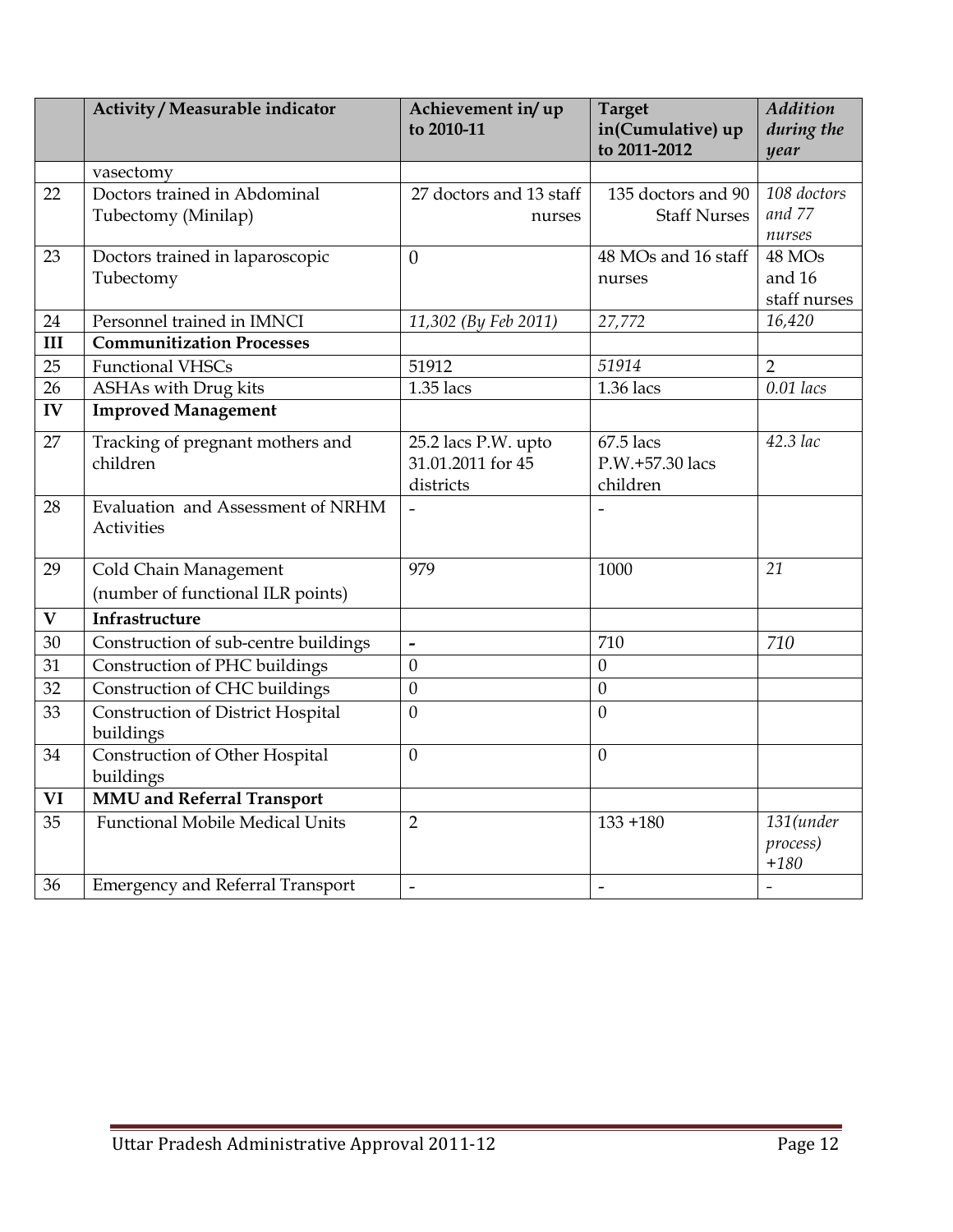# Attachment B

#### Annexure-I

# Consolidated Approval under RCH-II for FY 2011-12: Uttar Pradesh

|                |                                     | <b>PROPOSED</b> | <b>APPROVED</b>              |               |  |
|----------------|-------------------------------------|-----------------|------------------------------|---------------|--|
| S. No.         | <b>BUDGET HEAD</b>                  | (Rs. Lakhs)     | <b>AMOUNT</b><br>(Rs. Lakhs) | $\frac{0}{0}$ |  |
| 1              | Maternal Health                     | 35594.49        | 24087.35                     | 45.9%         |  |
| $\overline{2}$ | Child Health                        | 1799.07         | 1799.07                      | 3.4%          |  |
| 3              | <b>Family Planning</b>              | 872.1           | 514.6                        | 1.0%          |  |
| $\overline{4}$ | <b>ARSH</b>                         | 1286.22         | 1286.22                      | 2.5%          |  |
| 5              | Urban RCH                           | 2062.68         | 1273.68                      | 2.4%          |  |
| 6              | <b>Tribal RCH</b>                   | $\Omega$        | $\Omega$                     |               |  |
| $\overline{7}$ | PNDT & Sex Ratio                    | 47.35           | 47.35                        | $0.1\%$       |  |
| 8              | Infrastructure & HR                 | 21625.71        | 13779.23                     | 26.3%         |  |
| 9              | Training                            | 7560.43         | 5435.82                      | 10.4%         |  |
| 10             | Programme Management                | 5149.97         | 4225.99                      | 8.1%          |  |
| 11             | Vulnerable Groups                   | $\theta$        | $\Omega$                     |               |  |
|                | <b>Total RCH II Base Flexi Pool</b> | 75998.02        | 52449.31                     | 100 %         |  |
| 12             | <b>JSY</b>                          | 47533.5         | 47533.5                      | 86.5%         |  |
| 13             | Sterilisation & IUD Compensation,   |                 |                              |               |  |
|                | and NSV Camps                       | 7391.7          | 7391.7                       | 13.5%         |  |
|                | <b>Total RCH II Demand Side</b>     | 54925.2         | 54925.2                      | 100 %         |  |
|                | <b>GRAND TOTAL RCH II</b>           | 130923.22       | 107374.51                    |               |  |

# A. Summary of Approval under RCH-II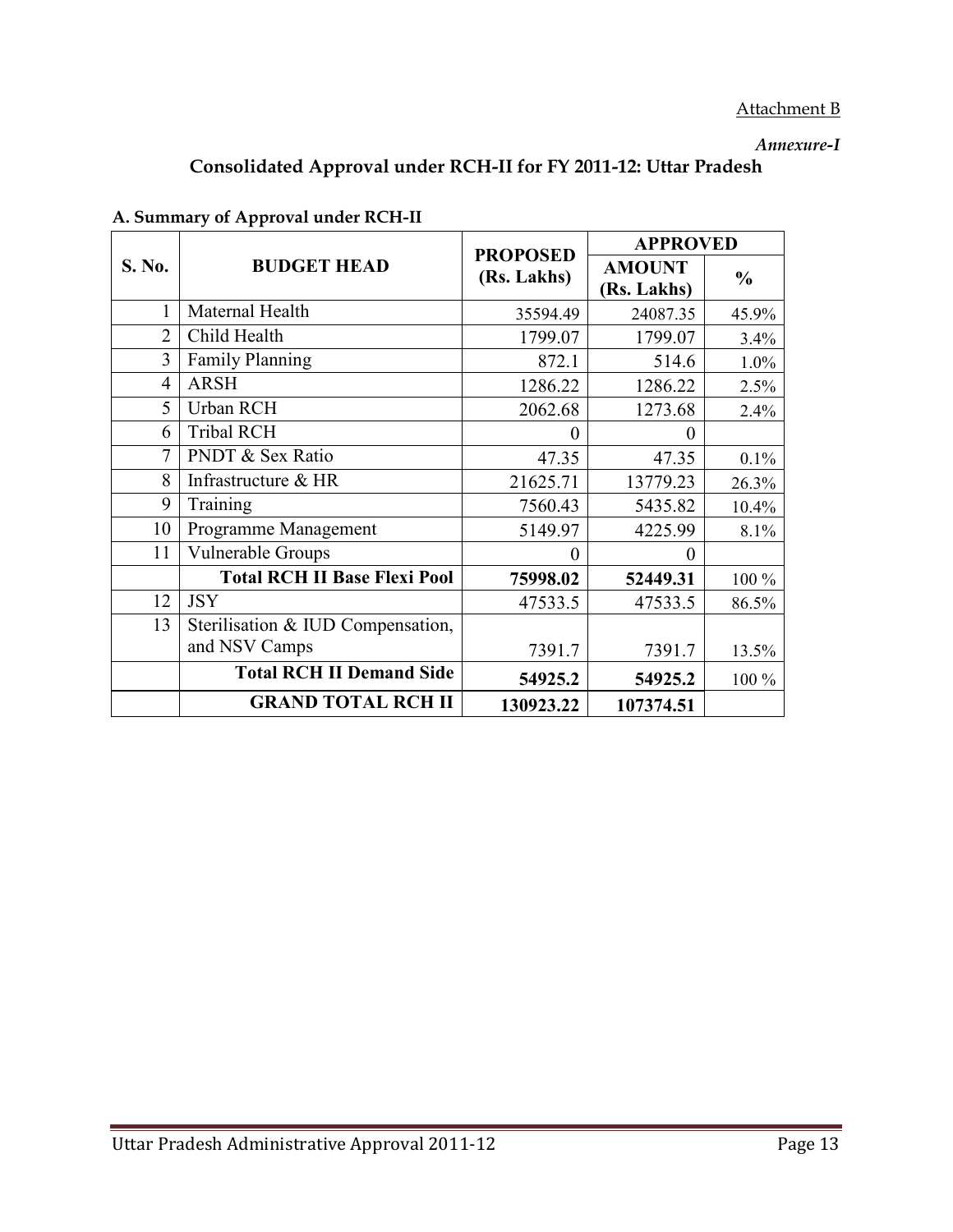# RECLASSIFICATION

The following are shifted to Mission flexi pool (and not factored in the proposed amount above):

- Rs. 100 lakhs for renovation / civil works for SIHFW
- Rs. 100 lakhs for computer lab and library at SIHFW
- Rs. 360 lakhs for strengthening of 36 ANMTCs
- Rs. 225 lakhs for strengthening of 30 DTTs

The following are shifted from Mission flexi pool (and factored in the proposed amount above):

- Rs. 41.23 lakhs for PNDT
- Rs. 729.36 lakhs for School Health programme
- Rs. 392.20 lakhs for Saubhagyawati Yojana
- Rs. 1131.60 lakhs for ASHA incentives for Child Health
- Rs. 75.00 lakhs for accreditation of private providers for sterilisation services
- Rs. 75.00 lakhs for accreditation of private providers for IUD services
- Rs. 12.50 lakhs for innovative schemes for promoting FP at State / district level through private providers
- Rs. 72.00 lakhs for performance based awards for FP at district level (for institutions and providers)
- Rs. 135.00 lakhs for SBA training of AYUSH lady MOs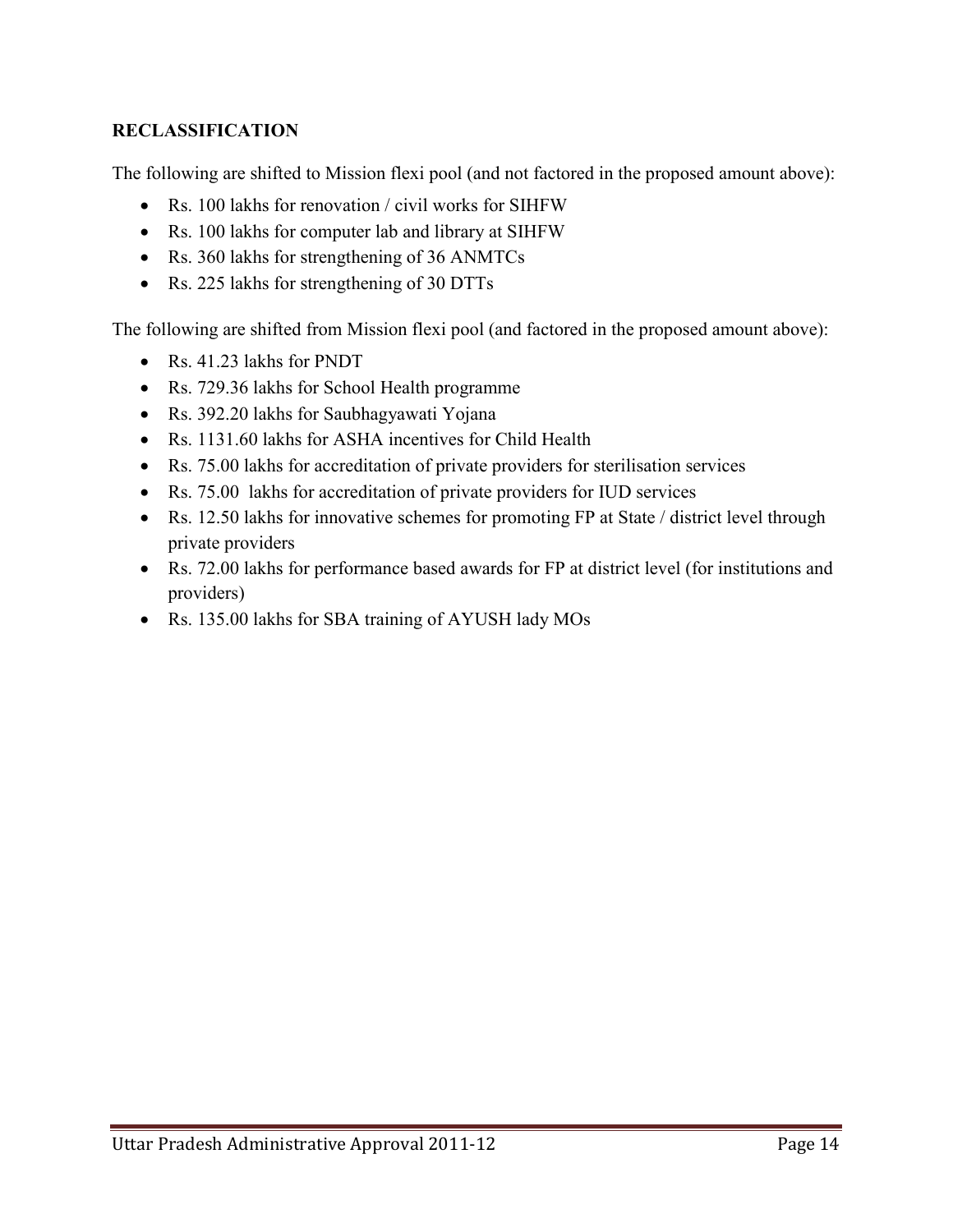|            |                                                           |                          |                        | <b>Amount</b>   | <b>Amount</b>   |                                                  |
|------------|-----------------------------------------------------------|--------------------------|------------------------|-----------------|-----------------|--------------------------------------------------|
| <b>FMR</b> | <b>Activity</b>                                           | <b>Unit Cost (where-</b> | Physical target/       | <b>Proposed</b> | <b>Approved</b> | <b>Remarks</b>                                   |
| Code       |                                                           | ever applicable)         | <b>Expected output</b> | (Rs.            | (Rs.            |                                                  |
|            |                                                           |                          |                        | Lakhs)          | Lakhs)          |                                                  |
|            | RCH TECHNICAL STRATEGIES & ACTIVITIES (RCH FLEXIBLE POOL) |                          |                        |                 |                 |                                                  |
| A.1        | <b>MATERNAL HEALTH</b>                                    |                          |                        |                 |                 |                                                  |
| A.1.1      | <b>Operationalise facilities</b>                          |                          |                        |                 |                 |                                                  |
| A.1.1.1    | <b>Operationalise FRUs</b>                                |                          |                        | 172.04          |                 | $0.00$ i) Rs. 15 lakhs for                       |
|            |                                                           |                          |                        |                 |                 | voluntary blood                                  |
|            |                                                           |                          |                        |                 |                 | donation camps and                               |
|            |                                                           |                          |                        |                 |                 | transportation of                                |
|            |                                                           |                          |                        |                 |                 | blood. The                                       |
|            |                                                           |                          |                        |                 |                 | transportation cost to                           |
|            |                                                           |                          |                        |                 |                 | and fro from mother                              |
|            |                                                           |                          |                        |                 |                 | blood bank to BSCs                               |
|            |                                                           |                          |                        |                 |                 | can be approved.                                 |
|            |                                                           |                          |                        |                 |                 | State may provide                                |
|            |                                                           |                          |                        |                 |                 | cost breakup which                               |
|            |                                                           |                          |                        |                 |                 | will be examined                                 |
|            |                                                           |                          |                        |                 |                 | separately.                                      |
|            |                                                           |                          |                        |                 |                 | ii) Blood Stoarge                                |
|            |                                                           |                          |                        |                 |                 | Centres are not                                  |
|            |                                                           |                          |                        |                 |                 | licensed to hold VBD                             |
|            |                                                           |                          |                        |                 |                 | camps. VBD camps                                 |
|            |                                                           |                          |                        |                 |                 | must be organised by                             |
|            |                                                           |                          |                        |                 |                 | the BBs. State may                               |
|            |                                                           |                          |                        |                 |                 | also share the names                             |
|            |                                                           |                          |                        |                 |                 | of the licensed Blood                            |
|            |                                                           |                          |                        |                 |                 | Storage Centres, its                             |
|            |                                                           |                          |                        |                 |                 | linkage with the                                 |
|            |                                                           |                          |                        |                 |                 | mother blood bank                                |
|            |                                                           |                          |                        |                 |                 | and license no. details                          |
|            |                                                           |                          |                        |                 |                 | of the 200 BSCs.                                 |
|            |                                                           |                          |                        |                 |                 | ii) Rs. 157.04 lakhs<br>for 4 Blood Banks -      |
|            |                                                           |                          |                        |                 |                 |                                                  |
|            |                                                           |                          |                        |                 |                 | Not approved. NACO                               |
|            |                                                           |                          |                        |                 |                 | gives support for one<br>lab technician and rest |
|            |                                                           |                          |                        |                 |                 |                                                  |
|            |                                                           |                          |                        |                 |                 | is responsibility of the<br>state. HR is a       |
|            |                                                           |                          |                        |                 |                 |                                                  |
|            |                                                           |                          |                        |                 |                 | recurring cost and at<br>least some part should  |
|            |                                                           |                          |                        |                 |                 |                                                  |
|            |                                                           |                          |                        |                 |                 | be born by the state.                            |

# B. Detailed Approval under RCH-II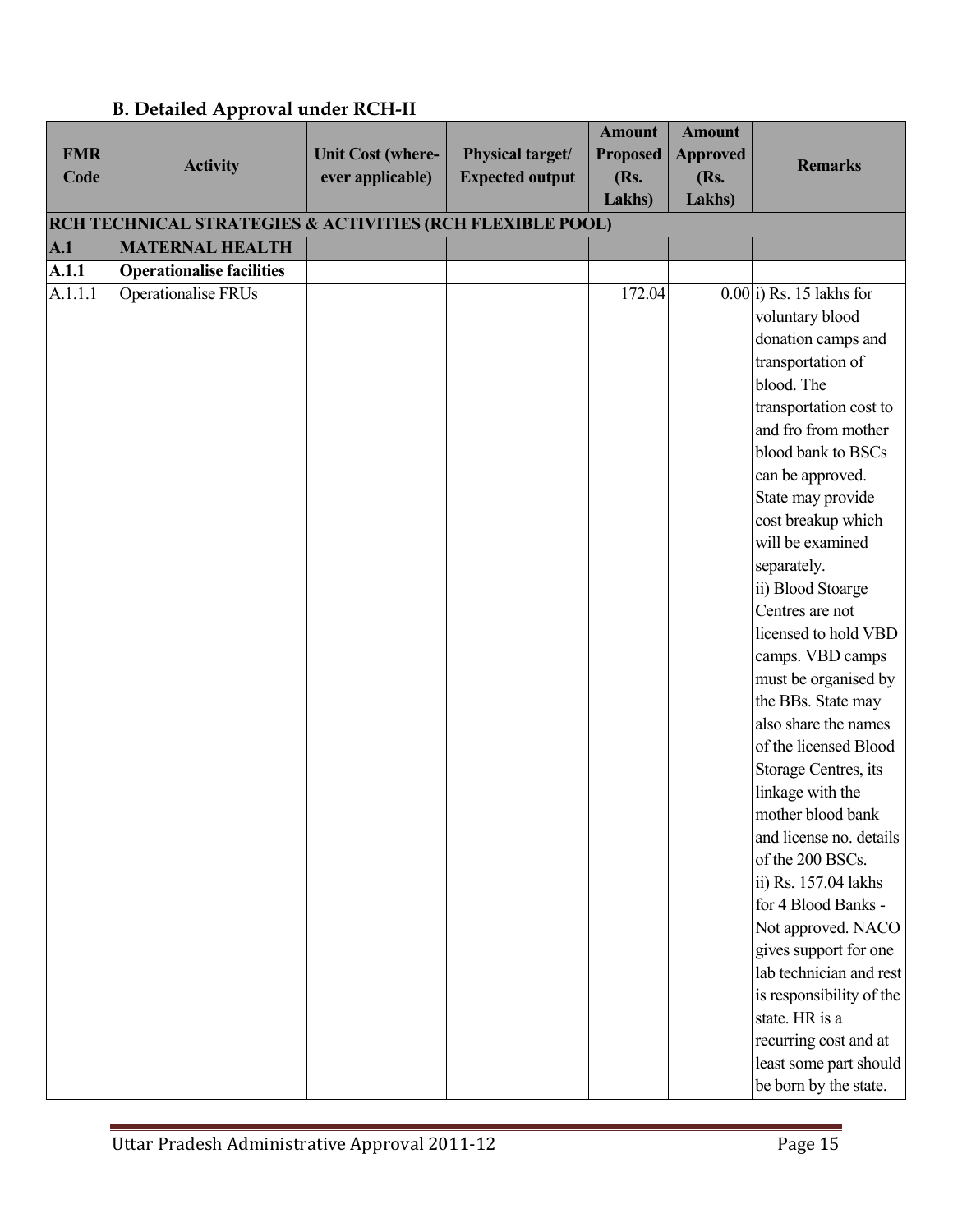| <b>FMR</b><br>Code | <b>Activity</b>                                   | <b>Unit Cost (where-</b><br>ever applicable)                                                                                         | Physical target/<br><b>Expected output</b> | <b>Amount</b><br><b>Proposed</b><br>(Rs. | <b>Amount</b><br><b>Approved</b><br>(Rs. | <b>Remarks</b>                                                                                                                                                                                                                                                                                                                                                                                        |
|--------------------|---------------------------------------------------|--------------------------------------------------------------------------------------------------------------------------------------|--------------------------------------------|------------------------------------------|------------------------------------------|-------------------------------------------------------------------------------------------------------------------------------------------------------------------------------------------------------------------------------------------------------------------------------------------------------------------------------------------------------------------------------------------------------|
|                    |                                                   |                                                                                                                                      |                                            | Lakhs)                                   | <b>Lakhs</b> )                           |                                                                                                                                                                                                                                                                                                                                                                                                       |
|                    |                                                   |                                                                                                                                      |                                            |                                          |                                          | The post of Public<br>Relation Officer is not<br>an essential post for<br>functioning of a blood<br>bank and is neither a<br>part of the Drug and<br>Cosmetics Act, hence<br>not approved.<br>Specialist is also not<br>compulsory for a<br>Blood Bank. Last year<br>blood bank setting up<br>was supported as a<br>special case. Regular<br>support to BBs is<br>available through<br>NACO and there |
|                    |                                                   |                                                                                                                                      |                                            |                                          |                                          | should be no<br>duplication.                                                                                                                                                                                                                                                                                                                                                                          |
| A.1.1.2            | Operationalise 24x7 PHCs                          |                                                                                                                                      |                                            |                                          |                                          |                                                                                                                                                                                                                                                                                                                                                                                                       |
| A.1.1.3            | MTP services at health<br>facilities              |                                                                                                                                      |                                            |                                          |                                          |                                                                                                                                                                                                                                                                                                                                                                                                       |
| A.1.1.4            | RTI/STI services at health<br>facilities          |                                                                                                                                      |                                            |                                          |                                          |                                                                                                                                                                                                                                                                                                                                                                                                       |
| A.1.1.5            | Operationalise Sub-centres                        |                                                                                                                                      |                                            |                                          |                                          |                                                                                                                                                                                                                                                                                                                                                                                                       |
| A.1.2              | <b>Referral Transport</b>                         |                                                                                                                                      |                                            |                                          |                                          |                                                                                                                                                                                                                                                                                                                                                                                                       |
| A.1.3              | <b>Integrated outreach</b><br><b>RCH</b> services |                                                                                                                                      |                                            |                                          |                                          |                                                                                                                                                                                                                                                                                                                                                                                                       |
| A.1.3.1            | RCH Outreach Camps/<br>Others                     | Rs 5060/ per block/<br>month (includes Rs<br>4500/ per camp /<br>month organisation<br>cost Rs. 6720 /<br>block / year IEC<br>costs) | 820 camps                                  | 497.90                                   |                                          | 442.80 Approved for 820<br>camps as last year.<br>IEC should be part of<br>the comprehensive<br>IEC and not for each<br>activity. Hence Rs.<br>55.10 lakhs for IEC<br>not approved here.                                                                                                                                                                                                              |
| A.1.3.2            | Monthly Village Health<br>and Nutrition Days      |                                                                                                                                      |                                            |                                          |                                          |                                                                                                                                                                                                                                                                                                                                                                                                       |
| A.1.4              | Janani Suraksha Yojana /<br><b>JSY</b>            |                                                                                                                                      | 25 lakh<br>beneficiaries                   |                                          |                                          |                                                                                                                                                                                                                                                                                                                                                                                                       |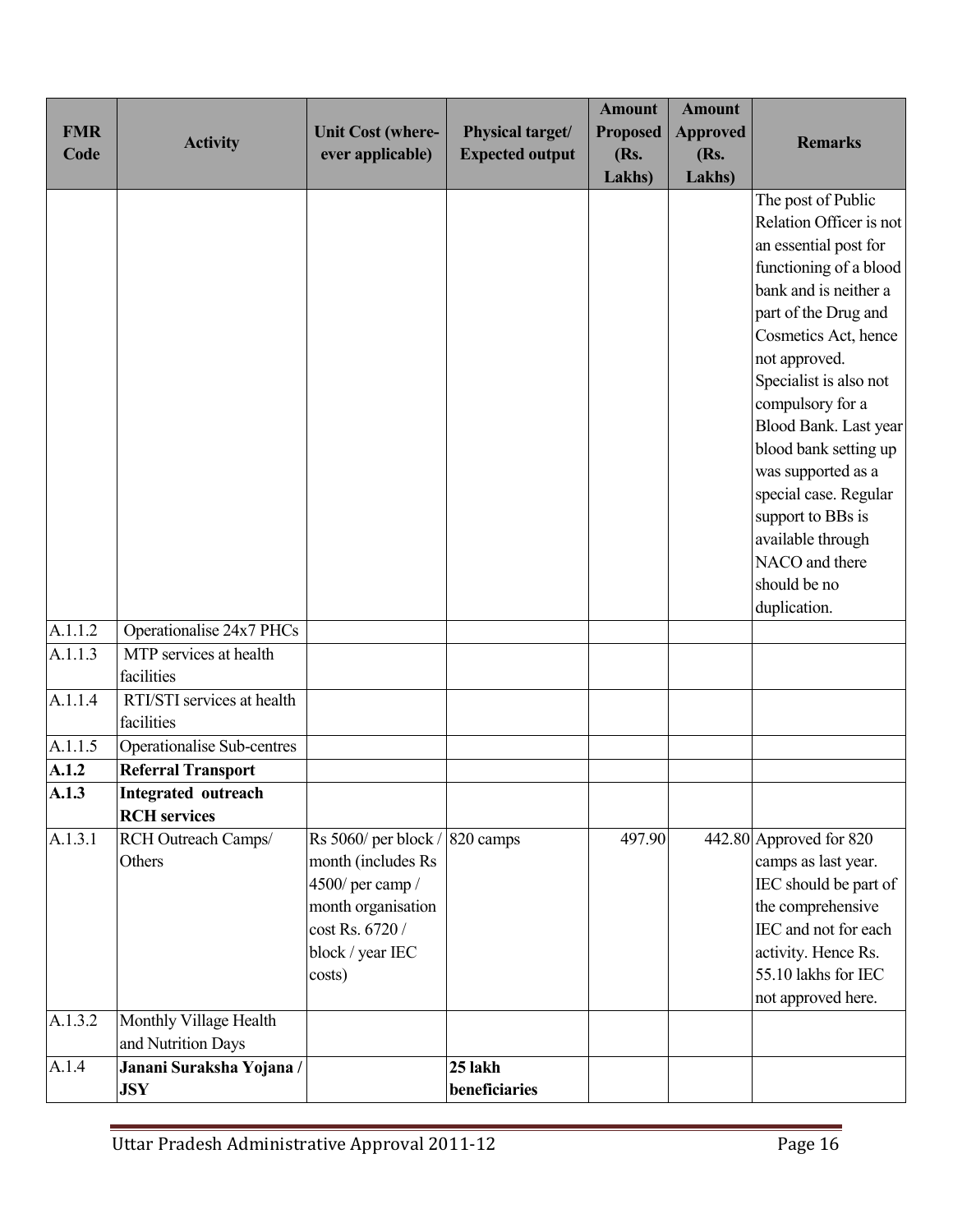| <b>FMR</b>  |                                 | <b>Unit Cost (where-</b>             | Physical target/                          | <b>Amount</b><br><b>Proposed</b> | <b>Amount</b><br><b>Approved</b> |                                                  |
|-------------|---------------------------------|--------------------------------------|-------------------------------------------|----------------------------------|----------------------------------|--------------------------------------------------|
| Code        | <b>Activity</b>                 | ever applicable)                     | <b>Expected output</b>                    | (Rs.                             | (Rs.                             | <b>Remarks</b>                                   |
|             |                                 |                                      |                                           | Lakhs)                           | Lakhs)                           |                                                  |
| A.1.4.1     | <b>Home Deliveries</b>          | Rs. 500/delivery                     | 0.50 lakh deliveries                      | 250.00                           |                                  | 250.00 Approved.                                 |
| A.1.4.2     | <b>Institutional Deliveries</b> |                                      |                                           |                                  |                                  |                                                  |
| A1.4.2.a    | Rural                           | Rs. 1400/ deliv.                     | 17.20 lakh deliv.                         | 31175.00                         |                                  | 31175.00 Approved.                               |
|             |                                 | (ASHA facilitated);                  | (facilitated by                           |                                  |                                  |                                                  |
|             |                                 | Rs. 1650 / deliv.                    | ASHA); 4.30 lakh                          |                                  |                                  |                                                  |
|             |                                 | (not facilitated by                  | deliv. (not facilitated                   |                                  |                                  |                                                  |
|             |                                 | ASHA)                                | by ASHA)                                  |                                  |                                  |                                                  |
| A1.4.2.b    | Urban                           | Rs. 1000/ delivery                   | 3.00 lakhs delveries                      | 3000.00                          |                                  | 3000.00 Approved.                                |
| A $1.4.2.c$ | C-sections                      | Rs. 1500/delivery                    | 0.35 lakh                                 | 525.00                           |                                  | 525.00 Approved.                                 |
| A.1.4.3     | <b>Administrative Expenses</b>  |                                      | Admin. expenses:                          | 2263.50                          |                                  | $2263.50$ Approved.                              |
|             |                                 |                                      | state level 1%;                           |                                  |                                  |                                                  |
|             |                                 |                                      | district level 4%                         |                                  |                                  |                                                  |
| A.1.4.4     | Incentive to ASHAs              | Rs. 600                              | for 17.20 lakh del.                       | 10320.00                         |                                  | 10320.00 Approved.                               |
| A.1.5       | <b>Maternal Death Review</b>    | Rs 75,000 /                          | 4 regional level                          | 57.35                            |                                  | 57.35 GOI Guidelines on                          |
|             |                                 | workshop; Rs. 1.50                   | facility based                            |                                  |                                  | MDR (Facility and                                |
|             |                                 | lakhs for state level                | orientations; State                       |                                  |                                  | Community Based)                                 |
|             |                                 | review meeting; Rs.                  | review; printing of                       |                                  |                                  | should be followed.                              |
|             |                                 | 5 lakhs for printing                 | forms, booklets,                          |                                  |                                  |                                                  |
|             |                                 |                                      | annual report                             |                                  |                                  |                                                  |
| A.1.6       | Other strategies/activities     | Rs. 400/ per unit of                 | Support for blood                         | 3232.20                          |                                  | $3017.20 i)$ As per the NACO                     |
|             |                                 | blood for various                    | transfusion (20000                        |                                  |                                  | Guidelines, the cost                             |
|             |                                 | consumables and                      | cases); Support for                       |                                  |                                  | for testing $\&$                                 |
|             |                                 | investigations;                      | medicines (25 lakh<br>normal deliveries); |                                  |                                  | consumables is Rs.                               |
|             |                                 | Medicines @ Rs<br>100/ per delivery; | Consumables for                           |                                  |                                  | 400 per unit (includes<br>TT testing, Anti-sera, |
|             |                                 | Consumables for C- 90000 C-sections; |                                           |                                  |                                  | Hb, chemicals and                                |
|             |                                 | sections $(a)$ Rs. 200               | 10000 deliveries                          |                                  |                                  | cross-matching).                                 |
|             |                                 | each (matching                       | under                                     |                                  |                                  | Budget has been                                  |
|             |                                 | support from State); Saubhagyawati   |                                           |                                  |                                  | revised accordingly                              |
|             |                                 | Rs. 2.50 lakhs / 100                 | Yojana (100                               |                                  |                                  | (Rs. 80 lakhs                                    |
|             |                                 | deliveries for                       | accredited private                        |                                  |                                  | approved vs. Rs. 160                             |
|             |                                 | payment to private                   | providers)                                |                                  |                                  | lakhs proposed).                                 |
|             |                                 | providers and                        |                                           |                                  |                                  | ii) Saubhagyawati                                |
|             |                                 | monitoring and                       |                                           |                                  |                                  | Yojana - Rs. 392.20                              |
|             |                                 | verification $(a)$ Rs.               |                                           |                                  |                                  | lakhs - shifted from                             |
|             |                                 | 7.20 lakhs                           |                                           |                                  |                                  | MFP. Approved for                                |
|             |                                 |                                      |                                           |                                  |                                  | Rs. 250 lakhs to                                 |
|             |                                 |                                      |                                           |                                  |                                  | providers $(a)$ Rs. 2.50                         |
|             |                                 |                                      |                                           |                                  |                                  | lakhs for 100                                    |
|             |                                 |                                      |                                           |                                  |                                  | deliveries) and Rs                               |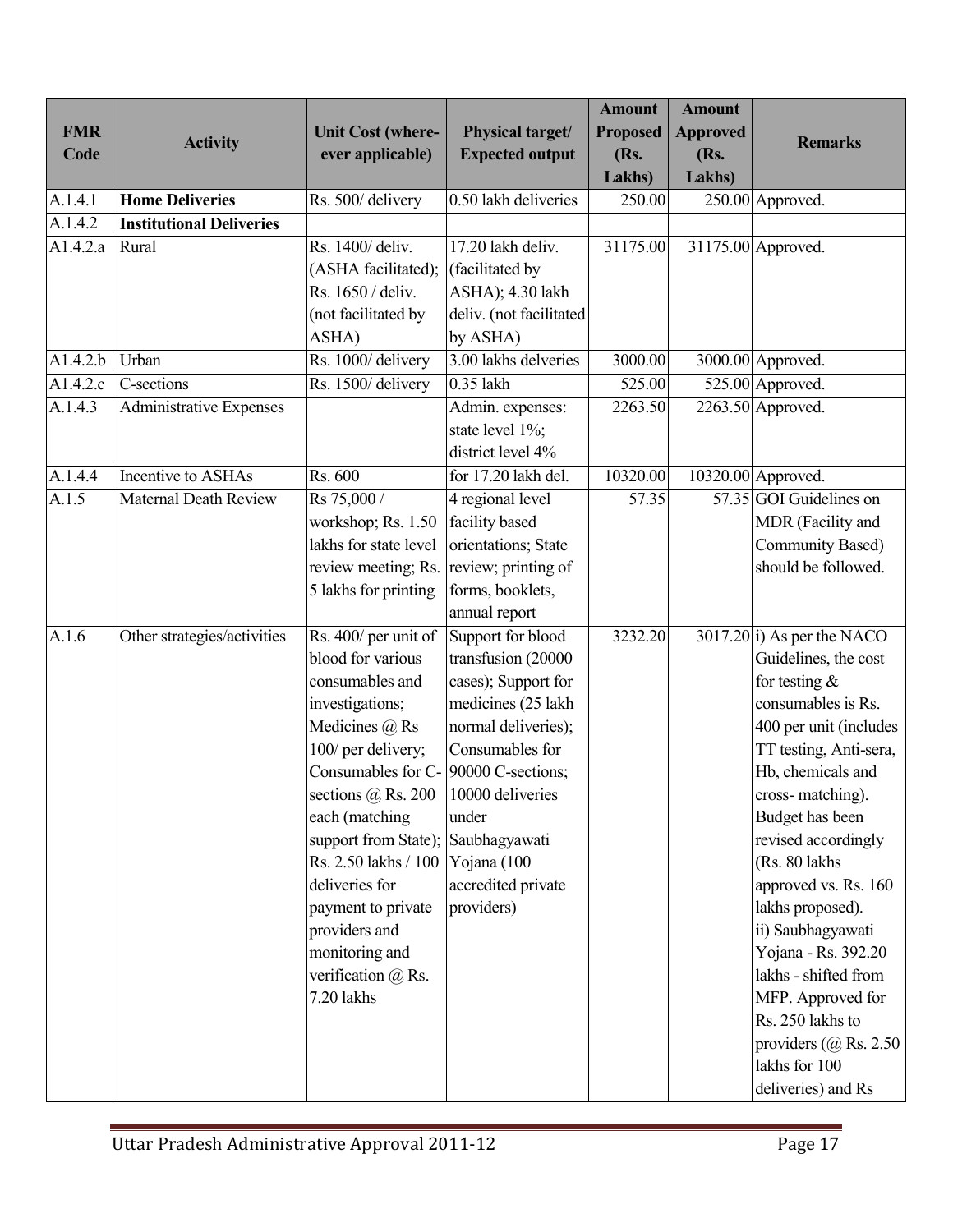| <b>FMR</b><br>Code | <b>Activity</b>                                   | <b>Unit Cost (where-</b><br>ever applicable)                                                                 | Physical target/<br><b>Expected output</b>                                                      | <b>Amount</b><br><b>Proposed</b><br>(Rs.<br>Lakhs) | <b>Amount</b><br><b>Approved</b><br>(Rs.<br>Lakhs) | <b>Remarks</b>                                                                                                                                                                                                          |
|--------------------|---------------------------------------------------|--------------------------------------------------------------------------------------------------------------|-------------------------------------------------------------------------------------------------|----------------------------------------------------|----------------------------------------------------|-------------------------------------------------------------------------------------------------------------------------------------------------------------------------------------------------------------------------|
|                    |                                                   |                                                                                                              |                                                                                                 |                                                    |                                                    | $7.20$ lakhs for<br>monitoring and<br>verification. Incentive<br>$@$ Rs. 600 to ASHA<br>and $\omega$ Rs. 1400 to<br>beneficiary not<br>approved. Facility<br>accreditation should<br>be ONLY at sub-<br>district level. |
|                    | Guaranteed free and<br>cashless deliveries (JSSK) | Rs 350 per normal<br>delivery for 24.10<br>lakhs deliveries for<br>drugs and<br>consumables;                 | 24.10 lakhs<br>deliveries                                                                       | 31635                                              | 20570                                              | Approved                                                                                                                                                                                                                |
|                    |                                                   | Rs 1600 per case<br>for 0.9 lakhs C-<br>sections which<br>includes drugs and<br>consumables;                 | 0.9 lakhs C-sections                                                                            |                                                    |                                                    |                                                                                                                                                                                                                         |
|                    |                                                   | Rs 200 for free<br>food arrangements<br>for 2 days for 25<br>lakhs beneficiaries;                            | 25 lakhs<br>beneficiaries                                                                       |                                                    |                                                    |                                                                                                                                                                                                                         |
|                    |                                                   | Rs 300 for blood<br>transfusion facility<br>for estimated 1.25<br>lakhs beneficiaries<br>with severe anemia; | 1.25 lakhs<br>beneficiaries (5%<br>of total pregnant<br>women)                                  |                                                    |                                                    |                                                                                                                                                                                                                         |
|                    |                                                   | Rs 200 per person<br>for investigations<br>for 1 lakh estimated<br>pregnant women;                           | 1 lakh estimated<br>pregnant women<br>(the amount is in<br>addition to the free<br>lab facility |                                                    |                                                    |                                                                                                                                                                                                                         |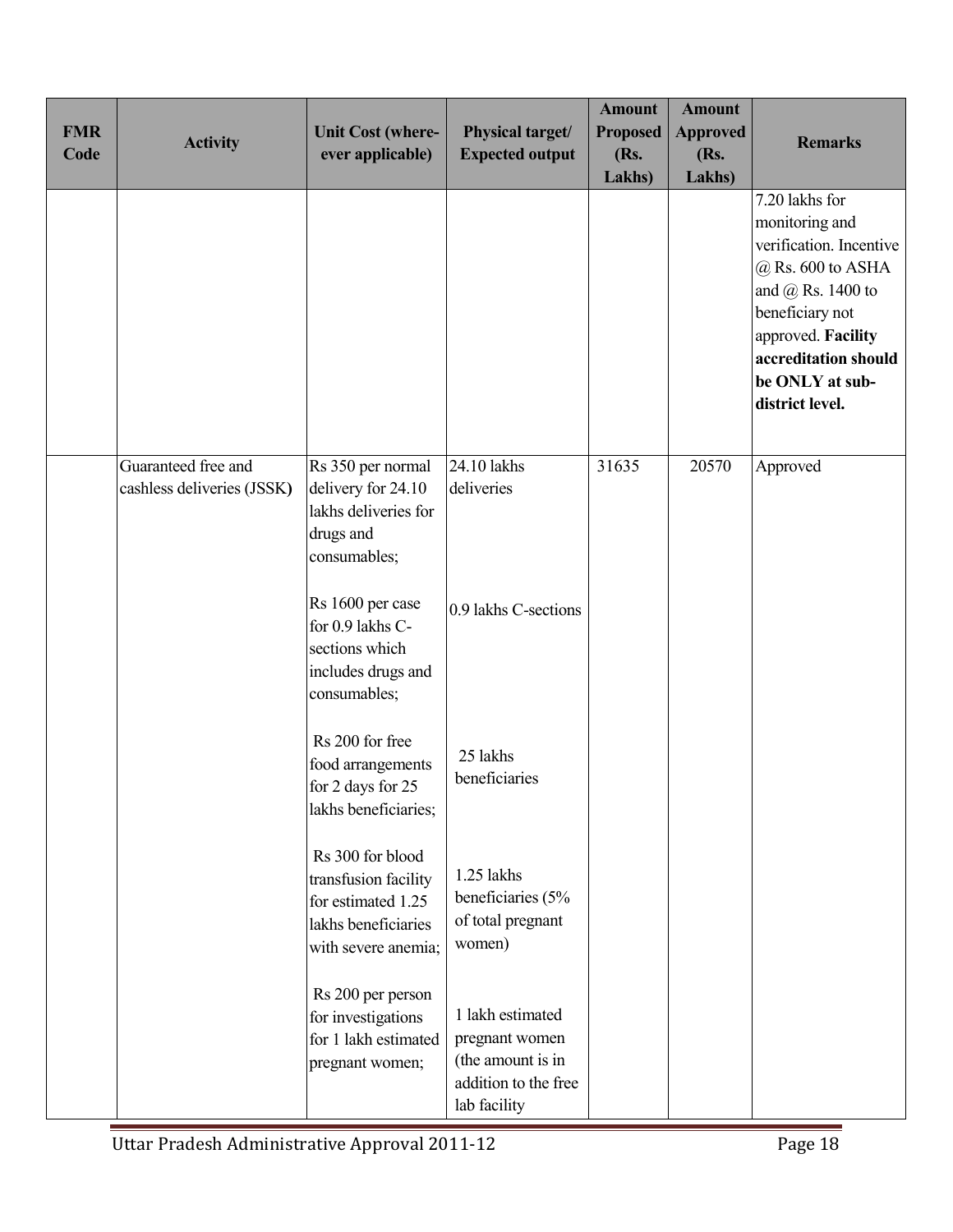| <b>FMR</b><br>Code | <b>Activity</b>                                                          | <b>Unit Cost (where-</b><br>ever applicable)                                                                                      | Physical target/<br><b>Expected output</b>                                                       | <b>Amount</b><br><b>Proposed</b><br>(Rs.<br>Lakhs) | <b>Amount</b><br><b>Approved</b><br>(Rs.<br>Lakhs) | <b>Remarks</b>               |
|--------------------|--------------------------------------------------------------------------|-----------------------------------------------------------------------------------------------------------------------------------|--------------------------------------------------------------------------------------------------|----------------------------------------------------|----------------------------------------------------|------------------------------|
|                    |                                                                          | for drop back from<br>facility to home $(a)$<br>Rs 200 for 20 lakhs<br>beneficiaries;                                             | available)<br>20 lakhs<br>beneficiaries                                                          |                                                    |                                                    |                              |
|                    |                                                                          | Rs 200/- for<br>medicine for<br>newborn upto 30<br>days for 2.8 lakh<br>babies;                                                   | 2.8 lakh babies<br>(5% of total<br>expected births)                                              |                                                    |                                                    |                              |
|                    |                                                                          | Rs 200/- for referral<br>transport facility for<br>newborn upto 30<br>days for 2.8 lakh<br>babies                                 | 2.8 lakh babies (5%<br>of total expected<br>births)                                              |                                                    |                                                    |                              |
|                    | <b>Sub-total Maternal</b>                                                |                                                                                                                                   |                                                                                                  |                                                    |                                                    | Approved.                    |
|                    | <b>Health (excluding JSY)</b>                                            |                                                                                                                                   |                                                                                                  | 35594.49                                           | 24087.35                                           |                              |
| A.2                | <b>Sub-total JSY</b><br><b>CHILD HEALTH</b>                              |                                                                                                                                   |                                                                                                  | 47533.50                                           |                                                    | 47533.50 Approved.           |
| A.2.1              | <b>IMNCI</b>                                                             | $Rs.2,33,500$ - per                                                                                                               | Site strengthening at                                                                            | 53.71                                              |                                                    | $\overline{53.71}$ Approved. |
|                    |                                                                          | site                                                                                                                              | districts (223 sites)                                                                            |                                                    |                                                    |                              |
| A.2.2              | <b>Facility Based Newborn</b>                                            | Rs. 10 lakhs / Rs.25 Establishment cost                                                                                           |                                                                                                  | 340.00                                             |                                                    | 340.00 Approved.             |
|                    | Care/FBNC                                                                | lakhs                                                                                                                             | for 4 new / running<br>costs for 12 old<br><b>SNCUs</b>                                          |                                                    |                                                    |                              |
| A.2.3              | Home Based Newborn<br>Care/HBNC                                          |                                                                                                                                   |                                                                                                  |                                                    |                                                    |                              |
| A.2.4              | Infant and Young Child<br>Feeding/IYCF                                   |                                                                                                                                   |                                                                                                  |                                                    |                                                    |                              |
| A.2.5              | Care of Sick Children and<br><b>Severe Malnutrition</b>                  | Rs. 4 lakhs/ 5 lakhs                                                                                                              | Operational costs<br>for new-5 units/old-<br>13 NRCs                                             | 85.00                                              |                                                    | 85.00 Approved.              |
| A.2.6              | Management of Diarrhoea,<br><b>ARI</b> and Micronutrient<br>Malnutrition | Diarrhoea<br>management Rs. 11<br>lakhs; coordination<br>meetings Rs. 0.25<br>lakhs; Bal Swasthya   management<br>Poshan Maah Rs. | Bi-annual monthly<br>rounds under Bal<br>Swasthya Poshan<br>Maah; diarrhoea<br>(dissemination of | 164.46                                             |                                                    | 164.46 Approved.             |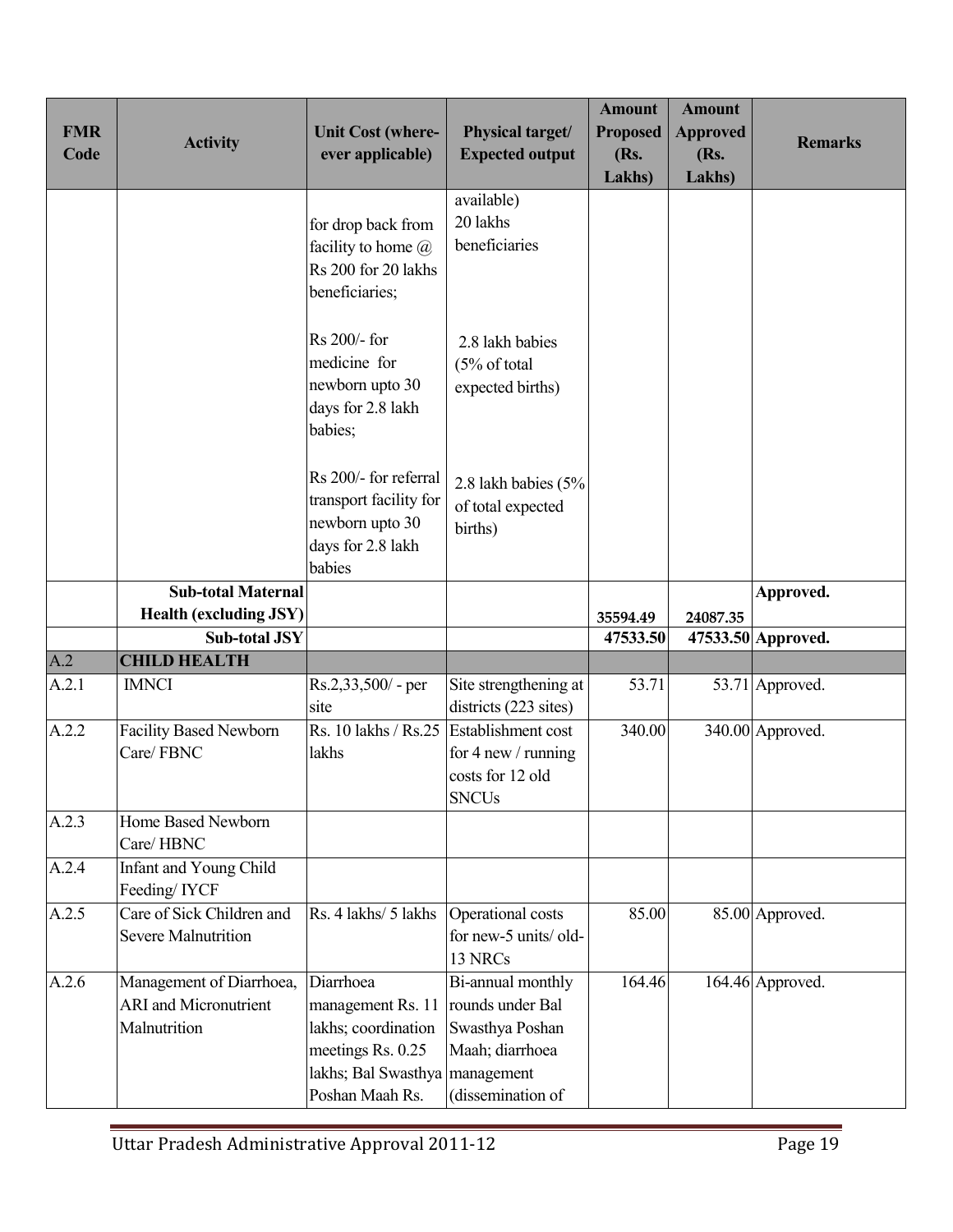| <b>FMR</b><br>Code | <b>Activity</b>                                                                          | <b>Unit Cost (where-</b><br>ever applicable)                                                                   | Physical target/<br><b>Expected output</b>                                                                                                                          | <b>Amount</b><br><b>Proposed</b><br>(Rs.<br>Lakhs) | <b>Amount</b><br><b>Approved</b><br>(Rs.<br>Lakhs) | <b>Remarks</b>                                                                                                              |
|--------------------|------------------------------------------------------------------------------------------|----------------------------------------------------------------------------------------------------------------|---------------------------------------------------------------------------------------------------------------------------------------------------------------------|----------------------------------------------------|----------------------------------------------------|-----------------------------------------------------------------------------------------------------------------------------|
|                    |                                                                                          | 76.23 lakhs / round.                                                                                           | guidelines,<br>orientation of<br>providers,<br>development of<br>toolkit, etc.); 4<br>coordination<br>meetings.                                                     |                                                    |                                                    |                                                                                                                             |
| A.2.7              | Other strategies/activities                                                              |                                                                                                                |                                                                                                                                                                     |                                                    |                                                    |                                                                                                                             |
| A.2.8              | <b>Infant Death Audit</b>                                                                | Rs. 0.10 lakhs /<br>block; Rs. 2 lakhs<br>for state level<br>activities                                        | Implementation in<br>223 blocks in 17<br>districts (1 district /<br>division); State level<br>monitoring and<br>reporting.                                          | 24.30                                              |                                                    | 24.30 Approved.                                                                                                             |
| A.2.9              | Incentive to ASHA under<br>Child Health                                                  | Rs. $100/-$ for 6 visits 56580 ASHAs<br>to LBW newborns<br>and Rs. $50/-$ for 3<br>visits to normal<br>infants | $(40287$ trained +<br>50% of 32585<br>planned) will each<br>carry out the<br>required post natal<br>visits for an average<br>of 9 LBW and 22<br>normal infants / yr | 1131.60                                            |                                                    | 1131.60 Approved. Should be<br>linked to outcomes<br>and verification by<br>ANM based on entry<br>in the joint MCH<br>card. |
|                    | <b>Sub-total Child Health</b>                                                            |                                                                                                                |                                                                                                                                                                     | 1799.07                                            |                                                    | 1799.07 Approved.                                                                                                           |
| A.3                | <b>FAMILY PLANNING</b>                                                                   |                                                                                                                |                                                                                                                                                                     |                                                    |                                                    |                                                                                                                             |
| A.3.1              | <b>Terminal/Limiting</b><br>Methods                                                      |                                                                                                                | 6.55 lakh<br>sterilisations                                                                                                                                         |                                                    |                                                    |                                                                                                                             |
| A.3.1.1            | Dissemination of manuals<br>on sterilisation standards &<br>QA of sterilisation services | State Rs. 50000;<br>District Rs. 25000                                                                         | 4 state level and 72<br>district level<br>workshops                                                                                                                 | 20.00                                              |                                                    | 20.00 Approved.                                                                                                             |
| A.3.1.2            | Female Sterilisation camps                                                               | Rs. 2000/ camp                                                                                                 | 7380 camps                                                                                                                                                          | 147.60                                             |                                                    | 147.60 Approved.                                                                                                            |
| A.3.1.3            | NSV camps                                                                                | Rs. 35000/ camp                                                                                                | 262 camps                                                                                                                                                           | 91.70                                              |                                                    | 91.70 Approved.                                                                                                             |
| A.3.1.4            | Compensation for female<br>sterilisation                                                 | Rs. 1000/<br>beneficiary                                                                                       | 6 lakh beneficiaries                                                                                                                                                | 6000.00                                            |                                                    | 6000.00 Approved.                                                                                                           |
| A.3.1.5            | Compensation for male<br>sterilisation                                                   | Rs. 1500/<br>beneficiary                                                                                       | 0.50 lakh<br>beneficiaries                                                                                                                                          | 750.00                                             |                                                    | 750.00 Approved.                                                                                                            |
| A.3.1.6            | Accreditation of private<br>providers for sterilisation<br>services                      | Rs. 1500/<br>beneficiary                                                                                       | $0.05$ lakh<br>beneficiaries                                                                                                                                        | 75.00                                              |                                                    | 75.00 Approved.                                                                                                             |
| A.3.2              | <b>Spacing Methods</b>                                                                   |                                                                                                                | 21 lakh IUD                                                                                                                                                         |                                                    |                                                    |                                                                                                                             |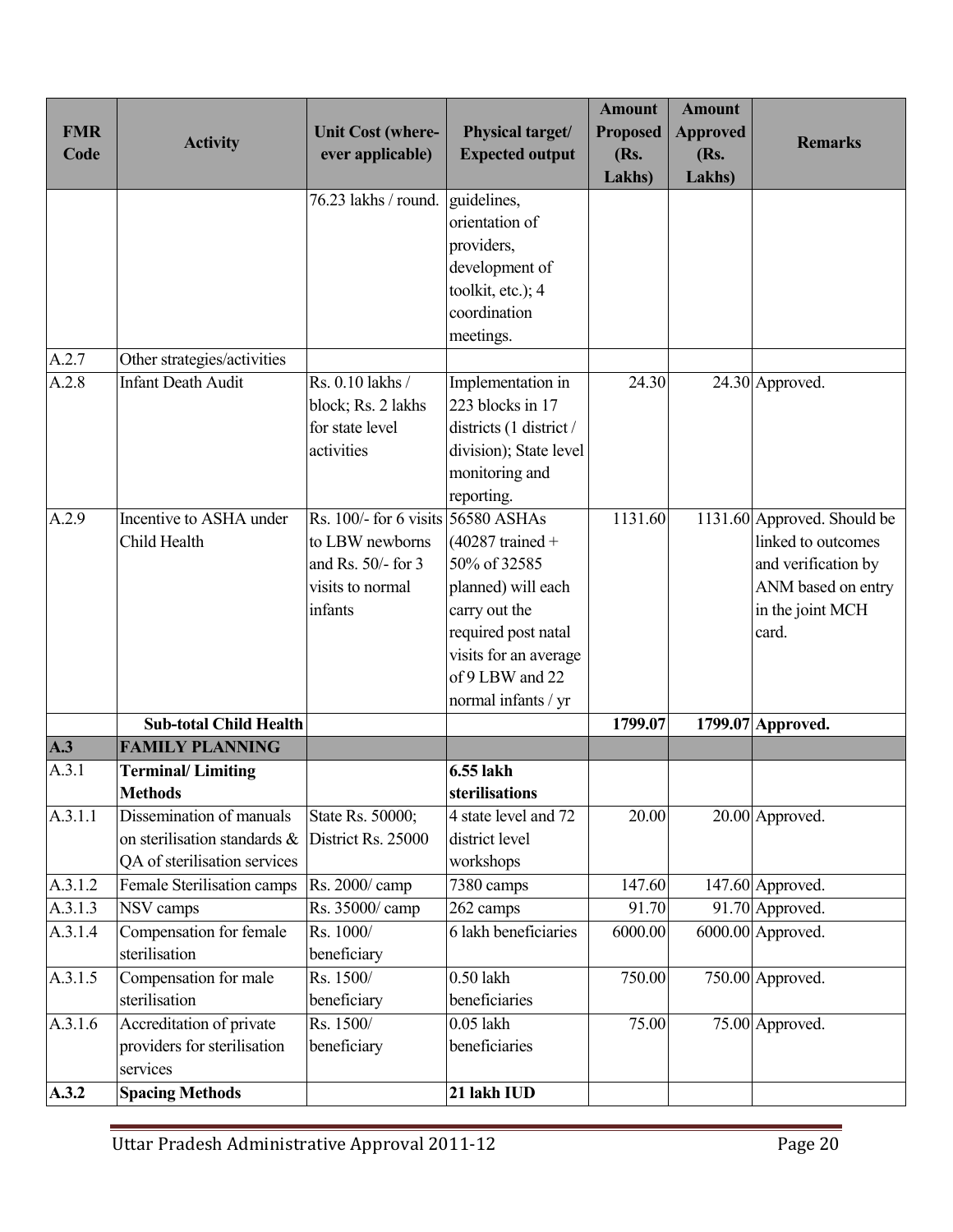| <b>FMR</b><br>Code | <b>Activity</b>                                                     | <b>Unit Cost (where-</b><br>ever applicable)                                  | Physical target/<br><b>Expected output</b>                                                                                                                                                                                                                                                                                                                                   | <b>Amount</b><br><b>Proposed</b><br>(Rs.<br>Lakhs) | <b>Amount</b><br><b>Approved</b><br>(Rs.<br>Lakhs) | <b>Remarks</b>                                                                                                                                                                                                                                                                                                                                                                                                                                                                    |
|--------------------|---------------------------------------------------------------------|-------------------------------------------------------------------------------|------------------------------------------------------------------------------------------------------------------------------------------------------------------------------------------------------------------------------------------------------------------------------------------------------------------------------------------------------------------------------|----------------------------------------------------|----------------------------------------------------|-----------------------------------------------------------------------------------------------------------------------------------------------------------------------------------------------------------------------------------------------------------------------------------------------------------------------------------------------------------------------------------------------------------------------------------------------------------------------------------|
|                    |                                                                     |                                                                               | insertions                                                                                                                                                                                                                                                                                                                                                                   |                                                    |                                                    |                                                                                                                                                                                                                                                                                                                                                                                                                                                                                   |
| A.3.2.1            | <b>IUD</b> camps                                                    |                                                                               |                                                                                                                                                                                                                                                                                                                                                                              | 210.00                                             |                                                    | 0.00 Not approved (42000<br>IUD camps at 3500<br>sub-centres). State to<br>provide fixed day<br><b>IUD</b> services at<br>facilities, as for<br>immunisation.                                                                                                                                                                                                                                                                                                                     |
| A.3.2.2            | <b>IUD</b> services at health                                       | <b>Rs. 20/ IUD</b>                                                            | 20 lakh IUD                                                                                                                                                                                                                                                                                                                                                                  | 400.00                                             |                                                    | 400.00 Approved.                                                                                                                                                                                                                                                                                                                                                                                                                                                                  |
|                    | facilities                                                          | insertion                                                                     | insertions                                                                                                                                                                                                                                                                                                                                                                   |                                                    |                                                    |                                                                                                                                                                                                                                                                                                                                                                                                                                                                                   |
| A.3.2.3            | Accreditation of private<br>providers for IUD insertion<br>services | Rs. 75 / IUD<br>insertion                                                     | 1 lakh IUD<br>insertions                                                                                                                                                                                                                                                                                                                                                     | 75.00                                              |                                                    | 75.00 Approved.                                                                                                                                                                                                                                                                                                                                                                                                                                                                   |
| A.3.2.4            | Social Marketing of<br>contraceptives                               |                                                                               |                                                                                                                                                                                                                                                                                                                                                                              |                                                    |                                                    |                                                                                                                                                                                                                                                                                                                                                                                                                                                                                   |
| A.3.2.5            | <b>Contraceptive Update</b><br>seminars                             |                                                                               |                                                                                                                                                                                                                                                                                                                                                                              |                                                    |                                                    |                                                                                                                                                                                                                                                                                                                                                                                                                                                                                   |
| A.3.3              | POL for Family Planning                                             |                                                                               |                                                                                                                                                                                                                                                                                                                                                                              |                                                    |                                                    |                                                                                                                                                                                                                                                                                                                                                                                                                                                                                   |
| A.3.4              | Repairs of Laparoscopes                                             |                                                                               |                                                                                                                                                                                                                                                                                                                                                                              |                                                    |                                                    |                                                                                                                                                                                                                                                                                                                                                                                                                                                                                   |
| A.3.5              | Other strategies/ activities                                        | Rs. 125 / injection;<br>Rs. 100 / follow up<br>by ASHA (for IUD<br>insertion) | Monitoring and<br>supervisory visits - 6<br>days/district/<br>month; Performance<br>based rewards to<br>institutions and<br>providers for FP<br>performance at state<br>and district level;<br>Pilot on injectables<br>in one district /<br>division - 27000<br>clients (four<br>injections / year);<br>follow up by<br>ASHAs for 5 lakh<br><b>IUD</b> insertion<br>clients. | 494.50                                             |                                                    | 347.00 i) Monitoring and<br>supervisory visits (Rs.<br>25.00 lakhs) -<br>approved.<br>ii) Rs. 135 lakhs for<br>pilot project on<br>injectable<br>contraceptives in one<br>district / division -<br>Not approved. May be<br>carried out from State<br>budget.<br>iii) State has proposed<br>Rs. 500 per case<br>incentive for private<br>nursing homes<br>conducting 30<br>sterilisations at a time<br>on a pre-defined fixed<br>day at a facility. This<br>is Santushti scheme of |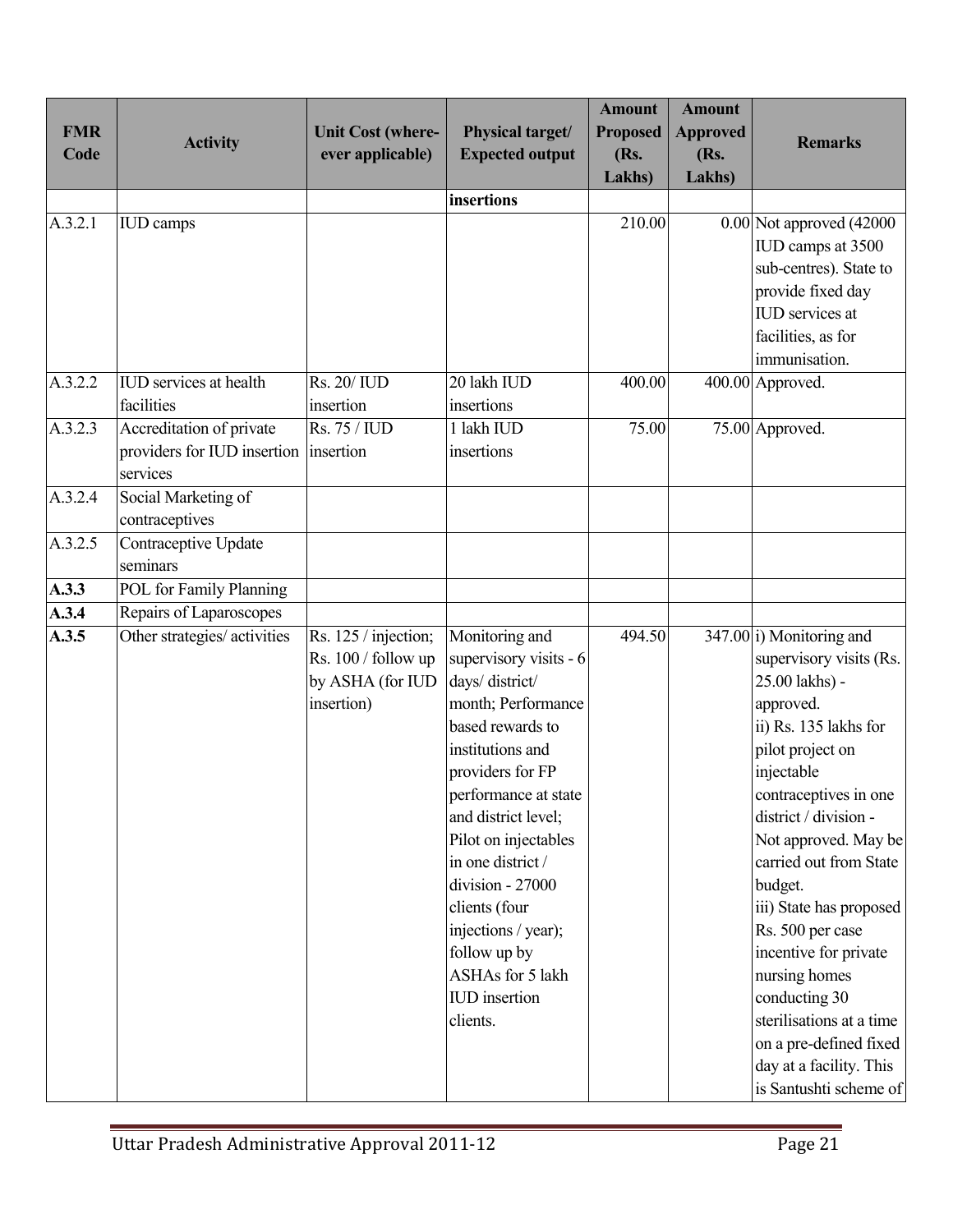| <b>FMR</b> |                                    | <b>Unit Cost (where-</b>           | Physical target/       | <b>Amount</b><br><b>Proposed</b> | <b>Amount</b><br><b>Approved</b> |                                           |
|------------|------------------------------------|------------------------------------|------------------------|----------------------------------|----------------------------------|-------------------------------------------|
| Code       | <b>Activity</b>                    | ever applicable)                   | <b>Expected output</b> | (Rs.                             | (Rs.                             | <b>Remarks</b>                            |
|            |                                    |                                    |                        | Lakhs)                           | Lakhs)                           |                                           |
|            |                                    |                                    |                        |                                  |                                  | JSK and funds may be                      |
|            |                                    |                                    |                        |                                  |                                  | sourced from there.                       |
|            |                                    |                                    |                        |                                  |                                  | Not approved (Rs.                         |
|            |                                    |                                    |                        |                                  |                                  | 12.50 lakhs).                             |
|            |                                    |                                    |                        |                                  |                                  | iv) Performance                           |
|            |                                    |                                    |                        |                                  |                                  | awards (Rs. 72.00)                        |
|            |                                    |                                    |                        |                                  |                                  | lakhs). State has                         |
|            |                                    |                                    |                        |                                  |                                  | mentioned that                            |
|            |                                    |                                    |                        |                                  |                                  | highest performer                         |
|            |                                    |                                    |                        |                                  |                                  | from each district and                    |
|            |                                    |                                    |                        |                                  |                                  | couples would be                          |
|            |                                    |                                    |                        |                                  |                                  | awarded. This should                      |
|            |                                    |                                    |                        |                                  |                                  | only be on                                |
|            |                                    |                                    |                        |                                  |                                  | performance above a                       |
|            |                                    |                                    |                        |                                  |                                  | benchmark. Approved                       |
|            |                                    |                                    |                        |                                  |                                  | subject to State                          |
|            |                                    |                                    |                        |                                  |                                  | sharing benchmarks                        |
|            |                                    |                                    |                        |                                  |                                  | with GoI.                                 |
|            |                                    |                                    |                        |                                  |                                  | v) ASHA incentive                         |
|            |                                    |                                    |                        |                                  |                                  | for IUD follow up                         |
|            |                                    |                                    |                        |                                  |                                  | (Rs. 250.00 lakhs) -                      |
|            |                                    |                                    |                        |                                  |                                  | Approved. Incentive                       |
|            |                                    |                                    |                        |                                  |                                  | to be given for follow-                   |
|            |                                    |                                    |                        |                                  |                                  | up to ensure IUD<br>retention for 1 year. |
|            | <b>Sub-total Family</b>            |                                    |                        | 872.10                           |                                  | 514.60 Approved.                          |
|            | <b>Planning (excluding</b>         |                                    |                        |                                  |                                  |                                           |
|            | compensation)                      |                                    |                        |                                  |                                  |                                           |
|            | <b>Sub-total Sterilisation and</b> |                                    |                        | 7391.70                          |                                  | 7391.70 Approved.                         |
|            | IUD compensation, and              |                                    |                        |                                  |                                  |                                           |
|            | <b>NSV</b> camps                   |                                    |                        |                                  |                                  |                                           |
|            |                                    |                                    |                        |                                  |                                  |                                           |
| A.4        | <b>ADOLESCENT</b>                  |                                    |                        |                                  |                                  |                                           |
|            | <b>HEALTH / ARSH</b>               |                                    |                        |                                  |                                  |                                           |
| A.4.1      | Adolescent services at             | Rs. 0.77 lakhs /                   | Running costs for      | 27.66                            |                                  | 27.66 Approved.                           |
|            | health facilities                  | clinic                             | 36 AFHS Clinics        |                                  |                                  |                                           |
| A.4.2      | School Health Programme            | State Rs 5 lakhs and Sensitisation |                        | 729.36                           |                                  | 729.36 Approved.                          |
|            |                                    | district workshops                 | workshops at state     |                                  |                                  |                                           |
|            |                                    | Rs. 15000; training                | and districts;         |                                  |                                  |                                           |
|            |                                    | Rs. 250 / teacher;                 | training of 49200      |                                  |                                  |                                           |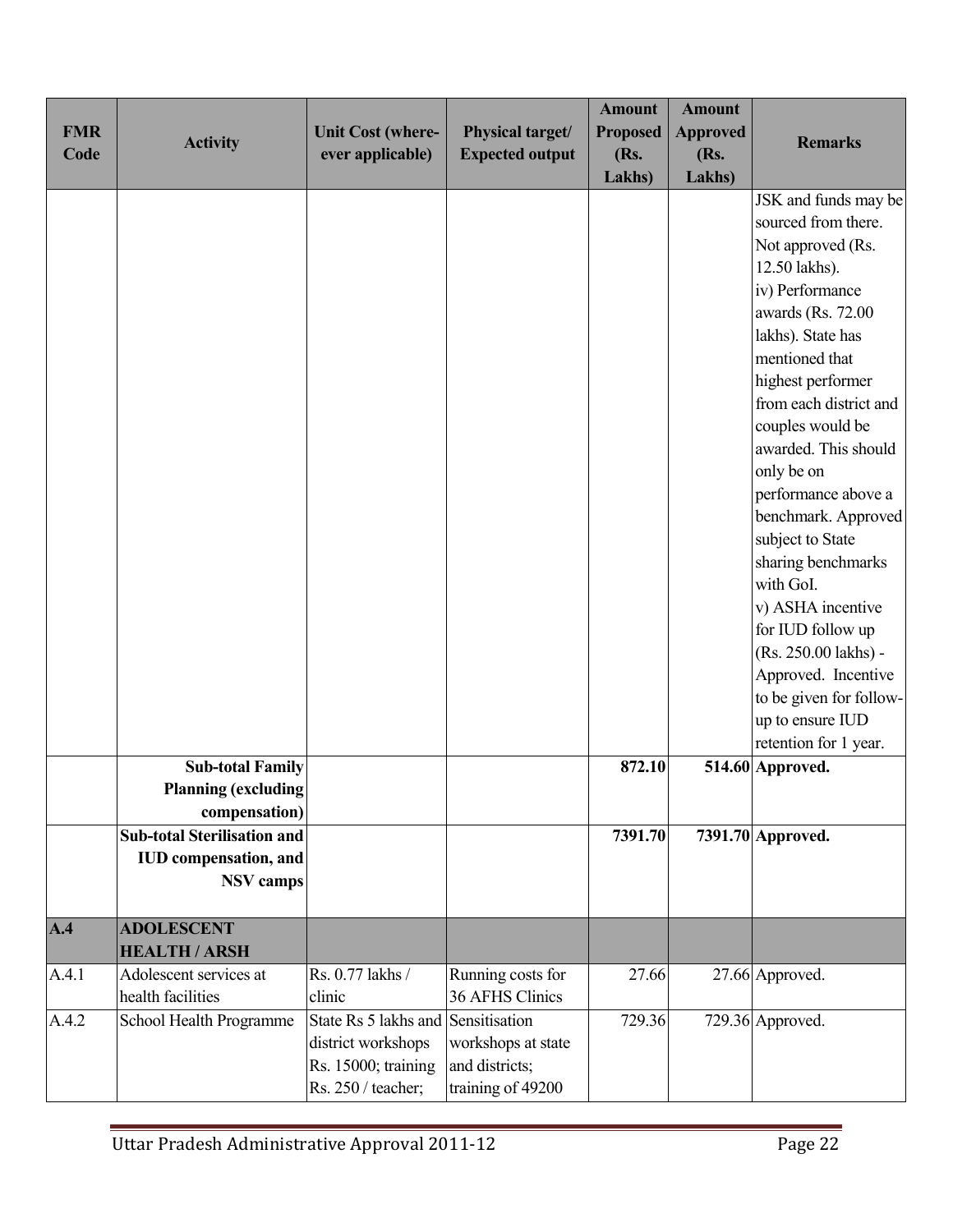| <b>FMR</b><br>Code | <b>Activity</b>              | <b>Unit Cost (where-</b><br>ever applicable)                                                                                                                                                                                                                                                                                                                                                                                                                                                                                                         | Physical target/<br><b>Expected output</b>                                                                                                                                                                                                                                                                                                                                                                                                                                  | <b>Amount</b><br><b>Proposed</b><br>(Rs.<br><b>Lakhs</b> ) | <b>Amount</b><br><b>Approved</b><br>(Rs.<br>Lakhs) | <b>Remarks</b>                                                                                                                                                                   |
|--------------------|------------------------------|------------------------------------------------------------------------------------------------------------------------------------------------------------------------------------------------------------------------------------------------------------------------------------------------------------------------------------------------------------------------------------------------------------------------------------------------------------------------------------------------------------------------------------------------------|-----------------------------------------------------------------------------------------------------------------------------------------------------------------------------------------------------------------------------------------------------------------------------------------------------------------------------------------------------------------------------------------------------------------------------------------------------------------------------|------------------------------------------------------------|----------------------------------------------------|----------------------------------------------------------------------------------------------------------------------------------------------------------------------------------|
| A.4.3              | Other Strategies/ Activities | printing of health<br>cards - Rs. 300 for<br>existing schools and 49200 existing and<br>Rs. 500 for new<br>schools; printing of<br>training module Rs.<br>10Mobility Rs. 300<br>/ school; screening<br>equipment Rs.<br>1000;<br>Mobility support for Promotion of<br>medical team Rs.<br>300 x 2 visits;<br>Saloni Sabhas Rs.<br>300; Printing<br>referral slips Rs.<br>$100/$ school;<br>sensitisation<br>meetings Rs. 5<br>lakhs @ State and<br>Rs. 15000 @<br>districts; printing of Sabhas 10 / school;<br>Saloni Diaries Rs.<br>50. Mobilising | teachers; printing of<br>health cards for<br>8200 new schools;<br>mobility to health<br>team for visiting<br>57400 schools;<br>procurement of<br>8200 screening kits;<br>printing of 1 lakh<br>training modules<br>Menstrual Hygiene -<br>Mobilising SHGs in<br>12 districts.<br>Saloni Swasthya<br>Kishori Yojana in<br>8200 schools (10<br>schools / block) -<br>Medical team visit<br>to 8200 schools (2<br>visits); Saloni<br>Printing of referral<br>slips (8200 @ Rs. | 529.20                                                     |                                                    | 529.20 Approved.                                                                                                                                                                 |
|                    |                              | SHGs Rs. 5 lakhs<br>(total for 12)<br>districts)                                                                                                                                                                                                                                                                                                                                                                                                                                                                                                     | 100); Sensitization<br>Meetings - State and<br>district levels;<br>Printing of 4.10 lakh<br>Saloni Diaries (500<br>school).                                                                                                                                                                                                                                                                                                                                                 |                                                            |                                                    |                                                                                                                                                                                  |
|                    | <b>Sub-total ARSH</b>        |                                                                                                                                                                                                                                                                                                                                                                                                                                                                                                                                                      |                                                                                                                                                                                                                                                                                                                                                                                                                                                                             | 1286.22                                                    |                                                    | 1286.22 Approved.                                                                                                                                                                |
| A.5                | <b>URBAN RCH</b>             |                                                                                                                                                                                                                                                                                                                                                                                                                                                                                                                                                      | Urban RCH Project-<br>Lucknow; Activities<br>in 13 Areas of Big<br>Cities; Activities in<br>other 53 Cities                                                                                                                                                                                                                                                                                                                                                                 | 2062.68                                                    |                                                    | 1273.68 Rs. 789.00 lakhs for<br>150 new urban health<br>posts (and<br>corresponding Rs.<br>60.00 lakhs for drugs<br>for these posts -<br>budgeted under<br>Mission flexi pool) - |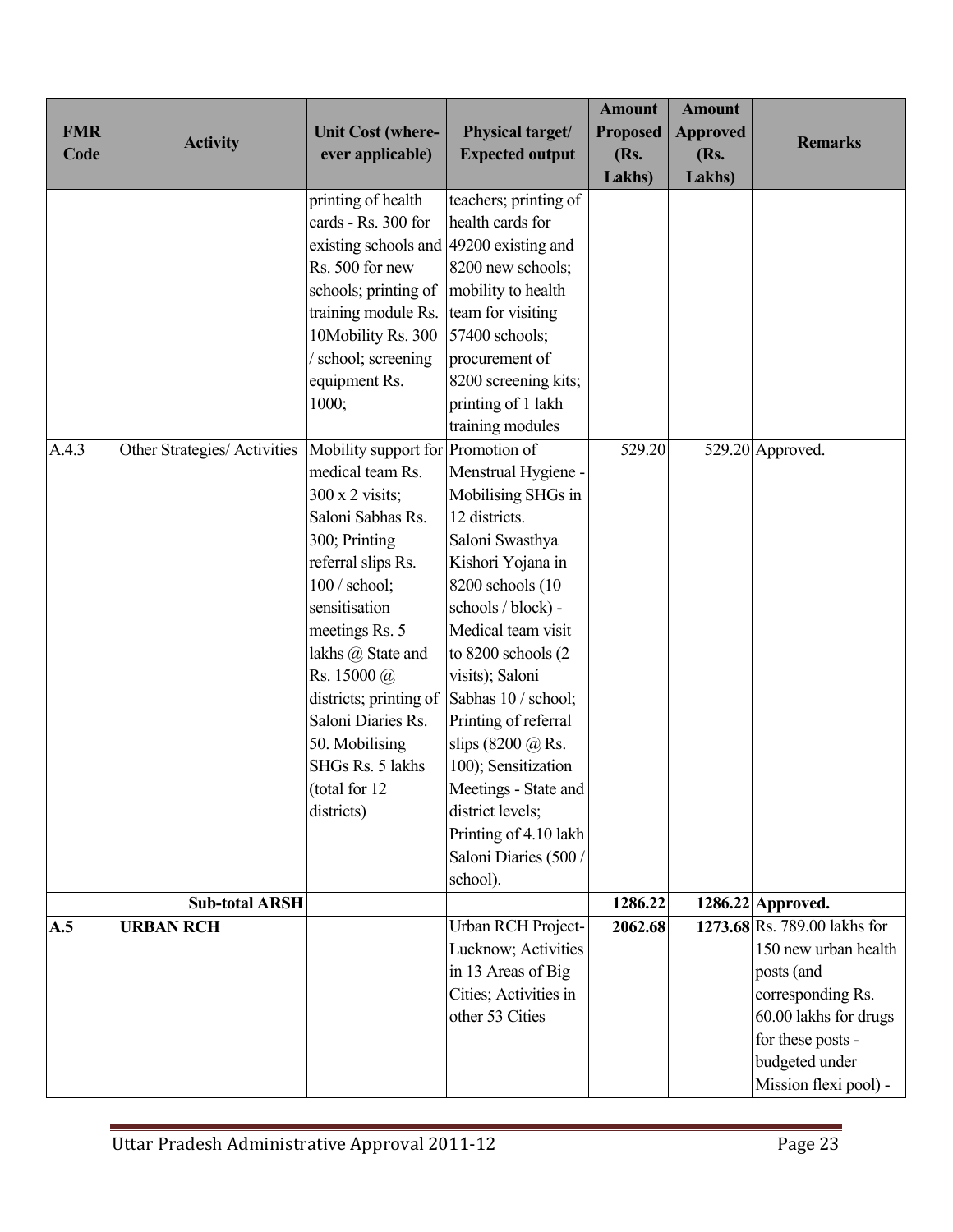| <b>FMR</b><br>Code | <b>Activity</b>                                                                                                                                                        | <b>Unit Cost (where-</b><br>ever applicable)                                                                                                                                                        | Physical target/<br><b>Expected output</b>                                                                                                                                                                   | <b>Amount</b><br><b>Proposed</b><br>(Rs.<br>Lakhs) | <b>Amount</b><br><b>Approved</b><br>(Rs.<br><b>Lakhs</b> ) | <b>Remarks</b>                                             |
|--------------------|------------------------------------------------------------------------------------------------------------------------------------------------------------------------|-----------------------------------------------------------------------------------------------------------------------------------------------------------------------------------------------------|--------------------------------------------------------------------------------------------------------------------------------------------------------------------------------------------------------------|----------------------------------------------------|------------------------------------------------------------|------------------------------------------------------------|
|                    |                                                                                                                                                                        |                                                                                                                                                                                                     |                                                                                                                                                                                                              |                                                    |                                                            | Not approved. May be<br>taken up once NUHM<br>is launched. |
| A.6                | <b>TRIBAL RCH</b>                                                                                                                                                      |                                                                                                                                                                                                     |                                                                                                                                                                                                              | 0.00                                               | 0.00                                                       |                                                            |
| A.7                | <b>PNDT &amp; Sex Ratio</b>                                                                                                                                            |                                                                                                                                                                                                     |                                                                                                                                                                                                              |                                                    |                                                            |                                                            |
| A.7.1              | Support to PNDT Cell                                                                                                                                                   | Rs. 17000 p.m.                                                                                                                                                                                      | 2 programme<br>assistants and 1 data<br>assistant                                                                                                                                                            | 6.12                                               |                                                            | 6.12 Approved. Shifted<br>from SPMU.                       |
| A.7.2              | <b>Other PNDT Activities</b>                                                                                                                                           |                                                                                                                                                                                                     | State and district<br>level sensitisation<br>and orientations;<br>state level review<br>meetings; meetings<br>of SSB and SAC                                                                                 | 41.23                                              |                                                            | 41.23 Approved. Shifted<br>from MFP                        |
|                    | <b>Sub-total PNDT &amp; Sex</b><br>Ratio                                                                                                                               |                                                                                                                                                                                                     |                                                                                                                                                                                                              | 47.35                                              |                                                            | 47.35 Approved.                                            |
| A.8                | <b>INFRASTRUCTURE</b><br>(Minor Civil Works) &<br><b>HUMAN RESOURCES</b><br>(Except AYUSH)                                                                             |                                                                                                                                                                                                     |                                                                                                                                                                                                              |                                                    |                                                            |                                                            |
| A.8.1              | <b>Contractual Staff &amp;</b><br><b>Services</b>                                                                                                                      |                                                                                                                                                                                                     |                                                                                                                                                                                                              |                                                    |                                                            |                                                            |
| A.8.1.1            | ANMs, Staff Nurses,<br><b>Supervisory Nurses</b>                                                                                                                       | ANM: Rural Rs.<br>10000 p.m.; Urban<br>Rs. 9000 p.m. SN:<br>Rural Rs. 16500<br>p.m.; Urban Rs.<br>15000 p.m.                                                                                        | <b>ANMs</b> - 2500<br>(Rural 2300, Urban<br>$200$ ).<br>SNs - 1700 (Rural<br>1200, Urban 500)                                                                                                                | 8232.00                                            |                                                            | 6252.00 Approved as<br>indicated. Unit cost<br>revised.    |
| A.8.1.2            | Laboratory Technicians,<br><b>MPWs</b>                                                                                                                                 |                                                                                                                                                                                                     |                                                                                                                                                                                                              |                                                    |                                                            |                                                            |
| A.8.1.3            | Specialists (Anaesthetists,<br>Paediatricians, Ob/Gyn,<br>Surgeons, Physicians,<br>Dental Surgeons,<br>Radiologist, Sonologist,<br>Pathologist, Specialist for<br>CHC) | Specialist with<br>Degree - Rs. 44000<br>p.m. urban, Rs.<br>48000 p.m. rural;<br>Specialist with<br>Diploma - Rs.<br>38500 p.m. urban,<br>Rs. 42000 p.m.<br>rural; Specialist in<br>trauma centres/ | 175 Specialists with<br>Degree (100 Rural -<br>to be posted at Level<br>-III CHCs, 75 Urban<br>- to be posted at<br>DWH and District<br>General Hospital,<br>depending upon<br>requirement and<br>workload). | 5274.00                                            |                                                            | 2700.50 Approved as<br>indicated. Unit cost<br>revised.    |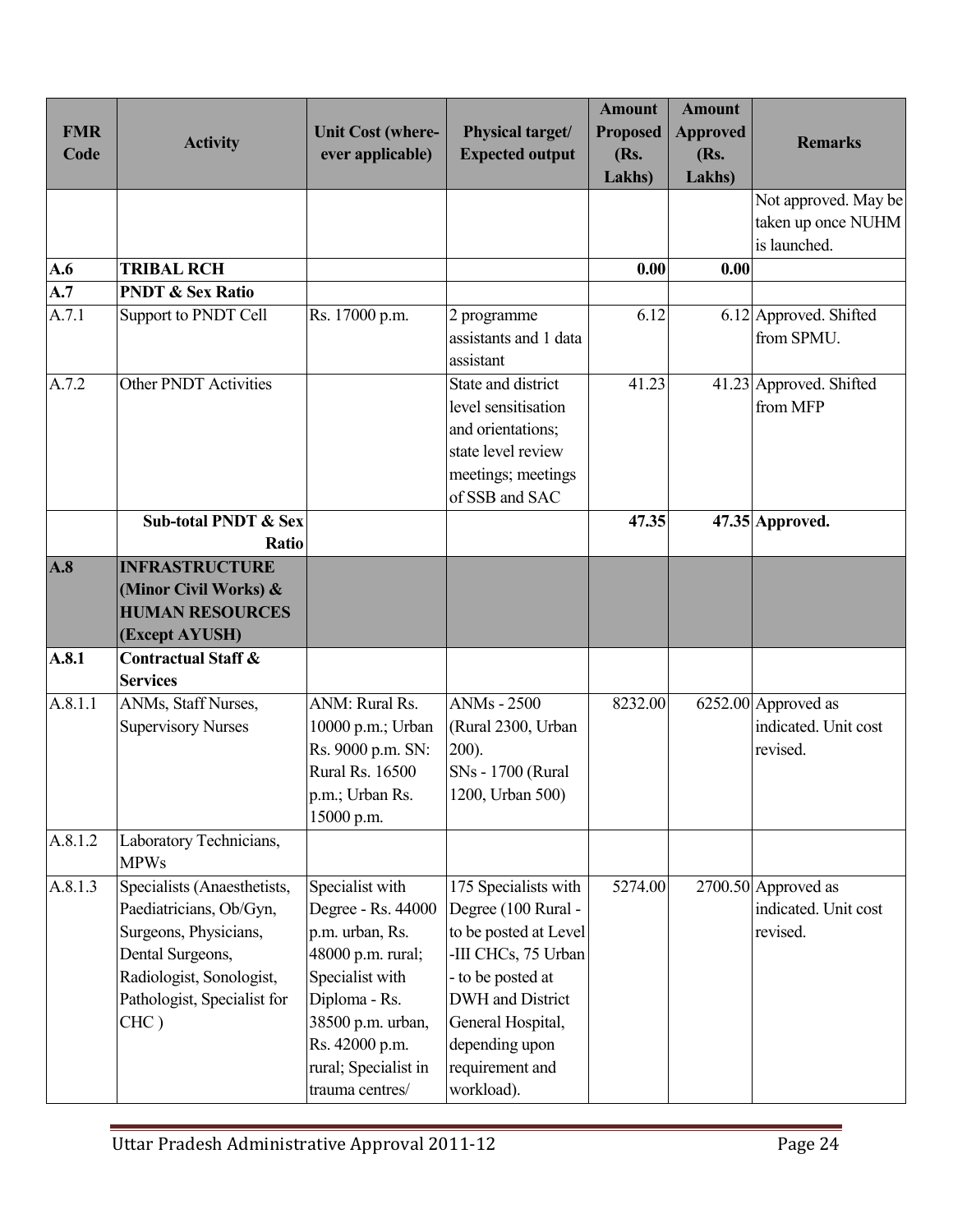| <b>FMR</b><br>Code | <b>Activity</b>                                                   | <b>Unit Cost (where-</b><br>ever applicable)                                                                                                 | Physical target/<br><b>Expected output</b>                                                                                                                                                                                                                                                                                                                 | <b>Amount</b><br><b>Proposed</b><br>(Rs.<br>Lakhs) | <b>Amount</b><br><b>Approved</b><br>(Rs.<br>Lakhs) | <b>Remarks</b>                                                                                                                                                       |
|--------------------|-------------------------------------------------------------------|----------------------------------------------------------------------------------------------------------------------------------------------|------------------------------------------------------------------------------------------------------------------------------------------------------------------------------------------------------------------------------------------------------------------------------------------------------------------------------------------------------------|----------------------------------------------------|----------------------------------------------------|----------------------------------------------------------------------------------------------------------------------------------------------------------------------|
|                    |                                                                   | emergency centres,<br>blood banks - Rs.<br>44000 p.m.;<br>Specialist on call<br>Rs. 2000 (rural<br>areas), Rs. 1500<br>(urban areas)         | 175 Specialists with<br>Diploma (100 Rural<br>- to be posted at<br>Level -III CHCs, 75<br>Urban - to be posted<br>at DWH and District<br>General Hospital,<br>depending upon<br>requirement and<br>workload).<br>100 specialists at<br>Trauma Centres/<br>Emergency<br>Centres/Blood<br>Banks).<br>Specialists on Call:<br>Rural (10000);<br>Urban (10000) |                                                    |                                                    |                                                                                                                                                                      |
| A.8.1.4            | PHNs at CHC, PHC level                                            |                                                                                                                                              |                                                                                                                                                                                                                                                                                                                                                            | 200.00                                             |                                                    | 0.00 PHN tutors - Not<br>approved.                                                                                                                                   |
| A.8.1.5            | Medical Officers at CHCs /<br><b>PHCs</b>                         | MBBS doctors - Rs. MBBS Doctors:<br>33000 p.m. urban,<br>Rs. 36000 p.m.<br>rural; BDS doctors<br>Rs. 35000 p.m.<br>rural, Rs. 30000<br>urban | Rural (CHCs and<br>Block PHCs) (380<br>Male doctors and<br>100 lady MO's);<br>Urban (DWH<br>hospitals - 150 lady<br>$MO's$ ).<br><b>BDS</b> Doctors: Rural<br>- 100, 50 Urban.                                                                                                                                                                             | 5179.80                                            |                                                    | 3267.60 Approved as<br>indicated. Unit cost<br>revised.                                                                                                              |
| A.8.1.6            | Additional Allowances/<br>Incentives to M.O.s of<br>PHCs and CHCs |                                                                                                                                              |                                                                                                                                                                                                                                                                                                                                                            |                                                    |                                                    |                                                                                                                                                                      |
| A.8.1.7            | Others - Computer<br>Assistants / BCC Co-<br>ordinator etc        | Rs. 8800 p.m. for<br>data assistant/<br>computer operator;<br>Rs. 6500 p.m. for<br>OT assistant; FP<br>counsellor @ Rs.<br>9000 / month;     | Data<br>assistant/computer<br>operator, Urban<br>(138); 63 OT<br>assistants for 21<br>high load FRUs (3<br>each); FP                                                                                                                                                                                                                                       | 1739.70                                            |                                                    | 1177.67 i) OT assistants<br>approved for 21 high<br>load (>100 c-sections<br>/ month) facilities.<br>ii) FP counsellors to<br>be given blended<br>payments - monthly |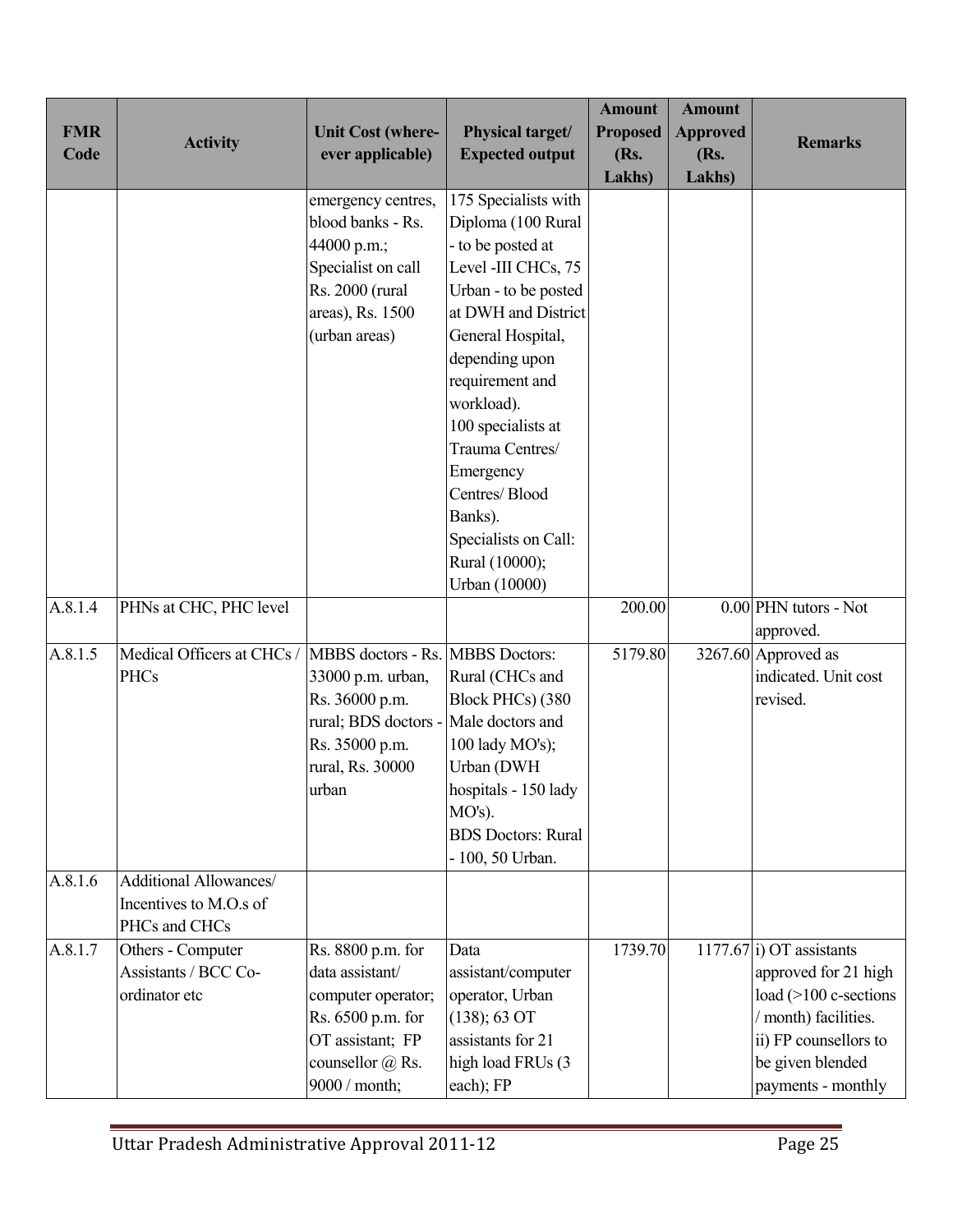| <b>FMR</b> | <b>Activity</b>                                             | <b>Unit Cost (where-</b>                                                                                                                                                                                                                                                                             | Physical target/                                                                                                                                                                                                                           | <b>Amount</b><br><b>Proposed</b> | <b>Amount</b><br><b>Approved</b> | <b>Remarks</b>                                                                                                                                                                                                                                                                                                                                                                                                                                                                                |
|------------|-------------------------------------------------------------|------------------------------------------------------------------------------------------------------------------------------------------------------------------------------------------------------------------------------------------------------------------------------------------------------|--------------------------------------------------------------------------------------------------------------------------------------------------------------------------------------------------------------------------------------------|----------------------------------|----------------------------------|-----------------------------------------------------------------------------------------------------------------------------------------------------------------------------------------------------------------------------------------------------------------------------------------------------------------------------------------------------------------------------------------------------------------------------------------------------------------------------------------------|
| Code       |                                                             | ever applicable)                                                                                                                                                                                                                                                                                     | <b>Expected output</b>                                                                                                                                                                                                                     | (Rs.                             | (Rs.                             |                                                                                                                                                                                                                                                                                                                                                                                                                                                                                               |
| A.8.1.8    | Incentive/ Awards etc. to<br>SN, ANMs etc.                  | Paramedical staff<br>(LT, X-ray tech,<br>Pharmacist, ECG<br>Tech,<br>Physiotherapist)<br><b>Rural Rs. 10800</b><br>p.m., Urban Rs.<br>9900 p.m.<br>Sub-centres<br>conducting $>10$<br>deliveries per<br>month - Rs. 5000/<br>$yr, > 20-30$<br>deliveries - Rs.<br>7000/yr, 30-50<br>deliveries - Rs. | counsellors at 200<br>FRUs (for post<br>partum FP); 600<br>Paramedical staff -<br>Rural 500, Urban<br>100.<br>Incentive to ANM<br>for delivery at sub-<br>centres - graded<br>payments for<br>achievement of<br>differential<br>benchmarks | Lakhs)<br>669.53                 | Lakhs)                           | $fixed + performance$<br>based.<br>iii) State to provide<br>breakup of no.s of<br>various categories of<br>paramedical staff.<br>iv) Unit costs revised<br>$(a)$ 10% increment<br>approved over last<br>year's approvals.<br>156.50 Incentive for full<br>ANC - Rs. 513.03<br>lakhs - Not approved<br>in present form.<br>Payment of incentives<br>for routine work of<br>ANM should not be<br>done. Incentive can be                                                                         |
| A.8.1.9    | <b>Human Resources</b><br>Development (Other than<br>above) | $10000 / yr$ , $> 50$<br>deliveries - Rs.<br>15000/yr<br>Assistant cold chain 1 Assistant Cold<br>officer Rs. 33000<br>p.m.; Cold chain<br>handlers Rs. 9000<br>p.m.; technician Rs.<br>15000 p.m.;<br>Vaccine store<br>keeper Rs. 20000<br>p.m.; Drivers Rs.                                        | Chain Officer; 95<br>cold chain handlers<br>$(5 \text{ state}, 18)$<br>divisional and 72<br>district level); 18<br>programmers cum<br>computer assistants;<br>21 technicians (9                                                            | 280.68                           |                                  | given after each PW<br>is registered within 12<br>weeks, completes her<br>full ANC and<br>completes 3 PNC<br>visits and is certified<br>in the MCP Card.<br>Then Rs. 100/can be<br>given per PW. State<br>may re-submit<br>proposal which will<br>be examined<br>separately.<br>174.96 i) Rs. 72.96 lakhs for<br>PRO for voluntary<br>blood donation - Not<br>approved. Post of<br>district wise officer<br>for promotion of<br>voluntary blood<br>donation is a target of<br>NACP and may be |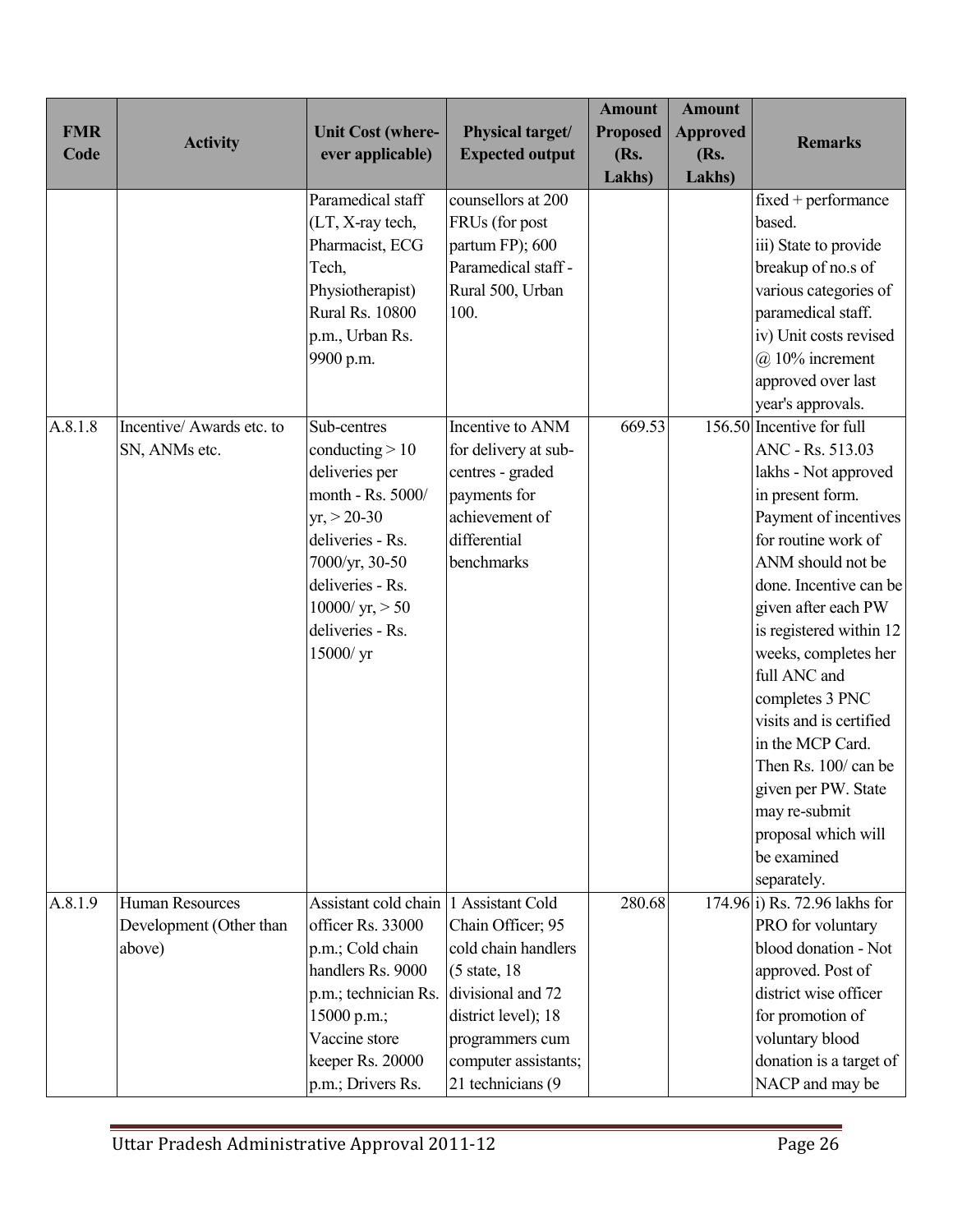| <b>FMR</b><br>Code | <b>Activity</b>                                                            | <b>Unit Cost (where-</b><br>ever applicable)                                               | Physical target/<br><b>Expected output</b>                                                                                                                                                                                                | <b>Amount</b><br><b>Proposed</b><br>(Rs.<br>Lakhs) | <b>Amount</b><br><b>Approved</b><br>(Rs.<br>Lakhs) | <b>Remarks</b>                                                                                                                                                                                                                                              |
|--------------------|----------------------------------------------------------------------------|--------------------------------------------------------------------------------------------|-------------------------------------------------------------------------------------------------------------------------------------------------------------------------------------------------------------------------------------------|----------------------------------------------------|----------------------------------------------------|-------------------------------------------------------------------------------------------------------------------------------------------------------------------------------------------------------------------------------------------------------------|
|                    |                                                                            | 15000 p.m.                                                                                 | divisional and 12<br>district level); 9<br>vaccine store<br>keepers; 5 drivers                                                                                                                                                            |                                                    |                                                    | sanctioned through<br>NACO.<br>ii) The following RI<br>staff are not approved<br>- Rs. 3.60 lakhs for<br><b>Manager Accounts</b><br>(state level); Rs. 29.16<br>lakhs for 18<br>Programmers cum<br>computer assistants at<br>regional / division<br>levels. |
| A.8.1.10           | Other Incentives Schemes<br>(Pl. Specify)                                  | Incentive of Rs.<br>1000/ C-section<br>given to team for<br>performance above<br>benchmark | Incentives for<br>performing more<br>than 10 C-sections/<br>month at 10<br>identified low<br>performing CHCs<br>(for 5000 cases)                                                                                                          | 50.00                                              |                                                    | 50.00 Approved.                                                                                                                                                                                                                                             |
| A.8.2              | <b>Minor civil works</b>                                                   |                                                                                            |                                                                                                                                                                                                                                           |                                                    |                                                    |                                                                                                                                                                                                                                                             |
| A.8.2.1            | Minor civil works for<br>operationalisation of FRUs                        |                                                                                            |                                                                                                                                                                                                                                           |                                                    |                                                    |                                                                                                                                                                                                                                                             |
| A.8.2.2            | Minor civil works for<br>operationalisation of 24<br>hour services at PHCs |                                                                                            |                                                                                                                                                                                                                                           |                                                    |                                                    |                                                                                                                                                                                                                                                             |
|                    | <b>Sub-total Infrastructure</b><br>& HR                                    |                                                                                            |                                                                                                                                                                                                                                           | 21625.71                                           |                                                    | 13779.23 Approved.                                                                                                                                                                                                                                          |
| A.9                | <b>TRAINING</b>                                                            |                                                                                            |                                                                                                                                                                                                                                           |                                                    |                                                    |                                                                                                                                                                                                                                                             |
| A.9.1              | <b>Strengthening of Training</b><br><b>Institutions</b>                    |                                                                                            | i) Training related<br>M & E activities,<br>planning and review<br>meetings, seminars,<br>workshops and<br>study tours and<br>research etc. for<br>quality<br>improvement - Rs.<br>50 lakhs.<br>ii) Strengthening of<br>SIHFW (furnishing | 180.00                                             |                                                    | 180.00 Approved subject to<br>state providing details<br>of costs.                                                                                                                                                                                          |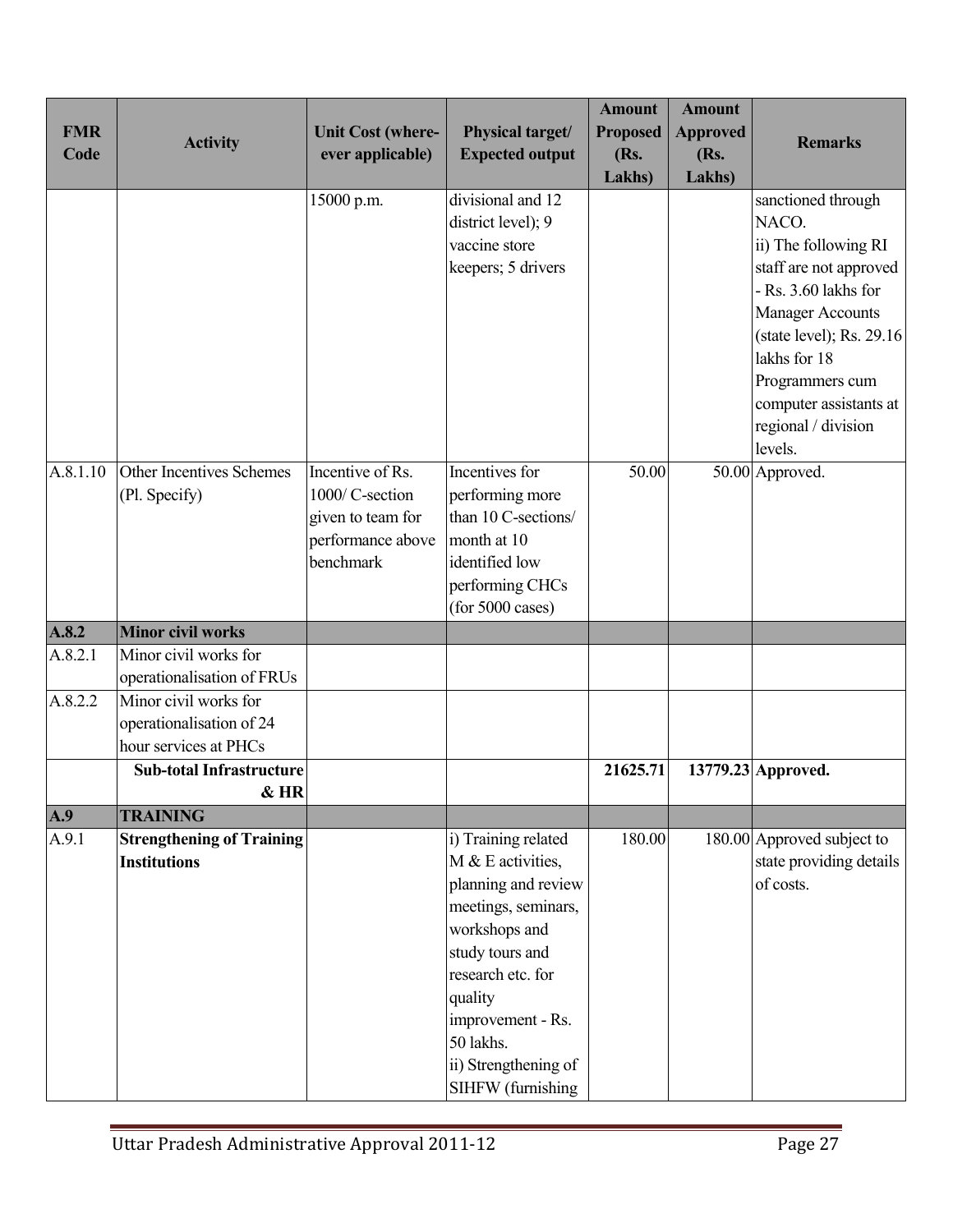| <b>FMR</b><br>Code | <b>Activity</b>                | <b>Unit Cost (where-</b><br>ever applicable) | Physical target/<br><b>Expected output</b>  | <b>Amount</b><br><b>Proposed</b><br>(Rs.<br>Lakhs) | <b>Amount</b><br><b>Approved</b><br>(Rs.<br>Lakhs) | <b>Remarks</b>     |
|--------------------|--------------------------------|----------------------------------------------|---------------------------------------------|----------------------------------------------------|----------------------------------------------------|--------------------|
|                    |                                |                                              | of new class rooms,                         |                                                    |                                                    |                    |
|                    |                                |                                              | tea lounge,                                 |                                                    |                                                    |                    |
|                    |                                |                                              | recreation room,                            |                                                    |                                                    |                    |
|                    |                                |                                              | reception lounge,                           |                                                    |                                                    |                    |
|                    |                                |                                              | furniture, mess,                            |                                                    |                                                    |                    |
|                    |                                |                                              | linen and CTV for                           |                                                    |                                                    |                    |
|                    |                                |                                              | hostels) - Rs. 50                           |                                                    |                                                    |                    |
|                    |                                |                                              | lakhs.                                      |                                                    |                                                    |                    |
|                    |                                |                                              | iii) Contingency                            |                                                    |                                                    |                    |
|                    |                                |                                              | support to SIHFW                            |                                                    |                                                    |                    |
|                    |                                |                                              | (transportation,                            |                                                    |                                                    |                    |
|                    |                                |                                              | POL, maintenance                            |                                                    |                                                    |                    |
|                    |                                |                                              | of vehicles                                 |                                                    |                                                    |                    |
|                    |                                |                                              | communication,                              |                                                    |                                                    |                    |
|                    |                                |                                              | library) - Rs. 10                           |                                                    |                                                    |                    |
|                    |                                |                                              | lakhs.                                      |                                                    |                                                    |                    |
|                    |                                |                                              | iv) Hiring of                               |                                                    |                                                    |                    |
|                    |                                |                                              | security guards,<br>class room and          |                                                    |                                                    |                    |
|                    |                                |                                              | hostel attendants &                         |                                                    |                                                    |                    |
|                    |                                |                                              |                                             |                                                    |                                                    |                    |
|                    |                                |                                              | Mess support staff,<br>driver and cleaner - |                                                    |                                                    |                    |
|                    |                                |                                              | Rs. 35 lakhs.                               |                                                    |                                                    |                    |
|                    |                                |                                              | v) Equipment (AV                            |                                                    |                                                    |                    |
|                    |                                |                                              | training aids) -on                          |                                                    |                                                    |                    |
|                    |                                |                                              | hire basis - Rs. 15                         |                                                    |                                                    |                    |
|                    |                                |                                              | lakhs.                                      |                                                    |                                                    |                    |
|                    |                                |                                              | vi) Generator $(1)$ -                       |                                                    |                                                    |                    |
|                    |                                |                                              | Rs. 10 lakhs.                               |                                                    |                                                    |                    |
|                    |                                |                                              | vii) Bus (40 seat                           |                                                    |                                                    |                    |
|                    |                                |                                              | $AC$ ) on contract $@$                      |                                                    |                                                    |                    |
|                    |                                |                                              | Rs. 10000 / day for                         |                                                    |                                                    |                    |
|                    |                                |                                              | 100 days in a year -                        |                                                    |                                                    |                    |
|                    |                                |                                              | Rs. 10 lakhs.                               |                                                    |                                                    |                    |
| A.9.2              | <b>Development of training</b> |                                              | Printing of ARSH                            | 221.37                                             |                                                    | $221.37$ Approved. |
|                    | packages                       |                                              | modules (Rs. 25                             |                                                    |                                                    |                    |
|                    |                                |                                              | lakhs), menstrual                           |                                                    |                                                    |                    |
|                    |                                |                                              | hygiene flip books                          |                                                    |                                                    |                    |
|                    |                                |                                              | and reading material                        |                                                    |                                                    |                    |
|                    |                                |                                              | for ASHA (Rs.                               |                                                    |                                                    |                    |
|                    |                                |                                              | 28.80 lakhs), job                           |                                                    |                                                    |                    |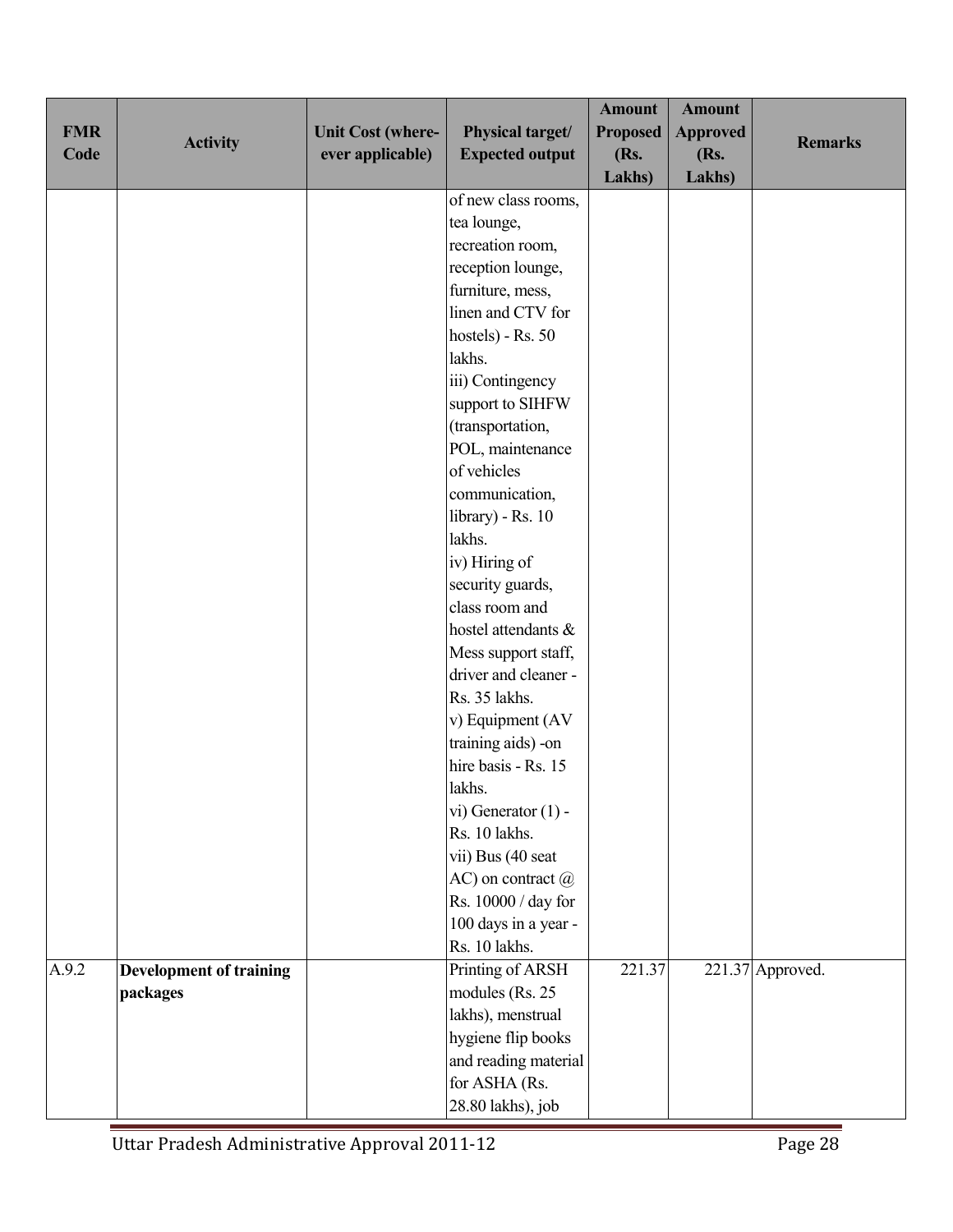| <b>FMR</b> |                                 |                                              | Physical target/                            | <b>Amount</b><br><b>Proposed</b> | <b>Amount</b>           |                    |
|------------|---------------------------------|----------------------------------------------|---------------------------------------------|----------------------------------|-------------------------|--------------------|
| Code       | <b>Activity</b>                 | <b>Unit Cost (where-</b><br>ever applicable) | <b>Expected output</b>                      | (Rs.                             | <b>Approved</b><br>(Rs. | <b>Remarks</b>     |
|            |                                 |                                              |                                             | <b>Lakhs</b> )                   | Lakhs)                  |                    |
|            |                                 |                                              | aids and tools for                          |                                  |                         |                    |
|            |                                 |                                              | <b>ASHA</b> under CCSP                      |                                  |                         |                    |
|            |                                 |                                              | (Rs. 65.17 lakhs);                          |                                  |                         |                    |
|            |                                 |                                              | CCSP and F-IMNCI                            |                                  |                         |                    |
|            |                                 |                                              | training materials                          |                                  |                         |                    |
|            |                                 |                                              | (Rs. 102.40 lakhs)                          |                                  |                         |                    |
| A.9.3      | <b>Maternal Health Training</b> |                                              |                                             |                                  |                         |                    |
| A.9.3.1    | Skilled Attendance at Birth     | Rs. 15000/SBA                                | Strengthening of                            | 981.23                           |                         | $981.23$ Approved. |
|            |                                 | site; Rs. 150000/                            | 100 SBA sites; TOT                          |                                  |                         |                    |
|            |                                 | batch TOT; Rs.                               | for $60$ persons $(2)$                      |                                  |                         |                    |
|            |                                 | 110400/batch for                             | batches); 3,000 SNs/                        |                                  |                         |                    |
|            |                                 | SN/ ANM/ LHV                                 | ANMs/LHVs (750                              |                                  |                         |                    |
|            |                                 |                                              | batches); 125                               |                                  |                         |                    |
|            |                                 |                                              | <b>AYUSH Lady MO's</b>                      |                                  |                         |                    |
|            |                                 |                                              |                                             |                                  |                         |                    |
| A.9.3.2    | Comprehensive EmOC              | Rs. 12000/batch                              | TOT (5 batches);                            | 113.72                           |                         | $113.72$ Approved. |
|            | Training (including c-          | TOT; Rs. 1000000/                            | Field training                              |                                  |                         |                    |
|            | section)                        | batch EmOC; Rs.                              | (MBBS) 6 batches;                           |                                  |                         |                    |
|            |                                 |                                              | 234000/ batch Basic Basic EmOC (MOs)        |                                  |                         |                    |
|            |                                 | EmOC; Rs. 49000/                             | 2 days-3 batches;                           |                                  |                         |                    |
|            |                                 | batch refresher; Rs.                         | Refresher training                          |                                  |                         |                    |
|            |                                 | 100000/batch                                 | for trained MOs - 25                        |                                  |                         |                    |
|            |                                 | CEmOC short term                             | batches; CEmOC                              |                                  |                         |                    |
|            |                                 | refresher TOT; Rs.                           | short term refresher                        |                                  |                         |                    |
|            |                                 | 49000/batch                                  | - TOT (1 batch) and                         |                                  |                         |                    |
|            |                                 | CEmOC short term                             | Field training (5)                          |                                  |                         |                    |
|            |                                 | training                                     | batches)                                    |                                  |                         |                    |
| A.9.3.3    | Life saving Anaesthesia         | TOT and field                                | TOT - 20 MOs;                               | 142.05                           |                         | $142.05$ Approved. |
|            | skills training                 | training Rs. 900000/Field training (10       |                                             |                                  |                         |                    |
|            |                                 | batch; refresher                             | batches) - 60 MOs;                          |                                  |                         |                    |
|            |                                 | training Rs. 49000/                          | Refresher training                          |                                  |                         |                    |
|            |                                 | batch; site                                  | for trained MOs (45                         |                                  |                         |                    |
|            |                                 | strengthening Rs.<br>100000 each             | batches) - 90 MOs;                          |                                  |                         |                    |
|            |                                 |                                              | One time grant for<br>site strengthening (5 |                                  |                         |                    |
|            |                                 |                                              | <b>Medical Colleges</b>                     |                                  |                         |                    |
|            |                                 |                                              | and 25 DHs                                  |                                  |                         |                    |
| A.9.3.4    | MTP training                    | TOT Rs. 100000/                              | TOT - 30(2)                                 | 22.80                            |                         |                    |
|            |                                 | batch; MO training                           | batches).                                   |                                  |                         | 22.80 Approved.    |
|            |                                 | Rs. 52000/batch                              |                                             |                                  |                         |                    |
|            |                                 |                                              | Field training - 120                        |                                  |                         |                    |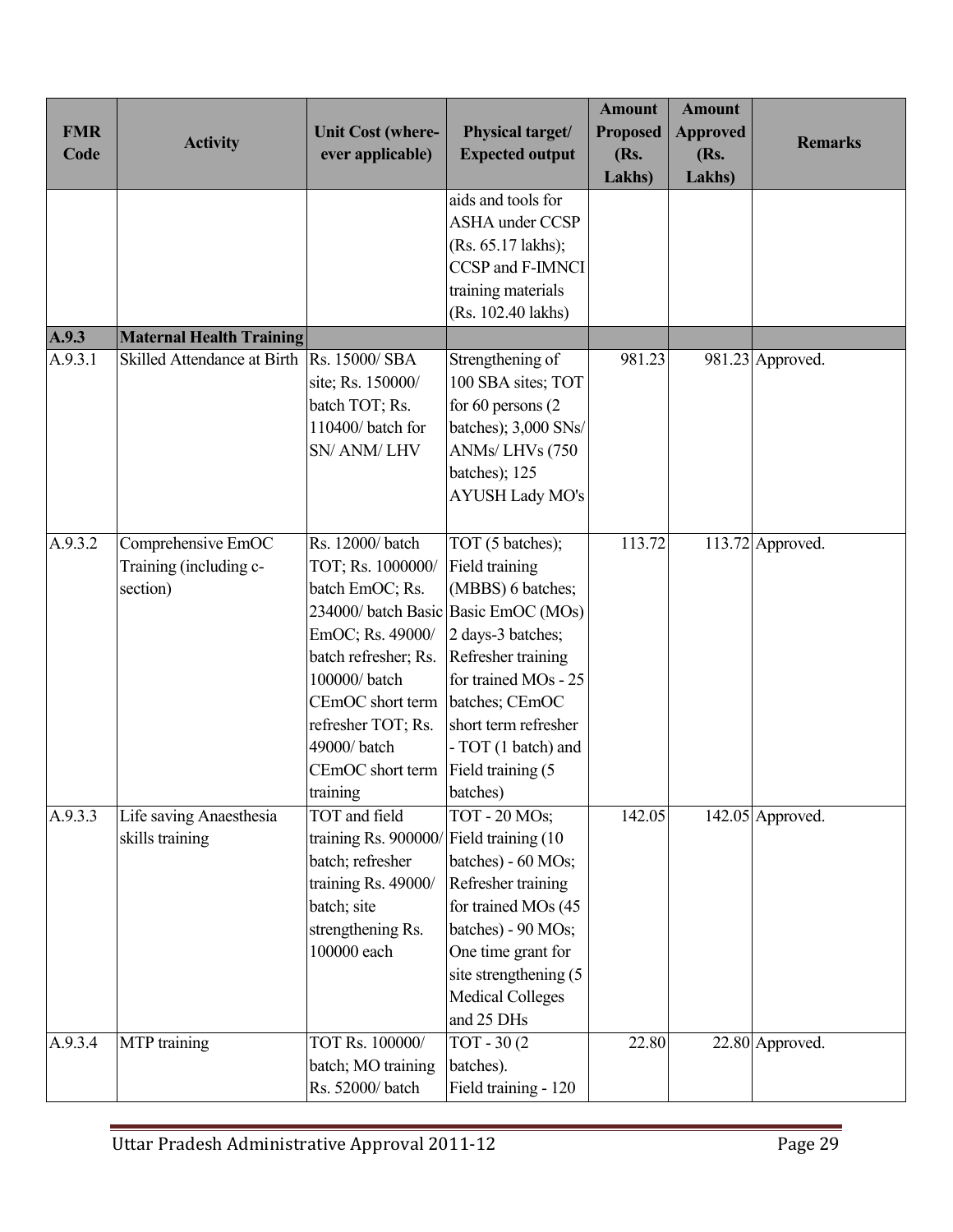| <b>FMR</b><br>Code | <b>Activity</b>                                                                                     | <b>Unit Cost (where-</b><br>ever applicable)                                                                                                       | Physical target/<br><b>Expected output</b>                                                                                                                                                                                     | <b>Amount</b><br><b>Proposed</b><br>(Rs. | <b>Amount</b><br><b>Approved</b><br>(Rs. | <b>Remarks</b>                                                                                                                                                                                                                                                                                     |
|--------------------|-----------------------------------------------------------------------------------------------------|----------------------------------------------------------------------------------------------------------------------------------------------------|--------------------------------------------------------------------------------------------------------------------------------------------------------------------------------------------------------------------------------|------------------------------------------|------------------------------------------|----------------------------------------------------------------------------------------------------------------------------------------------------------------------------------------------------------------------------------------------------------------------------------------------------|
|                    |                                                                                                     |                                                                                                                                                    |                                                                                                                                                                                                                                | Lakhs)                                   | Lakhs)                                   |                                                                                                                                                                                                                                                                                                    |
| A.9.3.5            | RTI / STI Training                                                                                  | Orientation Rs.<br>71000/batch;<br>refresher training<br>Rs. 43000/batch                                                                           | MOs (40 batches)<br>Orientation of 55<br>MOs (15 batches)<br>Refresher training of<br>1650 MOs (55<br>batches)                                                                                                                 | 34.30                                    |                                          | 34.30 Approved.                                                                                                                                                                                                                                                                                    |
| A.9.3.6            | <b>BEmOC</b> training                                                                               | Rs. 202500/batch                                                                                                                                   | 288 MOs (48<br>batches)                                                                                                                                                                                                        | 97.20                                    |                                          | 97.20 Approved.                                                                                                                                                                                                                                                                                    |
| A.9.3.7            | Other MH Training<br>Training of TBAs as a<br>community resource, any<br>integrated training, etc.) | Rs. 84500/batch                                                                                                                                    | BSU training of 210<br>LTs (7 batches)                                                                                                                                                                                         | 5.92                                     |                                          | 5.92 Approved.                                                                                                                                                                                                                                                                                     |
| A.9.4              | <b>IMEP Training</b>                                                                                | Rs. 50000 / batch                                                                                                                                  | Hospital waste<br>management for<br>3600 SNs and<br>Support Staff (144<br>batches). Training<br>of trainers on<br>(district level).                                                                                            | 76.50                                    |                                          | 76.50 Approved.                                                                                                                                                                                                                                                                                    |
| A.9.5              | <b>Child Health Training</b>                                                                        |                                                                                                                                                    |                                                                                                                                                                                                                                |                                          |                                          |                                                                                                                                                                                                                                                                                                    |
| A.9.5.1            | <b>IMNCI</b>                                                                                        | TOT Rs. 312000/<br>batch; ANM/<br><b>ASHA/LHV Rs.</b><br>213000/batch;<br>Rs. 40500/batch;<br>medical college<br>strengthening Rs.<br>591000 each. | CCSP training: TOT<br>984 (41 batches);<br>18945<br>ANM/LHV/ASHA<br>supervisory training $(758 \text{ batches})$ ; 7793<br>supervisory training<br>for ANM/LHV (487<br>batches);<br>Operational cost for<br>7 medical colleges | 3806.61                                  |                                          | $198\overline{1.07}$ i) Field worker<br>training approved for<br>50%, considering last<br>year's progress.<br>ii) Physician training<br>in IMNCI should be<br>merged with FIMNCI<br>(Rs. 211 lakhs).<br>iii) Batch size for<br>supervisory training<br>should be revised up<br>to 20-24 per batch. |
| A.9.5.2            | <b>F-IMNCI</b>                                                                                      | Rs. 156000/batch                                                                                                                                   | FIMNCI training for<br>1600 MOs and SNs<br>$(100 \text{ batches})$                                                                                                                                                             | 156.00                                   |                                          | 156.00 Approved.                                                                                                                                                                                                                                                                                   |
| A.9.5.3            | Home Based Newborn<br>Care                                                                          |                                                                                                                                                    |                                                                                                                                                                                                                                |                                          |                                          |                                                                                                                                                                                                                                                                                                    |
| A.9.5.4            | Care of Sick Children and<br>severe malnutrition                                                    |                                                                                                                                                    |                                                                                                                                                                                                                                |                                          |                                          |                                                                                                                                                                                                                                                                                                    |
| A.9.5.5            | Other CH Training (pl.                                                                              | Rs. 40000/batch                                                                                                                                    | NSSK training for                                                                                                                                                                                                              | 126.80                                   |                                          | 126.80 Recommended batch                                                                                                                                                                                                                                                                           |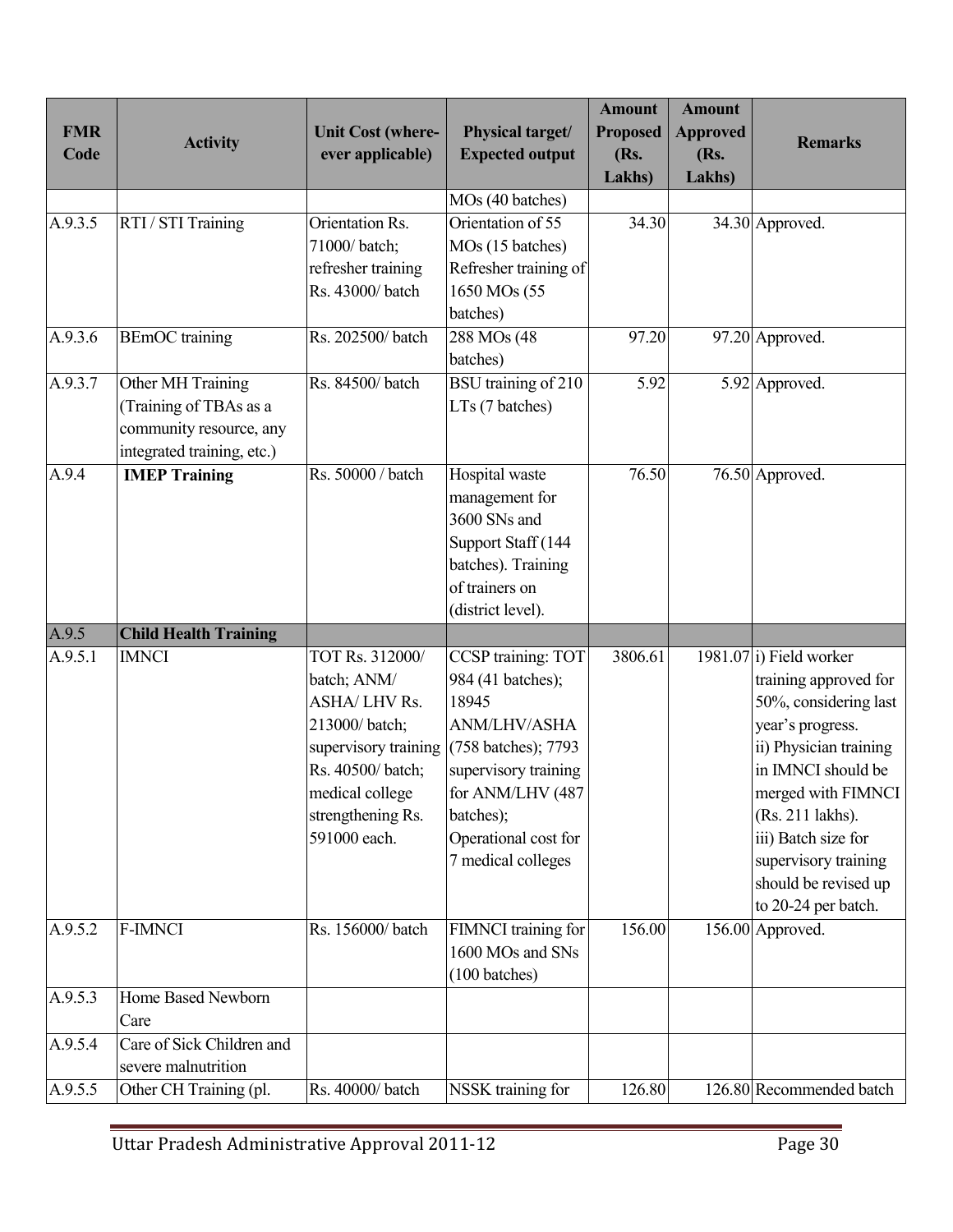| <b>FMR</b><br>Code | <b>Activity</b>                        | <b>Unit Cost (where-</b><br>ever applicable)                                                     | Physical target/<br><b>Expected output</b>                                                                                                                                                                                                                                                               | <b>Amount</b><br><b>Proposed</b><br>(Rs.<br>Lakhs) | <b>Amount</b><br><b>Approved</b><br>(Rs.<br>Lakhs) | <b>Remarks</b>                                                                                                                                                                                                                           |
|--------------------|----------------------------------------|--------------------------------------------------------------------------------------------------|----------------------------------------------------------------------------------------------------------------------------------------------------------------------------------------------------------------------------------------------------------------------------------------------------------|----------------------------------------------------|----------------------------------------------------|------------------------------------------------------------------------------------------------------------------------------------------------------------------------------------------------------------------------------------------|
|                    | Specify)                               | NSSK; Rs. 25000/<br>training                                                                     | 4055 MO/ SN/<br>batch for equipment ANM (227 batches);<br>One-day training on<br>demonstration and<br>use of equipment<br>NBCC and SNCU<br>for 3550 MOs and<br>SNs (144 batches.)                                                                                                                        |                                                    |                                                    | size for NSSK is 32,<br>hence no. of batches<br>proposed should be<br>revised. Equipment<br>training to be done<br>only in districts where<br>new born care units<br>(SNCU, NBSU or<br>NBCC with a radiant<br>warmer) are<br>functional. |
| A.9.6              | <b>Family Planning Training</b>        |                                                                                                  |                                                                                                                                                                                                                                                                                                          |                                                    |                                                    |                                                                                                                                                                                                                                          |
| A.9.6.1            | Laparoscopic Sterilisation<br>Training | Rs. 106000/batch<br>TOT; Rs. 104000/<br>batch induction;<br>Rs.27800/batch<br>refresher training | ToT 48 doctors and<br>16 staff nurses (8)<br>batches); Induction<br>162 MO's and 108<br>SNs (54 batches: 3<br>MOs and 2 SNs per<br>batch); Refresher<br>training 78 doctors<br>(26 batches)                                                                                                              | 71.87                                              |                                                    | 71.87 Approved.                                                                                                                                                                                                                          |
| A.9.6.2            | Minilap Training                       | Rs. 88000/batch<br>TOT; Rs. 119300/<br>batch induction; Rs.<br>16000/batch<br>refresher          | ToT 10 MO's and 2<br>SNs (2 batches);<br>Induction training<br>135 MO's and 90<br>SNs (45 batches: 3<br>MOs and 2 SNs per<br>batch); Refresher<br>training 288 MO's<br>$(72$ batches of 4);<br>Post partum minilap<br>810 trainees (162)<br>batches of 5)<br>induction and 288<br>trainees for refresher | 271.76                                             |                                                    | $271.76$ Approved.                                                                                                                                                                                                                       |
| A.9.6.3            | <b>NSV Training</b>                    | Rs.45000/batch<br>TOT; Rs. 53700/<br>batch induction and<br>refresher                            | ToT $6$ MO's $(3)$<br>batches); Induction<br>$\&$ refresher training<br>294 MO's (98<br>batches)                                                                                                                                                                                                         | 53.98                                              |                                                    | 53.98 Approved.                                                                                                                                                                                                                          |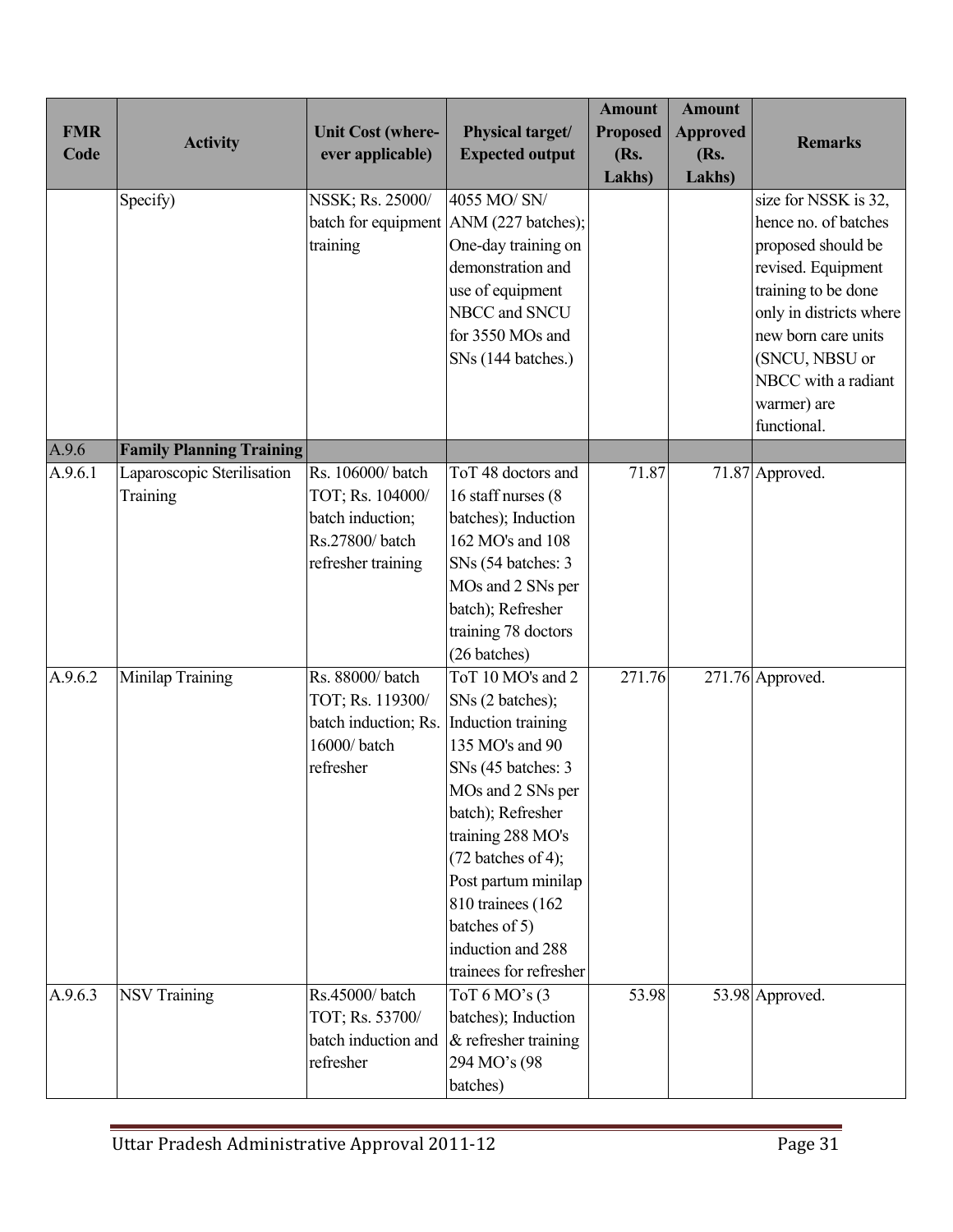|            |                               |                                            |                                                  | <b>Amount</b>   | <b>Amount</b>   |                  |
|------------|-------------------------------|--------------------------------------------|--------------------------------------------------|-----------------|-----------------|------------------|
| <b>FMR</b> | <b>Activity</b>               | <b>Unit Cost (where-</b>                   | Physical target/                                 | <b>Proposed</b> | <b>Approved</b> | <b>Remarks</b>   |
| Code       |                               | ever applicable)                           | <b>Expected output</b>                           | (Rs.            | (Rs.            |                  |
|            |                               |                                            |                                                  | Lakhs)          | Lakhs)          |                  |
| A.9.6.4    | <b>IUD</b> Insertion Training | Rs. 65000/batch<br>TOT; Rs. 25000/         | <b>ToT</b> for District<br>trainers 160 doctors/ | 242.84          |                 | 242.84 Approved. |
|            |                               |                                            | <b>SNs/LHVs/PHNs</b>                             |                 |                 |                  |
|            |                               | batch MO and SN;<br>Rs. 22300/batch        |                                                  |                 |                 |                  |
|            |                               | LHV and SN                                 | (20 batches); 688<br>MOs and 1376 SNs            |                 |                 |                  |
|            |                               |                                            |                                                  |                 |                 |                  |
|            |                               |                                            | (344 batches); 3870                              |                 |                 |                  |
|            |                               |                                            | ANMs/LHVs (645                                   |                 |                 |                  |
|            |                               |                                            | batches: 6 per batch)                            |                 |                 |                  |
| A.9.6.5    | Contraceptive Update          |                                            |                                                  |                 |                 |                  |
| A.9.6.6    | Other FP Training (pl.        | Rs. 2.34 lakhs /                           | FW counselling                                   | 16.38           |                 | 16.38 Approved.  |
|            | Specify)                      | batch                                      | training 182                                     |                 |                 |                  |
|            |                               |                                            | counsellors (7                                   |                 |                 |                  |
|            |                               |                                            | batches of 26 each)                              |                 |                 |                  |
| A.9.7      | <b>ARSH Training</b>          | Rs. 71000 / batch                          | 12000 ANM/ LHV                                   | 334.99          |                 | 334.99 Approved. |
|            |                               | ANM/LHV.                                   | (400 batches of 30).                             |                 |                 |                  |
|            |                               | Saloni Swasth                              | Training under                                   |                 |                 |                  |
|            |                               | Kishori Yojana                             | Saloni Swasthya                                  |                 |                 |                  |
|            |                               | training - Rs. 6200                        | Kishori Yojna: State                             |                 |                 |                  |
|            |                               |                                            | batch for state level; level training for 72     |                 |                 |                  |
|            |                               | Rs. 14200 / batch                          | each District Nodal                              |                 |                 |                  |
|            |                               | for district level; Rs. officers, DPMs and |                                                  |                 |                 |                  |
|            |                               | 11200 / batch for                          | DCMs, and 18                                     |                 |                 |                  |
|            |                               | block level                                | Divisional program                               |                 |                 |                  |
|            |                               |                                            | managers (6                                      |                 |                 |                  |
|            |                               |                                            | batches); district                               |                 |                 |                  |
|            |                               |                                            | level training for                               |                 |                 |                  |
|            |                               |                                            | 820 each MO                                      |                 |                 |                  |
|            |                               |                                            | <b>BPHC</b> and <b>BPMs</b>                      |                 |                 |                  |
|            |                               |                                            | (41 batches); block                              |                 |                 |                  |
|            |                               |                                            | level training for                               |                 |                 |                  |
|            |                               |                                            | 16000 teachers (400                              |                 |                 |                  |
|            |                               |                                            | batches)                                         |                 |                 |                  |
| A.9.8      | <b>Programme Management</b>   |                                            |                                                  |                 |                 |                  |
|            | <b>Training</b>               |                                            |                                                  |                 |                 |                  |
| A.9.8.1    | <b>SPMU</b> Training          |                                            |                                                  |                 |                 |                  |
| A.9.8.2    | <b>DPMU</b> Training          | Rs. $3600 / person$                        | Financial                                        | 46.40           |                 | 46.40 Approved.  |
|            |                               | for 3 day training;                        | management                                       |                 |                 |                  |
|            |                               | Rs. 6000 / DPMU                            | training; 150                                    |                 |                 |                  |
|            |                               | staff; Block training                      | SPMU, Directorate,                               |                 |                 |                  |
|            |                               | - TOT Rs. 1.40                             | DHS staff (3 days)                               |                 |                 |                  |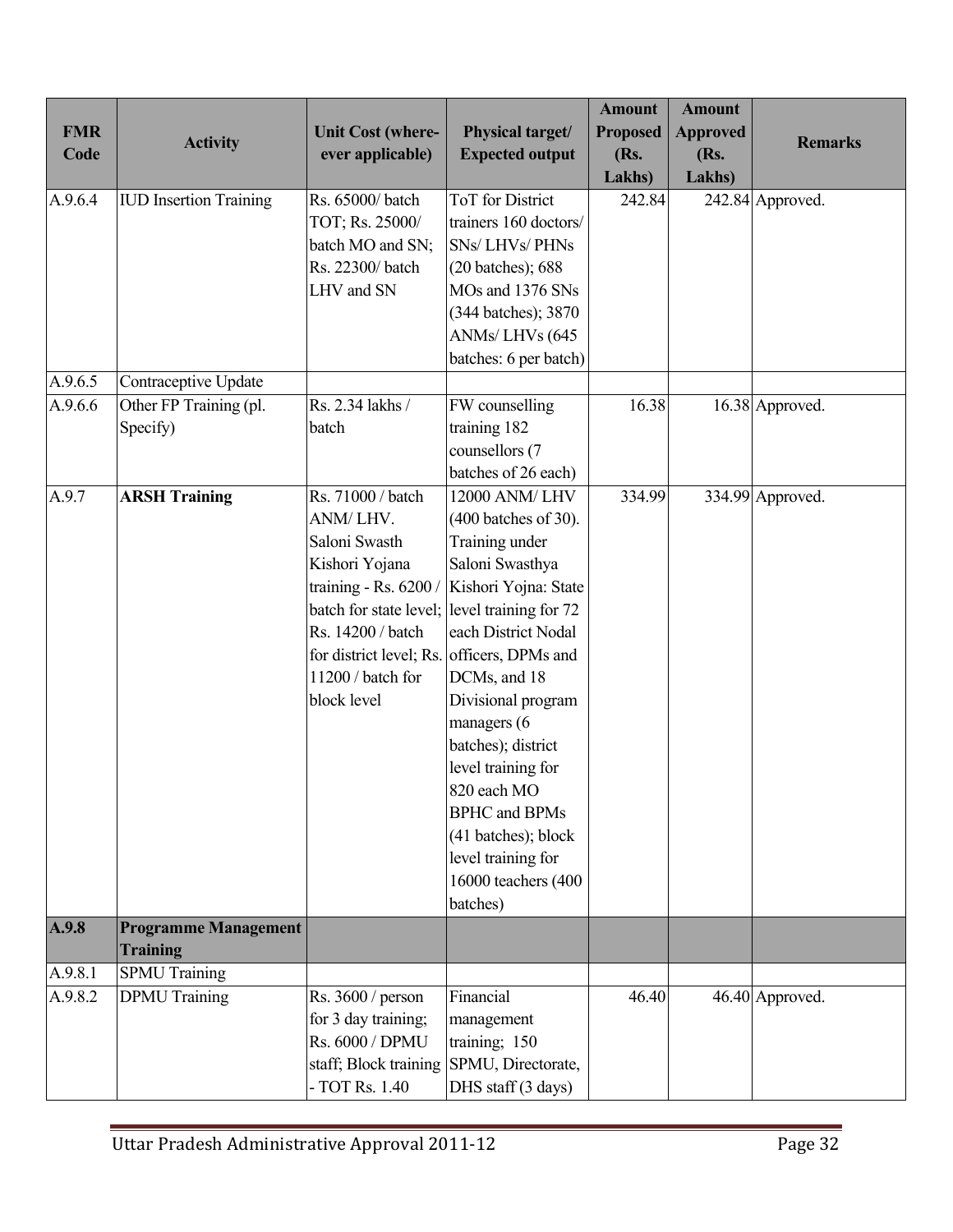| <b>FMR</b><br>Code | <b>Activity</b>                             | <b>Unit Cost (where-</b><br>ever applicable) | Physical target/<br><b>Expected output</b>                      | <b>Amount</b><br><b>Proposed</b><br>(Rs.<br>Lakhs) | <b>Amount</b><br><b>Approved</b><br>(Rs.<br>Lakhs) | <b>Remarks</b>            |
|--------------------|---------------------------------------------|----------------------------------------------|-----------------------------------------------------------------|----------------------------------------------------|----------------------------------------------------|---------------------------|
|                    |                                             | lakhs / batch and                            | and 80 DPMU staff                                               |                                                    |                                                    |                           |
|                    |                                             | Rs. 1.01 lakhs /                             | $(1$ week); Block                                               |                                                    |                                                    |                           |
|                    |                                             | batch BPMU                                   | level training 2                                                |                                                    |                                                    |                           |
|                    |                                             |                                              | batches TOT and 33                                              |                                                    |                                                    |                           |
|                    |                                             | Rs. 3.45 lakhs /                             | batches BPMU staff                                              | 85.28                                              |                                                    |                           |
| A.9.9              | Other training (pl.<br>Specify)             |                                              | NRHM training for<br>batch for foundation 50 district level and |                                                    |                                                    | 85.28 Approved.           |
|                    |                                             | training for HEOs;                           | 50 block level                                                  |                                                    |                                                    |                           |
|                    |                                             | Rs. 1.71 lakhs /                             | managers (2 batches                                             |                                                    |                                                    |                           |
|                    |                                             | batch for BCC? IPC each); Hospital           |                                                                 |                                                    |                                                    |                           |
|                    |                                             | training for tutors /                        | management                                                      |                                                    |                                                    |                           |
|                    |                                             | PHNs; Rs. 2.02                               | training for 100                                                |                                                    |                                                    |                           |
|                    |                                             | lakhs / batch for rest CMS (4 batches);      |                                                                 |                                                    |                                                    |                           |
|                    |                                             |                                              | Admin and financial                                             |                                                    |                                                    |                           |
|                    |                                             |                                              | management                                                      |                                                    |                                                    |                           |
|                    |                                             |                                              | training for 100                                                |                                                    |                                                    |                           |
|                    |                                             |                                              | CMS (4 batches);                                                |                                                    |                                                    |                           |
|                    |                                             |                                              | <b>BCC</b> training for                                         |                                                    |                                                    |                           |
|                    |                                             |                                              | 100 DPMU staff (4                                               |                                                    |                                                    |                           |
|                    |                                             |                                              | batches); disaster                                              |                                                    |                                                    |                           |
|                    |                                             |                                              | management                                                      |                                                    |                                                    |                           |
|                    |                                             |                                              | training for 150<br>MO's (6 batches);                           |                                                    |                                                    |                           |
|                    |                                             |                                              | Gender sensitisation                                            |                                                    |                                                    |                           |
|                    |                                             |                                              | training for 100                                                |                                                    |                                                    |                           |
|                    |                                             |                                              | MO's (4 batches);                                               |                                                    |                                                    |                           |
|                    |                                             |                                              | Family life                                                     |                                                    |                                                    |                           |
|                    |                                             |                                              | education training                                              |                                                    |                                                    |                           |
|                    |                                             |                                              | for 150 principals /                                            |                                                    |                                                    |                           |
|                    |                                             |                                              | teachers of GICs (6                                             |                                                    |                                                    |                           |
|                    |                                             |                                              | batches)                                                        |                                                    |                                                    |                           |
| A.9.10             | <b>Training (Nursing)</b>                   |                                              |                                                                 |                                                    |                                                    |                           |
| A.9.10.1           | Strengthening of Existing                   |                                              |                                                                 | 261.00                                             |                                                    | $0.00$ Strengthening of 4 |
|                    | Training Institutions/                      |                                              |                                                                 |                                                    |                                                    | GNM nursing schools       |
|                    | Nursing School                              |                                              |                                                                 |                                                    |                                                    | - Not approved.           |
| A.9.10.2           | New Training Institutions/<br>School        |                                              |                                                                 |                                                    |                                                    |                           |
| A.9.11             | <b>Training (Other Health</b><br>Personnel) |                                              |                                                                 |                                                    |                                                    |                           |
| A.9.11.1           | Promotional Training of                     |                                              |                                                                 |                                                    |                                                    |                           |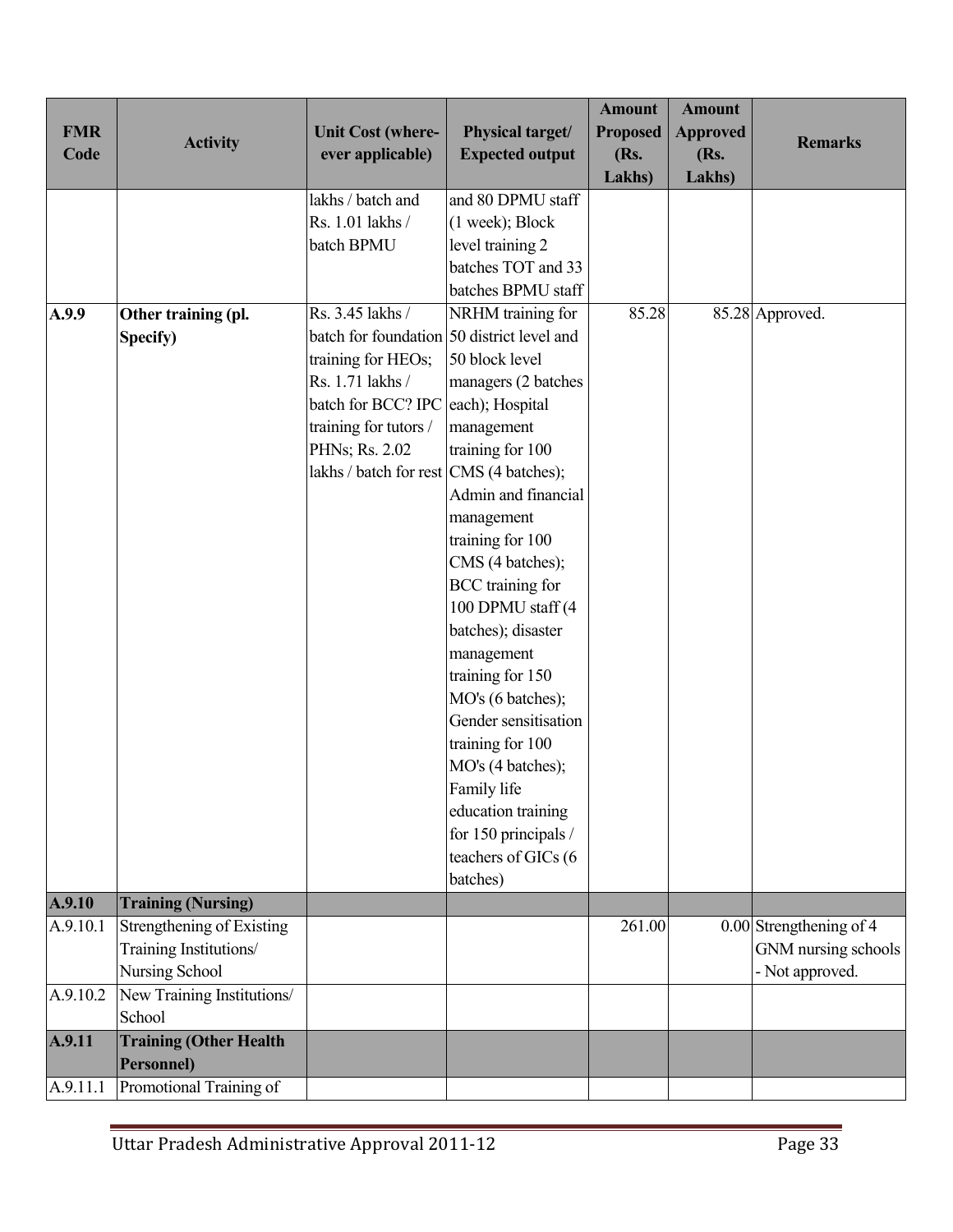| <b>FMR</b><br>Code | <b>Activity</b>                                                                                        | <b>Unit Cost (where-</b><br>ever applicable)                                                                                                                                                                                                                                                                                                    | Physical target/<br><b>Expected output</b>                                                                                                                                                                                                                                                                                                                             | <b>Amount</b><br><b>Proposed</b><br>(Rs.<br>Lakhs) | <b>Amount</b><br><b>Approved</b><br>(Rs.<br>Lakhs) | <b>Remarks</b>                                                                                                                                                                                                                                                                        |
|--------------------|--------------------------------------------------------------------------------------------------------|-------------------------------------------------------------------------------------------------------------------------------------------------------------------------------------------------------------------------------------------------------------------------------------------------------------------------------------------------|------------------------------------------------------------------------------------------------------------------------------------------------------------------------------------------------------------------------------------------------------------------------------------------------------------------------------------------------------------------------|----------------------------------------------------|----------------------------------------------------|---------------------------------------------------------------------------------------------------------------------------------------------------------------------------------------------------------------------------------------------------------------------------------------|
|                    | health workers females to<br>lady health visitor etc.                                                  |                                                                                                                                                                                                                                                                                                                                                 |                                                                                                                                                                                                                                                                                                                                                                        |                                                    |                                                    |                                                                                                                                                                                                                                                                                       |
| A.9.11.2           | Training of ANMs, Staff<br>nurses, AWW, AWS                                                            |                                                                                                                                                                                                                                                                                                                                                 |                                                                                                                                                                                                                                                                                                                                                                        |                                                    |                                                    |                                                                                                                                                                                                                                                                                       |
| A.9.11.3           | Other training and capacity<br>building programmes                                                     | Rs. 2.50 lakhs /<br>doctor for<br>PGDPHM; M&E<br>training for senior<br>programme<br>managers Rs. 1.95<br>lakhs / batch; Skill<br>upgradation training DPM) 370 trainees<br>of PMW - TOT Rs.<br>2.02 lakhs / batch,<br>storekeepers and<br>pharmacists Rs.<br>56000 / batch;<br>statistical officers<br>and computers Rs.<br>1.40 lakhs / batch | 10 doctors for<br>PGDPHM. M&E<br>training for senior<br>programme<br>managers (CMO,<br>Dy CMO, DPO-<br>FW, Dy DPO-FW,<br>in 13 batches.<br>Skill upgradation<br>training of<br>paramedical staff:<br>TOT 150 (6 batches<br>of 25); Storekeepers<br>and pharmacists<br>1320 (88 batches of<br>15); Statistical<br>officers and<br>computers 1100 (44<br>batches of 25). | 211.43                                             |                                                    | $173.36$ Rs. 30 lakhs for<br>training for Dental<br>surgeons and Rs. 8.07<br>lakhs for training of<br>ENT specialists - not<br>approved.                                                                                                                                              |
|                    | <b>Sub-total Training</b>                                                                              |                                                                                                                                                                                                                                                                                                                                                 |                                                                                                                                                                                                                                                                                                                                                                        | 7560.43                                            |                                                    | 5435.82 Approved.                                                                                                                                                                                                                                                                     |
| A.10               | <b>PROGRAMME / NRHM</b><br><b>MANAGEMENT</b><br><b>COSTS</b>                                           |                                                                                                                                                                                                                                                                                                                                                 |                                                                                                                                                                                                                                                                                                                                                                        |                                                    |                                                    |                                                                                                                                                                                                                                                                                       |
| A.10.1             | Strengthening of SHS/<br>SPMU (Including HR,<br>Management Cost,<br>Mobility Support, field<br>visits) | GM Rs. 84000;<br>DGM Rs. 63000;<br><b>Finance Controller</b><br>Rs. 84000; Sr.<br><b>Manager Finance</b><br>Rs. 56000; Finance<br>Manager and HR<br>Specialist Rs.<br>36500; Non-<br>medical consultants<br>Rs. 33000; Medical<br>consultants Rs.                                                                                               | <b>SPMU Staff</b><br>Salaries (8 GMs; 2<br>DGMs; 1 Finance<br>controller; Sr.<br>Manager Finance; 3<br>Finance Managers;<br>1 HR specialist; 6<br>Technical<br>consultants (non-<br>medical) - M&E,<br>IEC, Infrastructure,<br>Procurement/                                                                                                                            | 798.38                                             |                                                    | 623.44 State may note:<br>i) For officers on<br>deputation, salary<br>should not exceed the<br>Last Pay Drawn in the<br>parent department.<br>ii) For retired persons<br>working on contract,<br>remuneration should<br>not exceed the Last<br>Pay Drawn in the<br>parent department, |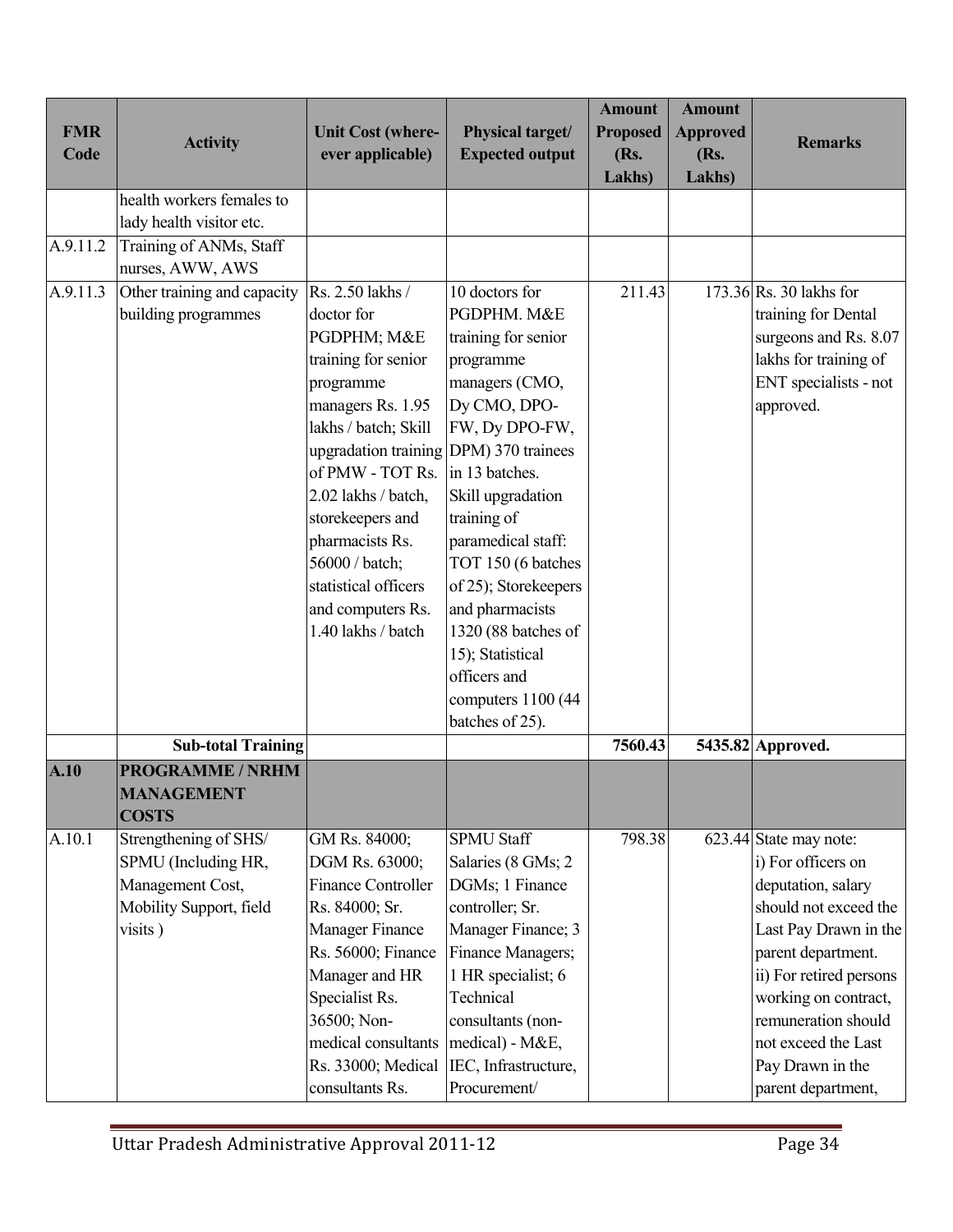|            |                       |                                      |                                         | <b>Amount</b>   | <b>Amount</b>   |                         |
|------------|-----------------------|--------------------------------------|-----------------------------------------|-----------------|-----------------|-------------------------|
| <b>FMR</b> | <b>Activity</b>       | <b>Unit Cost (where-</b>             | Physical target/                        | <b>Proposed</b> | <b>Approved</b> | <b>Remarks</b>          |
| Code       |                       | ever applicable)                     | <b>Expected output</b>                  | (Rs.            | (Rs.            |                         |
|            |                       |                                      |                                         | Lakhs)          | Lakhs)          |                         |
|            |                       | 35000; Regional                      | logistics, Legal,                       |                 |                 | minus the pension,      |
|            |                       | managers CCSP,                       | MIS; 3 Medical                          |                 |                 | and an addition of      |
|            |                       | Accountants, Data                    | consultants; 4                          |                 |                 | 20%.                    |
|            |                       | Analysts,                            | Regional managers                       |                 |                 | iii) Salaries revised   |
|            |                       | Stenographers and                    | $CCSP$ ; 3                              |                 |                 | and reflected in        |
|            |                       |                                      | Officer Coordinator Accountants; 5 Data |                 |                 | approvals. Increment    |
|            |                       | Rs. 21000; Data and Analysts; 5 Data |                                         |                 |                 | amount reduced          |
|            |                       | Programme                            | Assistants; 12                          |                 |                 | accordingly (Rs.        |
|            |                       | Assistants Rs.                       | Programme                               |                 |                 | 26.154 lakhs).          |
|            |                       | 17000; Internal                      | Assistants; 2                           |                 |                 | iv) No. of posts        |
|            |                       | Auditors Rs. 14000;                  | Internal Auditors; 4                    |                 |                 | approved as shown.      |
|            |                       | Guards and                           | Secretaries /                           |                 |                 | v) Office and other     |
|            |                       | Sweepers Rs. 4500                    | Stenographers; 1                        |                 |                 | expenses for DFW -      |
|            |                       |                                      | Office Coordinator;                     |                 |                 | Out of Rs. 108.16       |
|            |                       |                                      | 3 Guards; 3                             |                 |                 | lakhs - only Rs. 2.16   |
|            |                       |                                      | Sweepers. 10%                           |                 |                 | lakhs for Urban RCH     |
|            |                       |                                      | increment on salary                     |                 |                 | Cell and Rs. 6 lakhs    |
|            |                       |                                      | for personnel who                       |                 |                 | for RI and Cold Chain   |
|            |                       |                                      | have completed 1                        |                 |                 | Operating expenses      |
|            |                       |                                      | year of service.                        |                 |                 | are approved.           |
|            |                       |                                      | Support for                             |                 |                 | vi) Electrician and     |
|            |                       |                                      | Directorate (1 legal                    |                 |                 | office attendants not   |
|            |                       |                                      | consultant; 1 Data                      |                 |                 | approved on regular     |
|            |                       |                                      | Analyst; 2 Data                         |                 |                 | salary; may be          |
|            |                       |                                      | Assistants; 2                           |                 |                 | contracted on           |
|            |                       |                                      | Programme                               |                 |                 | minimum wages as        |
|            |                       |                                      | Assistants; 1 Office                    |                 |                 | per State Govt. policy. |
|            |                       |                                      | Attendant).                             |                 |                 | vii) Rs. 6 lakhs for    |
|            |                       |                                      | Salaries for Staff                      |                 |                 | <b>State Accounts</b>   |
|            |                       |                                      | under Urban, IEC,                       |                 |                 | Manager and Rs. 6       |
|            |                       |                                      | Procurement and                         |                 |                 | lakhs for 5 Typists /   |
|            |                       |                                      | CCSP Quality Cells.                     |                 |                 | Computer Operators -    |
|            |                       |                                      | Operational                             |                 |                 | Not approved.           |
|            |                       |                                      | expenses for SPMU                       |                 |                 |                         |
|            |                       |                                      | (rent, office                           |                 |                 |                         |
|            |                       |                                      | expenses, mobility                      |                 |                 |                         |
|            |                       |                                      | support, etc.).                         |                 |                 |                         |
|            |                       |                                      | Support for MD                          |                 |                 |                         |
|            |                       |                                      | office.                                 |                 |                 |                         |
| A.10.2     | Strengthening of DHS/ | DPM Rs. 27000;                       | Salary costs for 72                     | 1553.13         |                 | 1423.53 State may note: |
|            | DPMU (Including HR,   | DAM and DCM Rs. DPMUs (DPM,          |                                         |                 |                 | a) Operating expenses   |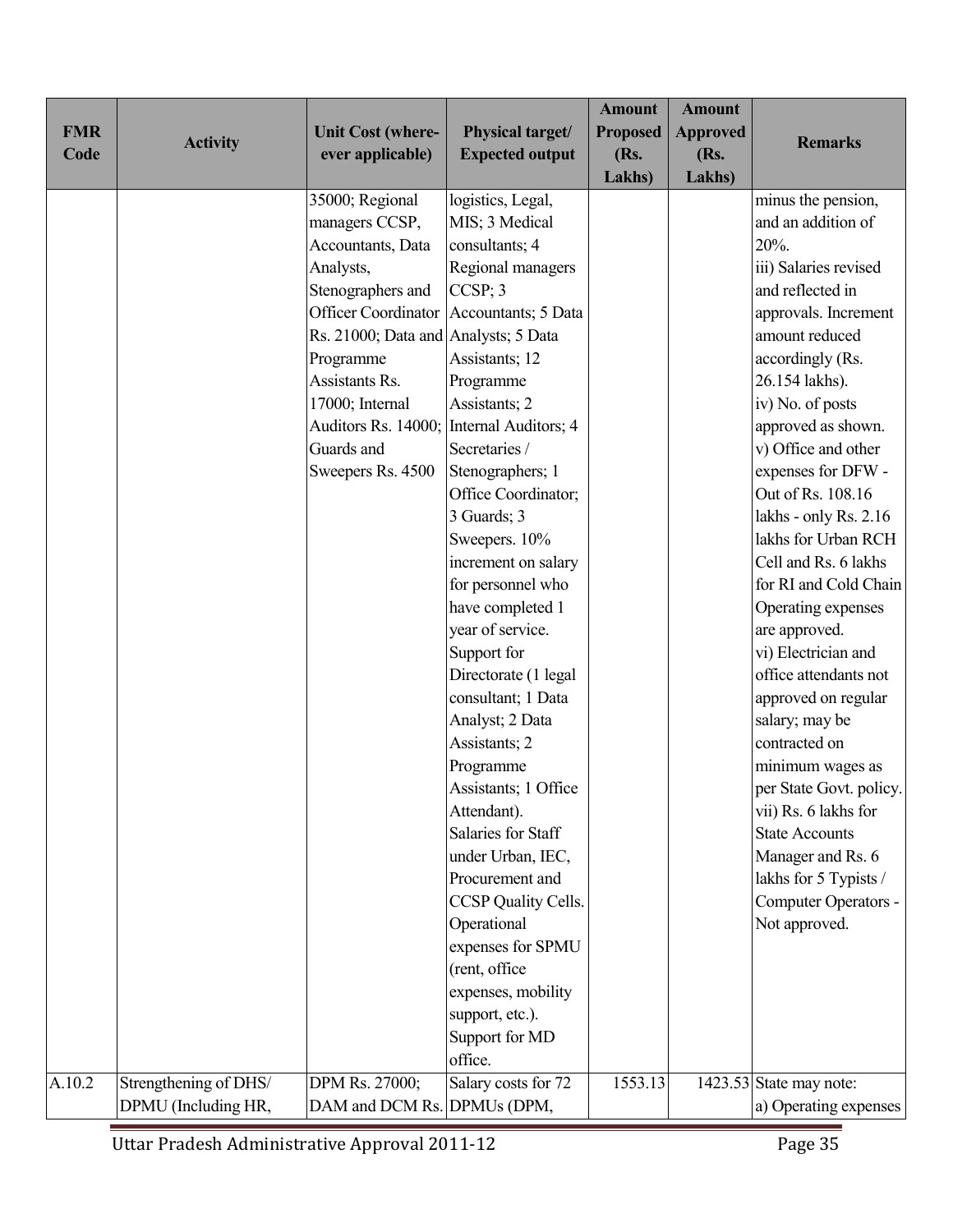|            |                                        |                                        |                        | <b>Amount</b>   | <b>Amount</b>   |                                |
|------------|----------------------------------------|----------------------------------------|------------------------|-----------------|-----------------|--------------------------------|
| <b>FMR</b> | <b>Activity</b>                        | <b>Unit Cost (where-</b>               | Physical target/       | <b>Proposed</b> | <b>Approved</b> | <b>Remarks</b>                 |
| Code       |                                        | ever applicable)                       | <b>Expected output</b> | (Rs.            | (Rs.            |                                |
|            |                                        |                                        |                        | Lakhs)          | Lakhs)          |                                |
|            | Management Cost,                       | 22000; DDA Rs.                         | Dist. Community        |                 |                 | approved $(a)$ Rs.             |
|            | Mobility Support, field                | 17000; Operating                       | Mobiliser, DAM,        |                 |                 | 60000 p.m.                     |
|            | visits)                                | expenses Rs. 60000                     | Dist. Data cum         |                 |                 | b) Class IV not                |
|            |                                        | district / month;                      | Accounts Assistant);   |                 |                 | approved on regular            |
|            |                                        | One time set up                        | 10% increment.         |                 |                 | salary; may be                 |
|            |                                        | costs for CS Nagar                     | Office and other       |                 |                 | contracted on                  |
|            |                                        | (new district) Rs. 7                   | expenses. Set up       |                 |                 | minimum wages as               |
|            |                                        | lakhs                                  | costs for new          |                 |                 | per State Govt. policy.        |
|            |                                        |                                        | district.              |                 |                 |                                |
| A.10.3     | Strengthening of Block                 | <b>BDA Rs. 8800</b>                    | 820 Block Data         | 2317.20         |                 | $1702.32$ a) Rs. 496.80 lakhs  |
|            | PMU (Including HR,                     | p.m.; mobility Rs.                     | Assistants; Mobility   |                 |                 | for 414 Additional             |
|            | Management Cost,                       | 8000 p.m.;                             | and communication      |                 |                 | BDAs - not approved.           |
|            | Mobility Support, field                | communication Rs.                      | support                |                 |                 | b) BDA salary $(a)$ Rs.        |
|            | visits)                                | 500 p.m.                               |                        |                 |                 | 8800 p.m.                      |
| A.10.4     | Strengthening (Others)                 | Divisional AD                          | <b>Divisional PMU</b>  | 389.42          |                 | $384.86 i)$ Rs. 2.40 lakhs for |
|            |                                        | Office - mobility                      | costs; strengthening   |                 |                 | field visits under             |
|            |                                        | support Rs. 3000 /                     | of divisional AD       |                 |                 | <b>CCSP</b> Quality            |
|            |                                        | month / district,                      | offices; SIHFW/        |                 |                 | Maintenance and Rs.            |
|            |                                        | contingency Rs.                        | CTI strengthening      |                 |                 | 2.16 lakhs for Urban           |
|            |                                        | 8000 / month,                          | (2 training, 2 public  |                 |                 | RCH Cell operational           |
|            |                                        | strengthening Rs.                      | health and 3 social    |                 |                 | expenses - Approved            |
|            |                                        | 1.50 lakhs /                           | science consultants;   |                 |                 | in SPMU expenses.              |
|            |                                        | division.                              | 3 data and 3 training  |                 |                 | ii) Rs. 270.00 lakhs           |
|            |                                        |                                        | assts.; 3 asst. staff, |                 |                 | for Divisional PMU -           |
|            |                                        |                                        | institutional          |                 |                 | details to be provided         |
|            |                                        |                                        | overheads)             |                 |                 | by the State.                  |
| A.10.5     | <b>Audit Fees</b>                      |                                        | Statutory audit fees   | 40.00           |                 | 40.00 Approved.                |
| A.10.6     | Concurrent Audit                       | Rs. $0.72$ lakhs / dist   72 districts |                        | 51.84           |                 | 51.84 Approved.                |
| A.10.7     | Mobility Support to BMO/<br>MO/ Others |                                        |                        |                 |                 |                                |
|            | <b>Sub-total Programme</b>             |                                        |                        | 5149.97         |                 | 4225.99 Approved.              |
|            | <b>Management</b>                      |                                        |                        |                 |                 |                                |
| A.11       | <b>VULNERABLE</b>                      |                                        |                        | 0.00            | 0.00            |                                |
|            | <b>GROUPS</b>                          |                                        |                        |                 |                 |                                |
|            | <b>TOTAL RCH II BASE</b>               |                                        |                        | 75998.0         |                 | 52449.3 Approved.              |
|            | <b>FLEXI POOL</b>                      |                                        |                        | 2               | 1               |                                |
|            | <b>TOTAL RCH II</b>                    |                                        |                        | 54925.20        |                 | 54925.20 Approved.             |
|            | <b>DEMAND SIDE</b>                     |                                        |                        |                 |                 |                                |
|            | <b>GRAND TOTAL</b>                     |                                        |                        | 130923.         |                 | 107374. Approved.              |
|            | RCHII                                  |                                        |                        | 22              | 51              |                                |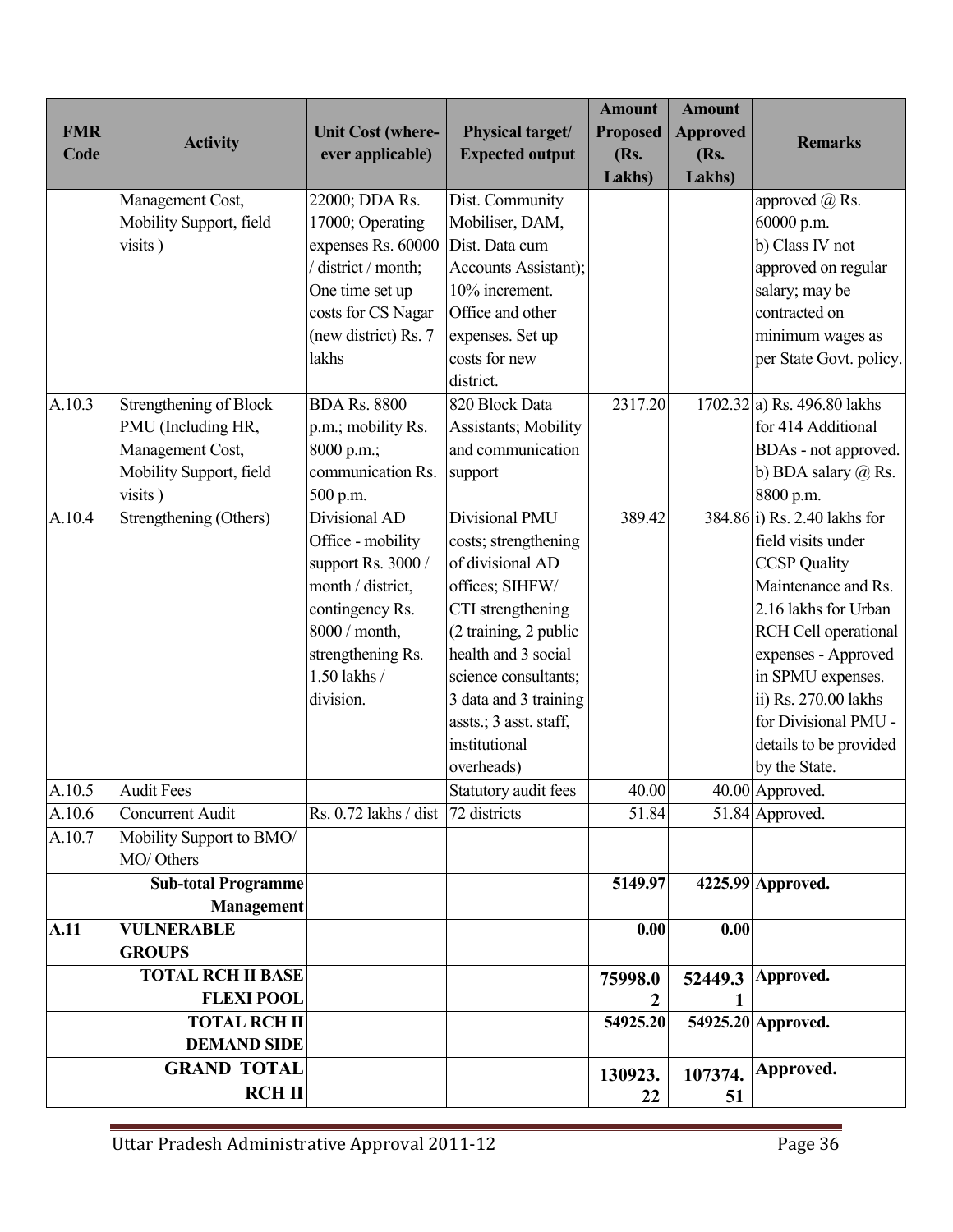## Consolidated Approval under NRHM Flexi Pool for FY 2011-12

| <b>FMR</b><br>Code           | <b>Activity</b>                                                                                                                                                                                                                                                       | <b>Unit Cost</b><br>(where-<br>ever<br>applicable) | Physical<br>target      | Amount<br>Proposed | Amount<br>Approve<br>d | <b>Remarks</b>                                                                                              |  |  |  |
|------------------------------|-----------------------------------------------------------------------------------------------------------------------------------------------------------------------------------------------------------------------------------------------------------------------|----------------------------------------------------|-------------------------|--------------------|------------------------|-------------------------------------------------------------------------------------------------------------|--|--|--|
| <b>Mission Flexible Pool</b> |                                                                                                                                                                                                                                                                       |                                                    |                         |                    |                        |                                                                                                             |  |  |  |
| <b>B1</b>                    | <b>ASHA</b>                                                                                                                                                                                                                                                           |                                                    |                         |                    |                        |                                                                                                             |  |  |  |
| <b>B.1.1</b>                 | <b>ASHA Cost</b>                                                                                                                                                                                                                                                      |                                                    |                         |                    |                        |                                                                                                             |  |  |  |
| B1.1.1                       | Selection<br>&<br>Training of ASHA                                                                                                                                                                                                                                    | 1415                                               | 136183<br><b>ASHAs</b>  | 1,927.01           | 1,927.01               | Approved.<br>136183<br>ASHAs to be<br>trained on 6th<br>and 7th<br>module.                                  |  |  |  |
| B1.1.2                       | <sub>of</sub><br>Procurement<br><b>ASHA Drug Kit</b>                                                                                                                                                                                                                  | 500                                                | 122565<br><b>ASHAs</b>  | 1,225.65           | 612.825                | Approved                                                                                                    |  |  |  |
| B1.1.3                       | Other Incentive to<br>ASHAs (if any)<br>a) Child health<br>(IYCF) @Rs. 50/-<br>b) Maternal death<br>reporting @Rs 50/-<br>c) Complete<br>immunization @Rs.<br>$100/-$<br>d) Motivation to<br>support birth and<br>death registration<br>and certificate @Rs<br>$25/-$ |                                                    | 122565<br><b>ASHAs</b>  | 275.77             | 245.13                 | Motivation to<br>support birth<br>and death<br>registration<br>and certificate<br>@Rs 25/- not<br>approved. |  |  |  |
| B1.1.3.<br>a                 | <b>ASHA</b> payment<br>vouchers (printing<br>cost)                                                                                                                                                                                                                    | 25                                                 | 122565<br><b>ASHAs</b>  | 61.28              | 61.28                  | Approved                                                                                                    |  |  |  |
| B1.1.3.<br>$\mathbf b$       | ASHA registers                                                                                                                                                                                                                                                        | 200                                                | 820 blocks              | 1.64               | 1.64                   | Procurement<br>of 820 ASHA<br>registers one<br>for each block<br>@Rs. 200/-<br>per register.                |  |  |  |
| B1.1.3.<br>C                 | <b>ASHA</b> Newsletter -<br>for 1.50Lac copies                                                                                                                                                                                                                        | 11                                                 | $(4 \times a)$<br>year) | 66.00              | 66.00                  | 150,000<br>Newsletters<br>@Rs 11/- to be<br>distributed                                                     |  |  |  |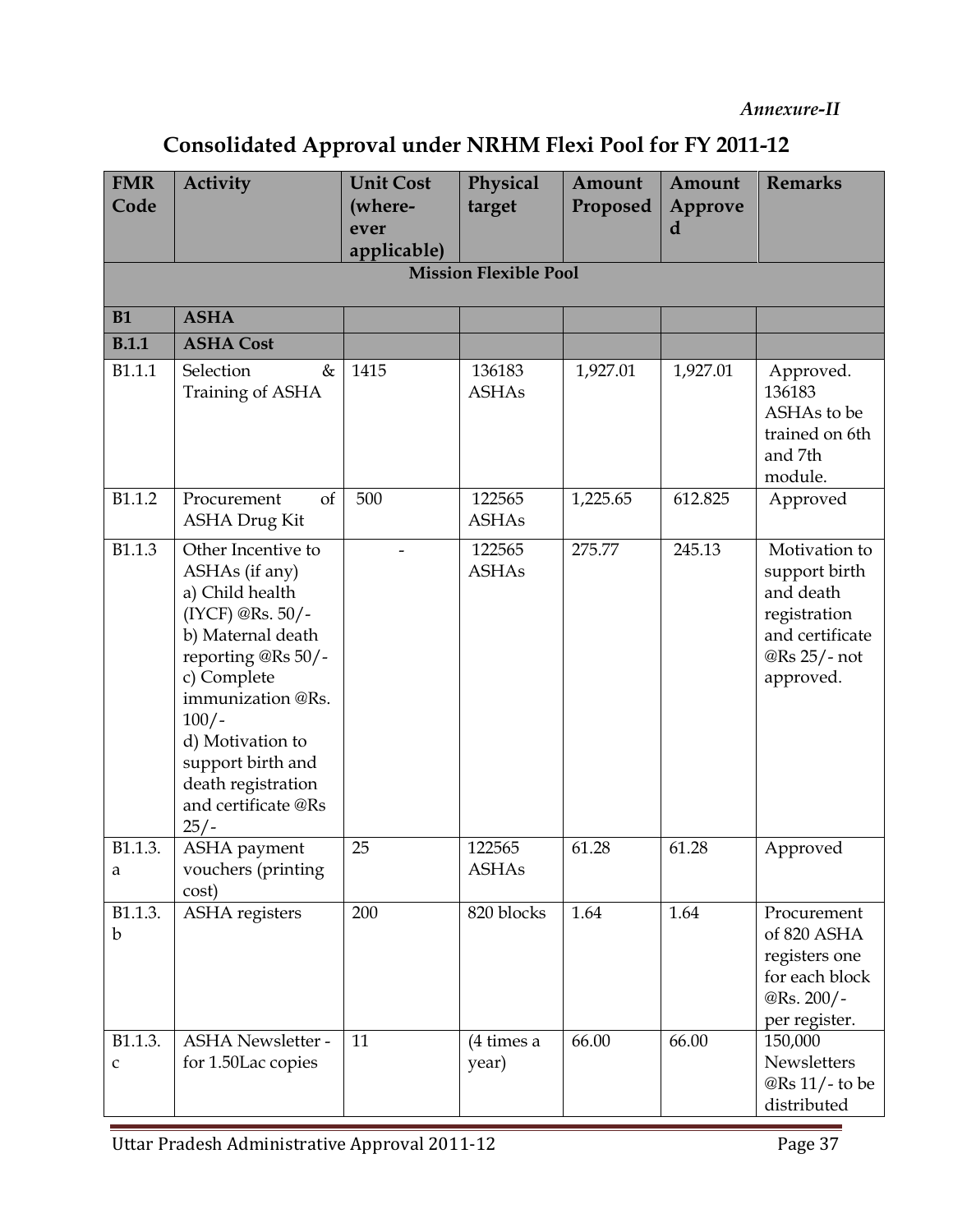| <b>FMR</b><br>Code | <b>Activity</b>                                                                                    | <b>Unit Cost</b><br>(where-<br>ever<br>applicable) | Physical<br>target                                                                                     | Amount<br>Proposed | Amount<br>Approve<br>d | <b>Remarks</b>                                                                               |
|--------------------|----------------------------------------------------------------------------------------------------|----------------------------------------------------|--------------------------------------------------------------------------------------------------------|--------------------|------------------------|----------------------------------------------------------------------------------------------|
|                    |                                                                                                    |                                                    |                                                                                                        |                    |                        | quarterly.                                                                                   |
| B1.1.3.<br>d       | Annual ASHA<br>Sammelan/Diwas                                                                      | 250                                                | 81710<br><b>ASHAs</b>                                                                                  | 204.27             | 204.27                 | Annual<br><b>ASHA</b><br>sammelans<br>for 81,710<br>ASHAs @Rs.<br>$250/-$ per<br><b>ASHA</b> |
| B1.1.3.<br>f       | Incentive to ASHA<br>for complete ANC                                                              | 50                                                 | 2,042,745                                                                                              | 1,021.37           | 0.00                   | Not<br>approved.<br>Covered<br>under JSY.                                                    |
| B1.1.4             | Awards to<br>ASHA's/Link<br>workers                                                                | 5,000                                              | 820                                                                                                    | 41.00              | 41.00                  | Approved                                                                                     |
| B1.1.5             | <b>ASHA Resource</b><br>Centre/AHSA<br>Mentoring Group<br><b>ASHA</b> Mentoring                    |                                                    |                                                                                                        |                    |                        |                                                                                              |
|                    | Group (AMG)                                                                                        |                                                    |                                                                                                        |                    |                        |                                                                                              |
| B1.1.5.<br>a       | State level quarterly<br>meeting                                                                   | 70,000                                             | 4 (times a<br>year)                                                                                    | 2.80               | 2.80                   | Approved                                                                                     |
| B1.1.5.<br>b       | District meetings<br>and field visits                                                              | 10,000                                             | 72                                                                                                     | 7.20               | 7.20                   | Approved.                                                                                    |
|                    | <b>ASHA</b> Support<br>System                                                                      |                                                    |                                                                                                        |                    |                        |                                                                                              |
| B1.1.5.<br>C       | Training of ASHA<br>Facilitators for<br><b>ASHA</b> support<br>system in 18 high<br>focus disticts | $\overline{\phantom{0}}$                           | 2000 (67<br>batches,<br>20-30<br>participant<br>s in each<br>batch)                                    | 80.00              | 80.00                  | Approved.                                                                                    |
| B1.1.5.<br>d       | State level ASHA<br><b>Resource Center</b>                                                         | 200,000                                            | Monitor<br>selection,<br>training $&$<br>regular<br>payments<br>to ASHAs<br>for various<br>activities. | 2.00               | 2.00                   | Approved.                                                                                    |
| B1.1.5.<br>e       | <b>Statistical Assistant</b><br>-State level                                                       | 12,500                                             | 1                                                                                                      | 1.50               | 1.50                   | Approved.                                                                                    |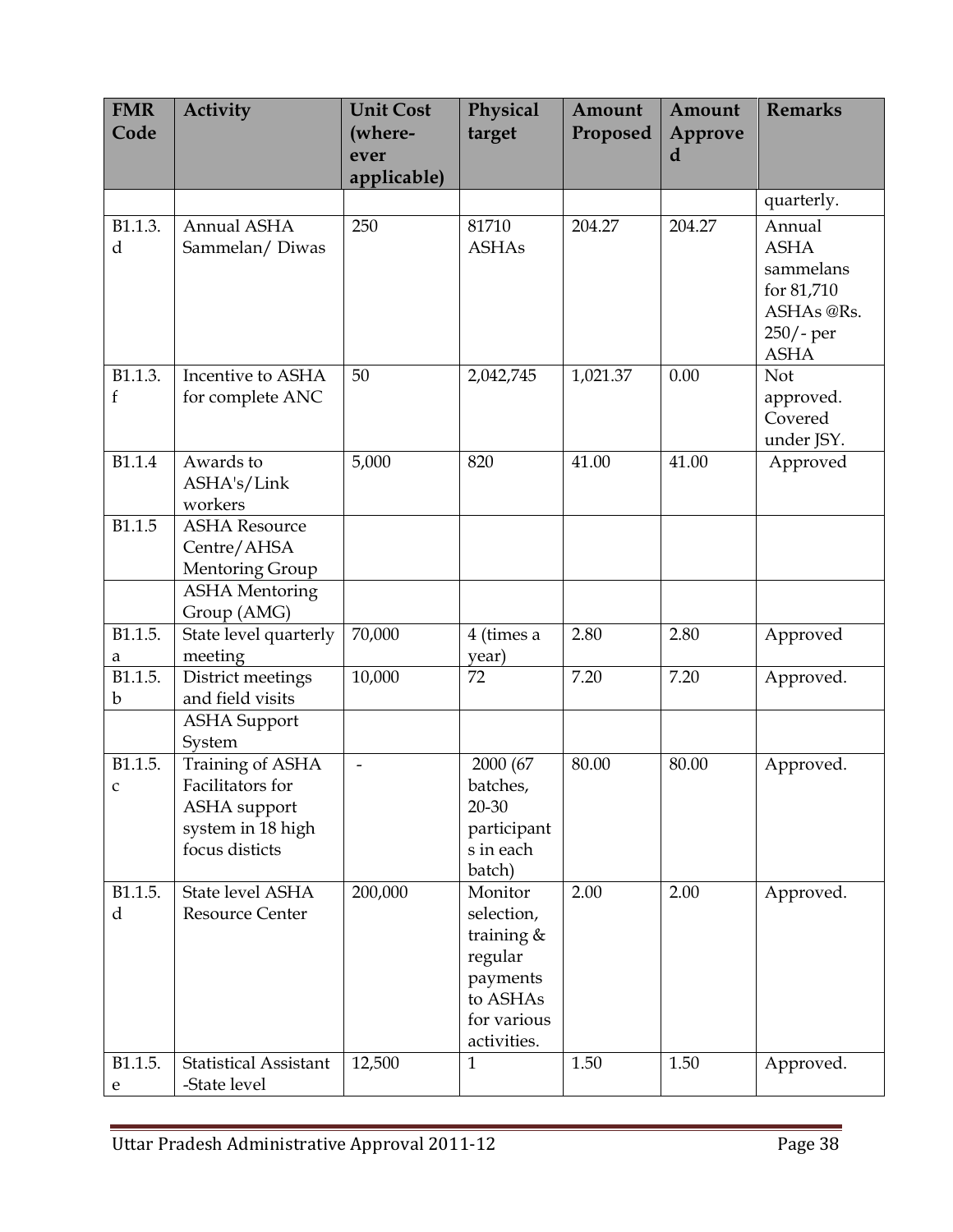| <b>FMR</b>   | <b>Activity</b>                          | <b>Unit Cost</b>    | Physical     | Amount   | Amount         | <b>Remarks</b> |
|--------------|------------------------------------------|---------------------|--------------|----------|----------------|----------------|
| Code         |                                          | (where-             | target       | Proposed | <b>Approve</b> |                |
|              |                                          | ever<br>applicable) |              |          | d              |                |
| B1.1.5.      | Office Assistant -                       | 12,500              | $\mathbf{1}$ | 1.50     | 1.50           | Approved.      |
| f            | State level                              |                     |              |          |                |                |
| B1.1.5.      | District level                           | $\overline{a}$      | 72           | 206.18   | 206.18         | Approved       |
| g            | support system for                       |                     |              |          |                |                |
|              | district community<br>mobilizer          |                     |              |          |                |                |
| B1.1.5.      | <b>Block level support</b>               | $\overline{a}$      | 2000         | 400.00   | 400.00         | Approved       |
| h            | system-ASHA                              |                     |              |          |                |                |
|              | Facilitators                             |                     |              |          |                |                |
| B2           | <b>Untied Funds</b>                      |                     |              |          |                |                |
| <b>B2.1</b>  | Untied Fund for<br><b>CHCs</b>           | 50,000              | 466          | 233.00   | 233.00         | Approved       |
| B2.1.a       | Untied fund for                          | 50,000              | 15           | 7.50     | 7.50           | Approved       |
|              | Sub District woman                       |                     |              |          |                |                |
|              | Hospital                                 |                     |              |          |                |                |
| <b>B2.2</b>  | Untied Fund for<br><b>BPHCs</b>          | 50,000              | 460          | 230.00   | 230.00         | Approved       |
| B2.2.a       | Untied Fund for<br><b>APHCs</b>          | 25,000              | 2661         | 665.25   | 665.25         | Approved       |
| <b>B2.3</b>  | Untied Fund for<br><b>Sub Centres</b>    | 10,000              | 20521        | 2,052.10 | 2,052.10       | Approved       |
| <b>B2.4</b>  | Untied fund for<br><b>VHSC</b>           | 10,000              | 51914        | 5,191.40 | 5,191.40       | Approved.      |
| B.3          | Annual<br>Maintenance                    |                     |              |          |                |                |
|              | <b>Grants</b>                            |                     |              |          |                |                |
| <b>B.3.1</b> | <b>CHCs</b>                              | 100,000             | 466          | 466.00   | 466.00         | Approved.      |
| B.3.1.a      | Sub District woman<br>Hospital           | 100,000             | 15           | 15.00    | 15.00          | Approved.      |
| <b>B.3.2</b> | <b>BPHCs</b>                             | 100,000             | 460          | 460      | 460            | Approved.      |
| B.3.2.a      | <b>APHCs</b>                             | 50,000              | 2294         | 1,147.00 | 1,147.00       | Approved.      |
| <b>B.3.3</b> | Sub Centers                              | 10,000              | 12413        | 1,241.30 | 1,241.30       | Approved.      |
|              |                                          |                     |              |          |                |                |
| B.4          | Hospital                                 |                     |              |          |                |                |
|              | Strengthening                            |                     |              |          |                |                |
| B.4.1        | Upgradation of                           |                     |              |          |                |                |
|              | CHCs, PHCs, Dist.                        |                     |              |          |                |                |
| B4.1.1       | Hospitals to IPHS)<br>District Hospitals | 254.22              | 89           | 22625.65 | 0.00           | Not            |
|              |                                          |                     |              |          |                | approved. To   |
|              |                                          |                     |              |          |                | be considered  |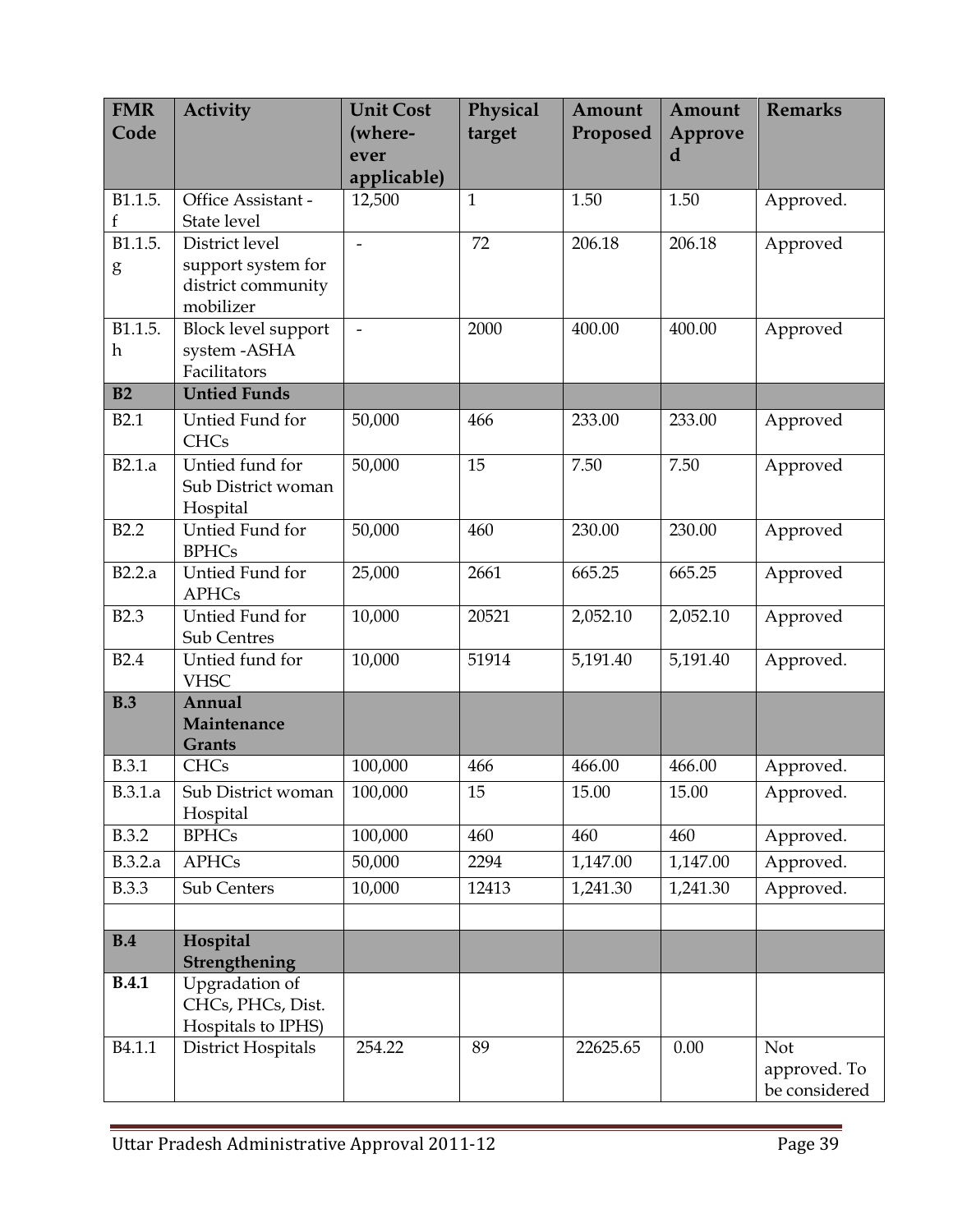| <b>FMR</b><br>Code                  | <b>Activity</b>                                                                                                               | <b>Unit Cost</b><br>(where-<br>ever<br>applicable) | Physical<br>target | Amount<br>Proposed | Amount<br>Approve<br>d | <b>Remarks</b>                                                                                                           |
|-------------------------------------|-------------------------------------------------------------------------------------------------------------------------------|----------------------------------------------------|--------------------|--------------------|------------------------|--------------------------------------------------------------------------------------------------------------------------|
|                                     |                                                                                                                               |                                                    |                    |                    |                        | subsequently<br>on submission<br>of details of<br>utilization of<br>funds<br>provided last<br>year.                      |
| B <sub>4.1.2</sub>                  | <b>CHCs</b>                                                                                                                   |                                                    |                    |                    |                        |                                                                                                                          |
| B <sub>4.1.3</sub>                  | PHCs                                                                                                                          |                                                    |                    |                    |                        |                                                                                                                          |
| B <sub>4.1.4</sub>                  | Sub Centers<br>(accredited under<br>JSY)                                                                                      | 30000                                              | 1000               | 300.00             | 300.00                 | Approved.<br>Strengthening<br>of 1000 level -<br>1 MCH sub<br>centers@Rs<br>$30,000/-$                                   |
| B <sub>4.1.5</sub>                  | Others                                                                                                                        |                                                    |                    |                    |                        |                                                                                                                          |
|                                     | <b>Medical College</b><br>Support                                                                                             |                                                    |                    |                    |                        |                                                                                                                          |
| B <sub>4.1.5</sub> .<br>a           | Strengthening<br>Gyn/obs.<br>Department-<br>CSMMU, lucknow                                                                    |                                                    | $\mathbf{1}$       | 105.40             | 105.40                 | Approved.<br>For<br>renovation,<br>extension and<br>purchase of<br>equipments to<br>strengthen<br>Gyn/obs<br>department. |
| B <sub>4.1.5</sub> .<br>$\mathbf b$ | Strengthening<br>SNCU <sub>s</sub> under<br>Paediatric<br>Department under<br>JSY $(6 \text{ state } +2)$<br>Centrally aided) |                                                    | 8                  | 537.38             | 0.00                   | Not<br>approved.                                                                                                         |
| B <sub>4.1.5</sub> .<br>C           | (Hospital Waste<br>Management<br>System)                                                                                      | 130,000,000                                        | $\mathbf{1}$       | 1,300.00           | 1,300.00               | Approved.<br>Service to be<br>provided up<br>to block level<br>hospitals                                                 |
| B <sub>4.1.5</sub> .<br>d           | Outsourcing of<br>cleaning, upkeep &<br>laundry services in<br>DH and CHCs                                                    | $\overline{\phantom{0}}$                           |                    | 3,744.00           | 1872.00                | Approved<br>subject to<br>State Govt.<br>sharing 50%                                                                     |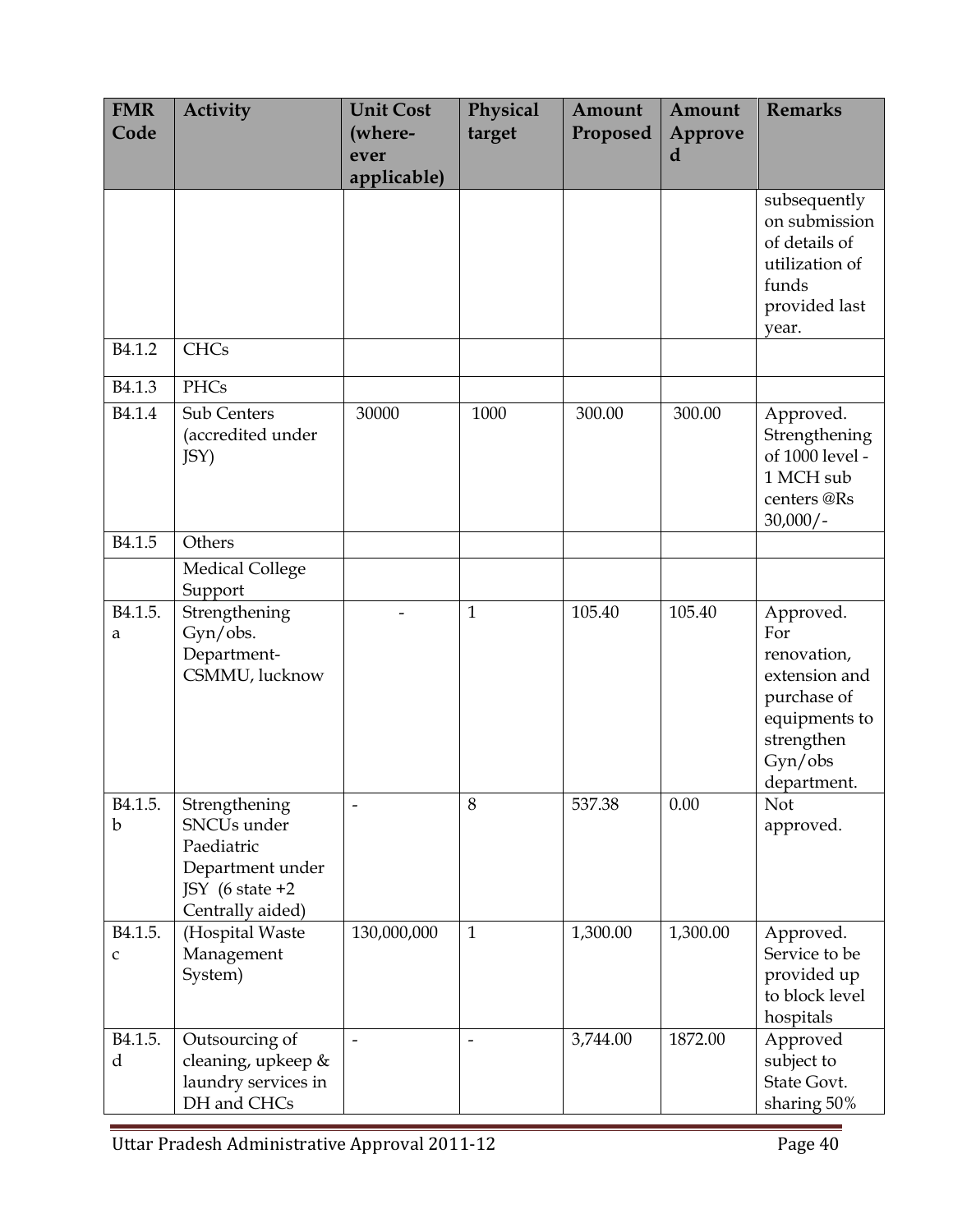| <b>FMR</b><br>Code | <b>Activity</b>                                                                        | <b>Unit Cost</b><br>(where-<br>ever<br>applicable) | Physical<br>target                                                 | Amount<br>Proposed | Amount<br>Approve<br>d   | <b>Remarks</b>                                                                                                                            |
|--------------------|----------------------------------------------------------------------------------------|----------------------------------------------------|--------------------------------------------------------------------|--------------------|--------------------------|-------------------------------------------------------------------------------------------------------------------------------------------|
|                    |                                                                                        |                                                    |                                                                    |                    |                          | of the cost<br>excluding 15%<br>State share of<br>total resources<br>under NRHM.                                                          |
| <b>B</b> 4.2       | Strengthening<br>of<br>Districts,<br>Sub-<br>divisional<br>Hospitals,<br>CHCs,<br>PHCs | $\overline{a}$                                     | $\overline{\phantom{0}}$                                           | $\overline{a}$     | $\overline{\phantom{0}}$ |                                                                                                                                           |
| <b>B.4.3</b>       | Sub<br>Centre<br>Rent<br>and Contingencies                                             | 250                                                | 8106                                                               | 243.18             | 243.18                   | Approved.                                                                                                                                 |
| <b>B.4.4</b>       | Logistics<br>management/<br>improvement                                                |                                                    |                                                                    |                    |                          |                                                                                                                                           |
| B.4.4.a            | Operationalisation<br>of district drug<br>warehouses                                   | 530,000                                            | 53 District<br>Drug<br>Warehouse<br>S                              | 280.90             | 280.90                   | Approved.<br>Provision of<br>contractual<br>staff and<br>operating<br>expenses for<br>53 district<br>drug<br>warehouses @<br>Rs 530,000/- |
| B.4.4.b            | Decentralized Fund<br>for Transportation<br>of Supplies                                |                                                    | 1State +18<br>Divisional<br>blocks +72<br>districts+<br>820 blocks | 162.60             | 162.60                   | Approved                                                                                                                                  |
| <b>B5</b>          | <b>New</b><br>Constructions/<br><b>Renovation</b><br>and<br>Setting up                 |                                                    |                                                                    |                    |                          |                                                                                                                                           |
| <b>B5.1</b>        | <b>CHCs</b><br><b>MCH</b> Centre Level<br>- III (Partial<br>construction)              | 300,000                                            | 126 CHCs                                                           | 378.00             | 378.00                   | Approved                                                                                                                                  |
| <b>B5.2</b>        | <b>PHCs</b><br>MCH Centre Level<br>-II (Partial<br>construction)                       | 150,000                                            | 1100 (577<br>CHC +523<br>BPHC/AP<br>HC)                            | 1,650.00           | 1,650.00                 | Approved                                                                                                                                  |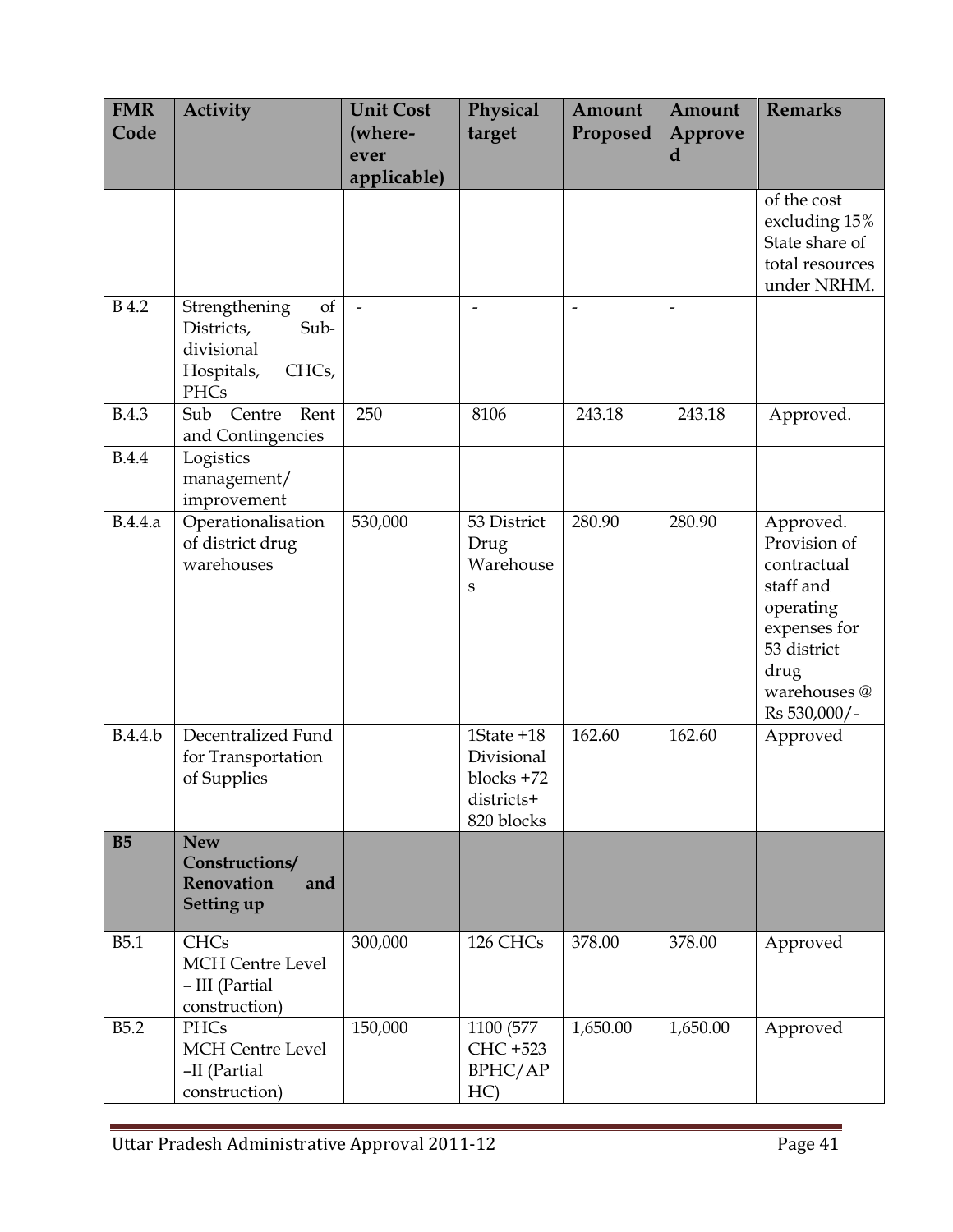| <b>FMR</b><br>Code | <b>Activity</b>                                                                                                                                                                                 | <b>Unit Cost</b><br>(where- | Physical<br>target  | Amount<br>Proposed | Amount<br>Approve | <b>Remarks</b> |
|--------------------|-------------------------------------------------------------------------------------------------------------------------------------------------------------------------------------------------|-----------------------------|---------------------|--------------------|-------------------|----------------|
|                    |                                                                                                                                                                                                 | ever                        |                     |                    | d                 |                |
|                    |                                                                                                                                                                                                 | applicable)                 |                     |                    |                   |                |
| <b>B5.3</b>        | SHCs/Sub Centers                                                                                                                                                                                | 900,000                     | 710 (New<br>SCs)    | 6,390.00           | 6,390.00          | Approved.      |
| B5.3.a             | <b>MCH</b> Centre Level<br>-I (Partial<br>construction)                                                                                                                                         | 50,000                      | 3625 SCs            | 1,812.50           | 1,812.50          | Approved       |
| B5.3.b             | One room set for<br>$2nd$ ANM                                                                                                                                                                   | 250,000                     | 100 SCs             | 250                | 250               | Approved       |
| <b>B5.4</b>        | Construction<br>of<br>Distt. Drug<br>ware<br>house                                                                                                                                              | 5,062,000                   | 18                  | 911.16             | 911.16            | Approved       |
| <b>B5.5</b>        | Govt.<br>Dispensaries/<br>others renovations                                                                                                                                                    |                             |                     |                    |                   |                |
| B5.5.a             | Renovation<br>of<br>regional Drug Ware<br>Houses                                                                                                                                                | 1,000,000                   | 11                  | 110.00             | 110.00            | Approved.      |
| B5.5.b             | <b>SIHFW</b>                                                                                                                                                                                    | $\overline{a}$              |                     |                    |                   |                |
| <b>B5.6</b>        | Construction<br>of<br>BHO,<br>Facility<br>improvement, civil<br>work, BemOC and<br>CemOC centers<br>Construction<br>of<br>waiting homes for<br>pregnant mothers<br>in naxal and tribal<br>areas | 3,500,000                   | 32 waiting<br>homes | 1,120.00           | 1,120.00          | Approved.      |
| <b>B.5.7</b>       | Major civil works<br>for<br>operationalisation<br>of FRUS                                                                                                                                       |                             |                     |                    |                   |                |
| <b>B.5.8</b>       | Major civil works<br>for<br>operationalisation<br>of 24 hour services<br>at PHCs                                                                                                                |                             |                     |                    |                   |                |
| <b>B.5.9</b>       | Civil Works for<br>Operationalising<br>Infection<br>Management &<br><b>Environment Plan</b><br>at health facilities                                                                             |                             |                     |                    |                   |                |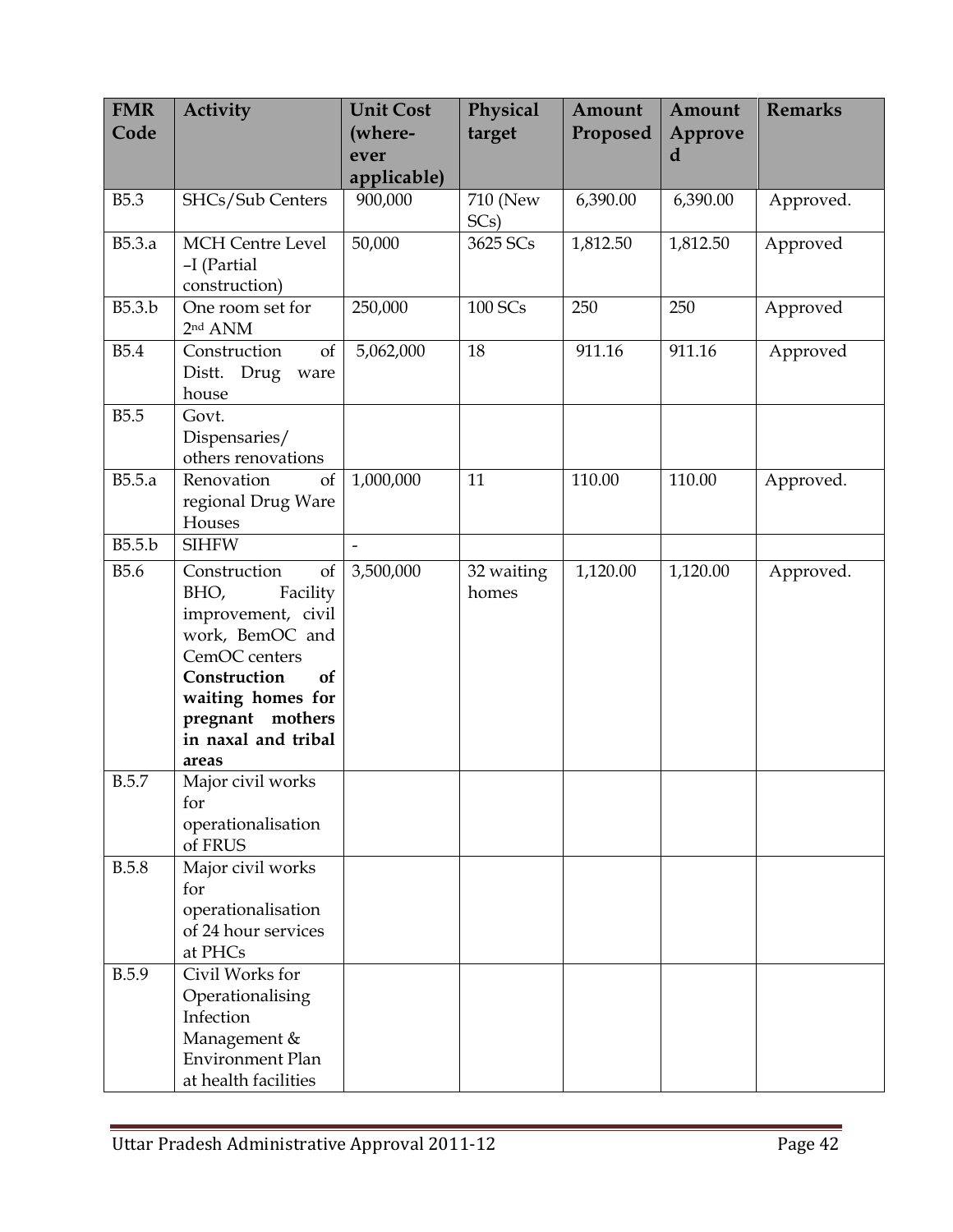| <b>FMR</b><br>Code      | <b>Activity</b>                                                                                                                                                                                            | <b>Unit Cost</b><br>(where- | Physical<br>target                                                                                                                                          | Amount<br>Proposed | Amount<br>Approve | <b>Remarks</b>                                                                |
|-------------------------|------------------------------------------------------------------------------------------------------------------------------------------------------------------------------------------------------------|-----------------------------|-------------------------------------------------------------------------------------------------------------------------------------------------------------|--------------------|-------------------|-------------------------------------------------------------------------------|
|                         |                                                                                                                                                                                                            | ever<br>applicable)         |                                                                                                                                                             |                    | d                 |                                                                               |
| <b>B.5.10</b>           | Infrastructure of<br>Training<br>Institutions                                                                                                                                                              |                             |                                                                                                                                                             |                    |                   |                                                                               |
| B.5.10.<br>$\mathbf{1}$ | Strengthening of<br><b>Existing Training</b><br>Institutions/Nursin<br>g School(Other<br>than HR)<br>a. GNM Schools<br>1. Infrastructure<br>2. Equipment<br>b. ANMTCs<br>1. Infrastructure<br>2. Equipment |                             |                                                                                                                                                             |                    |                   |                                                                               |
| B.5.10.<br>1.a          | <b>SIHFW</b>                                                                                                                                                                                               |                             | Renovation<br>of main<br>building<br>and other<br>repairs-Rs.<br>100 lakhs<br>$\&$<br>constructio<br>n of<br>computer<br>lab &<br>library -Rs<br>$100$ lacs | 200.00             | 200.00            | Approved                                                                      |
| B.5.10.<br>1.b          | <b>ANMTCs</b><br>strengthening                                                                                                                                                                             | Rs. 10 lacs                 | 36<br><b>ANMTCs</b>                                                                                                                                         | 360.00             | 360.00            | Approved.<br>State to<br>provide the<br>list of these<br>training<br>centers. |
| B.5.10.<br>1.c          | DPTT (Achal<br>Prashikshan<br>Kendra)<br>strengthening                                                                                                                                                     | Rs. 7.5 lacs                | 30 DPTT                                                                                                                                                     | 225.00             | 225.00            | Approved.<br>State to<br>provide the<br>list of these<br>training<br>centers. |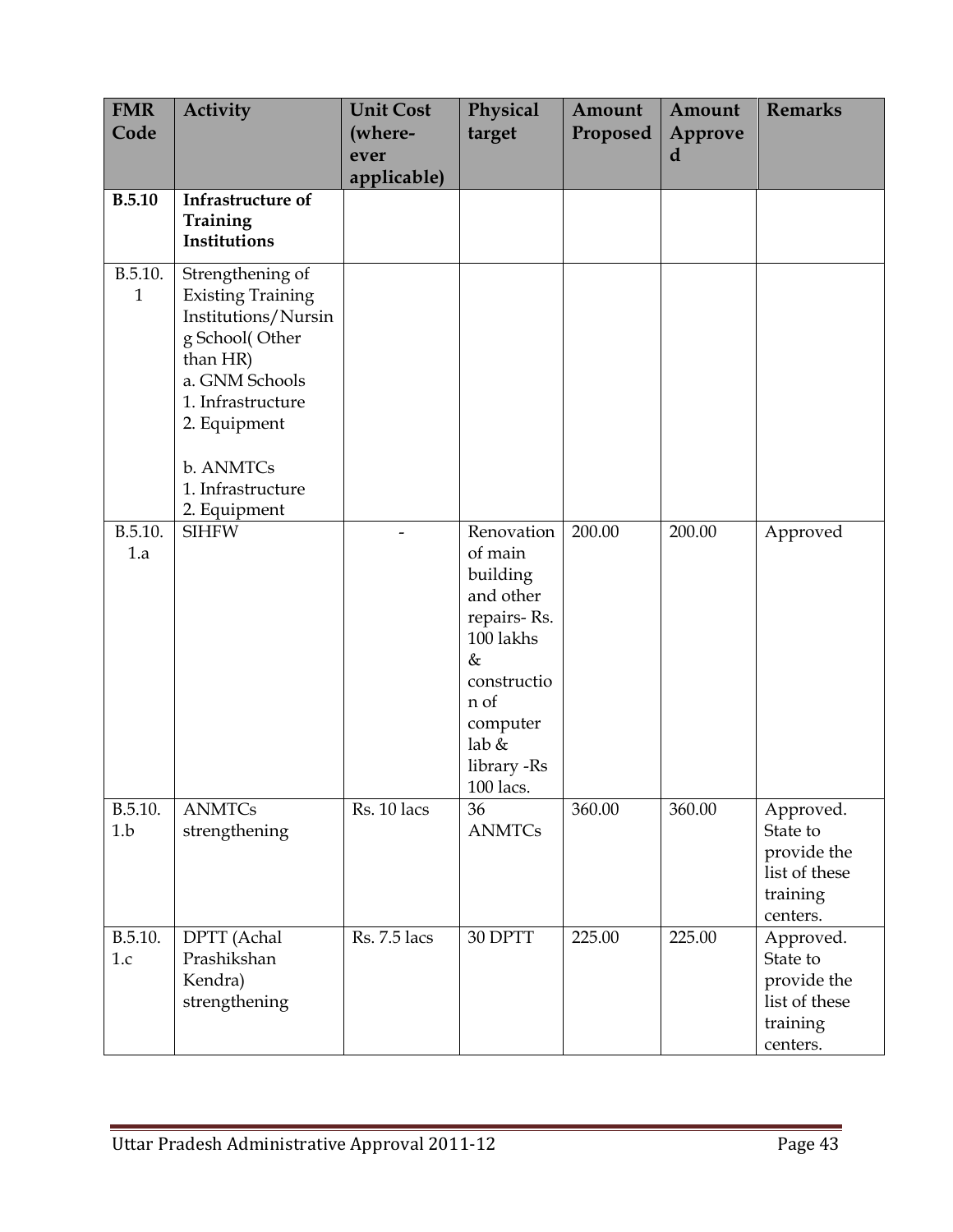| <b>FMR</b><br>Code        | <b>Activity</b>                                                                                                                 | <b>Unit Cost</b><br>(where- | Physical<br>target                                         | Amount<br>Proposed | Amount<br>Approve | <b>Remarks</b>                           |
|---------------------------|---------------------------------------------------------------------------------------------------------------------------------|-----------------------------|------------------------------------------------------------|--------------------|-------------------|------------------------------------------|
|                           |                                                                                                                                 | ever                        |                                                            |                    | d                 |                                          |
|                           |                                                                                                                                 | applicable)                 |                                                            |                    |                   |                                          |
| B.5.10.<br>$\overline{2}$ | New Training<br>Institutions/School<br>(Other than HR)                                                                          |                             |                                                            |                    |                   |                                          |
|                           |                                                                                                                                 |                             |                                                            |                    |                   |                                          |
| <b>B.6</b>                | <b>Corpus Grants to</b><br><b>HMS/RKS</b>                                                                                       |                             |                                                            |                    |                   |                                          |
| <b>B6.1</b>               | District Hospitals                                                                                                              | 500,000                     | 152                                                        | 760.00             | 760.00            | Approved.                                |
| B6.1.a                    | Sub District<br>Woman Hospitals                                                                                                 | 100,000                     | 15                                                         | 15.00              | 15.00             | Approved.                                |
| <b>B6.2</b>               | <b>CHCs</b>                                                                                                                     | 100,000                     | 466                                                        | 466.00             | 466.00            | Approved.                                |
| B6.2.a                    | <b>BPHCs</b>                                                                                                                    | 100,000                     | 460                                                        | 460.00             | 460.00            | Approved.                                |
| <b>B6.3</b>               | <b>APHCs</b>                                                                                                                    | 50,000                      | 2661                                                       | 2661.00            | 1330.50           | Approved at<br>Rs. 25,000/-<br>per APHC. |
| <b>B6.4</b>               | Other or if not<br>bifurcated as above                                                                                          |                             |                                                            |                    |                   |                                          |
| B7                        | District<br>Action<br>Plans<br>(Including<br>Block, Village)                                                                    | $\overline{\phantom{a}}$    | 1 State<br>PIP, 72<br>DAPs and<br>820 Block<br><b>PIPs</b> | 200.00             | 200.00            | Approved.                                |
| <b>B8</b>                 | Panchayati Raj<br>Initiative                                                                                                    |                             |                                                            |                    |                   |                                          |
| B8.1                      | Constitution<br>and<br>Orientation<br><sub>of</sub><br>Community leader<br>&<br>of<br>VHSC, SHC, PHC, C<br>HC etc               |                             |                                                            |                    |                   |                                          |
| <b>B8.2</b>               | Orientation<br>Workshops,<br>Trainings<br>and<br>capacity building of<br>PRI at State/Dist.<br>Health<br>Societies,<br>CHC, PHC |                             |                                                            |                    |                   |                                          |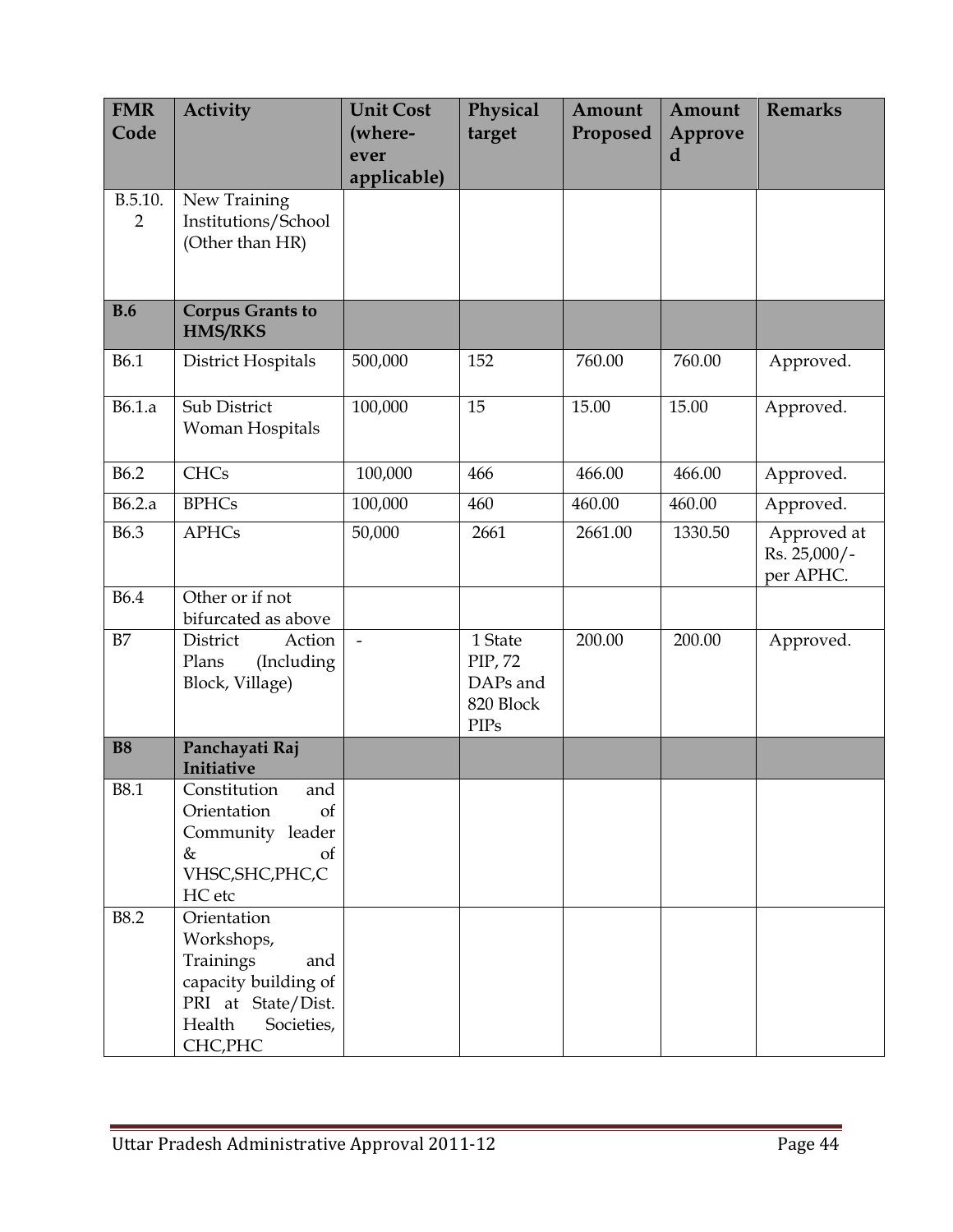| <b>FMR</b><br>Code | <b>Activity</b>                                                                                                                                                                                   | <b>Unit Cost</b><br>(where-<br>ever<br>applicable) | Physical<br>target                                | Amount<br>Proposed | Amount<br>Approve<br>d | <b>Remarks</b>                                                                                                    |
|--------------------|---------------------------------------------------------------------------------------------------------------------------------------------------------------------------------------------------|----------------------------------------------------|---------------------------------------------------|--------------------|------------------------|-------------------------------------------------------------------------------------------------------------------|
| <b>B8.3</b>        | Others<br><b>Tehsil Level</b><br>Pradhan Sammelan                                                                                                                                                 | 40,000                                             | 312                                               | 124.80             | 124.80                 | Approved.                                                                                                         |
| <b>B9</b>          | Mainstreaming<br>of<br><b>AYUSH</b>                                                                                                                                                               |                                                    |                                                   |                    |                        |                                                                                                                   |
| <b>B9.1</b>        | Medical Officers at<br>DH/CHCs/ PHCs<br>(only AYUSH)                                                                                                                                              | 30,000*12                                          | 1100                                              | 3960.00            | 3168.00                | Approved.<br>1100 AYUSH<br>doctors @Rs.<br>$24,000/-$<br>month                                                    |
| B9.2               | Other Staff Nurse/<br><b>Supervisory Nurses</b><br>(for AYUSH)                                                                                                                                    |                                                    |                                                   |                    |                        |                                                                                                                   |
| B 9.3              | Activities<br>other<br>than HR                                                                                                                                                                    |                                                    |                                                   |                    |                        |                                                                                                                   |
| <b>B10</b>         | <b>IEC-BCC NRHM</b>                                                                                                                                                                               |                                                    |                                                   |                    |                        |                                                                                                                   |
| <b>B.10</b>        | Strengthening<br>of<br><b>BCC/IEC</b> Bureaus<br>(state and district<br>levels)<br>Strengthening<br>of<br><b>BCC/IEC</b> Cells<br>at<br><b>FW Directorate and</b><br><b>SPMU</b>                  | 500,000                                            | Setting up<br>IEC cell<br>under FW<br>Directorate | 5.00               | 5.00                   | Approved.                                                                                                         |
| B.10.1             | Development<br>of<br><b>BCC/IEC</b><br><b>State</b><br>strategy<br>(Dissemination<br>of<br><b>BCC</b><br>Strategy<br>Implementation<br>Guidelines<br>to<br>BPMs, DHEOs and<br>BHEO <sub>s</sub> ) | 100                                                | 1000                                              | 1.00               | 1.00                   | Approved.<br>Printing of<br><b>BCC</b><br>implementatio<br>n guidelines<br>based on State<br><b>BCC</b> Strategy. |
| B.10.2             | Implementation of<br><b>BCC/IEC</b> strategy                                                                                                                                                      |                                                    |                                                   |                    |                        |                                                                                                                   |
| B.10.2.            | BCC/IEC activities                                                                                                                                                                                |                                                    |                                                   |                    |                        |                                                                                                                   |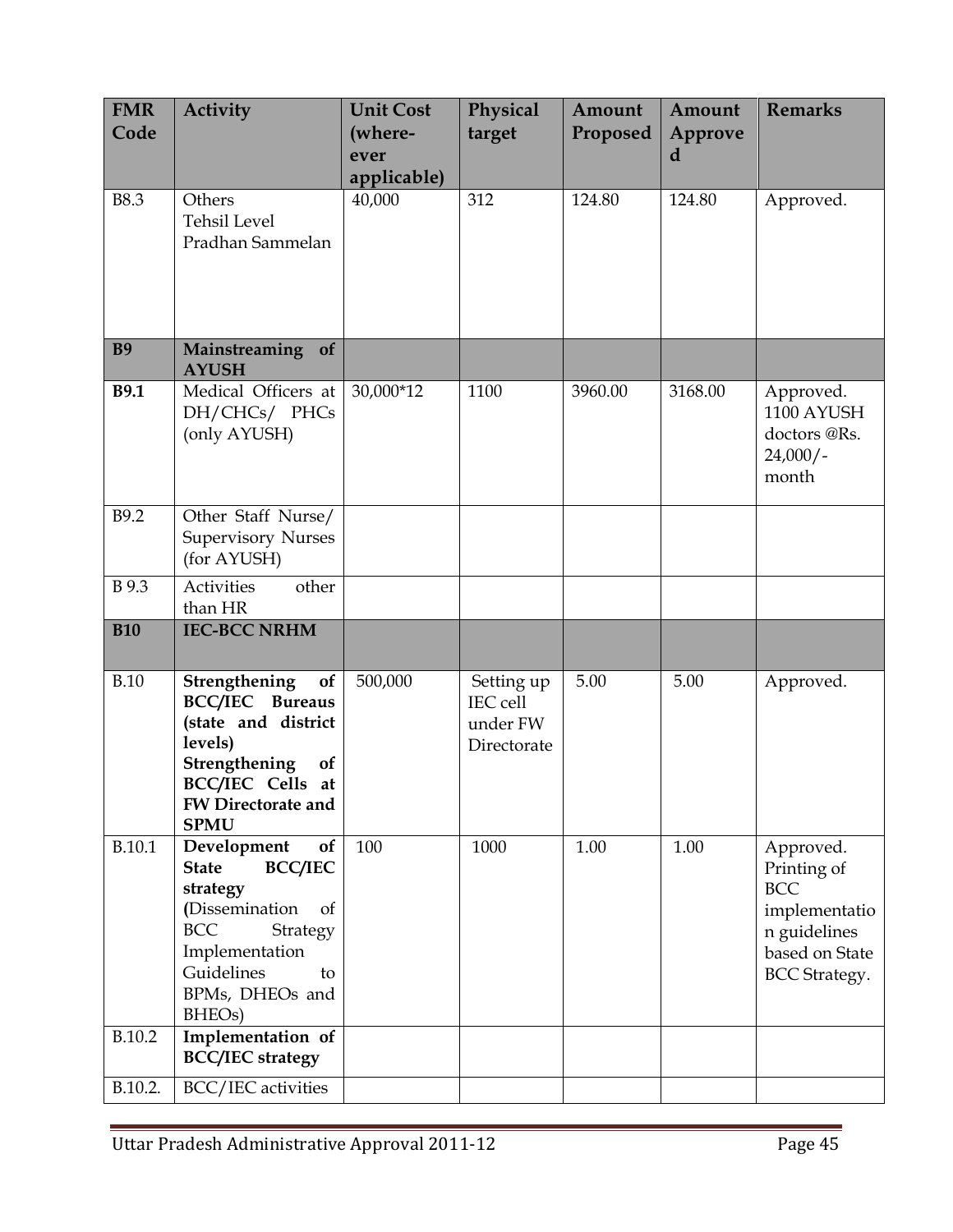| <b>FMR</b><br>Code | <b>Activity</b>                                                                              | <b>Unit Cost</b><br>(where- | Physical<br>target | Amount<br>Proposed | Amount<br>Approve | <b>Remarks</b>                                        |
|--------------------|----------------------------------------------------------------------------------------------|-----------------------------|--------------------|--------------------|-------------------|-------------------------------------------------------|
|                    |                                                                                              | ever<br>applicable)         |                    |                    | d                 |                                                       |
| $\mathbf{1}$       | for MH                                                                                       |                             |                    |                    |                   |                                                       |
| B.10.2.<br>1.a     | Safe motherhood<br>day                                                                       | 50,000                      | 72                 | 36.00              | 36.00             | Approved                                              |
| B.10.2.<br>1.b     | Community Media<br>(Folk<br>Performances)                                                    | 2,500                       | 20,500             | 250.00             | 250.00            | Approved                                              |
| B.10.2.<br>1.c     | Outdoor Media (<br><b>Community Notice</b><br>Board)                                         |                             |                    |                    |                   |                                                       |
| B.10.2.<br>1.d     | POS and Other<br><b>Print Materials</b><br>(safe motherhood<br>booklets, protocols,<br>etc.) |                             |                    | 154.42             | 154.42            | Approved                                              |
| B.10.2.<br>2       | BCC/IEC activities<br>for CH                                                                 |                             |                    |                    |                   |                                                       |
| B.10.2.<br>2.a     | State level<br>workshop - World<br><b>Breastfeeding Week</b>                                 | 500,000                     | $\mathbf{1}$       | 5.00               | 5.00              | Approved                                              |
| B.10.2.<br>2.b     | District level<br>workshops - World<br><b>Breastfeeding Week</b>                             | 50,000                      | 72                 | 36.00              | 36.00             | Approved                                              |
| B.10.2.<br>2.c     | New Born Care<br>Week                                                                        | 50,000                      | 72                 | 36.00              | 0.00              | Not<br>approved. To<br>be combined<br>with B.10.2.2.b |
|                    | <b>Outdoor Media</b>                                                                         |                             |                    |                    |                   |                                                       |
| B.10.2.<br>2.d     | <b>CSSP</b> Hoardings                                                                        | 18,100                      | 397                | 71.86              | 0.00              | Not<br>Approved.                                      |
|                    | POS / Print media                                                                            |                             |                    |                    |                   |                                                       |
| B.10.2.<br>2.e     | Paper Posters<br>(20"x30") Campaign<br><b>BSPM</b> (CH)                                      | $\overline{4}$              | 170000             | 13.6               | 13.6              | Approved                                              |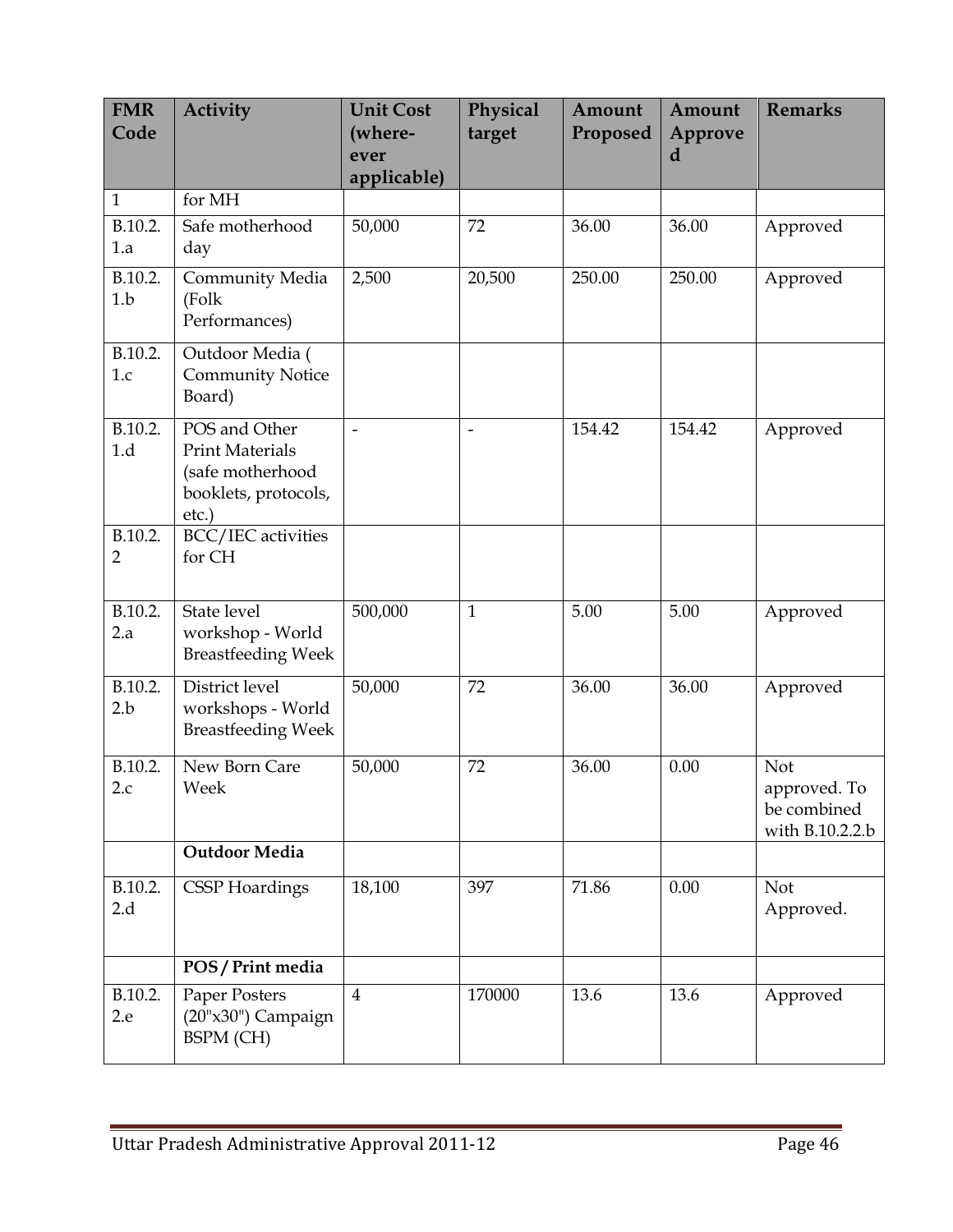| <b>FMR</b>                | <b>Activity</b>                                                                                                                   | <b>Unit Cost</b>         | Physical       | Amount         | Amount         | <b>Remarks</b> |
|---------------------------|-----------------------------------------------------------------------------------------------------------------------------------|--------------------------|----------------|----------------|----------------|----------------|
| Code                      |                                                                                                                                   | (where-                  | target         | Proposed       | Approve        |                |
|                           |                                                                                                                                   | ever                     |                |                | d              |                |
| B.10.2.                   | IEC - Dirrhoea                                                                                                                    | applicable)<br>200000    | 1              | $\overline{2}$ | $\overline{2}$ | Approved       |
| 2.f                       | Management tool<br>kit development                                                                                                |                          |                |                |                |                |
| B.10.2.<br>$\mathfrak{B}$ | BCC/IEC activities<br>for FP                                                                                                      |                          |                |                |                |                |
| B.10.2.<br>3.a            | Community Media<br>(Folk<br>Performances)                                                                                         | 3,000                    | 1000           | 30             | 30             | Approved       |
| B.10.2.<br>3.b            | NSV Hoardings 2<br>per District -<br>Collectorate and<br><b>Bus Stand</b>                                                         | 18,100                   | 144            | 26.06          | 26.06          | Approved       |
| B.10.2.<br>3.c            | 4 wall paintings<br>each at 134 District<br>Hospital size<br>10'x10' @ Rs 7 psf<br>(male & female<br>sterl. & spacing<br>methods) | $\overline{7}$           | 53600          | 3.75           | 3.75           | Approved       |
| B.10.2.<br>3.d            | Side and Back Bus<br>Pannel for 3<br>Months @8244*1000<br>Buses (FP)                                                              | 8,244                    | 1000           | 82.44          | 82.44          | Approved       |
| B.10.2.<br>3.e            | Mass Media                                                                                                                        | $\overline{\phantom{0}}$ | $\overline{a}$ | 395.00         | 395.00         | Approved       |
| B.10.2.<br>3.f            | POS and other print<br>materials                                                                                                  | $\overline{\phantom{a}}$ |                | 73.80          | 73.80          | Approved       |
| B.10.2.<br>3.g.           | Print of peer<br>research study for<br>dissemination to<br>promote NSV<br>(Lump sum)                                              | $\mathbf{1}$             | 200000         | 2.00           | 2.00           | Approved       |
| B.10.2.<br>3.h            | World Population<br>Day                                                                                                           | 75,000                   | 85             | 63.75          | 63.75          | Approved       |
|                           | BCC/IEC activities<br>for ARSH                                                                                                    |                          |                |                |                |                |
| B.10.2.<br>$\overline{4}$ | <b>BCC/IEC</b> activities<br>for ARSH                                                                                             |                          |                |                |                |                |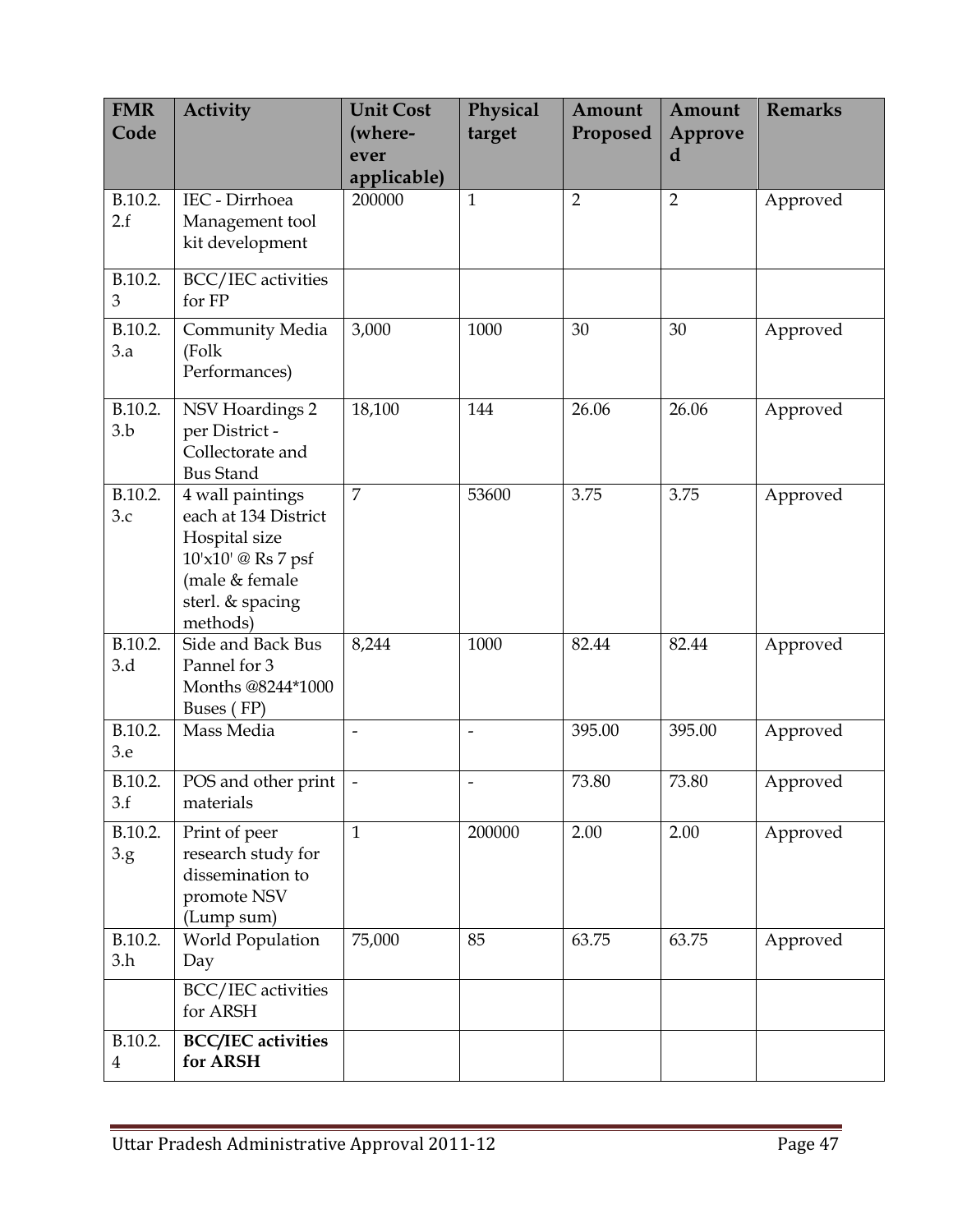| <b>FMR</b><br>Code | <b>Activity</b>                                                                                                                                    | <b>Unit Cost</b><br>(where- | Physical<br>target | Amount<br>Proposed | Amount<br>Approve | <b>Remarks</b> |
|--------------------|----------------------------------------------------------------------------------------------------------------------------------------------------|-----------------------------|--------------------|--------------------|-------------------|----------------|
|                    |                                                                                                                                                    | ever<br>applicable)         |                    |                    | d                 |                |
| B.10.2.<br>4.a     | <b>AFHS Clinic Glow</b><br>Sign Board                                                                                                              | 2,500.00                    | 36                 | 0.90               | 0.90              | Approved       |
|                    | 5 Small Direction<br>Paintings of AFHS<br>Clinics and<br>Helpline Number<br>within the facility                                                    |                             |                    |                    |                   |                |
| B.10.2.<br>4.b     | Hoardings of AFHS<br>Clinic Facility at<br>catchment areas of<br>degree colleges and<br>other happening<br>area for youth                          | 18,100.00                   | 36                 | 6.52               | 6.52              | Approved       |
| B.10.2.<br>4.c     | 2 Wall Paintings<br>$(3''X5'')$ at 8200<br>Saloni Schools                                                                                          | 105                         | 16400              | 17.22              | 17.22             | Approved       |
|                    | POS / Other Print<br>material                                                                                                                      |                             |                    |                    |                   |                |
| B.10.2.<br>4.d     | One fold Handbill<br>Saloni Swasthya<br>Kishori Yojna (2<br>times $x$ 150<br>students x 8200<br>schools)- with<br>specific messages                | 1.25                        | 1230000            | 15.38              | 15.38             | Approved       |
|                    | One fold Handbill<br>AFHS Clinic and<br>Helpline                                                                                                   | 1.25                        | 180000             | 2.25               | 2.25              | Approved       |
| B.10.2.<br>5       | Other activities                                                                                                                                   |                             |                    |                    |                   |                |
| I                  | <b>Urban RCH</b>                                                                                                                                   |                             |                    |                    |                   |                |
|                    | Street plays for<br>Urban RCH @<br>$3000/- x 24$<br>performances per<br>UHP per year $x 50$<br>Selected Urban<br><b>Health Posts</b><br>Mass Media | 3,000                       | 50                 | 36.00              | 36.00             | Approved       |
|                    |                                                                                                                                                    |                             |                    |                    |                   |                |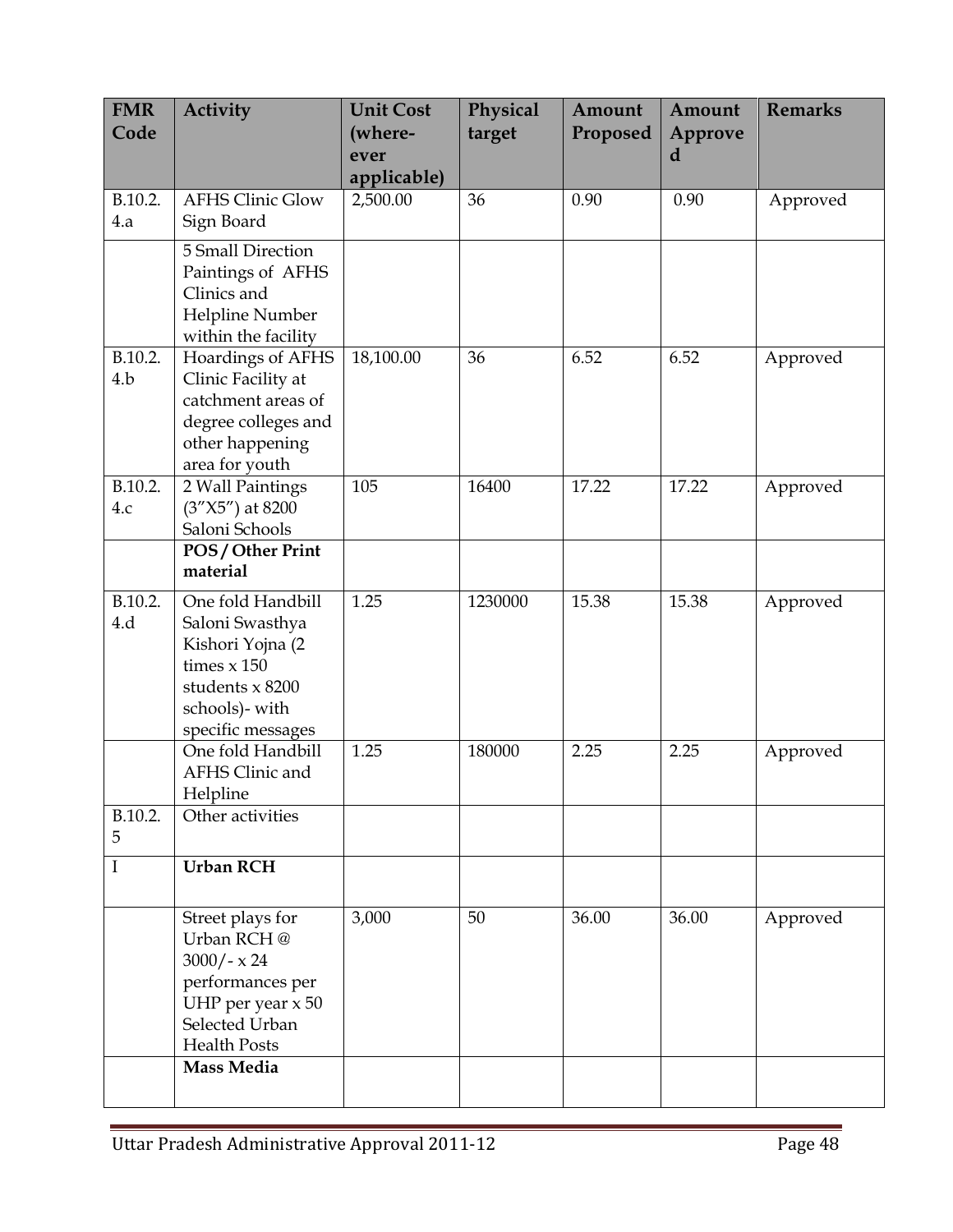| <b>FMR</b><br>Code | <b>Activity</b>                                                                                                    | <b>Unit Cost</b><br>(where-<br>ever<br>applicable) | Physical<br>target                               | Amount<br>Proposed | Amount<br>Approve<br>d | <b>Remarks</b>                                                                            |
|--------------------|--------------------------------------------------------------------------------------------------------------------|----------------------------------------------------|--------------------------------------------------|--------------------|------------------------|-------------------------------------------------------------------------------------------|
|                    | Cable Strip                                                                                                        | 10,000                                             | 14                                               | 16.80              | 16.80                  | Approved                                                                                  |
|                    | Radio Spots (FM)                                                                                                   | 50,000                                             | $\overline{5}$                                   | 30.00              | 30.00                  | Approved                                                                                  |
| $\mathbf{I}$       | Radio Drama Series<br>for general Public                                                                           | 1,000,000                                          | $\mathbf{1}$                                     | 120.00             | 120.00                 | Approved                                                                                  |
| III                | <b>VHSC Advocacy</b><br>Booklet                                                                                    | 15                                                 | 150000                                           | 22.50              | 22.50                  | Approved                                                                                  |
| ${\rm IV}$         | Republic day                                                                                                       | 150,000                                            | $\mathbf{1}$                                     | 1.50               | 1.50                   | Approved                                                                                  |
| $\overline{V}$     | Routine<br>Immunization                                                                                            |                                                    |                                                  |                    |                        |                                                                                           |
|                    | Outdoor Media                                                                                                      |                                                    |                                                  |                    |                        |                                                                                           |
|                    | 25000 RI Flex<br>Banner for<br>Vaccinator                                                                          | 155                                                | 25000                                            | 38.75              | 38.75                  | Approved                                                                                  |
|                    | Mass Media -<br>Campaign 1<br>complete<br>immunization                                                             |                                                    |                                                  |                    |                        |                                                                                           |
|                    | Television/Radio                                                                                                   | $\frac{1}{2}$                                      | $\overline{a}$                                   | 175.00             | 175.00                 | Approved                                                                                  |
|                    | Print                                                                                                              | $\frac{1}{2}$                                      | $\overline{a}$                                   | 125.00             | 125.00                 | Approved                                                                                  |
|                    | Development of<br>Film/spot/campai<br>gn materials                                                                 | $\overline{a}$                                     |                                                  | 15.00              | 15.00                  | Approved                                                                                  |
|                    | <b>BCC/IEC</b> activities<br>for School Health                                                                     |                                                    |                                                  |                    |                        |                                                                                           |
|                    | Foam Posters -<br>School Health<br>Program                                                                         | 18                                                 | 57400                                            | 51.66              | 51.66                  | Approved                                                                                  |
|                    | Single leaf Handbill<br>School Health<br>Program                                                                   | 0.3                                                | 9758000                                          | 29.27              | 29.27                  | Approved                                                                                  |
|                    | Bal Swasth card /<br>referral slip x 150<br>children x 57400<br>schools                                            |                                                    |                                                  |                    |                        |                                                                                           |
| B.10.3             | Health Mela                                                                                                        |                                                    |                                                  |                    |                        |                                                                                           |
|                    | Organisation of<br>Mela (incl. tent,<br>furniture, IEC,<br>refreshments for<br>functionaries and<br>audio systems) | 20,000                                             | 820 blocks<br>to be<br>covered<br>every<br>month | 1,968.00           | 1,968.00               | Approved. To<br>organise<br>health melas<br>every month<br>in 820 blocks<br>@ Rs 20,000/- |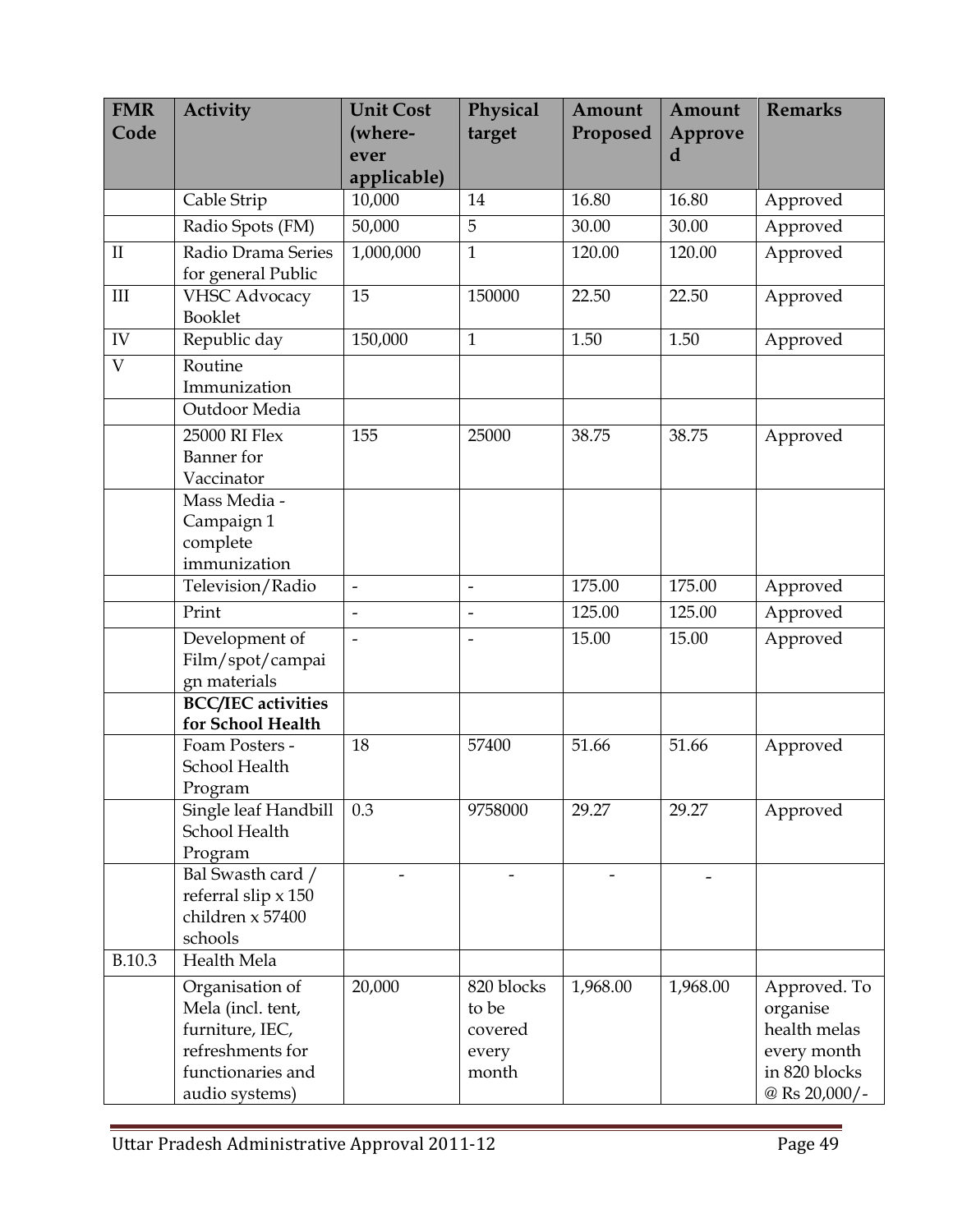| <b>FMR</b><br>Code | <b>Activity</b>                                                                                                                         | <b>Unit Cost</b><br>(where-<br>ever<br>applicable) | Physical<br>target | Amount<br>Proposed | Amount<br>Approve<br>d | <b>Remarks</b>                                                                                                 |
|--------------------|-----------------------------------------------------------------------------------------------------------------------------------------|----------------------------------------------------|--------------------|--------------------|------------------------|----------------------------------------------------------------------------------------------------------------|
|                    |                                                                                                                                         |                                                    |                    |                    |                        | to cover<br>whole block<br>in a phased<br>manner.                                                              |
|                    | Mobility support to<br>staff                                                                                                            | 600                                                | 1640               | 118.08             | 118.08                 | Approved.                                                                                                      |
|                    | Planning and<br>monitoring at State<br>level                                                                                            | 10,000                                             | $\mathbf{1}$       | 1.20               | 1.20                   | Approved.                                                                                                      |
|                    | Creating awareness<br>on declining sex<br>ratio issue                                                                                   |                                                    |                    |                    |                        |                                                                                                                |
|                    | <b>State Level IEC</b><br>Activities*                                                                                                   | 5,000,000                                          | $\mathbf{1}$       | 50.00              | 50.00                  | Approved                                                                                                       |
|                    | Competitions at<br>Inter/Degree<br>Colleges                                                                                             | 10,000                                             | 72                 | 7.20               | 7.20                   | Approved                                                                                                       |
|                    | <b>IEC</b> Activities at<br>District Level                                                                                              | 10,100,000                                         | $\mathbf{1}$       | 101.00             | 101.00                 | Approved                                                                                                       |
| <b>B.10.4</b>      | Creating awareness<br>on declining sex<br>ratio                                                                                         |                                                    |                    |                    |                        |                                                                                                                |
| B.10.5             | Other activities                                                                                                                        |                                                    |                    |                    |                        |                                                                                                                |
|                    | Saas Bahu<br><b>Sammelans</b><br>1lac for organizing<br>meeting<br>$0.5$ lac $\operatorname{for}$<br>transportation of<br>participants. | 150,000                                            | 72                 | 108.00             | 108.00                 | Approved. 72<br>Saas Bahu<br>Sammelans to<br>be organized<br>to improve<br>communicatio<br>n within<br>family. |
| <b>B11</b>         | Mobile Medical<br>Units (Including<br>recurring<br>expenditures)                                                                        |                                                    |                    |                    |                        |                                                                                                                |
| <b>B11.a</b>       | Fabrication of 180<br>MMUs (vehicle and<br>equipments)                                                                                  | 2,37,5000                                          | 180 MMUs           | 4275.00            | 00                     | Not<br>Approved.<br>State may<br>rationalise the<br>existing<br>MMUs as per<br>their<br>requirements.          |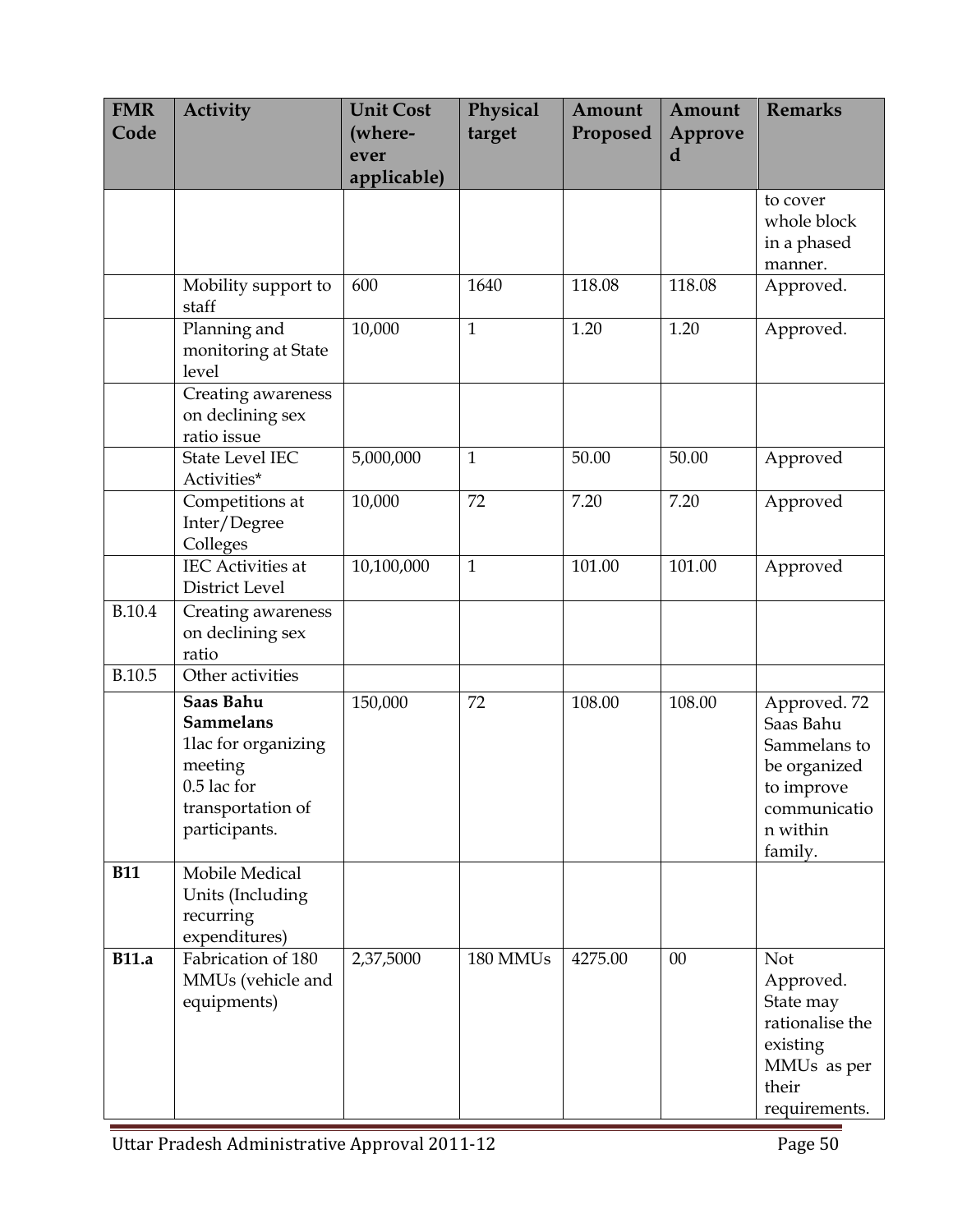| <b>FMR</b>          | <b>Activity</b>                               | <b>Unit Cost</b> | Physical | Amount    | Amount   | <b>Remarks</b>          |
|---------------------|-----------------------------------------------|------------------|----------|-----------|----------|-------------------------|
| Code                |                                               | (where-          | target   | Proposed  | Approve  |                         |
|                     |                                               | ever             |          |           | d        |                         |
|                     |                                               | applicable)      |          |           |          |                         |
| <b>B11.b</b>        | <b>Operational Cost</b><br>for 180 MMUs (year | 190,000          | 180 MMUs | 2052.00   | 00       | Not                     |
|                     | $2011 -$                                      |                  |          |           |          | Approved.               |
|                     | 12) for 8 months                              |                  |          |           |          |                         |
| $\overline{B}$ 11.c | <b>Operational Cost</b>                       | 190,000          | 133 MMUs | 2,779.70  | 2,779.70 | Operational             |
|                     | for 133 MMUs (                                |                  |          |           |          | cost approved           |
|                     | year 2010-                                    |                  |          |           |          | for 11 months           |
|                     | 11) for 11 months                             |                  |          |           |          | approved in<br>2010-11. |
| <b>B11.d</b>        | Tender/Prebid/Hiri                            |                  |          | 90.00     | 0.00     | Not approved            |
|                     | ng Consultant and                             |                  |          |           |          |                         |
|                     | other<br>related                              |                  |          |           |          |                         |
|                     | expenditure                                   |                  |          |           |          |                         |
| <b>B12</b>          | <b>Referral Transport</b>                     |                  |          |           |          |                         |
|                     |                                               |                  |          |           |          |                         |
| <b>B12.a</b>        | Ambulance/                                    | 1,075,000        | 1012     | 10,879.00 | 0.00     | Not approved            |
|                     | EMRI/Other                                    |                  |          |           |          |                         |
| <b>B12.b</b>        | models                                        | 350,000          | 590      | 2,065.00  | 0.00     |                         |
|                     | Equipment and<br>accessories for 590          |                  |          |           |          | Not approved            |
|                     | ambulances                                    |                  |          |           |          |                         |
|                     | purchased in 2010-                            |                  |          |           |          |                         |
|                     | 11                                            |                  |          |           |          |                         |
| <b>B12.c</b>        | Cost of 398                                   | 1,075,000        | 398      | 4,278.50  | 0.00     | Not approved            |
|                     | ambulances of<br>2010-11 along with           |                  |          |           |          |                         |
|                     | equipments and                                |                  |          |           |          |                         |
|                     | accessories                                   |                  |          |           |          |                         |
| B12.2               | <b>Operating Cost</b>                         |                  |          |           |          |                         |
|                     | (POL)                                         |                  |          |           |          |                         |
| B12.2.a             | <b>Operational Cost</b>                       | 128,000          | 1012     | 7,772.16  | 0.00     | Not approved            |
|                     | of1012 Ambulances                             |                  |          |           |          |                         |
|                     | (from Oct. 11-<br>March 12)                   |                  |          |           |          |                         |
| B12.2.b             | Operational Cost of                           | 128,000          | 988      | 8,852.48  | 5311.50  | Approved                |
|                     | 988 Ambulances(                               |                  |          |           |          | 60%                     |
|                     | from year $10-11$ )                           |                  |          |           |          | Operational             |
|                     | from Sep 2011 till                            |                  |          |           |          | cost for 7              |
|                     | March 2012                                    |                  |          |           |          | months.                 |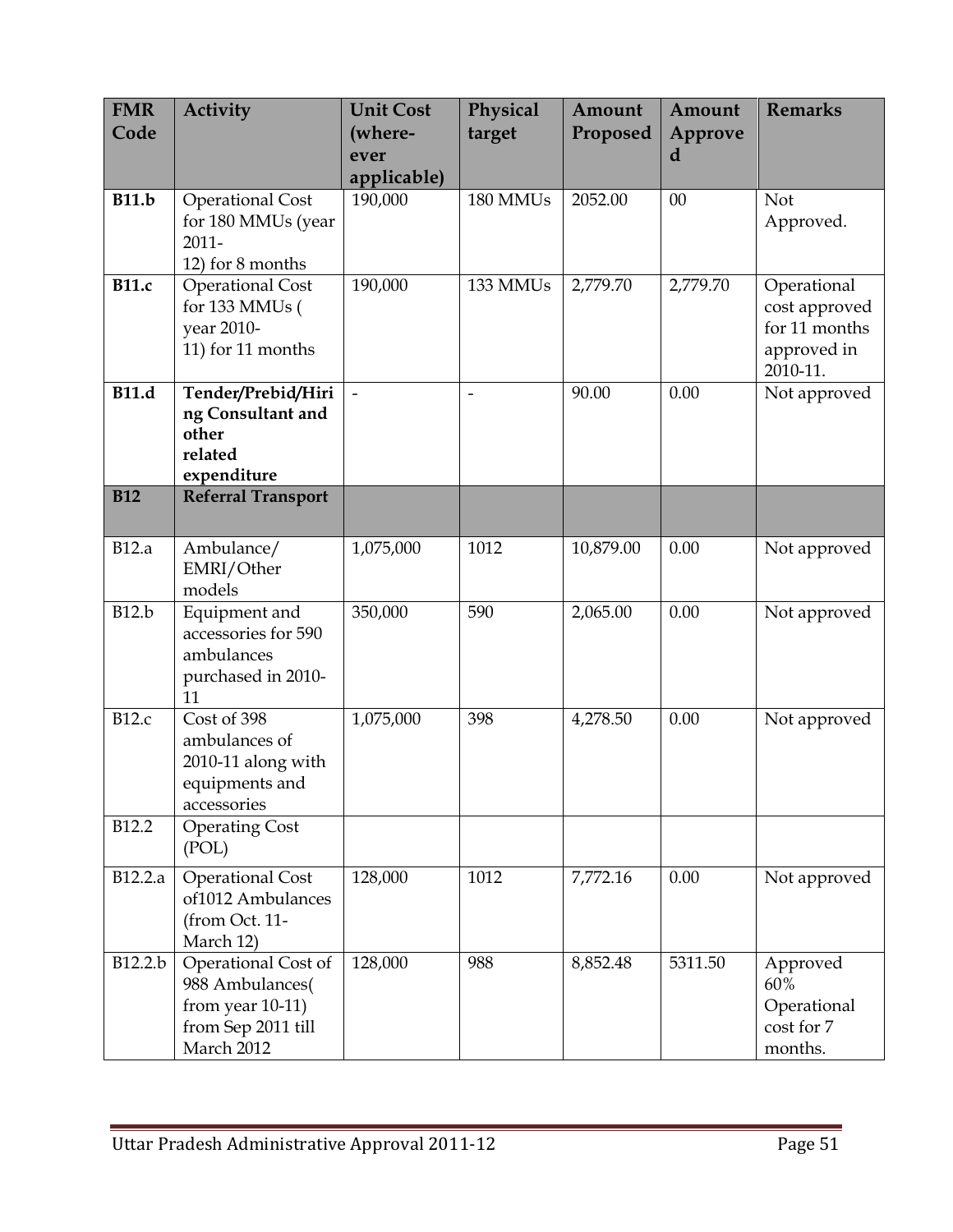| <b>FMR</b><br>Code | Activity                                                                                                      | <b>Unit Cost</b><br>(where-<br>ever<br>applicable) | Physical<br>target | Amount<br>Proposed | Amount<br>Approve<br>d | <b>Remarks</b>                                                                                                                                                                                                                                                                               |
|--------------------|---------------------------------------------------------------------------------------------------------------|----------------------------------------------------|--------------------|--------------------|------------------------|----------------------------------------------------------------------------------------------------------------------------------------------------------------------------------------------------------------------------------------------------------------------------------------------|
| B12.2.c            | Establishment of<br>Call Centre and<br>Procurement of Toll<br>free number                                     | 180000000                                          | $\mathbf{1}$       | 1,800.00           | 0.00                   | Not approved                                                                                                                                                                                                                                                                                 |
| B12.2.<br>d        | Hiring consultant<br>for selection of<br>service provider,<br>expenses of tender<br>and related<br>activities | 5,000,000                                          | $\mathbf{1}$       | 50.00              | 0.00                   | Not approved                                                                                                                                                                                                                                                                                 |
| <b>B.13</b>        | PPP/NGOs                                                                                                      |                                                    |                    |                    |                        |                                                                                                                                                                                                                                                                                              |
| B.13.1             | Nongovernmental<br>providers of health<br>care RMPs/TBAs                                                      |                                                    |                    |                    |                        |                                                                                                                                                                                                                                                                                              |
| B13.2              | Public<br>Private<br>Partnerships                                                                             |                                                    |                    |                    |                        |                                                                                                                                                                                                                                                                                              |
| B 13.3             | <b>NGO</b><br>Programme/Grant<br>in Aid to NGO                                                                |                                                    |                    |                    |                        |                                                                                                                                                                                                                                                                                              |
| <b>B</b> 14        | Innovations (if any)                                                                                          |                                                    |                    |                    |                        |                                                                                                                                                                                                                                                                                              |
|                    | <b>Family Friendly</b><br>Hospitals                                                                           |                                                    |                    |                    |                        |                                                                                                                                                                                                                                                                                              |
| <b>B</b> 14.a      | Visits of<br>Certification<br>committee (2 visit<br>per facility by 6<br>members)                             | 20,000                                             | 80                 | 32.00              | 32.00                  | Approved.<br>For new<br>facilities<br>identified, the<br>QAC cell<br>established at<br>State and<br>District Level<br>should<br>accredit these<br>facilities first<br>before a 3rd<br>party<br>accreditation<br>is undertaken.<br>Name of each<br>such facility<br>must be<br>given. For old |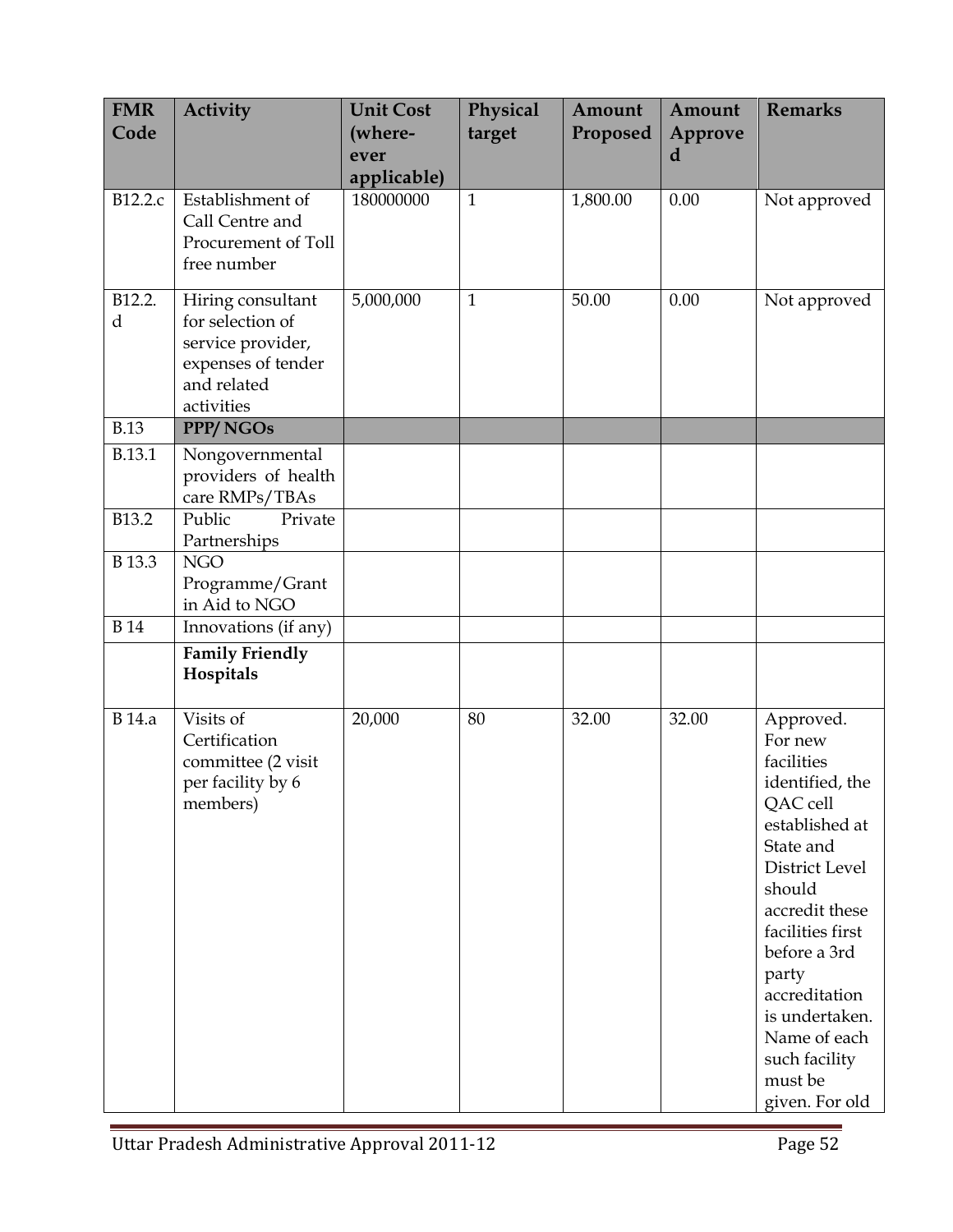| <b>FMR</b><br>Code | Activity                                                                           | <b>Unit Cost</b><br>(where-<br>ever | Physical<br>target                                      | Amount<br>Proposed | Amount<br>Approve<br>d | <b>Remarks</b>                                                                                    |
|--------------------|------------------------------------------------------------------------------------|-------------------------------------|---------------------------------------------------------|--------------------|------------------------|---------------------------------------------------------------------------------------------------|
|                    |                                                                                    | applicable)                         |                                                         |                    |                        |                                                                                                   |
|                    |                                                                                    |                                     |                                                         |                    |                        | activity $/$<br>facilities<br>selected, it<br>must deliver<br>quality MH,<br>CH & FP<br>services. |
| <b>B</b> 14.b      | District level<br>training for 50<br>districts                                     | 20,000                              | 50 Districts                                            | 10.00              | 10.00                  | Approved                                                                                          |
| <b>B</b> 14.c      | CHC level training<br>for 30 CHCs                                                  | 10,000                              | 30 CHCs                                                 | 3.00               | 3.00                   | Approved                                                                                          |
| <b>B</b> 14.d      | FFHI Award<br>function for 50<br>facilities                                        | 15,000                              | 50 (25)<br>DWH & 25<br>CHC in the<br>same<br>districts) | 7.50               | 7.50                   |                                                                                                   |
| <b>B14.e</b>       | FFHI Award<br>function for 5 CHC                                                   | 10,000                              | 5.00                                                    | 0.50               | 0.50                   |                                                                                                   |
| <b>B</b> 14.f      | FFHI Award<br>function for 25<br><b>DWH</b>                                        | 10,000                              | 25.00                                                   | 2.50               | 2.50                   | Approved.                                                                                         |
| B 14.g             | Printing of<br>certificates and<br>Display board                                   | 5,000                               | 80.00                                                   | 4.00               | 4.00                   |                                                                                                   |
| <b>B</b> 15        | Planning,<br>Implementation<br>and Monitoring                                      |                                     |                                                         |                    |                        |                                                                                                   |
| B 15.1             | Community<br>Monitoring<br>(Visioning<br>workshops at state,<br>Dist, Block level) |                                     |                                                         |                    |                        |                                                                                                   |
| B15.1.1            | State level                                                                        | 2,000,000                           | $\mathbf{1}$                                            | 20.00              | 20.00                  | Approved                                                                                          |
| B15.1.2            | District level                                                                     |                                     |                                                         |                    |                        |                                                                                                   |
| B15.1.3            | <b>Block level</b>                                                                 |                                     |                                                         |                    |                        |                                                                                                   |
| B15.1.4            | Other                                                                              |                                     |                                                         |                    |                        |                                                                                                   |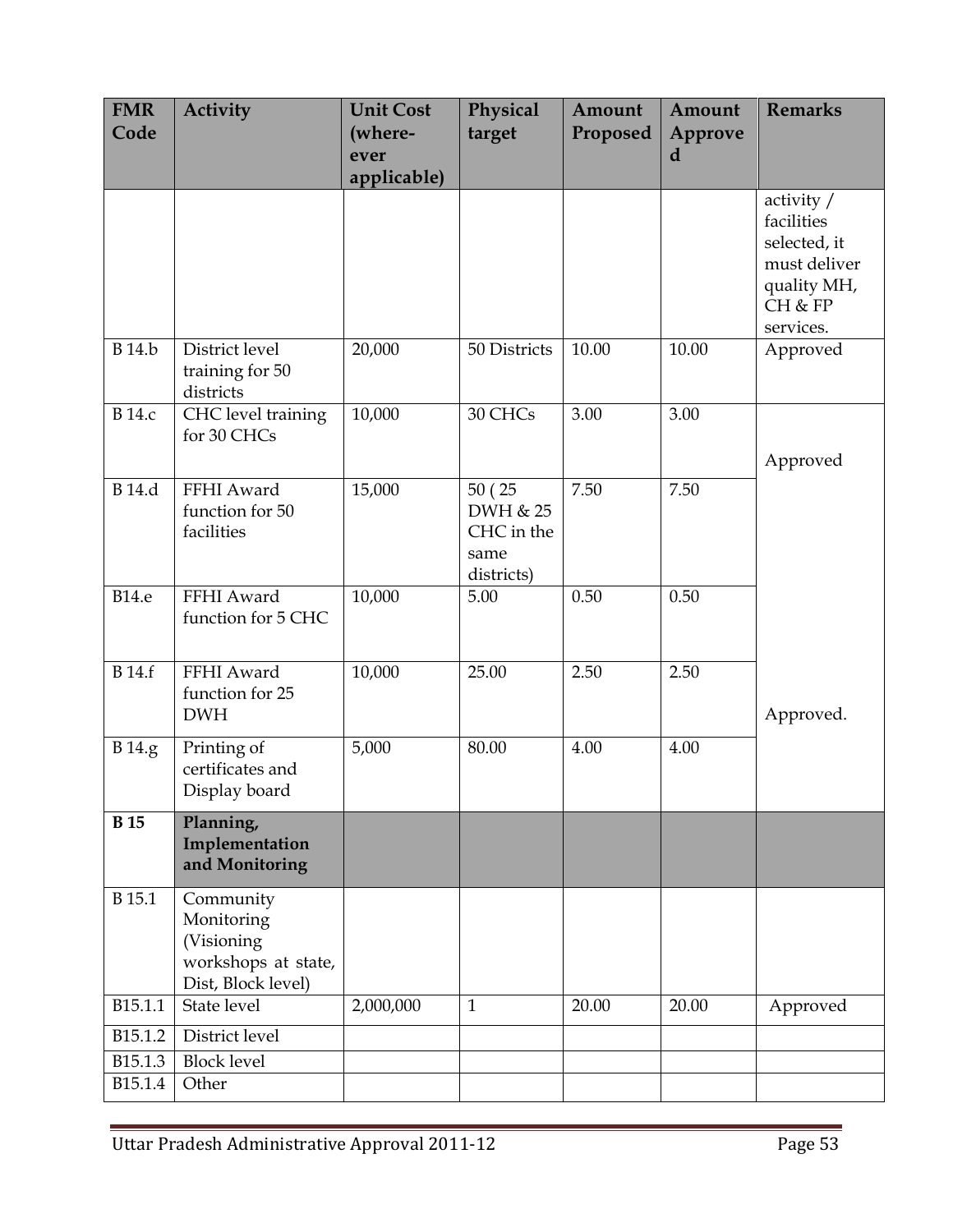| <b>FMR</b><br>Code                         | <b>Activity</b>                                                                                      | <b>Unit Cost</b><br>(where-<br>ever | Physical<br>target                                                                                                                                                                                       | Amount<br>Proposed | Amount<br>Approve<br>d | <b>Remarks</b>                                                                                                                                                 |
|--------------------------------------------|------------------------------------------------------------------------------------------------------|-------------------------------------|----------------------------------------------------------------------------------------------------------------------------------------------------------------------------------------------------------|--------------------|------------------------|----------------------------------------------------------------------------------------------------------------------------------------------------------------|
| <b>B15.2</b>                               | <b>Quality Assurance</b>                                                                             | applicable)                         |                                                                                                                                                                                                          |                    |                        |                                                                                                                                                                |
| B15.2.1                                    | <b>State Quality</b><br>Monitors                                                                     |                                     |                                                                                                                                                                                                          |                    |                        |                                                                                                                                                                |
| B15.2.2                                    | State Q.A. Cell                                                                                      |                                     | 1 technical<br>consultant-<br>medical<br>with PG1<br>technical<br>consultant-<br>manageme<br>$nt$ , 1 DEO,<br>$\mathbf{1}$<br>programm<br>e assistant,<br>1 office<br>assistant &<br>office<br>expenses. | 14.93              | 14.93                  | Approved                                                                                                                                                       |
| <b>B15.2.3</b>                             | <b>District Visits (2)</b><br>days per district/<br>month)                                           |                                     |                                                                                                                                                                                                          |                    |                        |                                                                                                                                                                |
| B <sub>15.2.4</sub>                        | Honoraria<br>$(\textcircled{R}s.1250 \text{ per day})$                                               | 2,500                               | 18 State<br>quality<br>Monitors<br>to cover 72<br>districts (2)<br>days per<br>district)<br>every<br>month.                                                                                              | 21.60              | 21.60                  | Approved.<br>State and<br>district<br>Quality<br>Assurance<br>Cell should<br>ensure quality<br>and<br>monitoring of<br>MCH services<br>including<br>trainings. |
| B15.2.5                                    | Boarding and<br>Lodging (@Rs<br>2500/- per trip)                                                     | 2,500                               | 72                                                                                                                                                                                                       | 21.60              | 21.60                  | Approved.<br>State and<br>district                                                                                                                             |
| B <sub>15.2.6</sub><br>B <sub>15.2.7</sub> | <b>Travel Expenses</b><br>(HQ to District and<br><b>Local Vehicle</b><br>Hiring)<br>Expenses per SQM | $\overline{a}$                      | $\overline{\phantom{0}}$                                                                                                                                                                                 | 17.25              | 17.25                  | Quality<br>Assurance<br>Cell should<br>ensure quality<br>and                                                                                                   |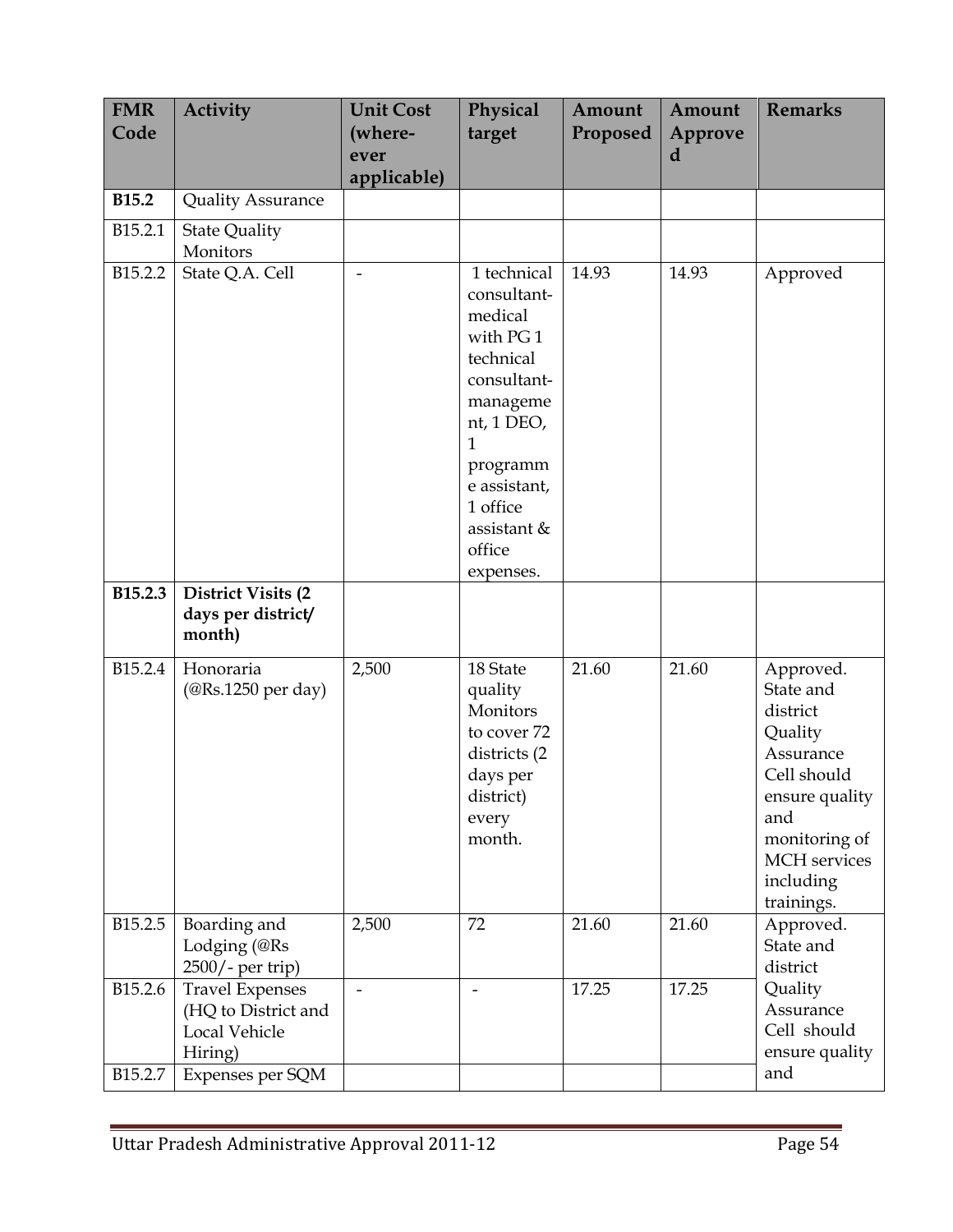| <b>FMR</b><br>Code                  | <b>Activity</b>                                                                       | <b>Unit Cost</b><br>(where-<br>ever<br>applicable) | Physical<br>target                                                                                                        | Amount<br>Proposed | Amount<br>Approve<br>d | <b>Remarks</b>                                                                                                                                               |
|-------------------------------------|---------------------------------------------------------------------------------------|----------------------------------------------------|---------------------------------------------------------------------------------------------------------------------------|--------------------|------------------------|--------------------------------------------------------------------------------------------------------------------------------------------------------------|
|                                     | Contingency (@ Rs.<br>$1,000/$ - per<br>Division per<br>month)                        | 1,000                                              | 18 SQMs                                                                                                                   | 2.16               | 2.16                   | monitoring of<br>MCH services<br>including<br>trainings                                                                                                      |
| B <sub>15.2.8</sub>                 | Monthly Visits to<br>State HQ (DA-Rs.<br>1500/-, TA-Rs.<br>2000/-, Inc.<br>$Rs.250/-$ | 3,750                                              | 18 SQMs                                                                                                                   | 8.10               | 8.10                   | Approved.<br>Strengthening<br>of M&E,<br>HMIS/Mothe<br>r & child<br>tracking,<br>procurement<br>of HW/SW<br>and other<br>equipments<br>and<br>operationalisi |
| B <sub>15.2.9</sub>                 | Recruitment of<br>SQMs (Newspaper<br>advertisement and<br>recruitment<br>process)     | 50,000                                             | $\mathbf{1}$                                                                                                              | 1.00               | 1.00                   |                                                                                                                                                              |
| B <sub>15.2.1</sub><br>$\mathbf{0}$ | Orientation<br>workshop                                                               | 100,000                                            | $\mathbf{1}$                                                                                                              | 1.00               | 1.00                   |                                                                                                                                                              |
| B15.2.1<br>$\mathbf{1}$             | Quarterly review<br>meeting @ 50,000<br>per quarter                                   | 50,000                                             | (4times a<br>year)                                                                                                        | 2.00               | 2.00                   | ng HMIS at<br>sub district<br>level.                                                                                                                         |
| <b>B15.3</b>                        | Monitoring and<br>Evaluation                                                          |                                                    |                                                                                                                           |                    |                        |                                                                                                                                                              |
| B15.3.1                             | Monitoring and<br>Evaluation/HMIS                                                     |                                                    |                                                                                                                           |                    |                        |                                                                                                                                                              |
| B <sub>15.3.2</sub>                 | Computerization<br>HMIS and e-<br>governance, e-<br>health                            | $\overline{\phantom{a}}$                           | Salary of<br>M&E, MIS<br>& Data<br>entry<br>consultants<br>, mobility,<br>workshops<br>, trainings<br>and M&E<br>studies. | 897.50             | 897.50                 | Approved                                                                                                                                                     |
| B15.3.2<br>.a                       | Pregnant mother $&$<br>Child<br>Tracking<br>system                                    |                                                    | Printing,<br>capacity<br>buildings<br>at State<br>district &<br>block level,                                              | 417.28             | 417.28                 | Approved                                                                                                                                                     |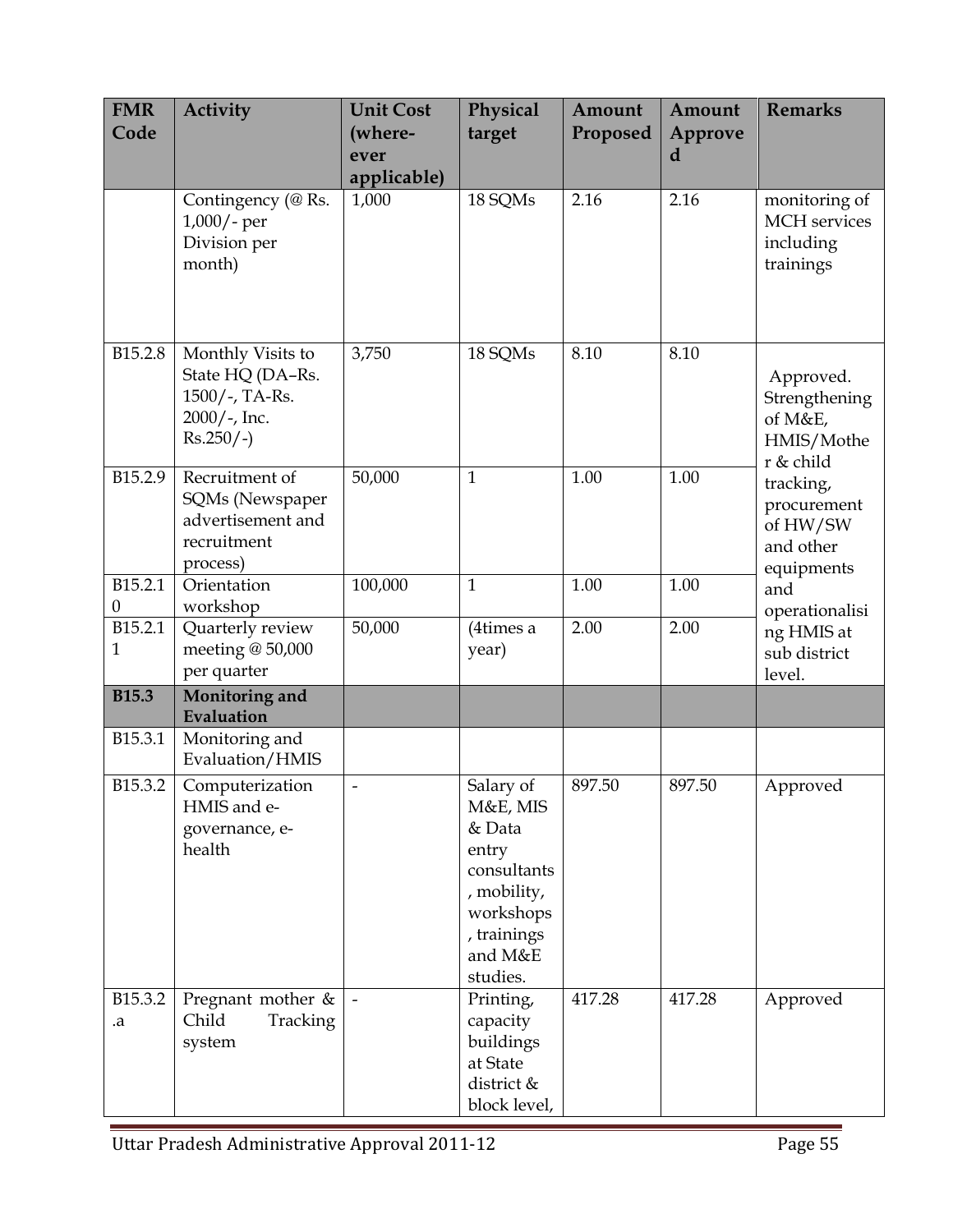| <b>FMR</b><br>Code                     | <b>Activity</b>                                                                                                                | <b>Unit Cost</b><br>(where-<br>ever | Physical<br>target                                                                    | Amount<br>Proposed | Amount<br>Approve<br>d | <b>Remarks</b>                                                     |
|----------------------------------------|--------------------------------------------------------------------------------------------------------------------------------|-------------------------------------|---------------------------------------------------------------------------------------|--------------------|------------------------|--------------------------------------------------------------------|
|                                        |                                                                                                                                | applicable)                         |                                                                                       |                    |                        |                                                                    |
|                                        |                                                                                                                                |                                     | review and<br>monitor<br>data<br>collection<br>& quality.                             |                    |                        |                                                                    |
| B15.3.3                                | Other M & E                                                                                                                    |                                     |                                                                                       |                    |                        |                                                                    |
| B15.3.3<br>.a                          | Health<br>Village<br><b>Index Register</b>                                                                                     | 80                                  | 140,000                                                                               | 112.00             | 112.00                 | Approved.<br>VHIR to be<br>printed and<br>given to<br><b>ASHAs</b> |
| B.15.3.<br>3.b                         | <b>ANM</b> Supervision<br>and Monitoring<br>Systems                                                                            | $\overline{a}$                      | $\overline{\phantom{0}}$                                                              | 82.00              | 0.00                   | Not approved                                                       |
| B15.3.3<br>${\rm .C}$                  | Mobility support to<br>ANM to conduct<br><b>VHND</b><br>sessions                                                               | 50                                  | 1,589,271                                                                             | 794.64             | 0.00                   | Not approved                                                       |
| B15.3.3<br>.d.                         | Mobility Support to<br>DWH & DCH Staff<br>for supervision and<br>monitoring activity                                           | 250,000                             | 75                                                                                    | 187.50             | 0.00                   | Not approved                                                       |
|                                        | <b>Mobility Support</b><br>for Monitoring &<br>Supervision                                                                     |                                     |                                                                                       |                    |                        |                                                                    |
| B15.3.3<br>.e                          | Mobility Support to<br>District<br>Communication<br>Manager<br>(@Rs.1000/- per<br>day $x 8$<br>days/month) for 72<br>districts | 1,000                               | 72                                                                                    | 69.12              | 0.00                   | Not approved                                                       |
| B15.3.3<br>$. \ensuremath{\mathbf{f}}$ | Mobility Support to<br><b>District Accounts</b><br>Manager                                                                     | 1,000                               | $(\textcircled{Rs.1000}/$<br>- per day x<br>6<br>days/mont<br>h) for 72<br>districts. | 51.84              | 0.00                   | Not approved                                                       |
|                                        | <b>CCSP Programme</b><br>Monitoring                                                                                            |                                     |                                                                                       |                    |                        |                                                                    |
| B15.3.3                                | <b>Reporting Formats</b>                                                                                                       | 100                                 | 56580                                                                                 | 56.58              | 0.00                   | <b>Not</b>                                                         |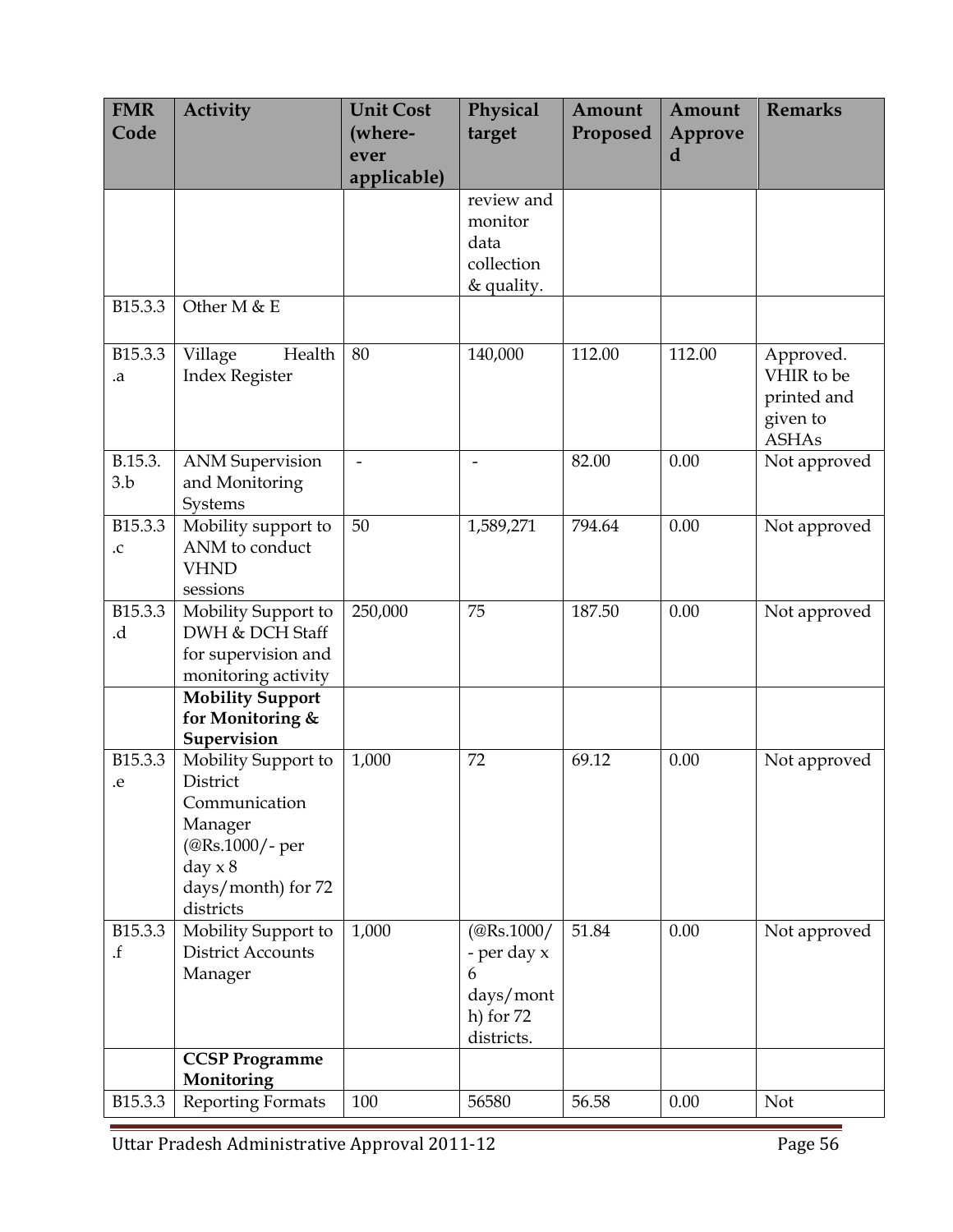| <b>FMR</b><br>Code | <b>Activity</b>                                                                    | <b>Unit Cost</b><br>(where- | Physical<br>target | Amount<br>Proposed | Amount<br>Approve | <b>Remarks</b>                                                                                                                  |
|--------------------|------------------------------------------------------------------------------------|-----------------------------|--------------------|--------------------|-------------------|---------------------------------------------------------------------------------------------------------------------------------|
|                    |                                                                                    | ever                        |                    |                    | d                 |                                                                                                                                 |
|                    |                                                                                    | applicable)                 |                    |                    |                   |                                                                                                                                 |
| $\cdot$ g          |                                                                                    |                             |                    |                    |                   | approved.                                                                                                                       |
|                    | <b>Supervision of</b><br><b>ASHAs</b>                                              |                             |                    |                    |                   |                                                                                                                                 |
| B15.3.3<br>.h      | Honorarium to<br>Supervisors                                                       | 8000                        | 223                | 214.08             | 0.00              | Not<br>approved.                                                                                                                |
| B15.3.3<br>i.      | Mobility to<br>Supervisors                                                         | 3000                        | 223                | 80.28              | 0.00              | <b>Not</b><br>approved.                                                                                                         |
| B15.3.3            | Support to<br>Institutions                                                         | 5000                        | 17                 | 10.20              | 0.00              | Not<br>approved.                                                                                                                |
| B15.3.3<br>k.      | State/Divisional<br>level Quarterly<br>review meeting                              | 150000                      | $\mathbf{1}$       | 6.00               | 0.00              | Not<br>approved.                                                                                                                |
| B15.3.3<br>$\cdot$ | Contingent charges                                                                 | 25000                       | $\mathbf{1}$       | 1.00               | 0.00              | Not<br>approved.                                                                                                                |
| B15.3.3<br>m.      | Hospital<br><b>Information System</b><br>(HIS) hospitals                           | 57,93,478.3                 | 46                 | 2665.00            | 0.00              | Not<br>Approved                                                                                                                 |
| B15.3.3<br>n.      | State level Call<br>centre/Grievance<br>redressal cell                             |                             |                    | 30.00              | 30.00             | Approved                                                                                                                        |
| <b>B</b> 16        | <b>PROCUREMENT</b>                                                                 |                             |                    |                    |                   |                                                                                                                                 |
|                    | of<br>Procurement<br>Equipment                                                     |                             |                    |                    |                   |                                                                                                                                 |
| B16.1              | Procurement of<br>equipment: MH                                                    |                             |                    |                    |                   |                                                                                                                                 |
| B16.1.a            | Colour Doppler<br>Ultrasound<br>Machine with TVS<br>Probe & Sector<br>Probe 3.5 MH | 1,600,000                   | 100                | 1600.00            | 336.00            | Amount<br>approved for<br>21 ultrasound<br>machine for<br>high case load<br>facilities<br>where<br>specialist are<br>available. |
| B16.1.b            | <b>Foetal Monitor</b>                                                              | 110,000                     | 100                | 110.00             | 23.10             | Amount<br>approved for<br>21 ultrasound<br>machine for<br>high case load<br>facilities<br>where doctors<br>are available.       |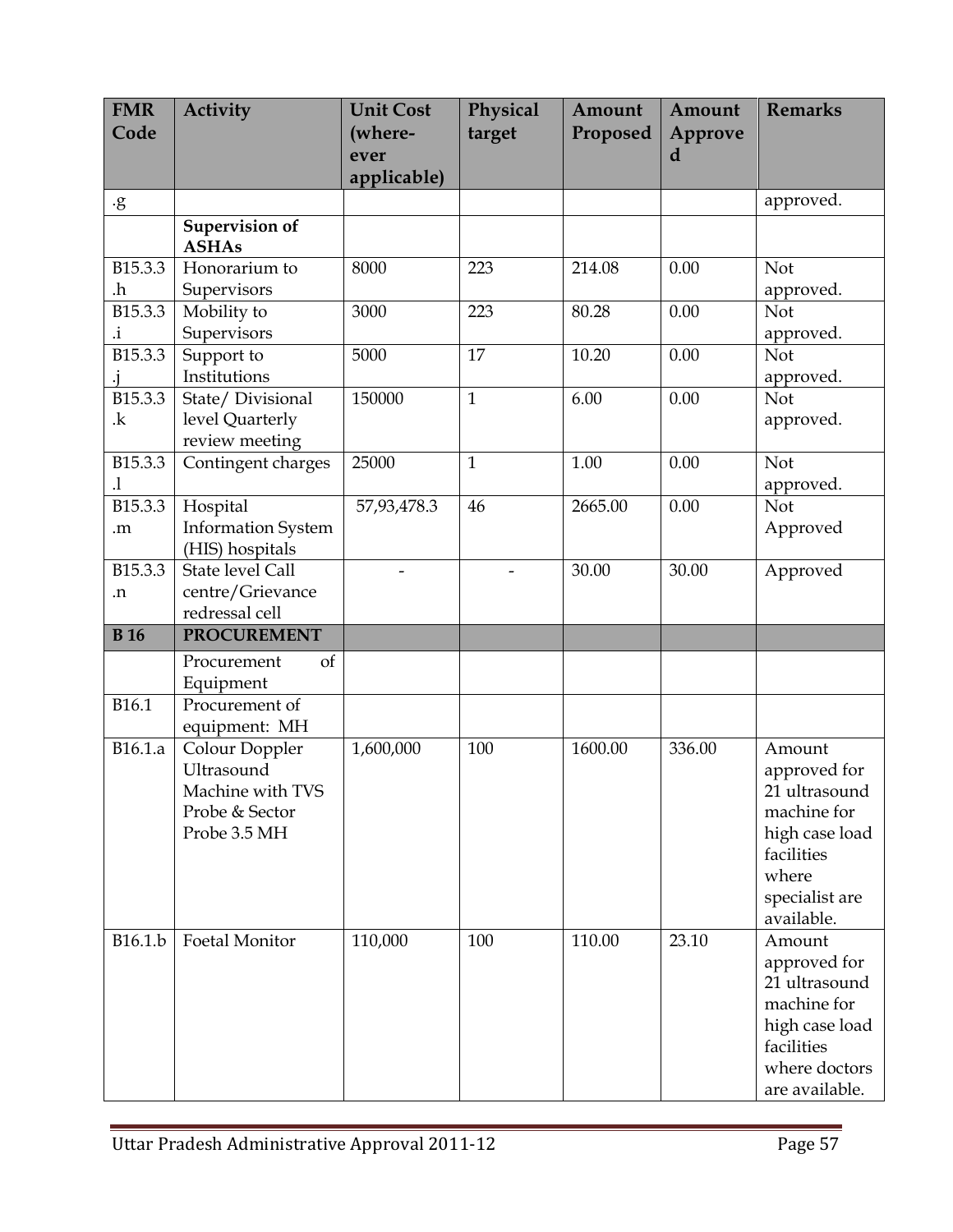| <b>FMR</b><br>Code    | <b>Activity</b>                                             | <b>Unit Cost</b><br>(where-<br>ever<br>applicable)                                                                  | Physical<br>target                                                               | Amount<br>Proposed | Amount<br>Approve<br>d | <b>Remarks</b>                                                                                       |
|-----------------------|-------------------------------------------------------------|---------------------------------------------------------------------------------------------------------------------|----------------------------------------------------------------------------------|--------------------|------------------------|------------------------------------------------------------------------------------------------------|
|                       | <b>Safe Abortion</b><br><b>Services</b>                     |                                                                                                                     |                                                                                  |                    |                        |                                                                                                      |
| B16.1.c               | Drug kit<br>procurement for<br><b>Medical Abortion</b>      | RS 100/for<br>drugs                                                                                                 | 2000 drugs                                                                       | 2.00               | 2.00                   | Approved                                                                                             |
| B16.1.<br>d           | <b>MVA</b> Procurement                                      | Rs 2,000/<br>per MVA kit<br>/ syringes                                                                              | 433 MVA<br>syringes                                                              | 8.66               | 8.66                   | Approved                                                                                             |
| B16.1.e               | Glucometres at 820<br>CHCs with<br>consumables              | Rs 4,500/-<br>Rs 2,500 for<br>the<br>glucometre<br>for 820<br>glucometres<br>and Rs 2,000<br>for the<br>consumables | 820 CHCs<br>- To detect<br>accurate<br>blood<br>glucose in<br>pregnant<br>ladies | 36.90              | 0.00                   | Not<br>approved.<br>CHCs should<br>do routine<br>testing of<br>blood glucose<br>by normal<br>method. |
| B16.1.f               | Blood bank &<br>Blood storage units                         |                                                                                                                     |                                                                                  |                    |                        |                                                                                                      |
| B16.1.g               | <b>Blood Storage</b><br>Refrigerators for 20<br><b>FRUs</b> | 90,000                                                                                                              | 20                                                                               | 18.00              | 18.00                  | Approved                                                                                             |
| B16.1.<br>h           | Blood transport<br>boxes                                    | 15,000                                                                                                              | 316                                                                              | 47.40              | 47.40                  | Approved                                                                                             |
| B16.1.2               | Procurement of<br>equipment: CH                             |                                                                                                                     |                                                                                  |                    |                        |                                                                                                      |
| B16.1.2<br>a          | SNCUs support to 6<br>DWH (Equipments)                      | $\overline{\phantom{a}}$                                                                                            | 6                                                                                | 40.00              | 40.00                  | Approved                                                                                             |
| B16.1.3               | Procurement of<br>equipment: FP                             |                                                                                                                     |                                                                                  |                    |                        |                                                                                                      |
| B16.1.3<br>.a         | <b>NSV</b> Kit                                              | 700                                                                                                                 | 1000                                                                             | 7.00               | 7.00                   | Approved                                                                                             |
| B16.1.3<br>.b         | <b>IUCD Kit</b>                                             | 3,000.00                                                                                                            | 5000                                                                             | 150.00             | 150.00                 | Approved                                                                                             |
| B16.2.3<br>${\rm .C}$ | Minilap Set                                                 | 3,000.00                                                                                                            | 160                                                                              | 4.80               | 4.80                   | Approved                                                                                             |
| B16.1.4               | Procurement of<br>equipment: IMEP                           |                                                                                                                     |                                                                                  |                    |                        |                                                                                                      |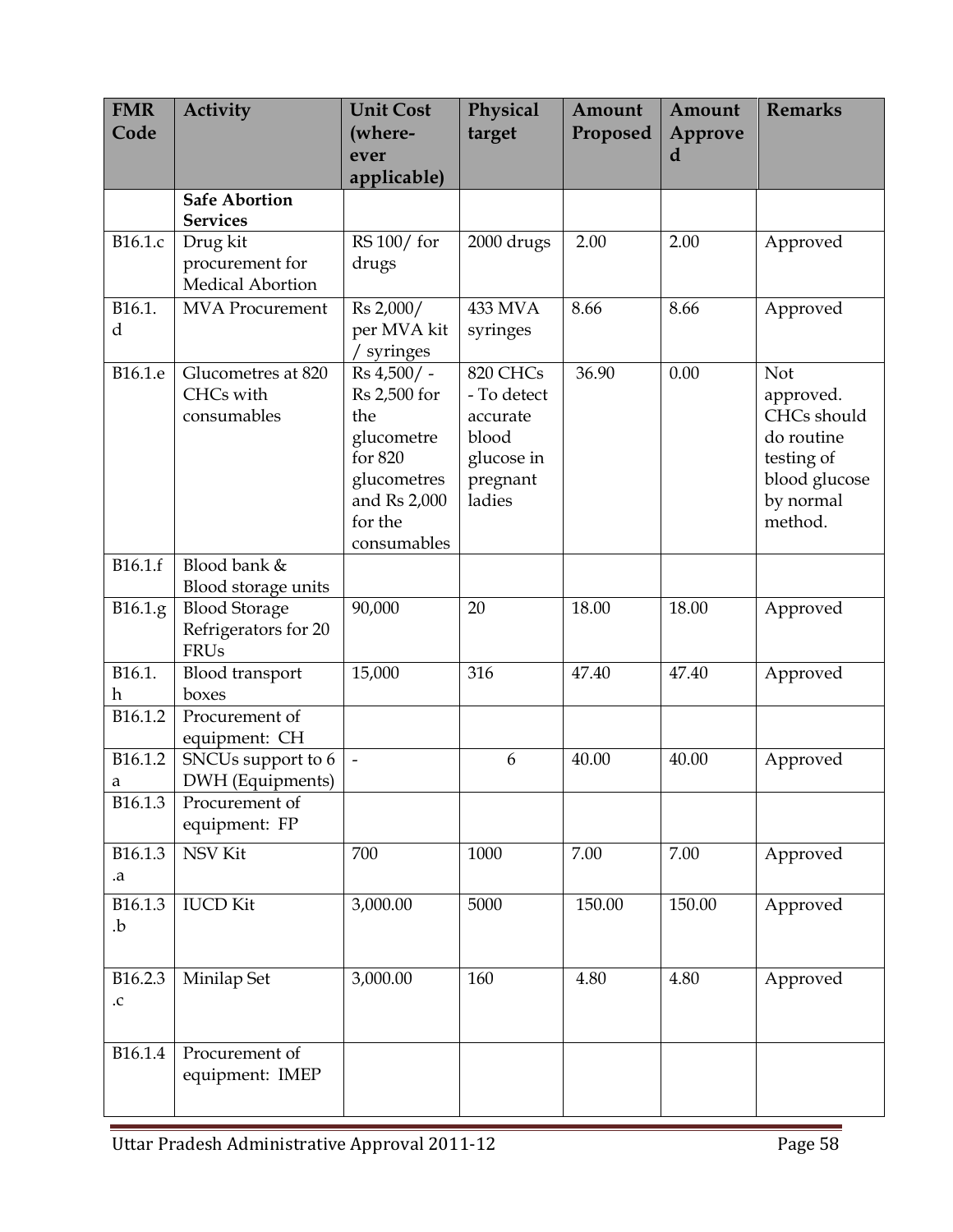| <b>FMR</b><br>Code      | <b>Activity</b>                                              | <b>Unit Cost</b><br>(where-<br>ever<br>applicable) | Physical<br>target                                | Amount<br>Proposed | Amount<br>Approve<br>d | <b>Remarks</b>                                                         |
|-------------------------|--------------------------------------------------------------|----------------------------------------------------|---------------------------------------------------|--------------------|------------------------|------------------------------------------------------------------------|
| B16.1.5                 | Procurement of<br>Others                                     |                                                    |                                                   |                    |                        |                                                                        |
| B16.1.5<br>.a           | <b>MCH</b> Centre Level<br>$-II$                             | 750,000                                            | 72                                                | 540.00             | 540.00                 | Approved                                                               |
| B16.1.5<br>.b           | <b>MCH</b> Centre Level<br>$-I$                              | 500,000                                            | 72                                                | 360.00             | 360.00                 | Approved                                                               |
| <b>B.16.2</b>           | Procurement of<br>Drugs and<br>supplies                      |                                                    |                                                   |                    |                        |                                                                        |
| B.16.2.<br>$\mathbf{1}$ | Drugs & supplies<br>for MH                                   |                                                    |                                                   |                    |                        |                                                                        |
|                         | <b>RTI/STI</b>                                               |                                                    |                                                   |                    |                        |                                                                        |
| B.16.2.<br>1.a          | Consumables for<br>RTI/STI services at<br>sub district level | 20,000                                             | 72                                                | 14.40              | 14.40                  | Approved                                                               |
| B.16.2.<br>2            | Drugs & supplies<br>for CH                                   |                                                    |                                                   |                    |                        |                                                                        |
|                         | Kits for ASHAs                                               |                                                    |                                                   |                    |                        |                                                                        |
| B.16.2.<br>2.a          | Child Survival Kit<br>(New)                                  | 1000                                               | 20585                                             | 205.85             | 0.00                   | Not<br>Approved                                                        |
| B.16.2.<br>2.b          | Child Survival Kit<br>(Replenishment)                        | 535                                                | 35287                                             | 188.79             | 0.00                   | Not<br>Approved                                                        |
|                         | <b>SCHOOL</b><br><b>HEALTH</b>                               |                                                    |                                                   |                    |                        |                                                                        |
| B.16.2.<br>2.c          | Procurement of<br>drugs                                      |                                                    |                                                   |                    |                        |                                                                        |
|                         | Procurement of IFA<br>Tabs.                                  | 14                                                 | 8610000                                           | 1205.40            | 1205.40                | Approved                                                               |
|                         | Procurement of De-<br>worming Tabs.                          | $\overline{2}$                                     | 8610000                                           | 344.40             | 344.40                 | Approved                                                               |
|                         | Procurement of<br>spectacles                                 | 200                                                | 75000<br>children<br>(Age<br>group:8-14<br>years) | 150.00             | 150.00                 | Approved.<br>Not to be<br>duplicated<br>with children<br>covered under |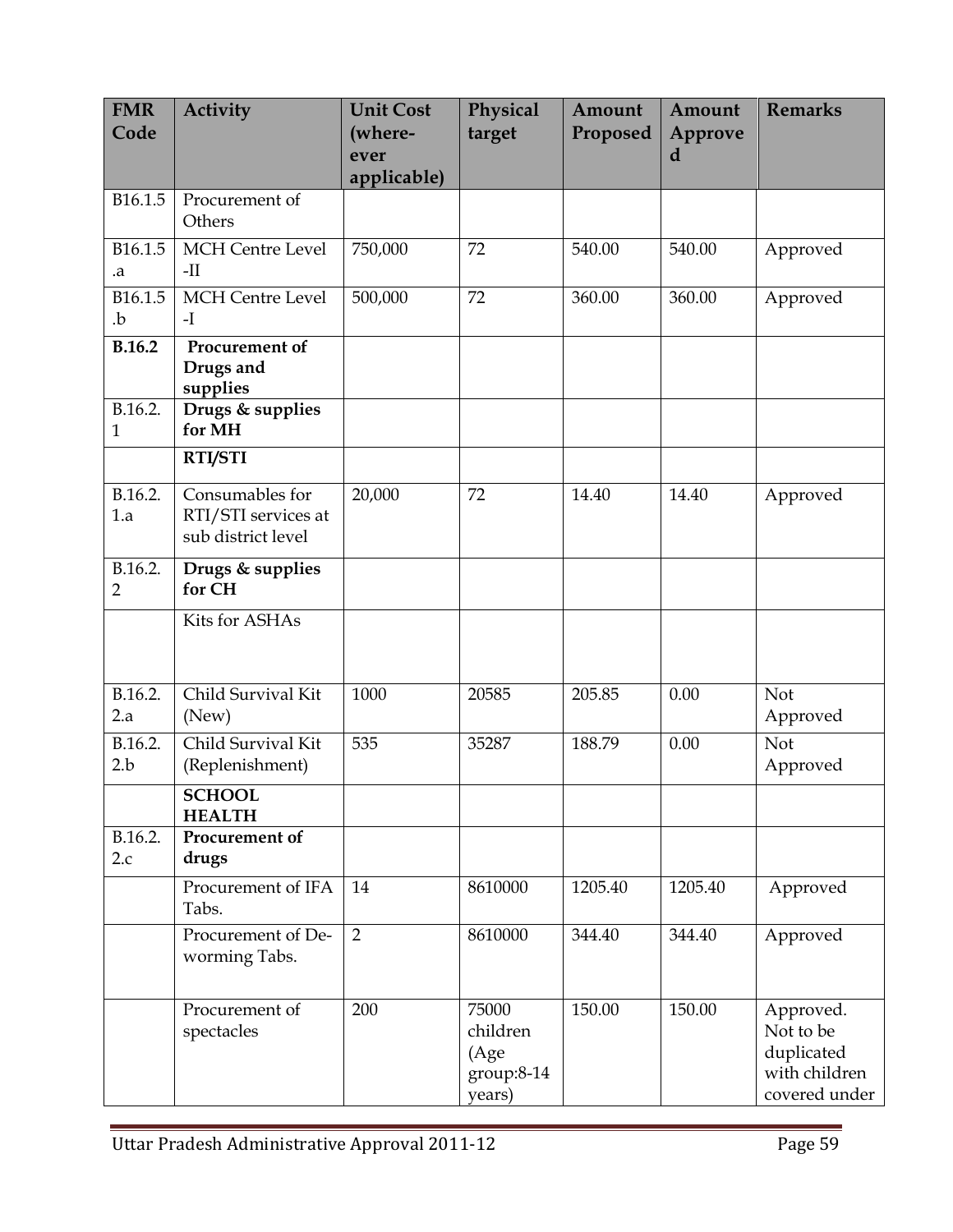| <b>FMR</b><br>Code | <b>Activity</b>                                                                                                            | <b>Unit Cost</b><br>(where-<br>ever<br>applicable) | Physical<br>target       | Amount<br>Proposed | Amount<br>Approve<br>d | <b>Remarks</b>              |
|--------------------|----------------------------------------------------------------------------------------------------------------------------|----------------------------------------------------|--------------------------|--------------------|------------------------|-----------------------------|
|                    |                                                                                                                            |                                                    |                          |                    |                        | School health<br>programme. |
|                    | Drugs & supplies<br>for FP                                                                                                 |                                                    |                          |                    |                        |                             |
|                    | <b>AMRC</b> for<br>Laparoscopes<br>(Annual<br>Maintenance and<br>Repair Contract for<br>Laparoscopes)<br>Supplies for IMEP | 6,000.00                                           | 400                      | 24.00              | 24.00                  | Approved                    |
|                    | General drugs &<br>supplies for health<br>facilities                                                                       |                                                    |                          |                    |                        |                             |
|                    | <b>School Going</b><br><b>Adolescent Girls</b>                                                                             |                                                    |                          |                    |                        |                             |
| B.16.2.<br>2.d     | Procurement-<br>deworming tablet<br>for school going                                                                       | $\overline{2}$                                     | 1230000                  | 49.20              | 49.20                  | Approved                    |
|                    | Procurement - IFA<br>tablet for school<br>going                                                                            | 6.72                                               | 1230000                  | 82.66              | 82.66                  | Approved                    |
| B.16.2.<br>2.e     | Non School going<br><b>Adolscent Girls</b>                                                                                 |                                                    |                          |                    |                        |                             |
|                    | Procurement of De-<br>worming Tabs.                                                                                        | 100                                                | 30,506                   | 61.01              | 61.01                  | Approved                    |
| B.16.2.<br>2.f     | <b>URBAN RCH</b>                                                                                                           |                                                    |                          |                    |                        |                             |
|                    | <b>Lucknow Urban</b><br><b>RCH</b>                                                                                         | $\overline{\phantom{a}}$                           | $\overline{\phantom{0}}$ | 46.80              | 46.80                  | Approved                    |
|                    | Activities in 13<br>Areas of Big Cities                                                                                    | 10,000                                             | 59                       | 70.80              | 70.80                  | Approved                    |
|                    | Activities in other<br>53 Cities                                                                                           | 10,000                                             | 55                       | 66.00              | 66.00                  | Approved                    |
|                    | Urban Health Posts<br>in residential areas<br>-POP                                                                         | 5,000                                              | 150                      | 60.00              | 00.00                  | Not<br>Approved             |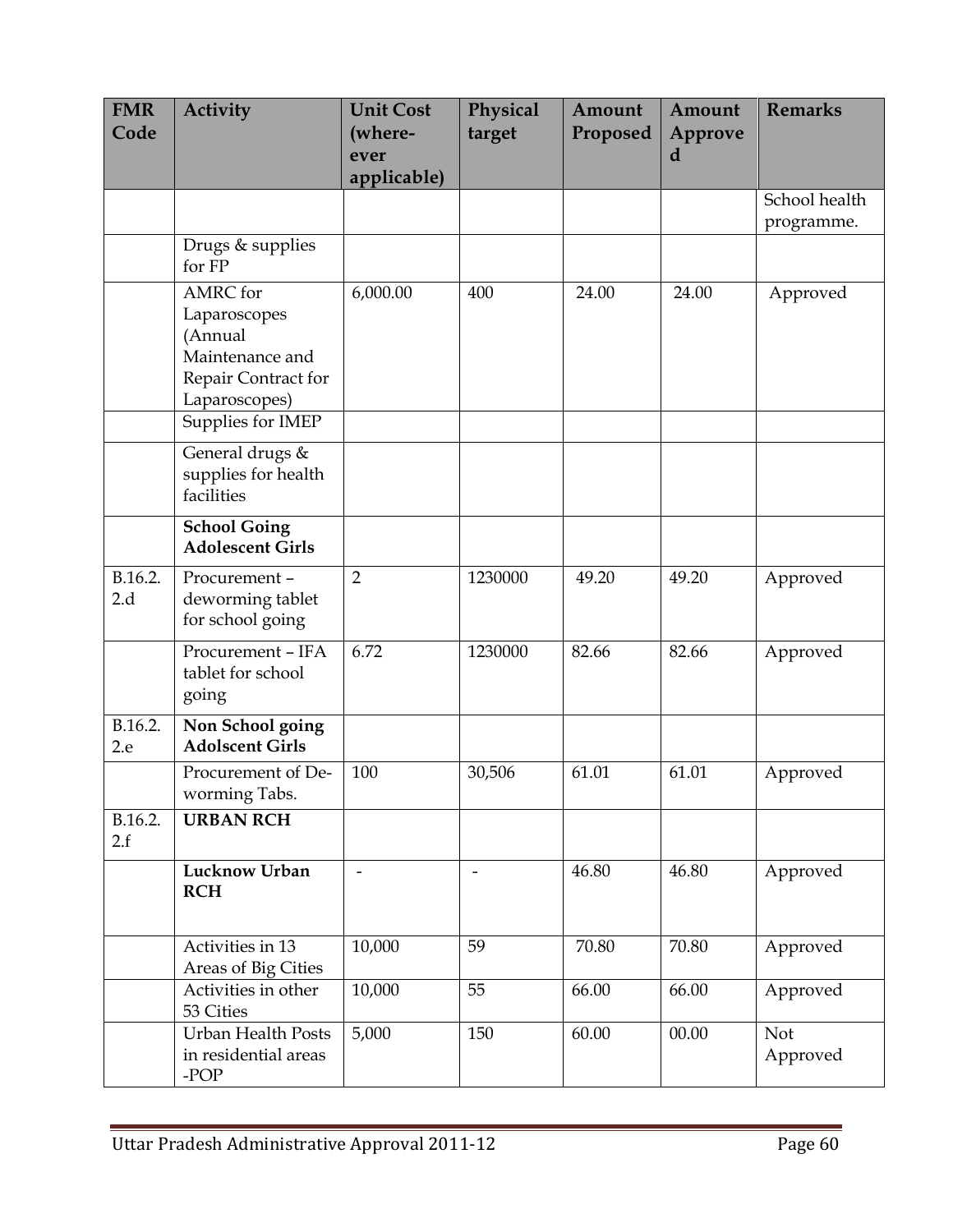| <b>FMR</b><br>Code | <b>Activity</b>                                                                                                                                                                                                                                                                                                                                        | <b>Unit Cost</b><br>(where-<br>ever<br>applicable) | Physical<br>target                                                                                        | Amount<br>Proposed | Amount<br>Approve<br>d | <b>Remarks</b>                                                                                                                       |
|--------------------|--------------------------------------------------------------------------------------------------------------------------------------------------------------------------------------------------------------------------------------------------------------------------------------------------------------------------------------------------------|----------------------------------------------------|-----------------------------------------------------------------------------------------------------------|--------------------|------------------------|--------------------------------------------------------------------------------------------------------------------------------------|
|                    | Dental Equipments                                                                                                                                                                                                                                                                                                                                      | 50,000                                             | 350                                                                                                       | 175.00             | 0.00                   | Not approved                                                                                                                         |
| B.16.2.<br>5       | General drugs &<br>supplies for health<br>facilities                                                                                                                                                                                                                                                                                                   |                                                    |                                                                                                           |                    |                        |                                                                                                                                      |
| <b>B.17</b>        | Regional<br>drugs<br>warehouses<br>(Operationalisation<br>of regional<br>drug<br>warehouses)                                                                                                                                                                                                                                                           | 10.02                                              | 11 regional<br>drug ware<br>houses<br>strengtheni<br>ng & 1<br><b>State</b><br>logistic<br>ware<br>house. | 120.33             | 120.33                 | Approved for<br>salary of staff,<br>electricity,<br>telephone,<br>stationary,<br>POL &<br>contingency.                               |
| B.18.              | Initiatives/<br><b>New</b><br>Strategic<br>Interventions<br>(As<br>health<br>per State<br>policy)/<br>Innovation/<br>Projects<br>(Telemedicine,<br>Hepatitis,<br>Mental<br>Nutrition<br>Health,<br>for<br>Programme<br>Pregnant Women,<br>Neonatal)<br><b>NRHM</b><br>Helpline)<br>as<br>per<br>(Block/<br>need<br>Action<br><b>District</b><br>Plans) |                                                    |                                                                                                           |                    |                        |                                                                                                                                      |
|                    | <b>Backward Districts</b><br>Interventions                                                                                                                                                                                                                                                                                                             |                                                    |                                                                                                           |                    |                        |                                                                                                                                      |
| <b>B.18.a</b>      | District Mobile<br><b>Training Team</b>                                                                                                                                                                                                                                                                                                                | 40,000                                             | <b>20 PHN</b><br>Tutors. To<br>impart<br><b>SBA</b><br>training at<br>the<br>worksite<br>(sub<br>centre)  | 96                 | 0.00                   | Not<br>Approved.<br>SBA training<br>is a highly<br>skilled<br>training and<br>the quality<br>would be<br>compromised<br>if conducted |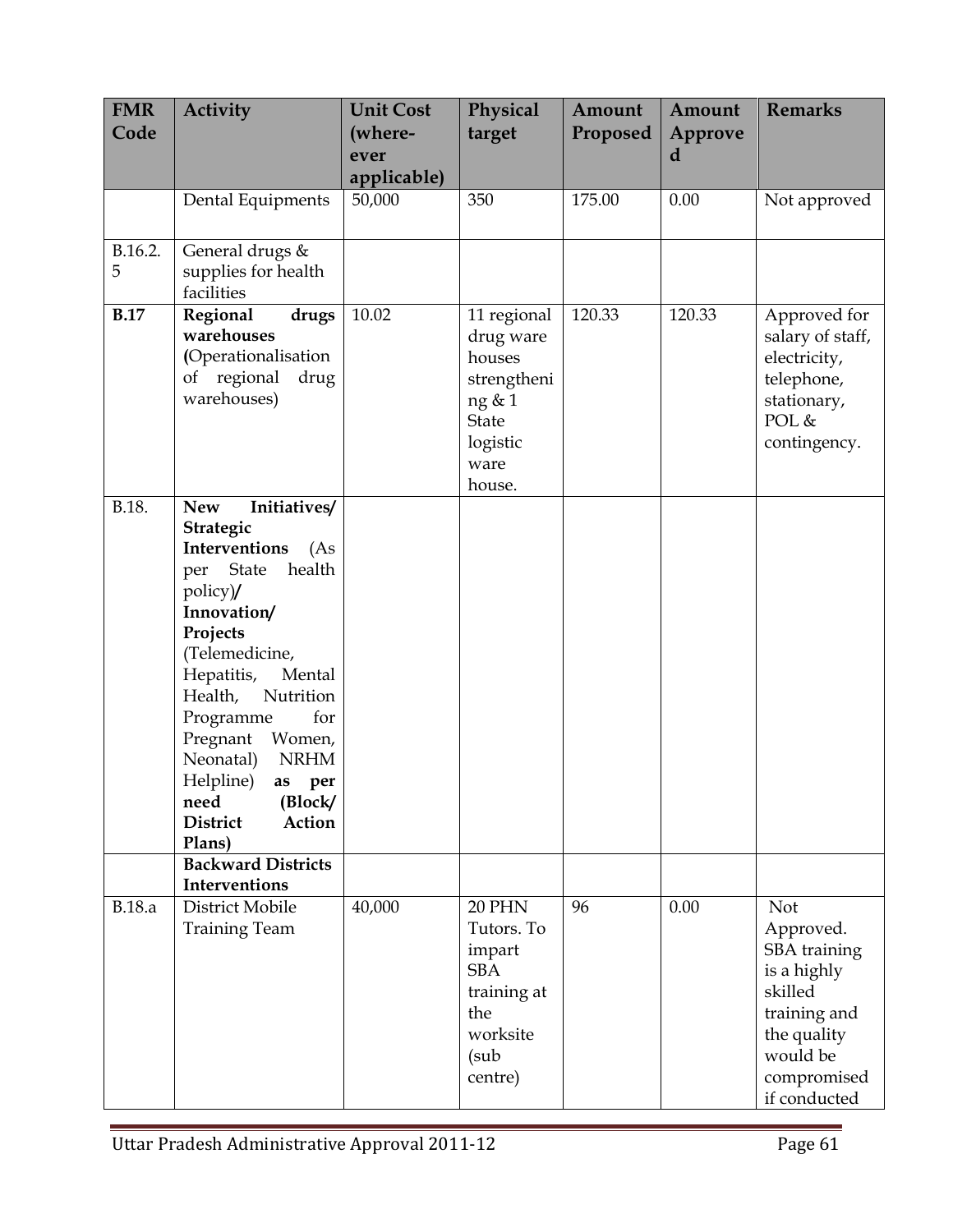| <b>FMR</b>    | <b>Activity</b>                                                                | <b>Unit Cost</b>         | Physical            | Amount   | Amount  | <b>Remarks</b>                                        |
|---------------|--------------------------------------------------------------------------------|--------------------------|---------------------|----------|---------|-------------------------------------------------------|
| Code          |                                                                                | (where-                  | target              | Proposed | Approve |                                                       |
|               |                                                                                | ever                     |                     |          | d       |                                                       |
|               |                                                                                | applicable)              |                     |          |         | in field.                                             |
|               |                                                                                |                          |                     |          |         |                                                       |
| <b>B.18.b</b> | <b>District Static</b><br><b>Training Lab</b>                                  |                          |                     |          |         |                                                       |
|               | One time<br>establishment cost                                                 | 1,300,000                | 10                  | 130      | 130     | Approved                                              |
|               | Honorarium for<br>PHN Tutors                                                   | 20,000                   | 10                  | 18       | 18      | Approved                                              |
|               | Honorarium for<br>one Sweepers                                                 | 3,500                    | 10                  | 3.15     | 3.15    | Approved                                              |
|               | Consumables and<br>contingency                                                 | 500                      | 10                  | 0.45     | 0.45    | Approved                                              |
| <b>B.19</b>   | Health<br>Insurance<br>Scheme                                                  |                          |                     |          |         |                                                       |
| B.20          | Studies,<br>Research,<br>Analysis                                              |                          |                     |          |         |                                                       |
| B.20.a        | Study tour                                                                     | $\overline{\phantom{a}}$ | $\frac{1}{2}$       | 120.00   | 0.00    | Not approved                                          |
| B.20.b        | Concurrent<br>Evaluation of<br>Programme<br><b>Activities</b>                  | 2,500,000                | $\mathbf{1}$        | 25.00    | 25.00   | Approved                                              |
| B.21          | State level health<br>resources<br>center(SHSRC)                               | $\overline{a}$           | $\overline{a}$      | 115.00   | 115.00  | Approved                                              |
| B.22          | <b>Support Services</b>                                                        |                          |                     |          |         |                                                       |
| B.22.a        | Support to ANMs<br>at Accredited Sub<br>Centers                                | Rs.<br>500/month         | 2000<br><b>ANMs</b> | 120.00   | 0.00    | Not<br>Approved. To<br>be taken from<br>untied funds. |
| B.22.1        | Support<br>Strengthening<br><b>NPCB</b>                                        |                          |                     |          |         |                                                       |
| B.22.2        | Support<br>Strengthening<br>Midwifery Services<br>under<br>medical<br>services |                          |                     |          |         |                                                       |
| B.22.3        | Support<br>Strengthening<br><b>NVBDCP</b>                                      |                          |                     |          |         |                                                       |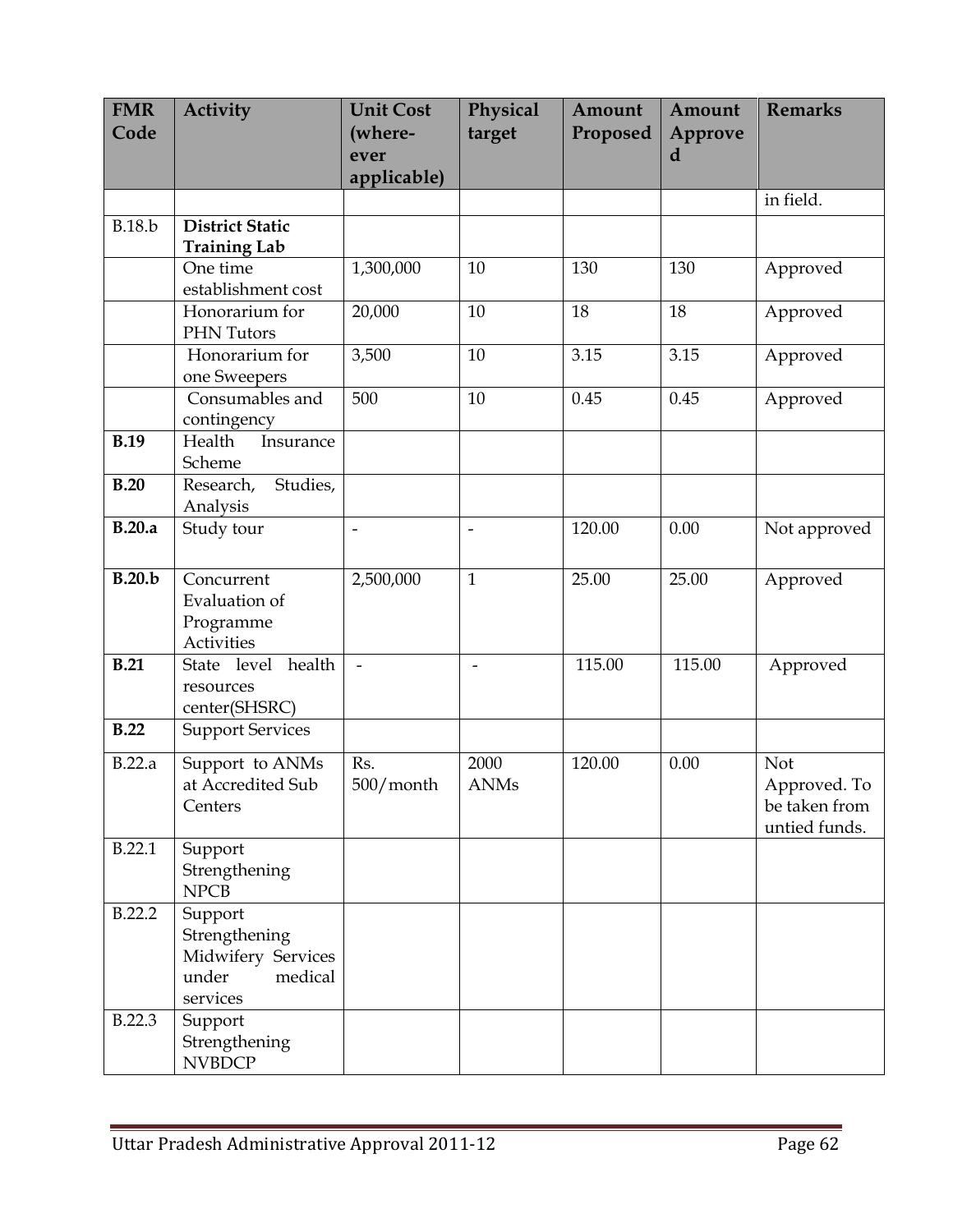| <b>FMR</b><br>Code     | <b>Activity</b>                                                     | <b>Unit Cost</b><br>(where-<br>ever<br>applicable) | Physical<br>target       | Amount<br>Proposed | Amount<br>Approve<br>d | <b>Remarks</b>                                                                                                                                                                                                                                                  |
|------------------------|---------------------------------------------------------------------|----------------------------------------------------|--------------------------|--------------------|------------------------|-----------------------------------------------------------------------------------------------------------------------------------------------------------------------------------------------------------------------------------------------------------------|
| B.22.3.<br>a           | Support<br><b>BRD</b><br>to<br>Medical College                      |                                                    |                          | 63.25              | 63.25                  | Approved                                                                                                                                                                                                                                                        |
| B.22.3.<br>$\mathbf b$ | Khushinagar<br>special project<br>to<br>control JE                  | $\overline{a}$                                     | $\overline{a}$           | 47.78              | 47.28                  | Approved                                                                                                                                                                                                                                                        |
| B.22.4                 | Support<br>Strengthening<br><b>RNTCP</b>                            | $\overline{\phantom{a}}$                           | $\overline{\phantom{a}}$ | 116.60             | 61.60                  | Amount<br>approved for<br>additional<br>Instruments<br>for<br>Intermediate<br>Reference Lab<br>@Rs. 20 lacs,<br>State training<br>centre for TB<br>at Thakurganj<br>TB hospital<br>@Rs. 35 lacs &<br>minor repairs<br>in IRL at<br>STDC Agra@<br>Rs. 6.60 lacs. |
| B.22.5                 | Contingency<br>support to<br>Govt.<br>dispensaries                  |                                                    |                          |                    |                        |                                                                                                                                                                                                                                                                 |
| B22.6                  | Other NDCP<br>Support<br>Programmes                                 |                                                    |                          |                    |                        |                                                                                                                                                                                                                                                                 |
| <b>B23</b>             | Other<br>Expenditures<br>(Power<br>Backup,<br>Convergence etc)      |                                                    |                          |                    |                        |                                                                                                                                                                                                                                                                 |
| <b>B23.a</b>           | <b>Diesel for</b><br>generators                                     |                                                    |                          |                    |                        |                                                                                                                                                                                                                                                                 |
| <b>B23.b</b>           | For District<br>Hospitals                                           | 50,000                                             | 152                      | 912.00             | 912.00                 | Approved                                                                                                                                                                                                                                                        |
| <b>B23.c</b>           | For fully<br><b>Functional CHCs</b>                                 | 35,000                                             | 466                      | 1957.20            | 1957.20                | Approved                                                                                                                                                                                                                                                        |
| B23.d                  | For CHCs which<br>are functional in<br><b>Block PHC</b><br>building | 35,000                                             | 460                      | 1932.00            | 1932.00                | Approved                                                                                                                                                                                                                                                        |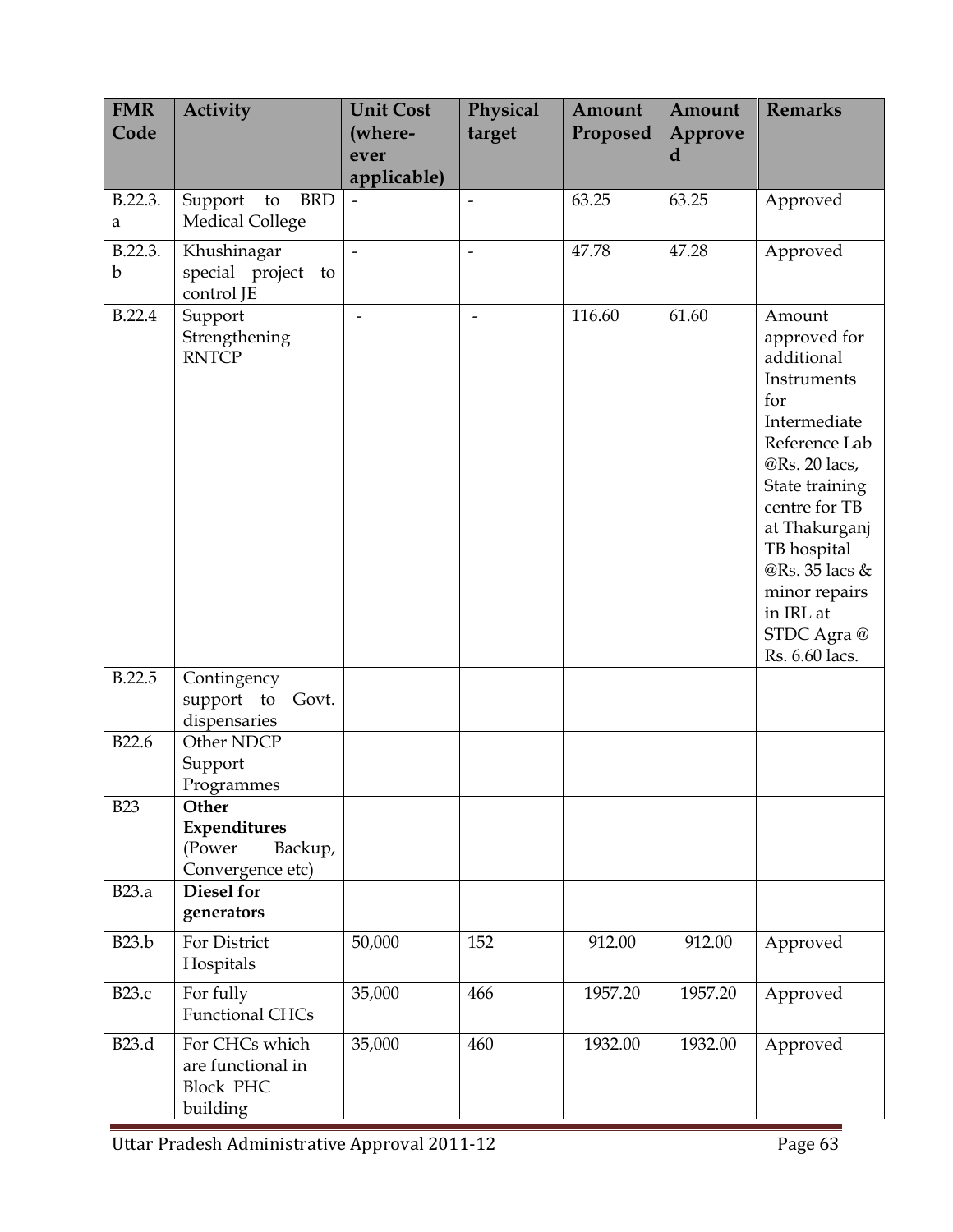| <b>FMR</b><br>Code | Activity                                            | <b>Unit Cost</b><br>(where-<br>ever<br>applicable)                                                       | Physical<br>target                                                                       | Amount<br>Proposed | Amount<br>Approve<br>d | <b>Remarks</b>                                                       |
|--------------------|-----------------------------------------------------|----------------------------------------------------------------------------------------------------------|------------------------------------------------------------------------------------------|--------------------|------------------------|----------------------------------------------------------------------|
| <b>B23.e</b>       | POL for generator<br>at District H.Q.<br>Cold chain | 25,000                                                                                                   | 72                                                                                       | 216.00             | 216.00                 | Approved                                                             |
| B23.f              | Provision of Food<br>for JSY beneficiaries          | 100 (for 48)<br>hrs stay,<br>only for<br>mothers,<br>only to<br>hospitals<br>where food<br>is not given. | 1500000/<br>beneficiari<br>es to<br>encourage<br>48 hrs stay<br>for<br>pregnant<br>women | 1500.00            | 1500.00                | Approved. No<br>cash payment<br>will be made<br>in lieu for<br>food. |
| B23.g              | Refrigerators<br>(CHCs & BPHCs)                     | 9,000                                                                                                    | 820                                                                                      | 73.80              | 73.80                  | Approved.                                                            |
|                    | <b>Total</b>                                        |                                                                                                          |                                                                                          | 136904.8           | 64544.8                | Approved                                                             |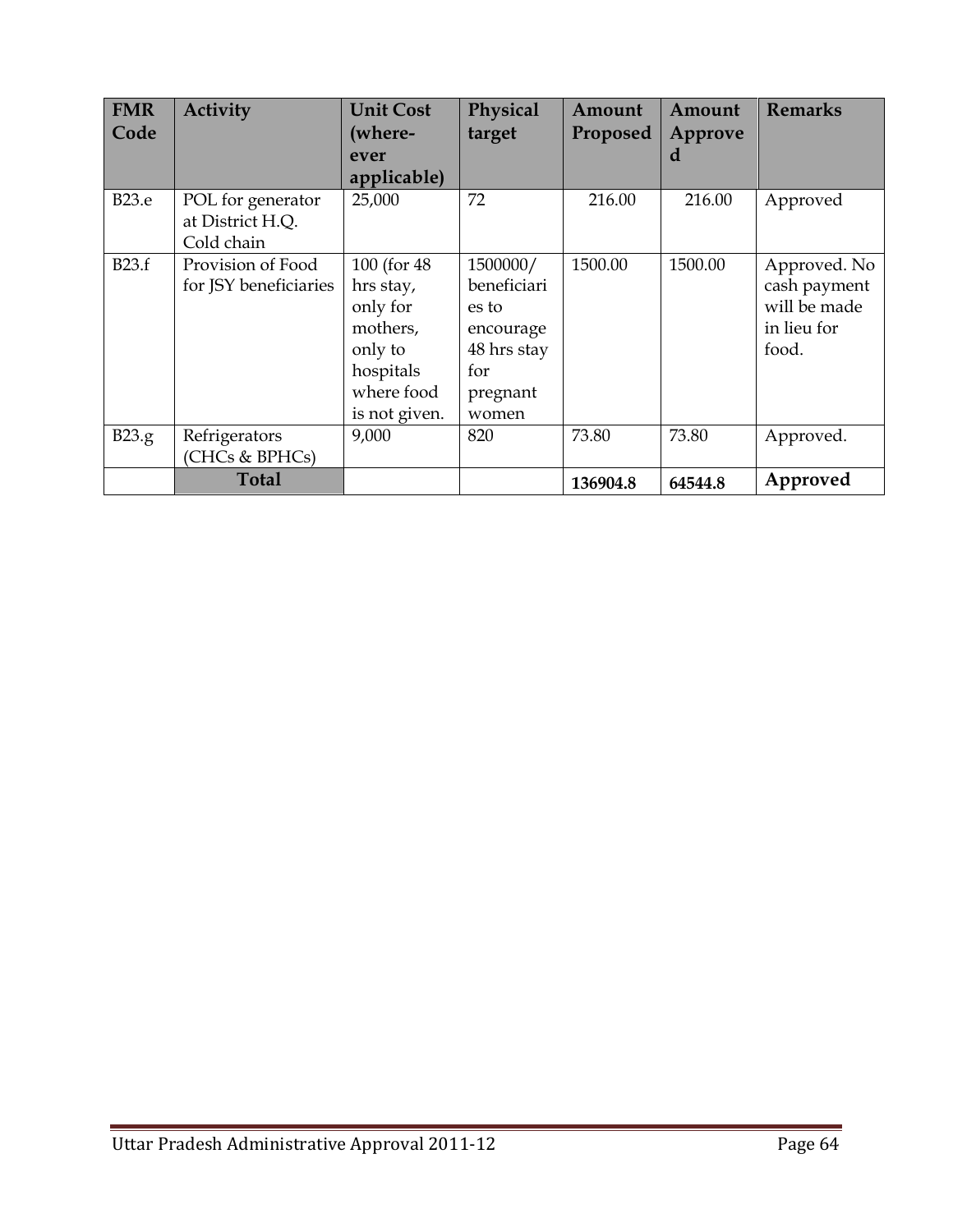Annexure-III

| Consolidated Approval under Immunization for FY 2011-12 |
|---------------------------------------------------------|
|---------------------------------------------------------|

| <b>FMR</b><br>Code | ,110011uuttu 12pp107u1<br>Activity                                                                                      | <b>Unit Cost</b><br>(where-ever<br>applicable)            | Physic<br>al<br>target/  | Amount<br>Proposed<br>(Rs. In | Amount<br>Approve<br>$d$ (Rs. In | <b>Remarks</b> |
|--------------------|-------------------------------------------------------------------------------------------------------------------------|-----------------------------------------------------------|--------------------------|-------------------------------|----------------------------------|----------------|
|                    |                                                                                                                         |                                                           | <b>Expect</b><br>ed      | Lacs)                         | Lacs)                            |                |
|                    |                                                                                                                         |                                                           | output                   |                               |                                  |                |
|                    |                                                                                                                         | <b>IDSP</b>                                               |                          |                               |                                  |                |
| C.1                | RI Strengthening Project (Review<br>meeting, Mobility Support,<br>Outreach services etc                                 |                                                           |                          |                               |                                  |                |
| c.1.a              | Mobility Support for supervision<br>for district level officers.                                                        | Rs.50000/<br>Year/district<br>level officers.             |                          | 36.00                         | 36.00                            | Approved       |
| c.1.b              | Mobility support for supervision<br>at state level                                                                      | Rs. 100000<br>per year.                                   |                          | 2.00                          | 2.00                             | Approved       |
| c.1.c              | Printing and dissemination of<br>Immunization cards, tally sheets,<br>monitoring forms etc.                             | Rs.5<br>beneficiaries                                     |                          | 660.00                        | 660.00                           | Approved       |
| c.1.d              | Support for Quarterly State level<br>review meetings of district officer                                                |                                                           |                          | 10.80                         | 10.80                            | Approved       |
| c.1.e              | Quarterly review meetings<br>exclusive for RI at district level<br>with one Block MOs, CDPO, and<br>other stake holders |                                                           |                          | 9.88                          | 9.88                             | Approved       |
| c.1.f              | Quarterly review meetings<br>exclusive for RI at block level                                                            |                                                           |                          |                               |                                  |                |
| c.1.g.             | Focus on slum & underserved<br>areas in urban areas/alternative<br>vaccinator<br>for slums                              |                                                           |                          | 148.34                        | 148.34                           | Approved       |
| c.1.h              | Mobilization of children through<br>ASHA or other mobilizers                                                            | Rs. 150 per<br>session                                    |                          | 2858.58                       | 2858.58                          | Approved       |
| c.1.i              | Alternative vaccine delivery in<br>hard to reach areas                                                                  | Rs. 100 per<br>session                                    |                          | 402.48                        | 402.48                           | Approved       |
| $c.1$ .j           | Alternative Vaccine Delivery in<br>other areas                                                                          | Rs. 50 per<br>session                                     | $\overline{\phantom{0}}$ | 872.36                        | 872.36                           | Approved       |
| c.1.k              | To develop micro plan at sub-<br>centre level                                                                           | @ Rs 100/-<br>per sub<br>centre                           |                          | 20.52                         | 20.52                            | Approved       |
| c.1.1              | For consolidation of micro plans<br>at block level                                                                      | Rs. 1000 per<br>block/PHC<br>and Rs. 2000<br>per district |                          | 9.67                          | 9.67                             | Approved       |
| c.1.m              | POL for vaccine delivery from                                                                                           | Rs100,000/                                                | -                        | 72.00                         | 72.00                            | Approved       |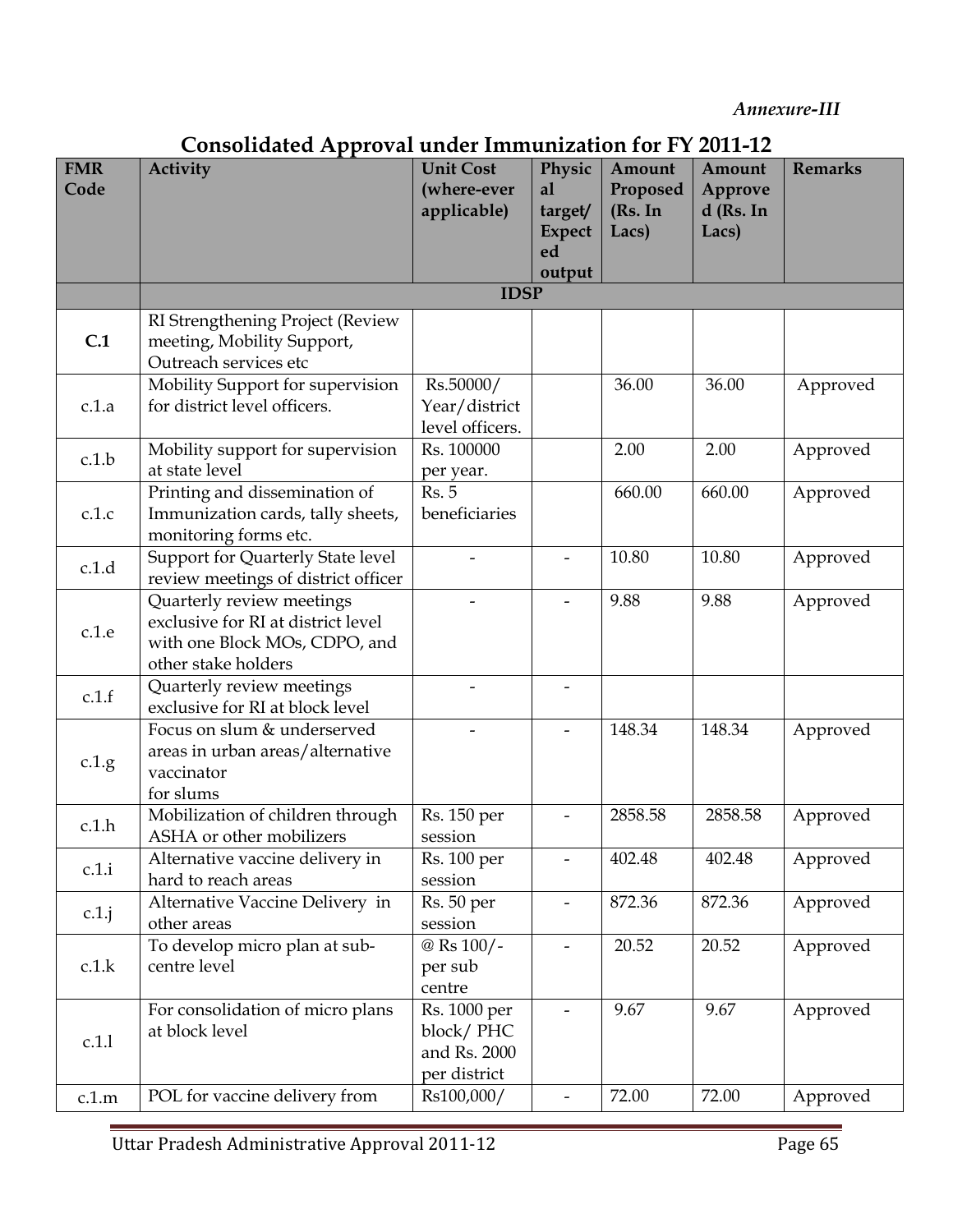| <b>FMR</b><br>Code     | Activity                                                                                                                                                                                                                                                   | <b>Unit Cost</b><br>(where-ever<br>applicable) | Physic<br>al<br>target/  | Amount<br>Proposed<br>(Rs. In | Amount<br>Approve<br>$d$ (Rs. In | <b>Remarks</b>       |
|------------------------|------------------------------------------------------------------------------------------------------------------------------------------------------------------------------------------------------------------------------------------------------------|------------------------------------------------|--------------------------|-------------------------------|----------------------------------|----------------------|
|                        |                                                                                                                                                                                                                                                            |                                                | <b>Expect</b><br>ed      | Lacs)                         | Lacs)                            |                      |
|                        |                                                                                                                                                                                                                                                            |                                                | output                   |                               |                                  |                      |
|                        | State to district and from district<br>to PHC/CHCs                                                                                                                                                                                                         | district/year                                  |                          |                               |                                  |                      |
| c.1.n                  | Consumables for computer<br>including provision for internet<br>access for RIMs                                                                                                                                                                            | $@400/$ -<br>month/<br>district                |                          | 3.46                          | 3.46                             | Approved             |
| c.1.o                  | Red/Black plastic bags etc.                                                                                                                                                                                                                                | Rs.<br>2/bags/sessi<br>on                      | $\overline{\phantom{a}}$ | 81.91                         | 81.91                            | Approved             |
| c.1.p                  | Hub<br>Cutter/Bleach/Hypochlorite<br>solution/ Twin bucket                                                                                                                                                                                                 | Rs. 900 per<br>PHC/CHC<br>per year             |                          | 9.00                          | 9.00                             | Approved             |
|                        |                                                                                                                                                                                                                                                            |                                                |                          | 17.50                         | 17.50                            |                      |
| c.1.q                  | <b>Safety Pits</b><br>State specific requirement                                                                                                                                                                                                           |                                                | $\overline{\phantom{m}}$ | 459.40                        | 459.40                           | Approved<br>Approved |
| c.1.r<br>C.1-Sub Total |                                                                                                                                                                                                                                                            |                                                |                          |                               |                                  |                      |
|                        |                                                                                                                                                                                                                                                            |                                                |                          |                               |                                  |                      |
| C.2                    | Salary of Contractual Staffs -Sub<br>Total                                                                                                                                                                                                                 |                                                |                          |                               |                                  |                      |
| c.2.a                  | Computer Assistants support for<br>State level                                                                                                                                                                                                             | Rs.12000-<br>15000 per<br>person per<br>month  |                          | 1.80                          | 1.80                             | Approved             |
| c.2.b                  | Computer Assistants support for<br>District level                                                                                                                                                                                                          | 8000-10000<br>per person<br>per month          |                          | 86.40                         | 86.40                            | Approved             |
| $C.2-Sub$<br>Total     |                                                                                                                                                                                                                                                            |                                                |                          |                               |                                  |                      |
| C.3                    | Training under Immunization                                                                                                                                                                                                                                |                                                |                          |                               |                                  |                      |
| c.3.a                  | District level Orientation training<br>including Hep B, Measles &<br>JE(wherever required) for 2 days<br>ANM, Multi Purpose Health<br>Worker (Male), LHV, Health<br>Assistant (Male/Female), Nurse<br>Mid Wives, BEEs & other staff (<br>as per RCH norms) |                                                |                          | 87.22                         | 87.22                            | Approved             |
| c.3.b                  | Three day training including Hep<br>B, Measles & JE(wherever<br>required) of Medical Officers of<br>RI using revised MO training                                                                                                                           |                                                |                          | 144.90                        | 144.90                           | Approved             |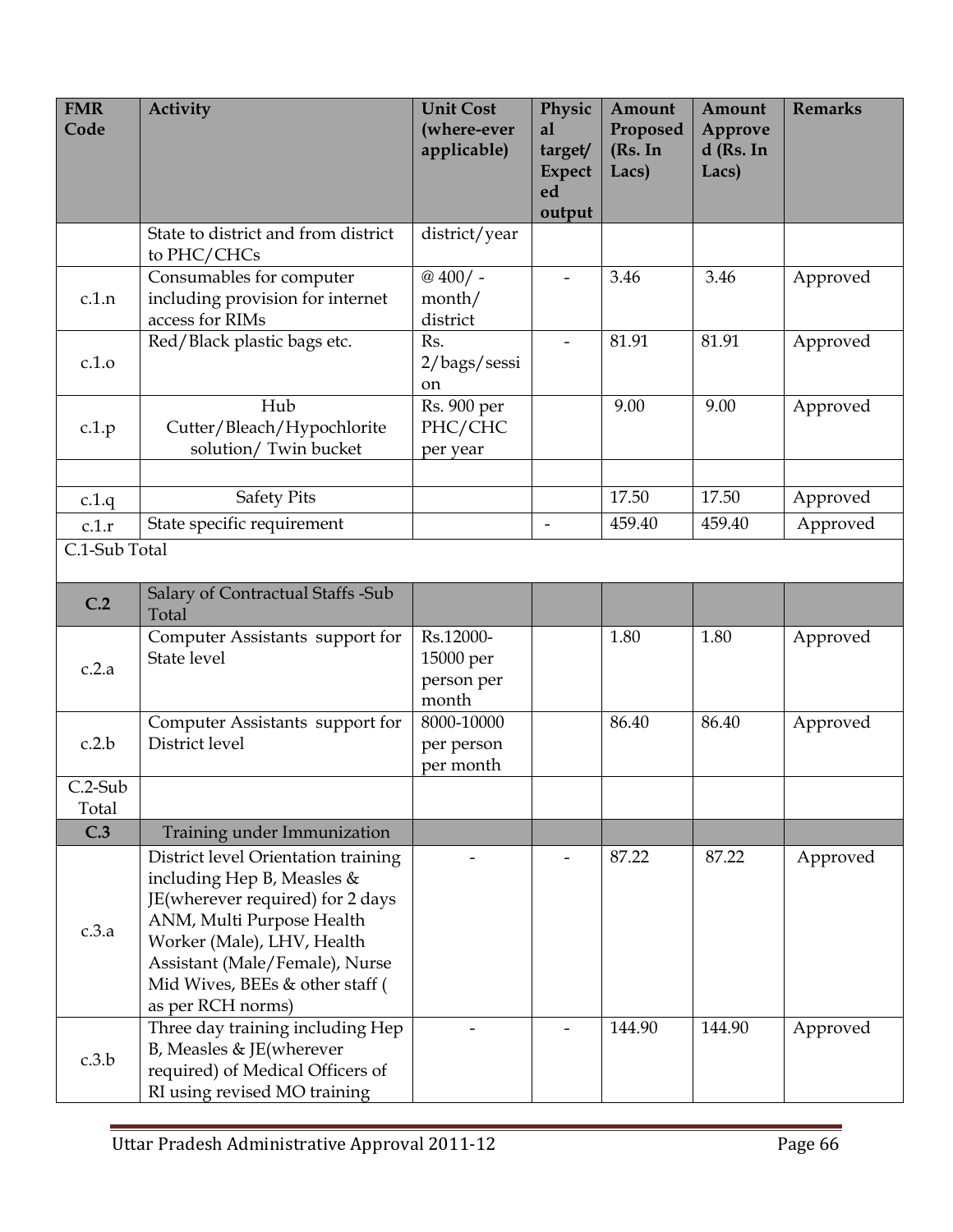| <b>FMR</b><br>Code | Activity                                                                                                                    | <b>Unit Cost</b><br>(where-ever<br>applicable)                       | Physic<br>al<br>target/<br><b>Expect</b><br>ed<br>output | Amount<br>Proposed<br>(Rs. In<br>Lacs) | Amount<br>Approve<br>d (Rs. In<br>Lacs) | <b>Remarks</b> |
|--------------------|-----------------------------------------------------------------------------------------------------------------------------|----------------------------------------------------------------------|----------------------------------------------------------|----------------------------------------|-----------------------------------------|----------------|
|                    | module)                                                                                                                     |                                                                      |                                                          |                                        |                                         |                |
| c.3.c              | One day refresher training of<br>district Computer assistants on<br>RIMS/HIMS and immunization<br>formats                   |                                                                      |                                                          | 2.25                                   | 2.25                                    | Approved       |
| c.3.d              | One day cold chain handlers<br>training for block level cold chain<br>handlers by State and district<br>cold chain officers |                                                                      |                                                          | 30.00                                  | 30.00                                   | Approved       |
| c.3.e              | One day training of block level<br>data handlers by DIOs and<br>District cold chain officer                                 |                                                                      |                                                          | 3.00                                   | 3.00                                    | Approved       |
| $C.3-Sub$<br>Total |                                                                                                                             |                                                                      |                                                          |                                        |                                         |                |
| C.4                | Cold chain maintenance                                                                                                      | <b>Rs.500/PHC</b><br>/CHCs per<br>year District<br>Rs.10000/ye<br>ar |                                                          | 48.00                                  | 48.00                                   | Approved       |
| C <sub>5</sub>     | <b>ASHA</b> Incentives                                                                                                      |                                                                      |                                                          |                                        |                                         |                |
| C6                 | PPI Operation Cost                                                                                                          | $\overline{\phantom{0}}$                                             |                                                          |                                        | 3028.52                                 |                |
|                    | <b>TOTAL</b>                                                                                                                |                                                                      |                                                          | 6077.47                                | 9105.99                                 |                |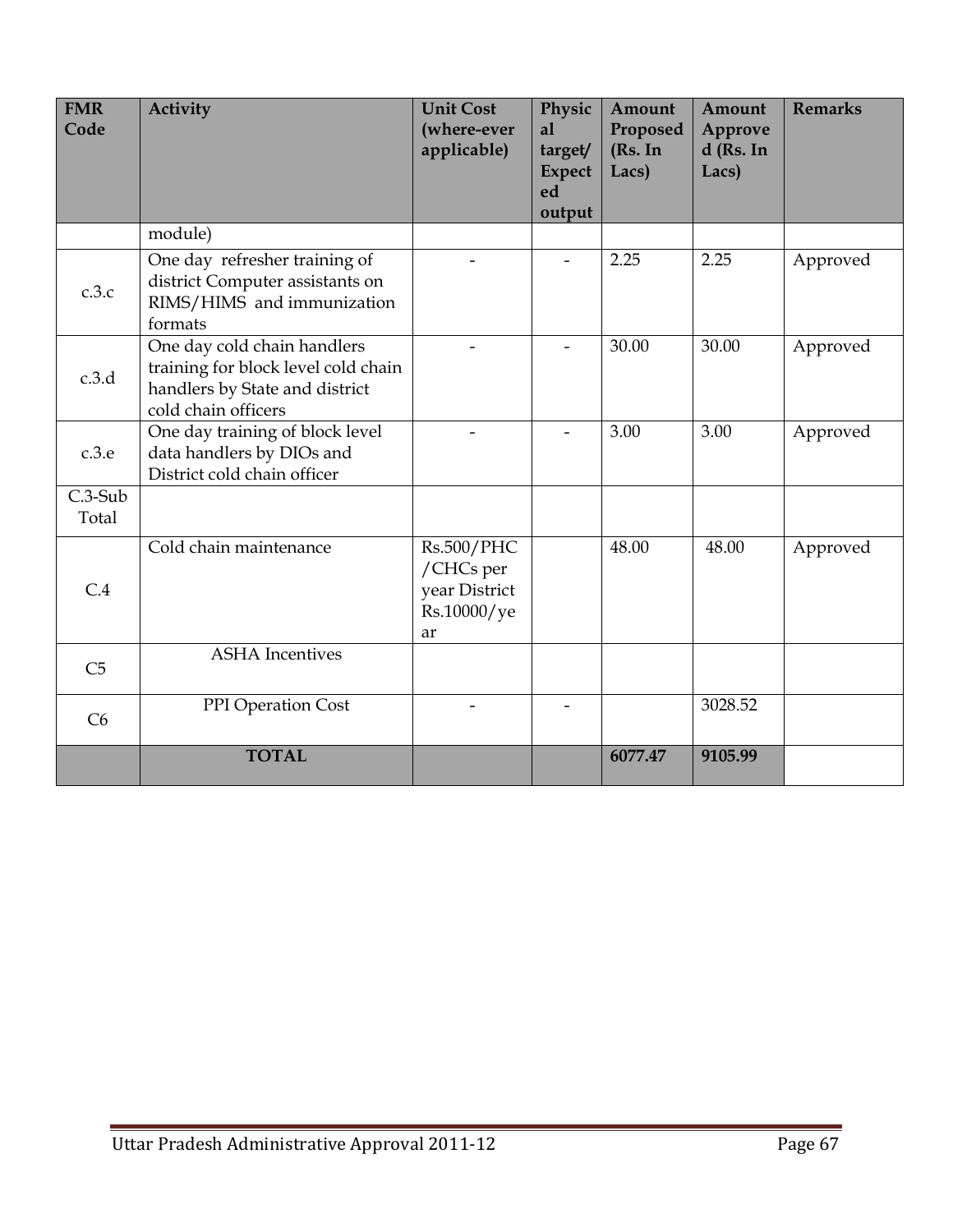Annexure-IVA

| <b>FMR</b> |                    |                             | Consonaanca Tippioval anaci T       |                    |                    | <b>Remarks</b>        |
|------------|--------------------|-----------------------------|-------------------------------------|--------------------|--------------------|-----------------------|
| Code       | <b>Activity</b>    | <b>Unit Cost</b><br>(where- | Physical target/<br><b>Expected</b> | Amount<br>Proposed | Amount<br>Approved |                       |
|            |                    | ever                        | output                              | (Rs. in            | (Rs. in            |                       |
|            |                    | applicable)                 |                                     | Lacs)              | Lacs)              |                       |
| D.1        | Establishment      |                             | Filling up of                       | 6.50               | 10.0               |                       |
|            | of IDD Control     |                             | sanctioned                          |                    |                    |                       |
|            | cell               |                             | posts for                           |                    |                    |                       |
|            |                    |                             | implementation                      |                    |                    |                       |
|            |                    |                             | & monitoring of                     |                    |                    |                       |
|            |                    |                             | the programme                       |                    |                    |                       |
| D.1.a.     | Technical          |                             |                                     |                    |                    |                       |
|            | Officer            |                             |                                     |                    |                    | State Govt.           |
| D.1.b.     | Statistical        |                             |                                     |                    |                    | may send<br>SOE/UC of |
|            | Officer            |                             |                                     |                    |                    | the                   |
| D.1.c.     | LDC Typist         |                             |                                     |                    |                    | revalidated           |
| D.2        | Establishment      |                             | Monitoring                          | 4.00               | 5.0                | amount of             |
|            | of IDD             |                             | of district level                   |                    |                    | Rs.18.00 lac          |
|            | Monitoring         |                             | iodine content                      |                    |                    | for the year          |
|            | Lab                |                             | of salt and                         |                    |                    | 2010-11.              |
|            |                    |                             | urinary iodine                      |                    |                    | <b>IDD</b> Survey     |
|            |                    |                             | excretion as per                    |                    |                    | of five               |
|            |                    |                             | Policy                              |                    |                    | districts is          |
|            |                    |                             | Guidelines.                         |                    |                    | not yet               |
|            |                    |                             | Filling up of                       |                    |                    | completed             |
|            |                    |                             | sanctioned                          |                    |                    | for which             |
|            |                    |                             | posts of Lab                        |                    |                    | money was             |
|            |                    |                             | Tech. & Lab                         |                    |                    | already               |
|            |                    |                             | Asstt.                              |                    |                    | released &            |
| D.2.a.     | Lab<br>Technician  |                             |                                     |                    |                    | revalidated.          |
| D.2.b.     | Lab Assistant      |                             |                                     |                    |                    |                       |
| D.3        | <b>IEC/BCC</b>     |                             | Increased                           | 13.00              | 7.00               |                       |
|            | Health             |                             | awareness                           |                    |                    |                       |
|            | Education &        |                             | about IDD and                       |                    |                    |                       |
|            | Publicity          |                             | iodated salt.                       |                    |                    |                       |
| D.4        | IDD                | Rs. 50,000                  |                                     | 2.50               | 2.0                |                       |
|            | Surveys/Re         | per district                |                                     |                    |                    |                       |
|            | Surveys            |                             |                                     |                    |                    |                       |
| D.5.       | Supply of Salt     |                             |                                     |                    |                    |                       |
|            | <b>Testing Kit</b> |                             |                                     |                    |                    |                       |
|            | (form of kind      |                             |                                     |                    |                    |                       |
|            | grant)             |                             |                                     |                    |                    |                       |
|            | <b>Total</b>       |                             |                                     | 26.00              | 24.00              |                       |
|            |                    |                             |                                     |                    |                    |                       |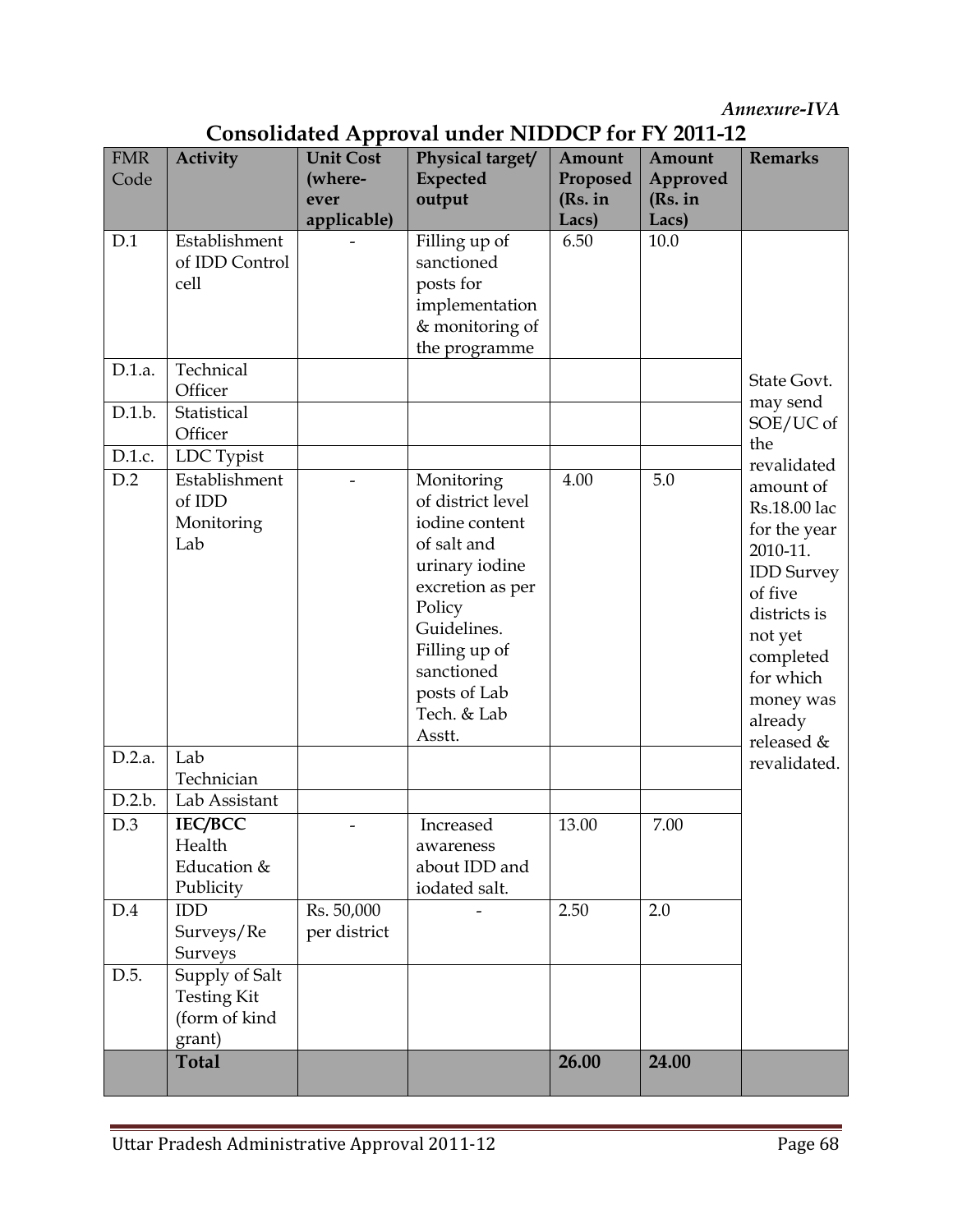Annexure-IV B

| <b>FMR</b><br>Cod | ,,,,,,,,,,,,,<br><b>Activity</b>   | $1 - P P 10 1 41$<br><b>Unit Cost</b><br>(where-ever                                                                                   | Physica<br>1 target/     | Amount<br>Proposed | Amount<br>Approved | <b>Remarks</b>                                                                                                                                      |
|-------------------|------------------------------------|----------------------------------------------------------------------------------------------------------------------------------------|--------------------------|--------------------|--------------------|-----------------------------------------------------------------------------------------------------------------------------------------------------|
| e                 |                                    | applicable)                                                                                                                            | <b>Expecte</b><br>d      | (Rs. in<br>Lacs)   | (Rs. in<br>Lacs)   |                                                                                                                                                     |
|                   |                                    |                                                                                                                                        | output                   |                    |                    |                                                                                                                                                     |
| E                 | <b>IDSP</b>                        |                                                                                                                                        |                          |                    |                    |                                                                                                                                                     |
| E.1               | <b>Operational Cost</b>            |                                                                                                                                        |                          |                    |                    |                                                                                                                                                     |
| 1.1               | <b>Mobility Support</b>            | Rs 15,000/-<br>per district<br>per month                                                                                               |                          | 170.06             | 131.40             | Approved                                                                                                                                            |
| 1.2               | Lab Consumables                    | Rs. 2 lacs<br>per district<br>priority lab                                                                                             |                          | 2.00               | 2.00               | Approved                                                                                                                                            |
| 1.3               | <b>Review Meetings</b>             |                                                                                                                                        |                          |                    |                    |                                                                                                                                                     |
| 1.4               | <b>Field Visits</b>                |                                                                                                                                        |                          |                    |                    |                                                                                                                                                     |
| 1.5               | Formats and Reports                |                                                                                                                                        |                          |                    |                    |                                                                                                                                                     |
| E.2               | <b>Human Resources</b>             |                                                                                                                                        |                          |                    |                    |                                                                                                                                                     |
| 2.1               | Remuneration of<br>Epidemiologists | 35,000                                                                                                                                 |                          | 306.60             | 241.50             | The State<br>has to                                                                                                                                 |
| 2.2               | Remuneration of<br>Microbiologists | Rs 25,000-<br>40,000/-pm<br>for medical<br>microbiolog<br>ists & Rs<br>15,000-<br>25,000pm<br>for non<br>medical<br>microbiolog<br>ist |                          | 12.60              | 8.40               | recruit the<br>vacant<br>contractual<br>positions<br>under IDSP;<br>Remunerati<br>on has been<br>calculated<br>accordingly<br>as per IDSP<br>norms. |
| 2.3               | Remuneration of<br>Entomologists   | Rs 15,000-<br>25,000/-pm                                                                                                               |                          | 3.00               | 1.5                |                                                                                                                                                     |
| E.3               | Consultant-Finance                 | 14,000                                                                                                                                 |                          | 2.28               | 0.84               |                                                                                                                                                     |
| 3.1               | Consultant-Training                | 28,000                                                                                                                                 | $\overline{\phantom{0}}$ | 3.96               | 1.68               |                                                                                                                                                     |
| 3.2               | Data Managers                      | Rs 14,000/-<br>pm for state<br>DM & Rs<br>13500/-pm<br>for district<br><b>DM</b>                                                       | $\overline{\phantom{0}}$ | 157.92             | 107.79             |                                                                                                                                                     |
| 3.3               | Data Entry Operators               | 8,500                                                                                                                                  |                          | 99.60              | 65.79              |                                                                                                                                                     |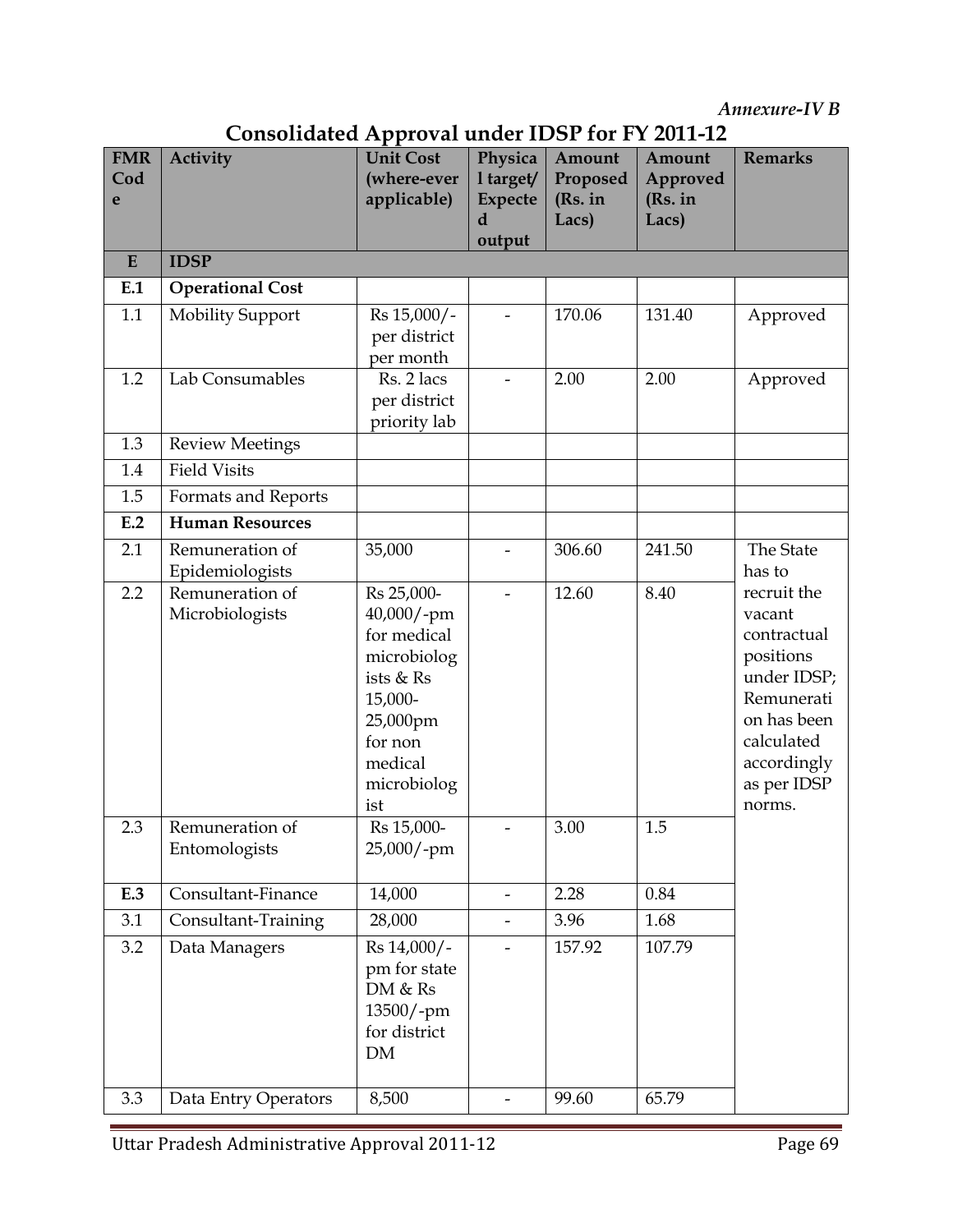| <b>FMR</b><br>Cod<br>e | <b>Activity</b>                                         | <b>Unit Cost</b><br>(where-ever<br>applicable) | Physica<br>1 target/<br><b>Expecte</b><br>d<br>output | Amount<br>Proposed<br>(Rs. in<br>Lacs) | Amount<br>Approved<br>(Rs. in<br>Lacs) | <b>Remarks</b>         |
|------------------------|---------------------------------------------------------|------------------------------------------------|-------------------------------------------------------|----------------------------------------|----------------------------------------|------------------------|
| 3.4                    | Others                                                  |                                                |                                                       |                                        |                                        |                        |
| E.4                    | Procurements                                            |                                                |                                                       |                                        |                                        |                        |
| 4.1                    | Procurement -<br>Equipments                             |                                                |                                                       |                                        |                                        |                        |
| 4.2                    | Procurement-Drugs &<br>Supplies                         |                                                |                                                       |                                        |                                        |                        |
| E.5                    | <b>Innovations</b><br>/PPP/NGOs                         |                                                |                                                       | 38.60                                  | $\overline{0}$                         | <b>Not</b><br>approved |
| E.6                    | <b>IEC-BCC Activities</b>                               |                                                |                                                       |                                        |                                        |                        |
| E.7                    | <b>Financial Aids to</b><br><b>Medical Institutions</b> |                                                |                                                       |                                        |                                        |                        |
| E.8                    | Training                                                |                                                |                                                       | 3.46                                   | 2.66                                   | Approved               |
|                        | <b>TOTAL</b>                                            |                                                |                                                       | 800.08                                 | 563.56                                 |                        |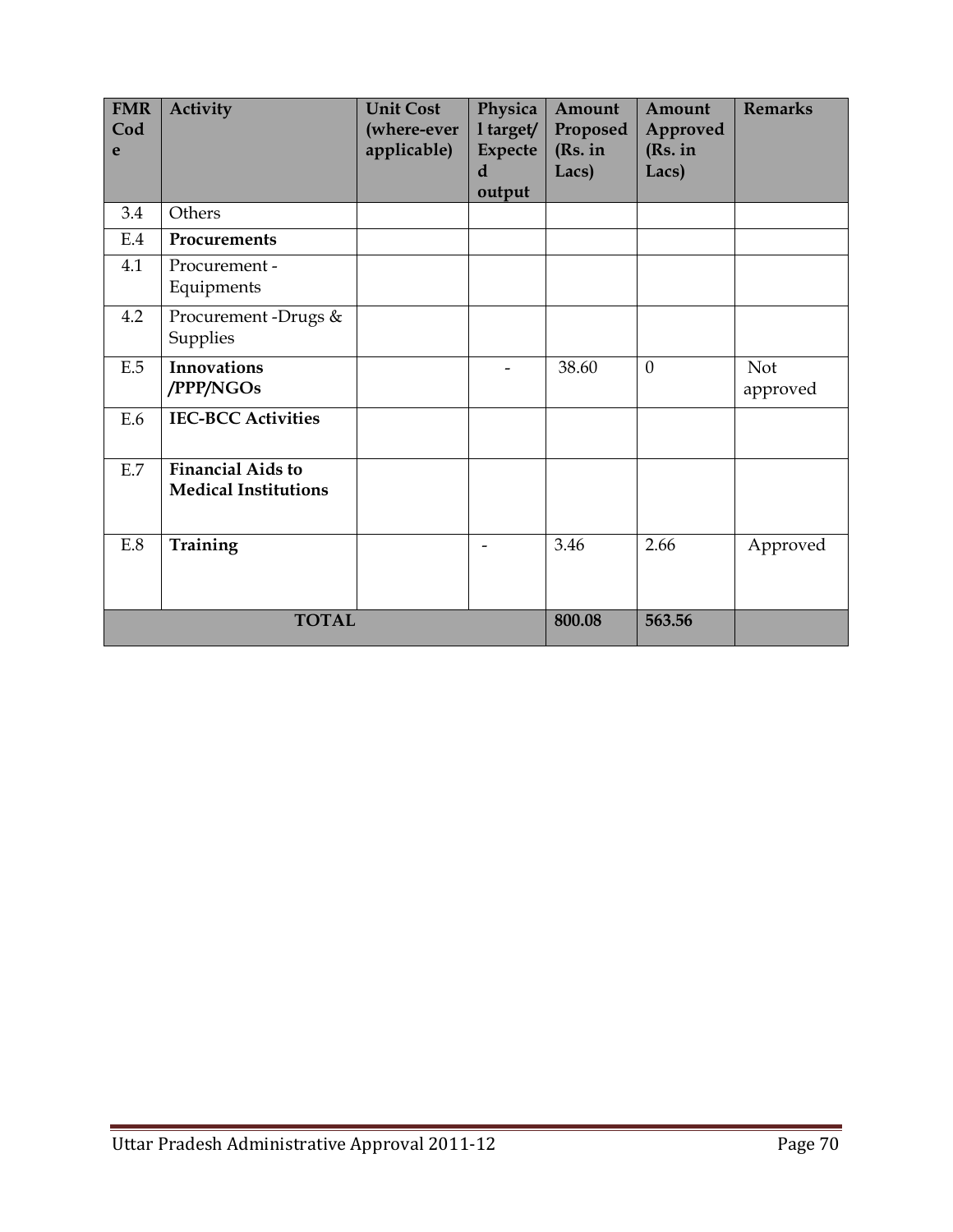| Consolidated Approval under National Vector Borne Disease Control Program |  |  |
|---------------------------------------------------------------------------|--|--|
|                                                                           |  |  |

| <b>FMR</b><br>Cod<br>e | <b>Activity</b>                                                                                | Unit<br>Cost<br>where<br>ever<br>applicabl<br>e | Physical<br>target/D<br>eliverab<br><b>les</b> | Amount<br>Proposed<br>(Rs. in<br>Lacs) | Amoun<br>Approv<br>ed (Rs.<br>in<br>Lacs) | <b>Remarks</b>                                                                                                                                                                                                                                                                                      |
|------------------------|------------------------------------------------------------------------------------------------|-------------------------------------------------|------------------------------------------------|----------------------------------------|-------------------------------------------|-----------------------------------------------------------------------------------------------------------------------------------------------------------------------------------------------------------------------------------------------------------------------------------------------------|
| F <sub>1</sub>         | <b>DBS</b> (Domestic<br><b>Budgetary</b><br>Support)                                           |                                                 |                                                |                                        |                                           |                                                                                                                                                                                                                                                                                                     |
| F.1.1                  | Malaria                                                                                        |                                                 |                                                |                                        |                                           |                                                                                                                                                                                                                                                                                                     |
| F.1.1.<br>a            | <b>MPW</b>                                                                                     |                                                 |                                                |                                        |                                           |                                                                                                                                                                                                                                                                                                     |
| F.1.1.<br>$\mathbf b$  | <b>ASHA Honorarium</b>                                                                         |                                                 |                                                | 150.00                                 | 150.00                                    | Incentive for<br>Community<br>volunteers like<br>ASHAs will be<br>supported by Govt.<br>of India for 27<br>districts.                                                                                                                                                                               |
| F.1.1.<br>$\mathsf C$  | <b>Operational Cost</b>                                                                        |                                                 |                                                | 0.00                                   | 0.00                                      |                                                                                                                                                                                                                                                                                                     |
| F.1.1.<br>d            | Monitoring,<br>Evaluation &<br>Supervision &<br>Epidemic<br>Preparedness<br>including mobility |                                                 |                                                | 142.00                                 | 142.00                                    | This component also<br>includes printing of<br>reporting format,<br>reporting and other<br>expenditure related<br>to preparation of<br>report and<br>communication of<br>report for all<br>districts as well as<br>for state HQ.<br>Mobility support for<br>monitoring is 50%<br>(Rs. 71 lacs only) |
| F.1.1.<br>e            | IEC/BCC                                                                                        |                                                 |                                                | 142.00                                 | 142.00                                    | This component also<br>includes printing of<br>reporting format,<br>reporting and other<br>expenditure related<br>to preparation of<br>report and<br>communication of                                                                                                                               |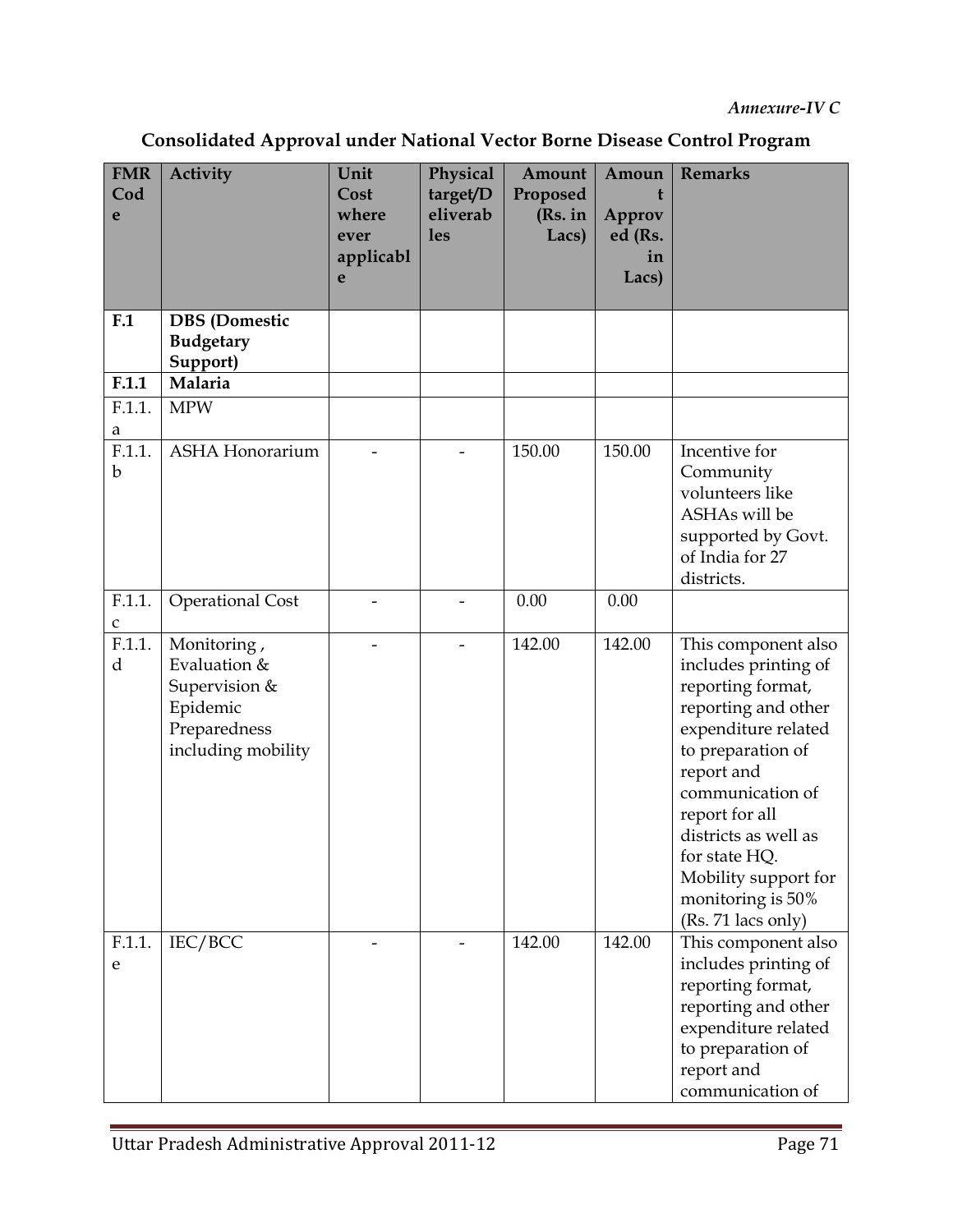| <b>FMR</b><br>Cod<br>e | Activity                                                                                                                                                                 | Unit<br>Cost<br>where  | Physical<br>target/D<br>eliverab | Amount<br>Proposed<br>(Rs. in | Amoun<br>t<br>Approv   | <b>Remarks</b>                                                                                                                                                                                                  |
|------------------------|--------------------------------------------------------------------------------------------------------------------------------------------------------------------------|------------------------|----------------------------------|-------------------------------|------------------------|-----------------------------------------------------------------------------------------------------------------------------------------------------------------------------------------------------------------|
|                        |                                                                                                                                                                          | ever<br>applicabl<br>e | <b>les</b>                       | Lacs)                         | ed (Rs.<br>in<br>Lacs) |                                                                                                                                                                                                                 |
|                        |                                                                                                                                                                          |                        |                                  |                               |                        | report for all<br>districts as well as<br>for state HQ.<br>Mobility support for<br>monitoring is 50%<br>(Rs. 71 lacs only)                                                                                      |
| F.1.1.<br>f            | PPP / NGO<br>activities                                                                                                                                                  |                        |                                  | 0.00                          | 0.00                   |                                                                                                                                                                                                                 |
| F.1.1.<br>g            | Training /<br>Capacity Building                                                                                                                                          |                        |                                  | 10.00                         | 10.00                  | All community<br>volunteers are to be<br>trained in diagnosis<br>and treatment. The<br>funds available<br>under integrated<br>Training of<br>state/NRHM may<br>also be utilized for<br>some of the<br>Training. |
| F.1.2                  | Dengue &<br>Chikungunya                                                                                                                                                  |                        |                                  |                               |                        |                                                                                                                                                                                                                 |
| F.1.2.<br>a            | Strengthening<br>surveillance (As<br>per GOI approval)                                                                                                                   |                        |                                  |                               |                        |                                                                                                                                                                                                                 |
| F.1.2.<br>b            | Apex Referral Labs<br>recurrent                                                                                                                                          |                        |                                  | 1.00                          | 1.00                   | Approved                                                                                                                                                                                                        |
| F.1.2.<br>$\mathsf C$  | Sentinel<br>surveillance<br>Hospital recurrent                                                                                                                           |                        |                                  | 5.00                          | 11.00                  | For 22 identified<br>Sentinel surveillance<br>Hospitals                                                                                                                                                         |
| F.1.2.<br>d<br>F.1.2.  | Test kits (Nos.) to<br>be supplied by GoI<br>(kindly indicate<br>numbers of ELISA<br>based NS1 kit and<br>Mac ELISA Kits<br>required<br>separately)<br>Monitoring/Superv |                        |                                  | 15.00                         | 10.00                  | Approved                                                                                                                                                                                                        |
| e                      | ision and Rapid<br>Response                                                                                                                                              |                        |                                  |                               |                        |                                                                                                                                                                                                                 |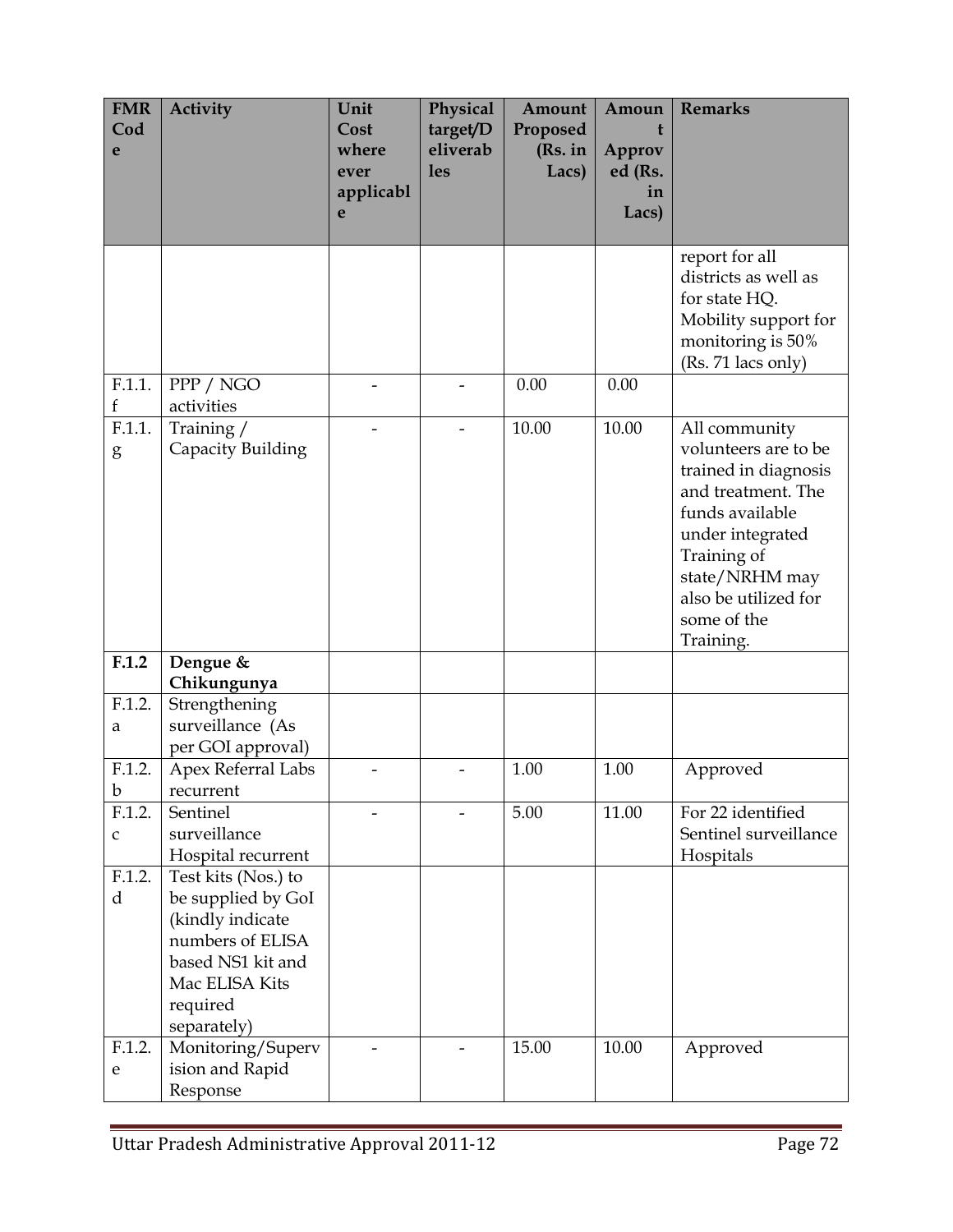| <b>FMR</b><br>Cod<br>e | Activity                                                                                                               | Unit<br>Cost<br>where<br>ever<br>applicabl<br>e | Physical<br>target/D<br>eliverab<br><b>les</b> | Amount<br>Proposed<br>(Rs. in<br>Lacs) | Amoun<br>t<br>Approv<br>ed (Rs.<br>in<br>Lacs) | <b>Remarks</b>                                                                                                                                                                     |
|------------------------|------------------------------------------------------------------------------------------------------------------------|-------------------------------------------------|------------------------------------------------|----------------------------------------|------------------------------------------------|------------------------------------------------------------------------------------------------------------------------------------------------------------------------------------|
| F.1.2.<br>f            | Epidemic<br>Preparedness                                                                                               |                                                 |                                                | 20.00                                  | 15.00                                          | 2. MAC ELISA test<br>kit are to be used for<br>the cases reporting<br>after 5th day of<br>onset of fever and<br>these kits will be<br>supplied by<br>NVBDCP.                       |
| F.1.2.<br>g            | IEC/BCC/Social<br>Mobilization                                                                                         |                                                 |                                                | 0.00                                   | 9.00                                           | Rs. 40 Lac. Reflected<br>under Malaria is for<br>integrated IEC for<br>VBDs i.e. Malaria<br>and Dengue further<br>requirement may be<br>met form NRHM<br>additionalities<br>funds. |
| F.1.2.<br>h            | Training/Worksho<br>р                                                                                                  |                                                 |                                                | 10.00                                  | 5.00                                           | Approved                                                                                                                                                                           |
| F.1.3                  | <b>Acute Encephalitis</b><br>Syndrome (AES)/<br>Japanese<br>Encephalitis (JE)                                          |                                                 |                                                |                                        |                                                |                                                                                                                                                                                    |
| F.1.3.<br>a            | Strengthening of<br>Sentinel Sites which<br>will include<br>diagnostics and<br>management.<br>Supply of kits by<br>GoI |                                                 |                                                | 40.00                                  | 40.00                                          | Approved                                                                                                                                                                           |
| F.1.3.<br>b            | IEC/BCC specific<br>to J.E. in endemic<br>areas                                                                        |                                                 |                                                | 10.00                                  | 10.00                                          | JE/AES being<br>important health<br>problem in the state,<br>funds from<br>integrated IEC of<br>state/NRHM may<br>also be utilized                                                 |
| F.1.3.<br>$\mathsf C$  | Training specific<br>for J.E. prevention<br>and management                                                             |                                                 |                                                | 10.00                                  | 10.00                                          | Approved                                                                                                                                                                           |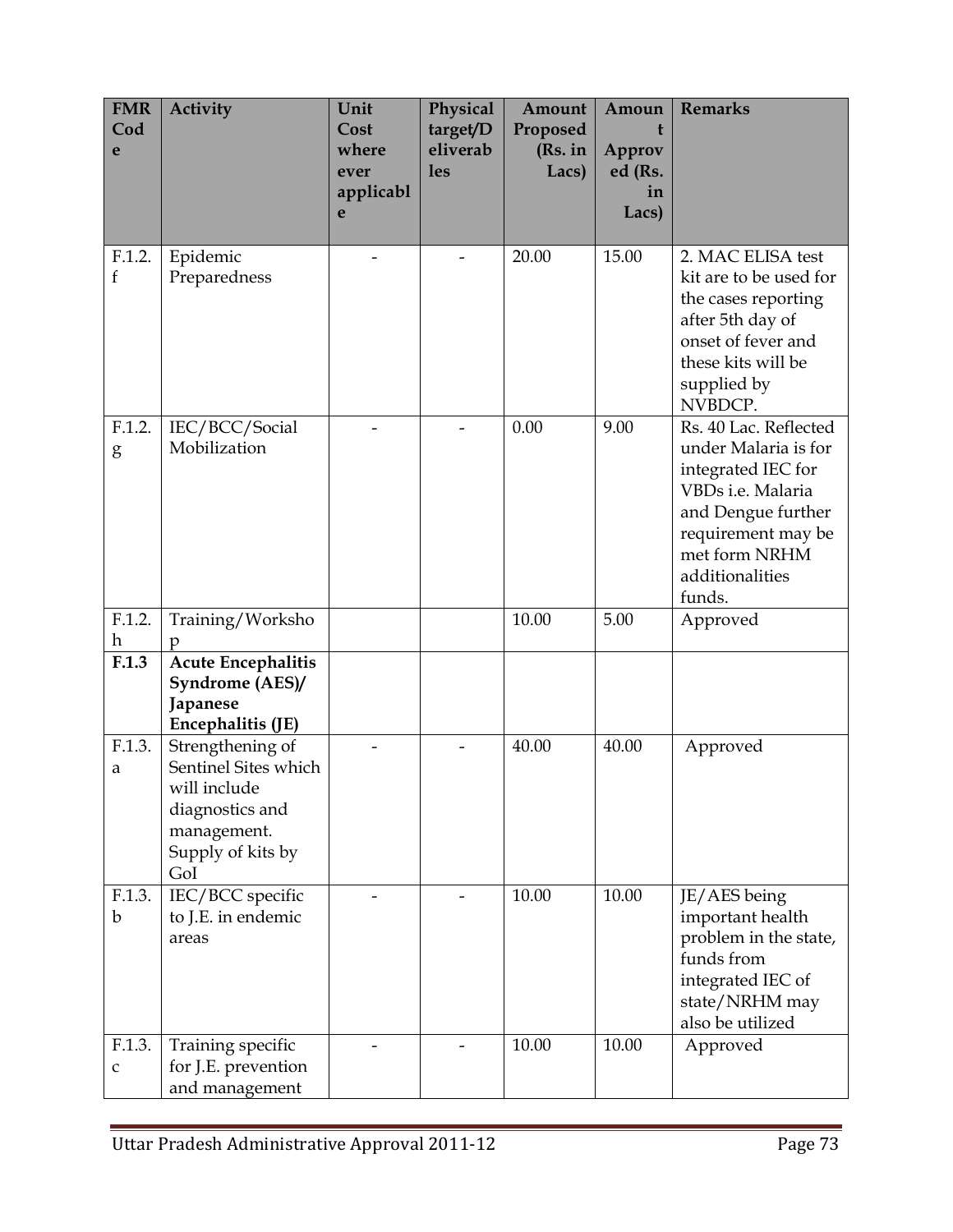| <b>FMR</b><br>Cod<br>e | Activity                                                                                                                                                                                                                                                                                                                          | Unit<br>Cost<br>where<br>ever<br>applicabl<br>e | Physical<br>target/D<br>eliverab<br><b>les</b> | Amount<br>Proposed<br>(Rs. in<br>Lacs) | Amoun<br>Approv<br>ed (Rs.<br>in<br>Lacs) | <b>Remarks</b>                                                                                                                   |
|------------------------|-----------------------------------------------------------------------------------------------------------------------------------------------------------------------------------------------------------------------------------------------------------------------------------------------------------------------------------|-------------------------------------------------|------------------------------------------------|----------------------------------------|-------------------------------------------|----------------------------------------------------------------------------------------------------------------------------------|
| F.1.3.<br>d            | Monitoring and<br>supervision                                                                                                                                                                                                                                                                                                     |                                                 |                                                | 10.00                                  | 10.00                                     | The funds allocated<br>for this component<br>under Malaria may<br>also be utilized for<br>JE                                     |
| F.1.3.<br>e            | Procurement of<br>insecticides<br>(Technical<br>Malathion)                                                                                                                                                                                                                                                                        |                                                 |                                                | 10.00                                  | 10.00                                     | Technically<br>malathion is to be<br>used only in<br>outbreak situation<br>not as a routine<br>control measures.                 |
| F.1.4                  | Lymphatic<br><b>Filariasis</b>                                                                                                                                                                                                                                                                                                    |                                                 |                                                |                                        |                                           |                                                                                                                                  |
| F.1.4.<br>a            | State Task Force,<br><b>State Technical</b><br>Advisory<br>Committee<br>meeting, printing<br>of forms/registers,<br>mobility support,<br>district<br>coordination<br>meeting,<br>sensitization of<br>media etc.,<br>morbidity<br>management,<br>monitoring &<br>supervision and<br>mobility support<br>for Rapid Response<br>Team |                                                 |                                                | 51.00                                  | 51.00                                     | These are important<br>activities and need<br>to be carried out.                                                                 |
| F.1.4.<br>b            | Microfilaria survey                                                                                                                                                                                                                                                                                                               |                                                 |                                                | 23.50                                  | 23.50                                     | This is mandatory<br>activity                                                                                                    |
| F.1.4.<br>C            | Post MDA<br>assessment by<br>medical colleges<br>(Govt. & private)/<br>ICMR institutions.                                                                                                                                                                                                                                         |                                                 |                                                | 5.00                                   | 5.00                                      | State has to identify<br>medical colleges and<br>research institutions<br>for independent<br>assessment as per<br>guidelines and |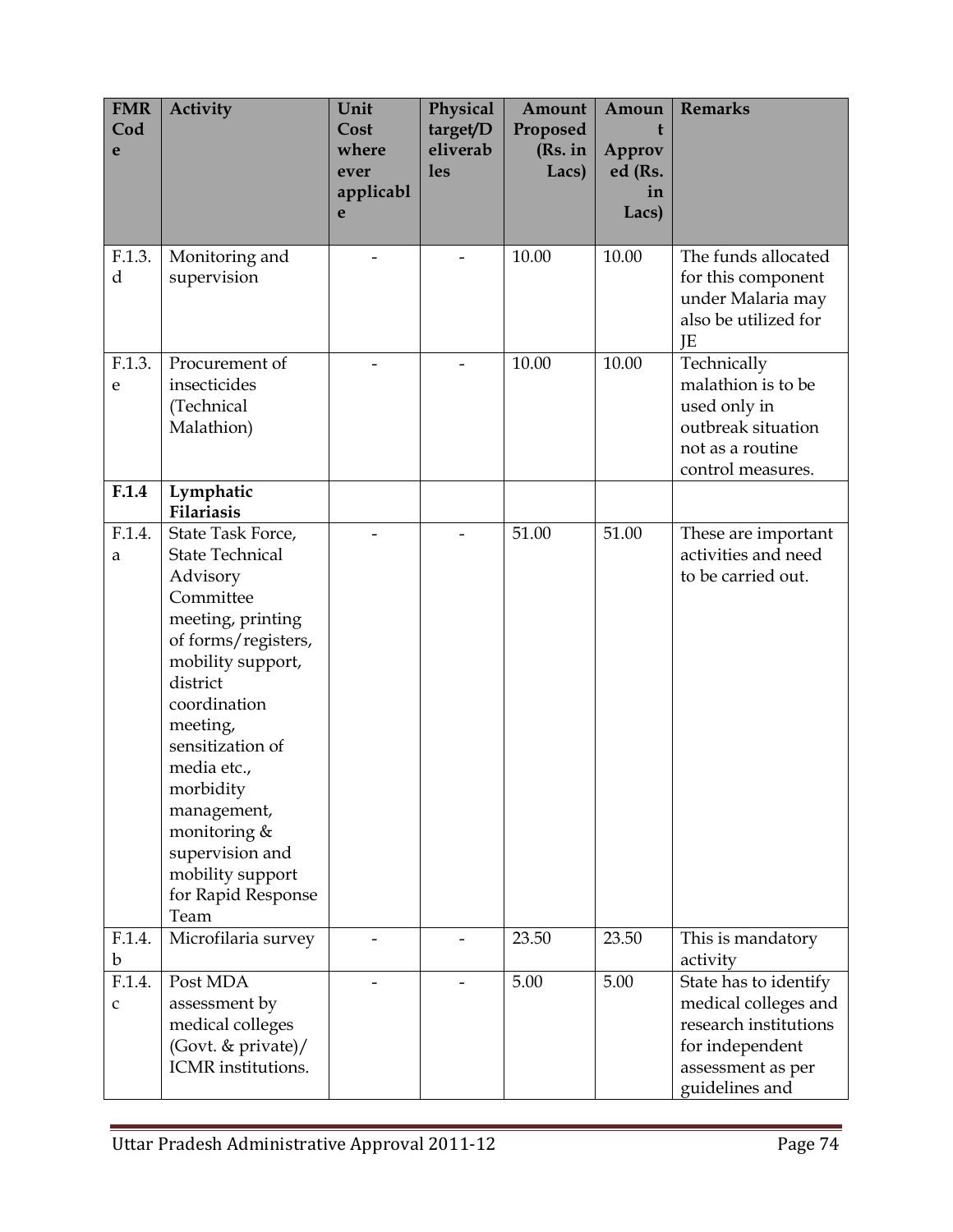| <b>FMR</b><br>Cod<br>e | Activity                                                                                                                                                                                                               | Unit<br>Cost<br>where<br>ever<br>applicabl<br>e | Physical<br>target/D<br>eliverab<br><b>les</b> | Amount<br>Proposed<br>(Rs. in<br>Lacs) | Amoun<br>t<br>Approv<br>ed (Rs.<br>in<br>Lacs) | <b>Remarks</b>                                                                                                                                                                           |
|------------------------|------------------------------------------------------------------------------------------------------------------------------------------------------------------------------------------------------------------------|-------------------------------------------------|------------------------------------------------|----------------------------------------|------------------------------------------------|------------------------------------------------------------------------------------------------------------------------------------------------------------------------------------------|
|                        |                                                                                                                                                                                                                        |                                                 |                                                |                                        |                                                | release this fund to<br>the institutions as<br>districts allocated<br>(Rs. 10000 per<br>districts).                                                                                      |
| F.1.4.<br>d.           | Training/sensitizat<br>ion of district level<br>officers on ELF and<br>drug distributors<br>including<br>peripheral health<br>workers                                                                                  |                                                 |                                                | 155.50                                 | 155.50                                         | Training includes<br><b>Medical Officers</b><br>(Public & Private),<br>Technicians,<br>Paramedical at<br>districts level &<br>Drug Distributors<br>for MDA &<br>Morbidity<br>Management. |
| F.1.4.<br>e.           | Specific IEC/BCC<br>at state, district,<br>PHC, sub-centre<br>and village level<br>including<br>VHSC/GKS for<br>community<br>mobilization efforts<br>to realize the<br>desired drug<br>compliance of 85%<br>during MDA |                                                 |                                                | 110.00                                 | 110.00                                         | Approved                                                                                                                                                                                 |
| F.1.4.<br>f            | Honorarium to<br>drug distributors<br>including ASHA<br>and supervisors<br>involved in MDA                                                                                                                             |                                                 |                                                | 255.00                                 | 255.00                                         | Approved                                                                                                                                                                                 |
| F.1.5                  | Kala-azar                                                                                                                                                                                                              |                                                 |                                                |                                        |                                                |                                                                                                                                                                                          |
| F.1.5.<br>a            | Case Search                                                                                                                                                                                                            |                                                 |                                                | 1.00                                   | 1.00                                           | Approved                                                                                                                                                                                 |
| F.1.5.<br>b            | Spray Pump                                                                                                                                                                                                             |                                                 |                                                | 0.00                                   | 0.00                                           |                                                                                                                                                                                          |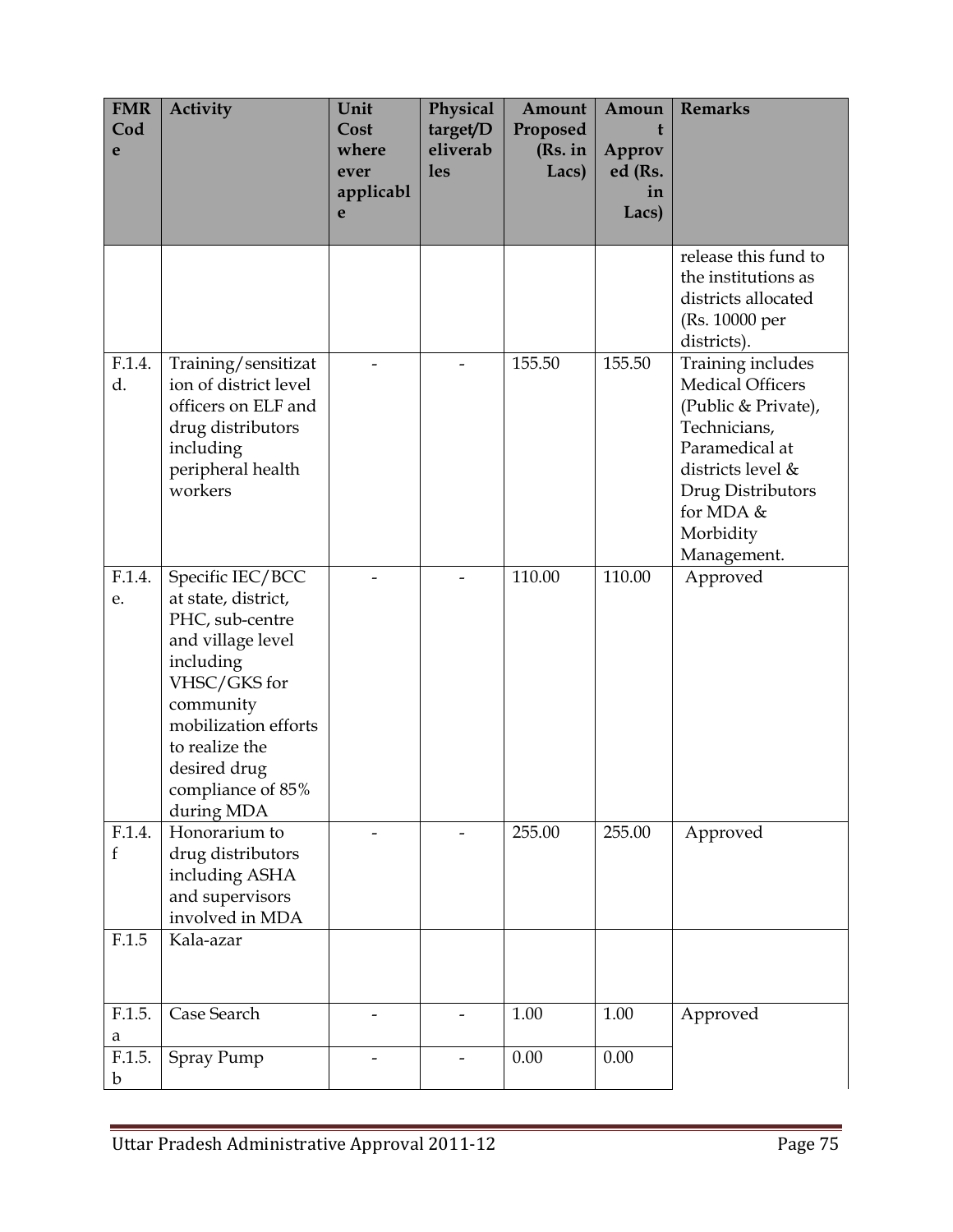| <b>FMR</b><br>Cod     | <b>Activity</b>                  | Unit<br>Cost             | Physical<br>target/D   | Amount<br>Proposed | Amoun<br>t        | <b>Remarks</b> |
|-----------------------|----------------------------------|--------------------------|------------------------|--------------------|-------------------|----------------|
| e                     |                                  | where<br>ever            | eliverab<br><b>les</b> | (Rs. in<br>Lacs)   | Approv<br>ed (Rs. |                |
|                       |                                  | applicabl                |                        |                    | in                |                |
|                       |                                  | e                        |                        |                    | Lacs)             |                |
| F.1.5.                | Operational cost for             |                          |                        | 2.00               | 2.00              |                |
| $\mathsf C$           | spray including<br>spray wages   |                          |                        |                    |                   |                |
| F.1.5.<br>$\mathbf d$ | Mobility/POL                     | $\overline{\phantom{a}}$ |                        | 0.50               | 0.50              |                |
| F.1.5.                | Monitoring &                     |                          |                        | 0.50               | 0.50              |                |
| ${\bf e}$<br>F.1.5.   | Evaluation<br>Training for       |                          | -                      | 0.50               | 0.50              |                |
| $\mathbf f$           | spraying                         |                          |                        |                    |                   |                |
| F.1.5.                | BCC/IEC                          |                          |                        | 0.50               | 0.50              |                |
| $\frac{g}{F.2}$       | <b>Externally aided</b>          |                          |                        |                    |                   |                |
|                       | component (EAC)                  |                          |                        |                    |                   |                |
| F2.1                  | <b>World Bank</b><br>Project     |                          |                        | NA                 |                   |                |
| F.2.1.                | World Bank                       |                          |                        | NA                 |                   |                |
| a                     | support for Malaria              |                          |                        |                    |                   |                |
|                       | (Andhra Pradesh,<br>Chattisgarh, |                          |                        |                    |                   |                |
|                       | Jharkhand, Madhya                |                          |                        |                    |                   |                |
|                       | Pradesh, Orissa,                 |                          |                        |                    |                   |                |
|                       | Gujarat, Karnataka               |                          |                        |                    |                   |                |
|                       | & Maharashtra)                   |                          |                        |                    |                   |                |
| F.2.1.<br>b.          | Human Resource                   |                          |                        |                    |                   |                |
| F.2.1.                | Training / Capacity              |                          |                        |                    |                   |                |
| $\mathsf C$<br>F.2.2. | building<br>Mobility support     |                          |                        |                    |                   |                |
| d                     | for Monitoring                   |                          |                        |                    |                   |                |
|                       | Supervision &                    |                          |                        |                    |                   |                |
|                       | Evaluation &                     |                          |                        |                    |                   |                |
|                       | review meetings,                 |                          |                        |                    |                   |                |
|                       | Reporting format                 |                          |                        |                    |                   |                |
|                       | (for printing<br>formats)        |                          |                        |                    |                   |                |
| F.3                   | <b>GFATM Project</b>             |                          |                        | NA                 |                   |                |
|                       |                                  |                          |                        |                    |                   |                |
| F.3.a                 | Human Resource                   |                          |                        |                    |                   |                |
| F.3.b                 | <b>Training Cost</b>             |                          |                        |                    |                   |                |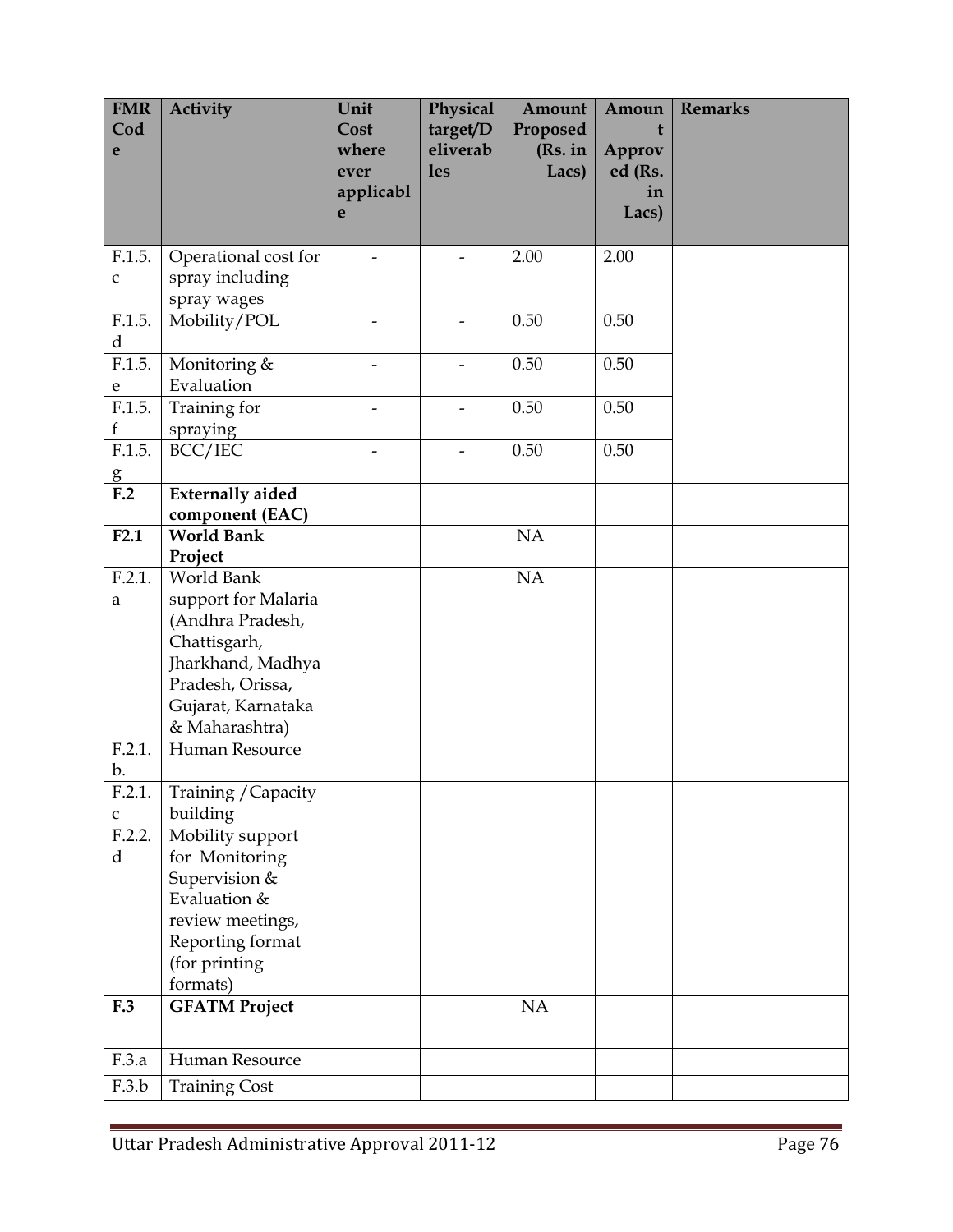| <b>FMR</b><br>Cod<br>e | <b>Activity</b>                                                                                    | Unit<br>Cost<br>where<br>ever | Physical<br>target/D<br>eliverab<br><b>les</b> | Amount<br>Proposed<br>(Rs. in<br>Lacs) | Amoun<br>t<br>Approv<br>ed (Rs. | <b>Remarks</b> |
|------------------------|----------------------------------------------------------------------------------------------------|-------------------------------|------------------------------------------------|----------------------------------------|---------------------------------|----------------|
|                        |                                                                                                    | applicabl<br>e                |                                                |                                        | in<br>Lacs)                     |                |
| F.3.c                  | Plannint &<br>Administration                                                                       |                               |                                                |                                        |                                 |                |
| F.3.d                  | Monitoring &<br>Administration                                                                     |                               |                                                |                                        |                                 |                |
| F.3.e                  | I.E.C / B.C.C                                                                                      |                               |                                                |                                        |                                 |                |
| F.3.f                  | Operational<br>expenses for<br>treatment of bed<br>nets                                            |                               |                                                |                                        |                                 |                |
| F.4                    | Any Other item<br>(Please Specify)                                                                 |                               |                                                |                                        |                                 |                |
| F.5                    | <b>Operational Costs</b><br>(Mobility, Review<br>Meeting, communi<br>cation, formats &<br>reports) |                               |                                                |                                        |                                 |                |
| F.6                    | Cash grant for<br>decentralized<br>commodities                                                     |                               |                                                |                                        |                                 |                |
| F.6.a                  | Chloroquine<br>phosphate tablets                                                                   |                               |                                                | 3.79                                   |                                 | Approved       |
| F.6.b                  | Primaquine tablets<br>$2.5 \text{ mg}$                                                             |                               |                                                | 6.30                                   |                                 |                |
| F.6.c                  | Primaquine tablets<br>$7.5 \text{ mg}$                                                             |                               |                                                | 0.12                                   | 1540.00                         |                |
| F.6.d                  | Quinine sulphate<br>tablets                                                                        |                               |                                                | 0.02                                   |                                 |                |
| F.6.e                  | Quinine Injections                                                                                 |                               |                                                | $0.10\,$                               |                                 |                |
| F.6.f                  | DEC 100 mg tablets                                                                                 |                               |                                                | 770.00                                 |                                 |                |
| F.6.g                  | Albendazole 400<br>mg tablets                                                                      |                               |                                                | 952.00                                 |                                 | Approved       |
| F.6.h                  | Dengue NS1<br>antigen kit                                                                          |                               |                                                | 8.50                                   |                                 |                |
| F.6.i                  | Temephos, Bti (for<br>polluted & non<br>polluted water)                                            |                               |                                                | 18.56                                  |                                 |                |
| F.6.j                  | Pyrethrum extract<br>2%                                                                            |                               |                                                | 2.61                                   |                                 |                |
| F.6.k.                 | Any Other (Pl.                                                                                     |                               |                                                |                                        |                                 |                |

Uttar Pradesh Administrative Approval 2011-12 Page 77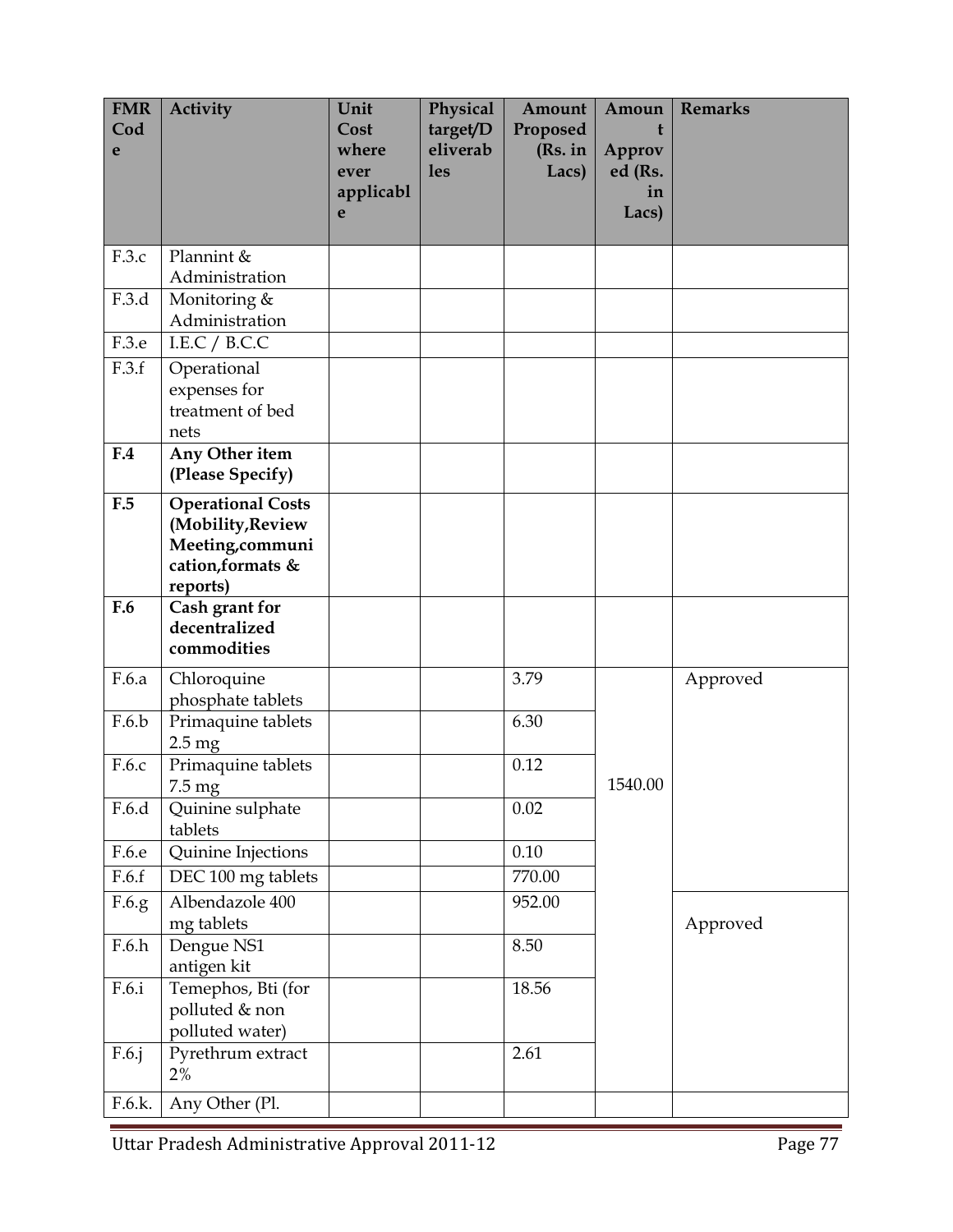| <b>FMR</b><br>Cod<br>e | Activity                                          | Unit<br>Cost<br>where<br>ever<br>applicabl<br>e | Physical<br>target/D<br>eliverab<br><b>les</b> | Amount<br>Proposed<br>(Rs. in<br>Lacs) | Amoun<br>Approv<br>ed (Rs.<br>in<br>Lacs) | <b>Remarks</b> |
|------------------------|---------------------------------------------------|-------------------------------------------------|------------------------------------------------|----------------------------------------|-------------------------------------------|----------------|
|                        | specify)                                          |                                                 |                                                |                                        |                                           |                |
| F.6.k.<br>a            | Support to BRD<br>Medical College to<br><b>HR</b> |                                                 |                                                | 63.25                                  | 63.25                                     | Approved       |
| F.6.k.<br>b            | Khushinagar<br>special project to<br>control JE   |                                                 |                                                | 47.78                                  | 47.78                                     | Approved       |
|                        | <b>Total</b>                                      |                                                 |                                                | 3053.03                                | 2831.03                                   |                |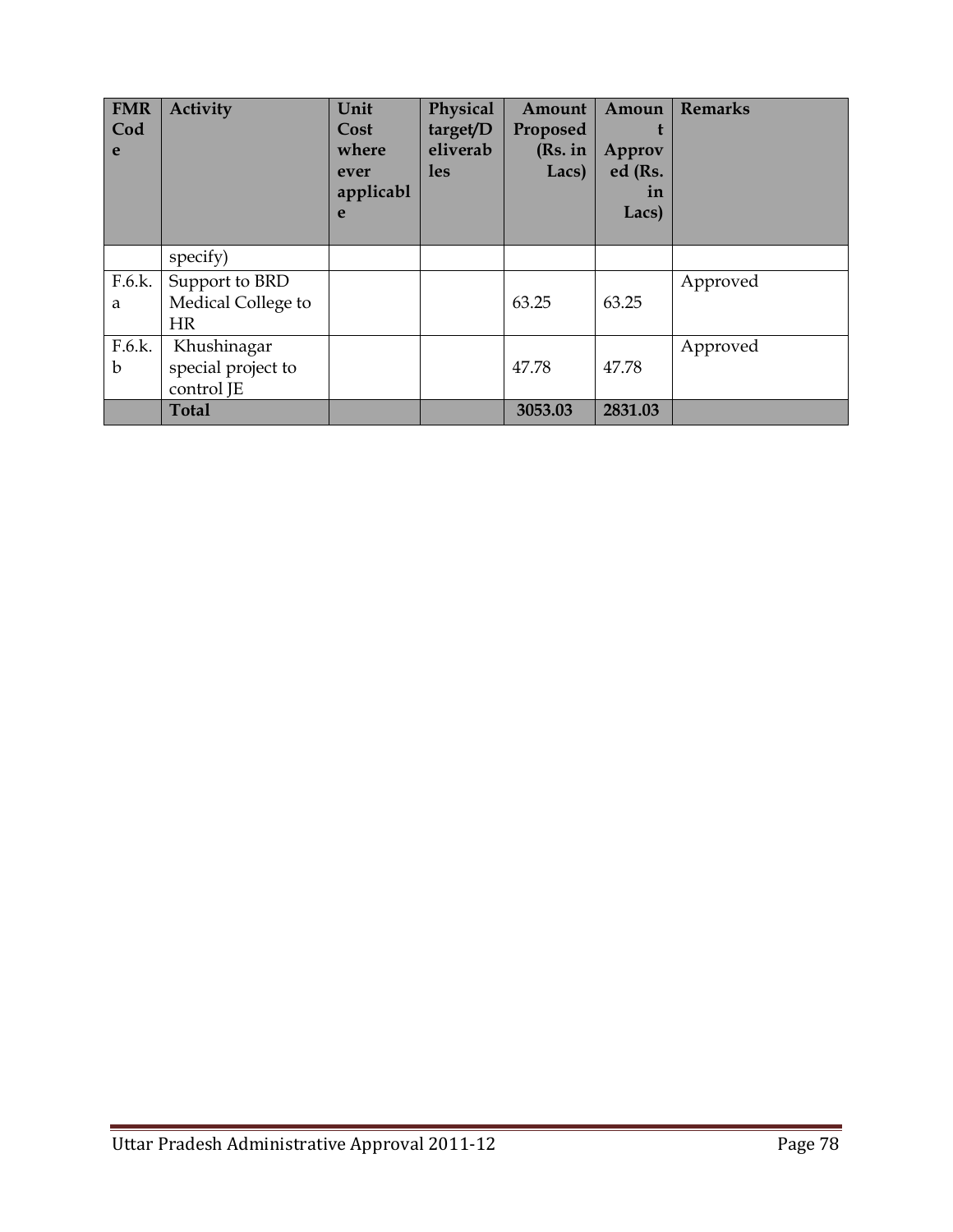Annexure-IV D

| <b>Consolidated Approval under NLEP for FY 2011-12</b> |  |
|--------------------------------------------------------|--|
|--------------------------------------------------------|--|

|                                                | Consonaatta Approval anati Iveli Tol I I Zoll-12                                        |                                                |                               |                                           |                                           |                                             |
|------------------------------------------------|-----------------------------------------------------------------------------------------|------------------------------------------------|-------------------------------|-------------------------------------------|-------------------------------------------|---------------------------------------------|
| <b>FM</b><br>$\mathbf R$<br>Cod<br>$\mathbf e$ | <b>Activity</b>                                                                         | <b>Unit Cost</b><br>(where-ever<br>applicable) | Physica<br>1 target           | Amount<br>Propose<br>$d$ (Rs. In<br>Lacs) | Amount<br>Approve<br>$d$ (Rs. In<br>Lacs) | <b>Remarks</b>                              |
| $G.1$ .                                        | <b>Contractual Services</b>                                                             |                                                |                               |                                           |                                           |                                             |
|                                                | State - SMO, BFO cum<br>AO, DEO, Administrative<br>Assistant, Driver                    |                                                | 1 each<br>(s)                 | 6.84                                      | 6.24                                      | Approved.                                   |
|                                                | District - Drivers                                                                      | 10000                                          | 41                            | 49.2                                      | 49.2                                      | Approved                                    |
| G.2.                                           | Services through<br><b>ASHA/USHA</b>                                                    |                                                |                               |                                           |                                           |                                             |
|                                                | Sensitization of ASHA                                                                   | 50                                             | 6000                          | $\theta$                                  | $\theta$                                  | Sensitization of<br>ASHA may be<br>proposed |
|                                                | Honorarium to ASHA                                                                      | 300<br>500                                     | 500 PB<br>300 MB              | 16.12                                     | 16.12                                     | Approved                                    |
| G.3.                                           | Office expenses &                                                                       | 96000                                          | $\mathbf{1}$                  | 2.89                                      | 2.89                                      | Approved                                    |
|                                                | Consumables                                                                             | 3200                                           | 72                            | 51.84                                     | 51.84                                     | Approved                                    |
|                                                |                                                                                         |                                                |                               |                                           |                                           |                                             |
| G.4.                                           | Capacity building<br>(Training)                                                         |                                                |                               |                                           |                                           |                                             |
|                                                | 4 days training of newly<br>appointed MO (rural &<br>urban)                             |                                                | 30 in<br>each<br><b>Batch</b> | 45.08                                     | 45.08                                     | Approved                                    |
|                                                | $\overline{3}$ days training of newly<br>appointed health worker<br>& health supervisor |                                                |                               |                                           |                                           |                                             |
|                                                | 2 days refresher training<br>of MO                                                      |                                                |                               |                                           |                                           |                                             |
|                                                | 5 days training of newly<br>appointed Lab.<br>Technician                                |                                                |                               |                                           |                                           |                                             |
|                                                |                                                                                         |                                                |                               |                                           |                                           |                                             |
| G.5                                            | <b>Behavioral Change</b><br><b>Communication (IEC)</b>                                  |                                                |                               | 86.7                                      | 86.7                                      |                                             |
|                                                | Anti Leprosy month                                                                      | State: 45000                                   | 1 State                       |                                           |                                           |                                             |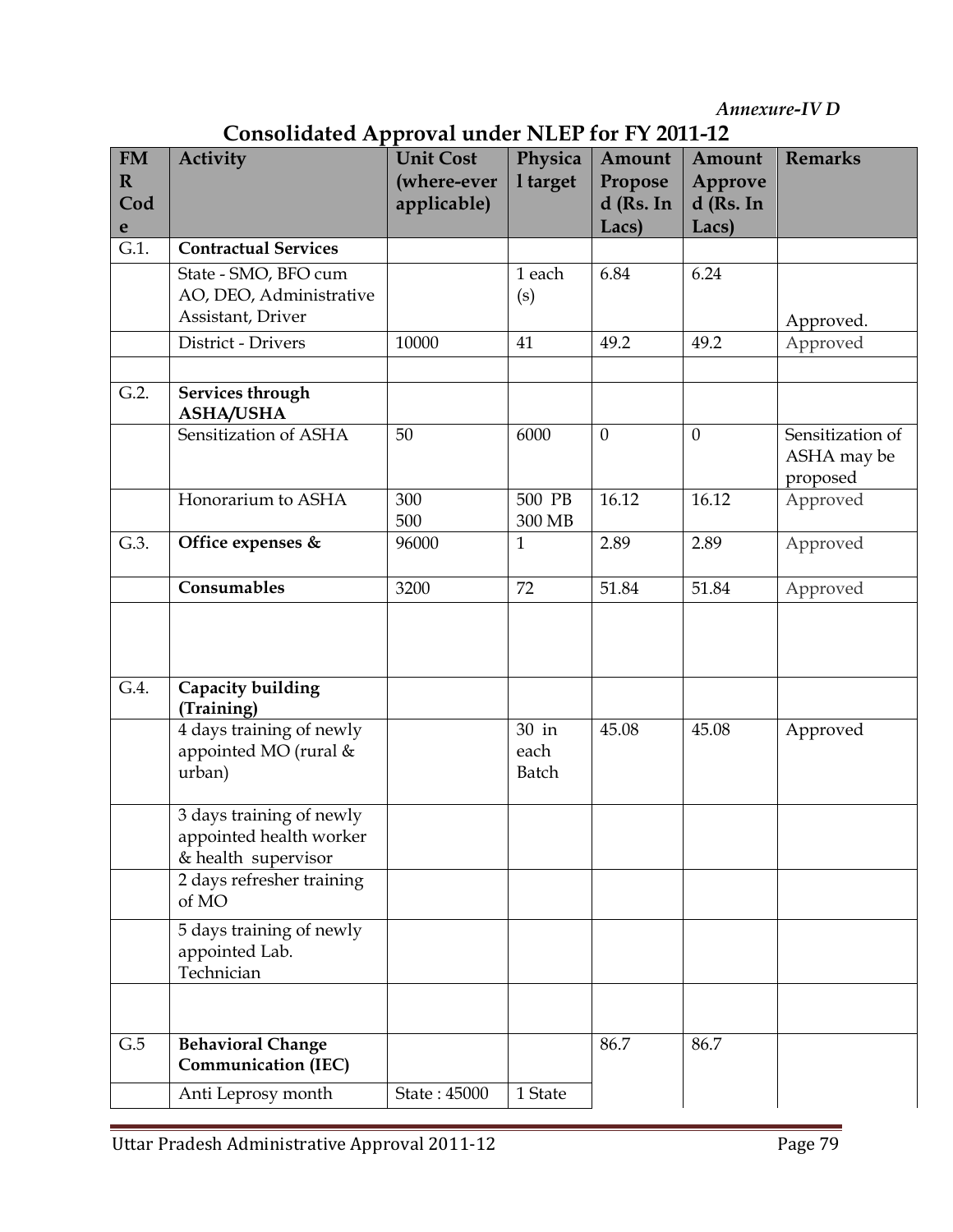| <b>FM</b><br>$\mathbf R$ | <b>Activity</b>                            | <b>Unit Cost</b><br>(where-ever | Physica<br>1 target | Amount<br>Propose | Amount<br>Approve | <b>Remarks</b>   |
|--------------------------|--------------------------------------------|---------------------------------|---------------------|-------------------|-------------------|------------------|
| Cod                      |                                            | applicable)                     |                     | $d$ (Rs. In       | $d$ (Rs. In       |                  |
| e                        |                                            |                                 |                     | Lacs)             | Lacs)             |                  |
|                          |                                            | Distt. 9000                     | 72 Distt.           |                   |                   | Approved. IEC    |
|                          | Quiz, folk show, IPC                       | 18000                           | 72 Distt.           |                   |                   | activities       |
|                          | workshop, Meeting of                       |                                 |                     |                   |                   | should be an     |
|                          | opinion leaders, Health                    |                                 |                     |                   |                   | integral part of |
|                          | melas                                      |                                 |                     |                   |                   | NRHM activity.   |
|                          | Wall                                       | 19000                           | 72 Distt.           |                   |                   |                  |
|                          | painting, Rallies, Hoarding<br>s etc       |                                 |                     |                   |                   |                  |
|                          | Mass Media                                 | 17000                           | 72 Distt.           |                   |                   |                  |
| G.6                      | POL/Vehicle operation &                    |                                 |                     |                   |                   |                  |
|                          | hiring                                     |                                 |                     |                   |                   | Approved.        |
|                          | 2 vehicles at state level &                | 85000                           | $\overline{2}$      | 1.7               | 1.7               | within           |
|                          | 1 vehicle                                  |                                 |                     |                   |                   | approved rates   |
|                          | at district level                          | 75000                           | 72                  | 54                | 54                |                  |
| $G.7$ .                  | <b>DPMR</b>                                |                                 |                     |                   |                   |                  |
|                          |                                            |                                 |                     |                   |                   |                  |
|                          | MCR footwear, Aids and                     | $MCR - 250/ -$                  | 72 dist             | 60                | 50                | Approved.        |
|                          | appliances, Welfare                        | Aids/Applia                     |                     |                   |                   | Within the       |
|                          | allowance to BPL patients                  | nce - 12500                     |                     |                   |                   | norms            |
|                          | for RCS, Support to govt.                  | Welfare/RCS                     |                     |                   |                   |                  |
|                          | institutions for RCS                       | $-10,000$                       |                     |                   |                   |                  |
| G.8.                     | Material & Supplies                        |                                 |                     |                   |                   |                  |
|                          | Supportive drugs, lab.                     | 52000                           | 72 Distt.           | 32                | 32                | Approved         |
|                          | reagents &                                 |                                 |                     |                   |                   |                  |
|                          | equipments and printing                    |                                 |                     |                   |                   |                  |
|                          | forms                                      |                                 |                     |                   |                   |                  |
|                          |                                            |                                 |                     |                   |                   |                  |
| G.9.                     | <b>Urban Leprosy Control</b>               |                                 |                     |                   |                   |                  |
|                          | Mega city - 2, Medium                      | Meg -280000                     | $\overline{2}$      | 18.834            | 18.834            | Approved.        |
|                          | city - 9, Township -41                     | Med - 120000                    | 9                   |                   |                   | Within the       |
|                          |                                            | Town - 57000                    | 41                  |                   |                   | norms            |
| G.10.                    | <b>NGO - SET Scheme</b>                    | 500000                          | $\mathbf{1}$        | 51                | 51                | Approved         |
|                          |                                            |                                 |                     |                   |                   |                  |
| G.11.                    | <b>Supervision, Monitoring</b><br>& Review |                                 |                     |                   |                   |                  |
|                          | Review meetings                            | 25000                           | $\overline{4}$      | 1.8               | 1.8               |                  |
| G.11.                    | travel expenses                            | 1080000                         | 1 State             | 8.64              | 8.64              | Approved         |
| a                        |                                            |                                 | 72 Distt.           |                   |                   |                  |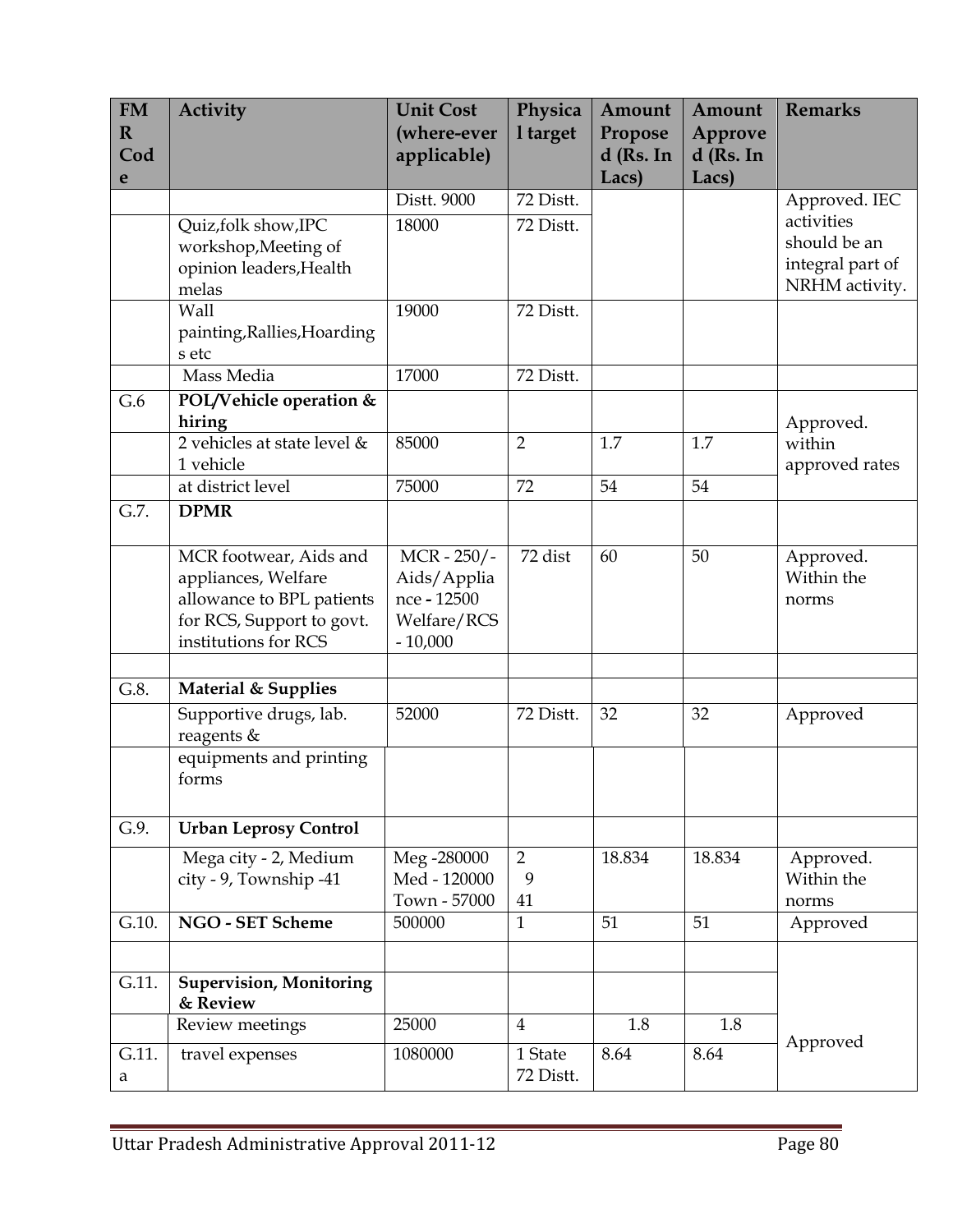| <b>FM</b>   | <b>Activity</b>                | <b>Unit Cost</b> | Physica       | Amount      | Amount      | <b>Remarks</b> |
|-------------|--------------------------------|------------------|---------------|-------------|-------------|----------------|
| $\mathbf R$ |                                | (where-ever      | 1 target      | Propose     | Approve     |                |
| Cod         |                                | applicable)      |               | $d$ (Rs. In | $d$ (Rs. In |                |
| e           |                                |                  |               | Lacs)       | Lacs)       |                |
|             | Travel expenses - Regular      | 600000           | 1 State       | 6.00        | 6.0         | Approved       |
|             | Staff for special              | 16700            | $+72$         | 5.01        | 5.01        |                |
|             | programme / training           |                  | Distt.        |             |             |                |
| G.1.1       | need (cash Astt.)              |                  |               |             |             |                |
| .b          |                                |                  |               |             |             |                |
| G.1.2       | Specific-plan for High         |                  |               |             |             |                |
|             | Endemic                        |                  |               |             |             |                |
|             | <b>Districts</b>               |                  |               |             |             |                |
|             | <b>Special Situating</b>       |                  | 453           | 171.42      | 171.42      | Approved       |
|             | <b>Activity - 48 districts</b> |                  | <b>Blocks</b> |             |             |                |
| G.13        | Others (maintenance of         |                  |               | 50          | 48.6        | Approved       |
|             | Vertical Unit, Training &      |                  |               |             |             |                |
|             | TA/DA)                         |                  |               |             |             |                |
|             | Total                          |                  |               | 719.08      | 707.08      |                |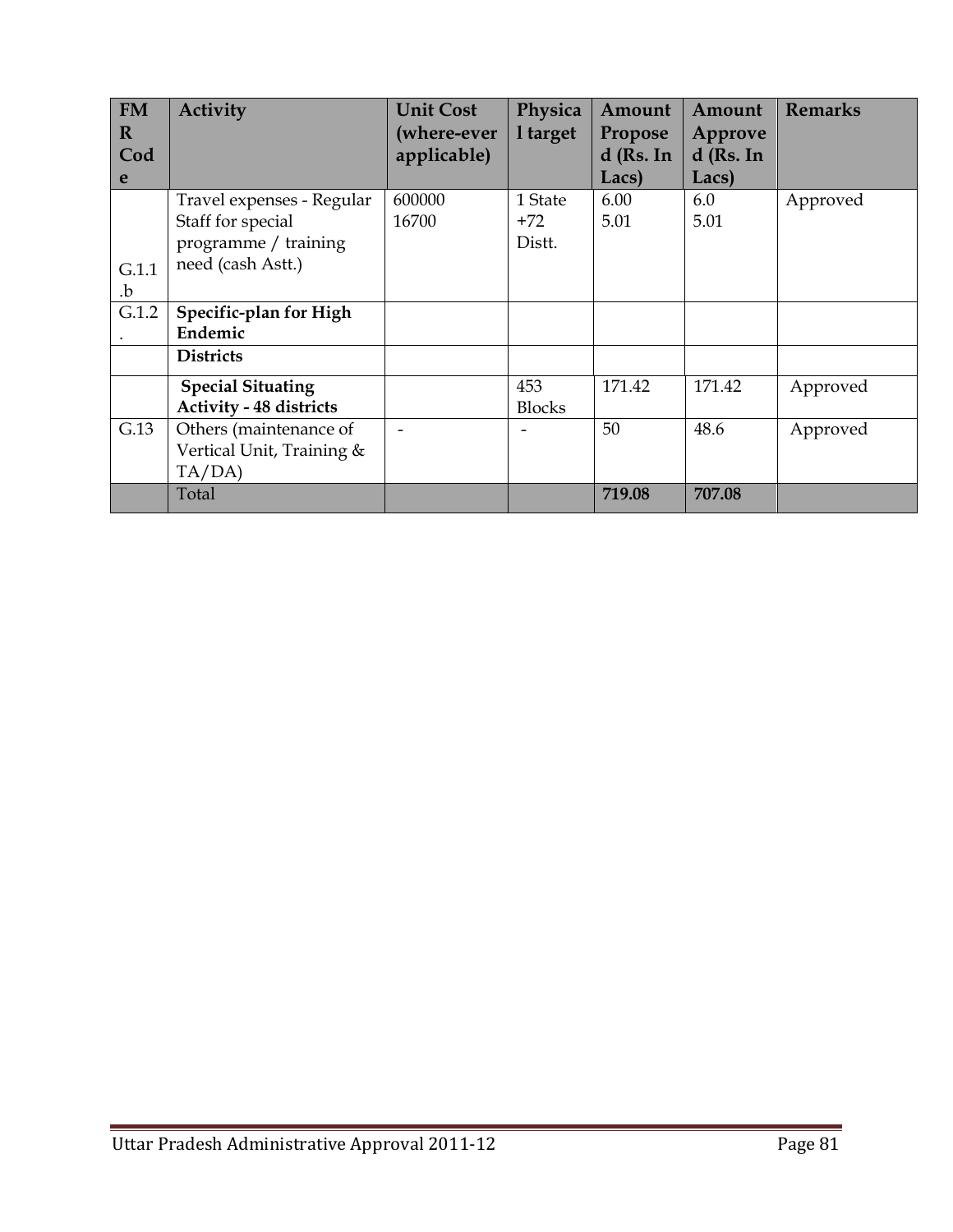| <b>Consolidated Approval under NPCB for FY 2011-12</b> |  |  |  |
|--------------------------------------------------------|--|--|--|
|                                                        |  |  |  |

| <b>FMR</b><br>Code | <b>Activity</b>                                                                                                                                                      | Unit cost<br>(wherever<br>applicable) | Physical<br>target/expec<br>ted output | Amount<br>Proposed<br>(Rs. In<br>Lacs) | Amount<br>Approved<br>(Rs. In<br>Lacs) | <b>Remarks</b>                                |
|--------------------|----------------------------------------------------------------------------------------------------------------------------------------------------------------------|---------------------------------------|----------------------------------------|----------------------------------------|----------------------------------------|-----------------------------------------------|
| H1.                | <b>Recurring Grant-</b><br>in aid                                                                                                                                    |                                       |                                        |                                        |                                        |                                               |
| H.1.1.             | <b>For Free Cataract</b><br><b>Operation</b> and<br>other Approved<br>schemes as per<br>financial norms@                                                             | $Rs.750/-$<br>per case                | 385000                                 | 2887.50                                | 2390.00                                |                                               |
| H.1.2.             | Other Eye<br>Diseases@                                                                                                                                               | $Rs.1000/-$                           | 15000                                  | 150.00                                 | 150.00                                 |                                               |
| H.1.3.             | School Eye<br>Screening<br>Programme@                                                                                                                                | $Rs.200/-$<br>per case                | 70000                                  | 140.00                                 | 140.00                                 | $(*)$<br>Approved                             |
| H.1.4              | Private<br>Practitioners @as<br>per NGO norms                                                                                                                        |                                       |                                        |                                        |                                        | under<br>scheme<br>GIA for                    |
| H.1.5.             | Remuneration/<br>salary<br>Management of<br><b>State Health</b><br>Society and Distt.<br>Health Society-<br>(Remuneration/<br>salary etc.)                           | Rs.14 lakh/<br>Rs7 lakh               |                                        | 14.00                                  | 14.00                                  | Catops<br>and other<br>approved<br>activities |
|                    | Management of<br>District Health<br>Society (NPCB)                                                                                                                   |                                       |                                        | 144.00                                 | 100.00                                 |                                               |
| H.1.5.a            | Ophthalmic<br>Surgeon@                                                                                                                                               |                                       |                                        |                                        |                                        |                                               |
| $\rm H.1.5.b$      | Ophthalmic<br>Assistant@                                                                                                                                             |                                       |                                        |                                        |                                        |                                               |
| H.1.5.c            | <b>Eye Donation</b><br>Counsellors@                                                                                                                                  |                                       |                                        |                                        |                                        |                                               |
| H.1.6              | <b>Operational Cost</b><br>Management of<br><b>State Health</b><br>Society and Distt.<br><b>Health Society</b><br>(Review meeting,<br>hiring of vehicle<br>and Other |                                       |                                        |                                        |                                        |                                               |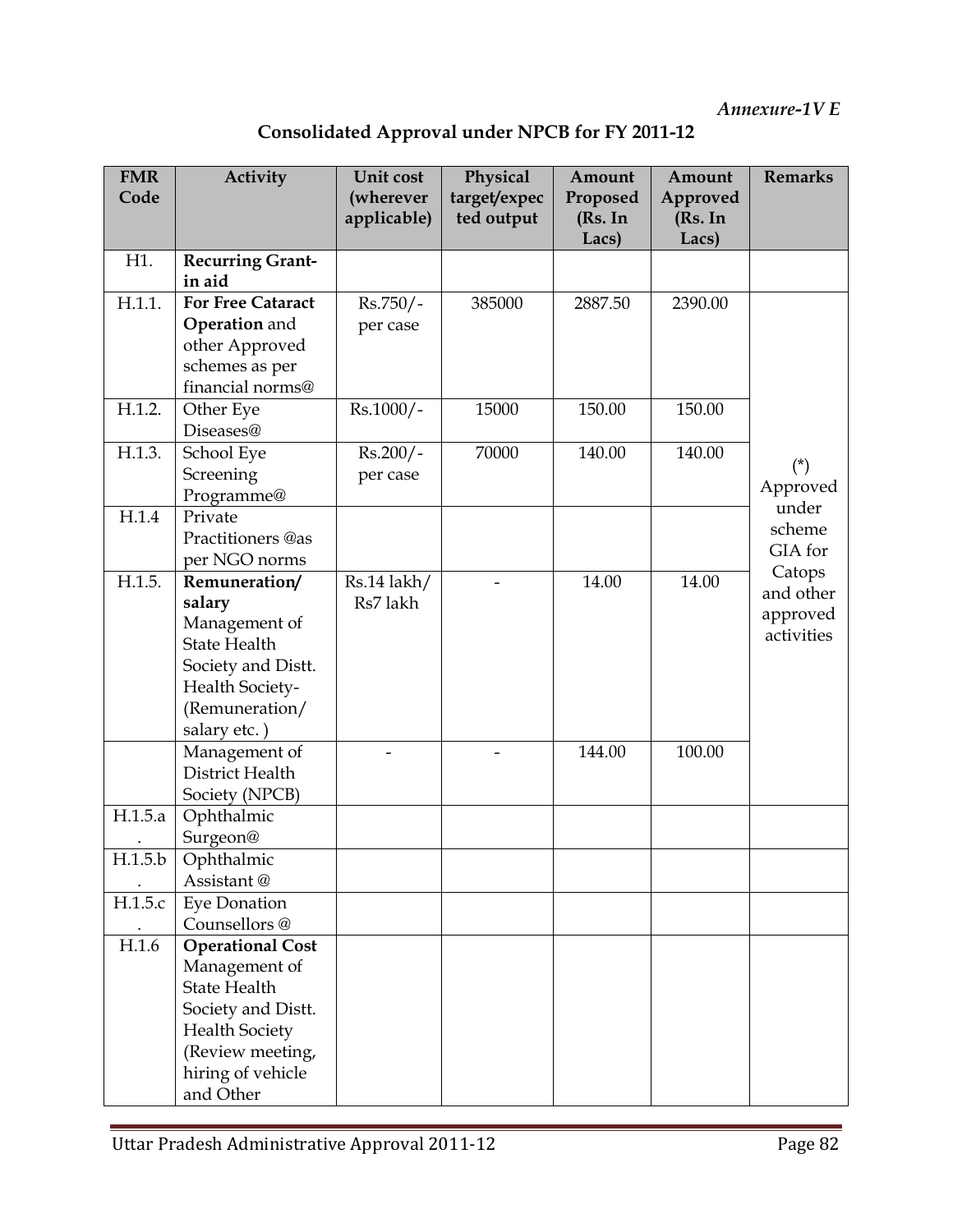| <b>FMR</b> | Activity                        | Unit cost   | Physical     | Amount   | Amount   | <b>Remarks</b>    |
|------------|---------------------------------|-------------|--------------|----------|----------|-------------------|
| Code       |                                 | (wherever   | target/expec | Proposed | Approved |                   |
|            |                                 | applicable) | ted output   | (Rs. In  | (Rs. In  |                   |
|            | Activities &                    |             |              |          |          |                   |
|            | Contingency)<br><b>Total</b>    |             |              |          |          |                   |
|            | [Honorarium                     |             |              |          |          |                   |
|            | $(1.5) +$                       |             |              |          |          |                   |
|            | <b>Operational Cost</b>         |             |              |          |          |                   |
|            | $(1.6)$ ] for ROP               |             |              |          |          |                   |
|            |                                 |             |              |          |          |                   |
| H.1.7.     | Third party                     |             |              |          |          |                   |
|            | assessment (new                 |             |              |          |          |                   |
|            | initiative)                     |             |              |          |          |                   |
| H.1.8.     | Recurring GIA to                | Rs.1000/-   | 100          | 1.00     | 1.00     | $(*)$             |
|            | Eye Donation<br>Centres@        | per pair    |              |          |          | Approved<br>under |
| H.1.9.     | Eye Ball                        | $Rs.1500/-$ | 500          | 7.50     | 7.50     | scheme            |
|            | Collection and Eye              | per pair    |              |          |          | GIA for           |
|            | Bank @                          |             |              |          |          | Catops            |
| H.1.10.    | Eye Ball Collection             |             |              |          |          | and other         |
|            |                                 |             |              |          |          | approved          |
|            |                                 |             |              |          |          | activities        |
| H.1.11.    | <b>IEC(Eye Donation</b>         |             |              | 82.00    | 50.00    | Approved          |
|            | World<br>Fortnight,             |             |              |          |          |                   |
|            | Sight<br>Day<br>&               |             |              |          |          |                   |
|            | awareness<br>in<br>programme    |             |              |          |          |                   |
|            | state & districts)              |             |              |          |          |                   |
| H.1.12     | of<br>Procurement               |             | State,       | 365.00   | 197.50   | Approved          |
|            | Ophthalmic                      |             | district and |          |          |                   |
|            | Equipment                       |             | sub-district |          |          |                   |
|            |                                 |             | hospitals    |          |          |                   |
| H.1.13.    | <b>POL</b><br>and               |             | 72 DH and    | 88.00    | 50.00    | Approved          |
|            | Maintenance<br>of               |             | 16 Sub DH    |          |          |                   |
|            | Ophthalmic<br>Equipments<br>and |             |              |          |          |                   |
|            | Vehicles                        |             |              |          |          |                   |
| H.1.14     | Grant-in-aid<br>for             |             |              |          |          |                   |
|            | strengthening of 1              |             |              |          |          |                   |
|            | Distt. Hospitals.               |             |              |          |          |                   |
| H.1.15     | Grant-in-aid<br>for             |             |              |          |          |                   |
|            | strengthening of 2              |             |              |          |          |                   |
|            | Divisional.<br>Sub              |             |              |          |          |                   |
|            | Hospitals                       |             |              |          |          |                   |
| H.2        | Non Recurring<br>Grant-in-Aid   |             |              |          |          |                   |
|            |                                 |             |              |          |          |                   |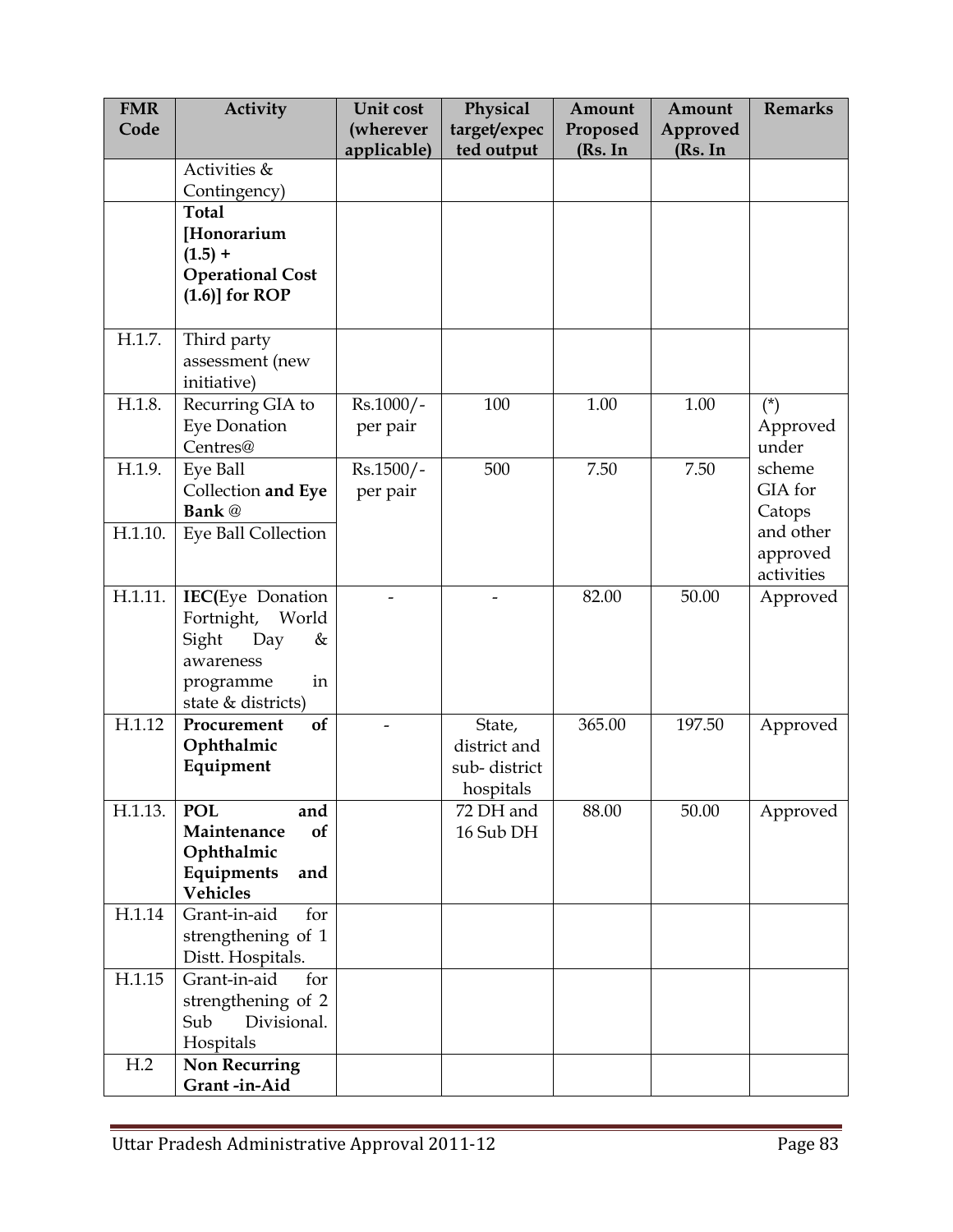| <b>FMR</b><br>Code | Activity                                                                                                 | Unit cost<br>(wherever<br>applicable) | Physical<br>target/expec<br>ted output | Amount<br>Proposed<br>(Rs. In | Amount<br>Approved<br>(Rs. In | <b>Remarks</b>                     |
|--------------------|----------------------------------------------------------------------------------------------------------|---------------------------------------|----------------------------------------|-------------------------------|-------------------------------|------------------------------------|
| H.2.1.             | For RIO (new)                                                                                            |                                       |                                        |                               |                               |                                    |
| H.2.2.             | For Medical<br>College                                                                                   |                                       |                                        |                               |                               |                                    |
| H.2.4              | For vision Centre                                                                                        | Rs.50000/-                            | 50                                     | 25.00                         | 25.00                         | Approved                           |
| H.2.1.             | For Eye Bank                                                                                             | Rs.15 lakh                            | $\overline{2}$                         | 30.00                         | 30.00                         | Approved                           |
| H.2.2.             | For Eye Donation<br>Centre                                                                               | Rs.1 lakh                             | 5                                      | 5.00                          | 5.00                          | Approved                           |
| H.2.4              | For NGOs                                                                                                 | Rs.30 lakh                            | $\overline{2}$                         | 60.00                         | 30.00                         | Approved                           |
| H.2.5              | For Eye Ward $\overline{\&}$<br>Eye OTS                                                                  |                                       |                                        |                               |                               |                                    |
| H.2.6              | Mobile<br>For<br>Ophthalmic Units<br>With<br>Tele<br>Network                                             |                                       |                                        |                               |                               |                                    |
| H.3                | Training                                                                                                 |                                       |                                        |                               |                               |                                    |
|                    | Special<br>Training<br>for Upgradation of<br>the eye surgeons<br>of<br>state<br>at<br>specialized center |                                       | 50                                     | 35.00                         | 0.00                          | Directly<br>for<br>Headquart<br>er |
|                    | Training PMOA &<br><b>Staff Nurse</b>                                                                    |                                       |                                        | 23.00                         | 10.00                         | Only for<br><b>PMOA</b>            |
| H.4.               | Incentive<br><b>ASHA</b><br>(if any)                                                                     |                                       |                                        |                               |                               |                                    |
| H.5.               | <b>Others</b>                                                                                            |                                       |                                        |                               |                               |                                    |
|                    | <b>Total</b>                                                                                             |                                       |                                        | 4057                          | 3200                          |                                    |

(\*) = Recurring Grant-in-Aid for Free Cataract Operations and various other schemes which include: Other Eye Diseases @ Rs 1000/-, School Eye Screening Programme @ Rs 200/- per pair of spectacles, Private Practitioners @ as per NGO norms , Management of State Health Society and District Health Society @ Rs 14 lakhs for Major State and 7 lakhs for Minor State, Recurring GIA to Eye Donation Centres @ Rs 1000/- pair of Eye Ball collection and Eye Banks @ Rs 1500/ per pair of Eye Ball collection Rs 1500 Training, IEC, Procurement of Ophthalmic Equipment, Maintenance of Ophthalmic Equipments, Remuneration, Other Activities & Contingency.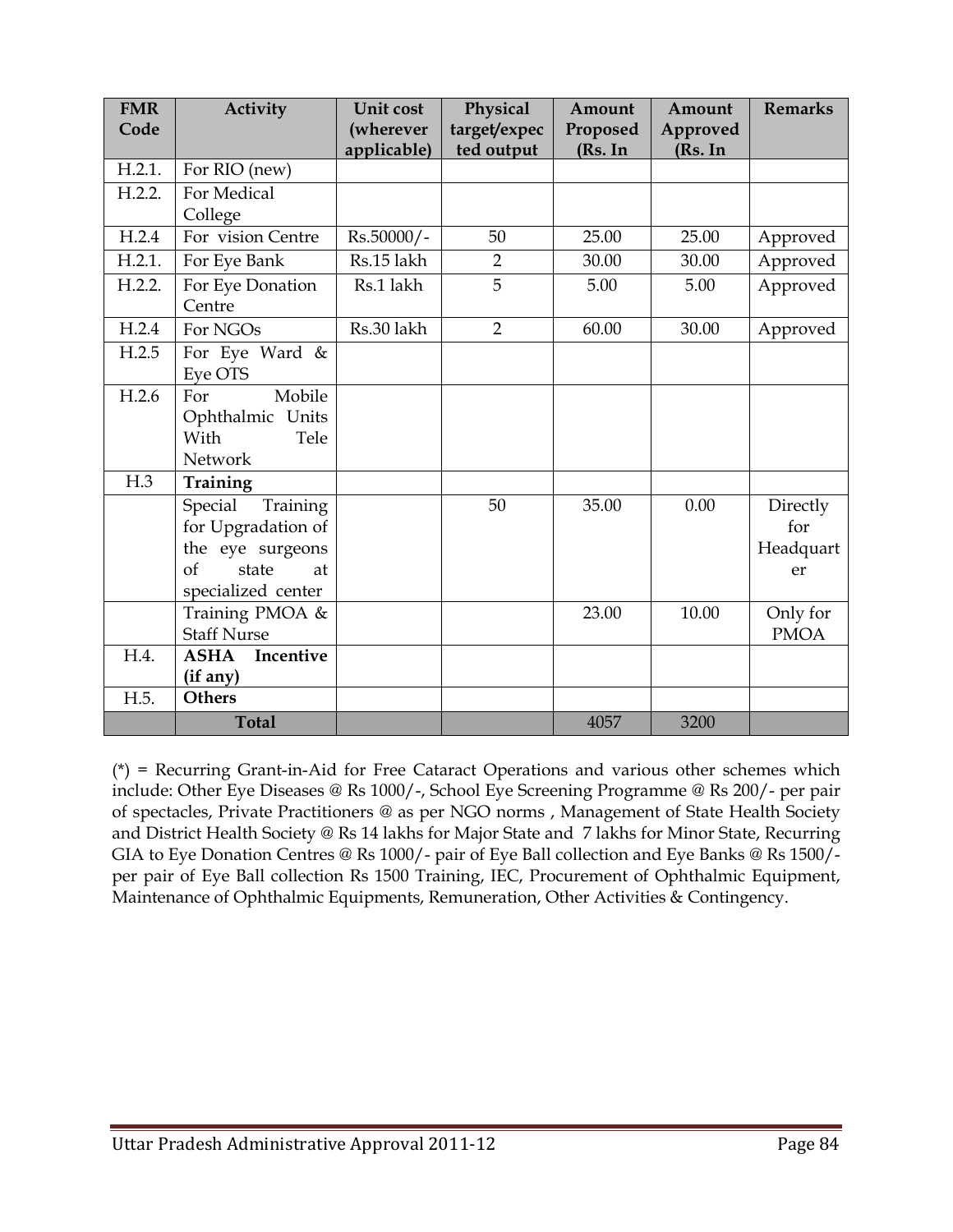Annexure-IV F

|                                                |                                        |                                                                     | Consonaatta Apploval anatt Kryftt fol i 1 Zoff-12                                                                                                                                                                        |                                   |                        |                                                                                                                                                                                                                                                              |
|------------------------------------------------|----------------------------------------|---------------------------------------------------------------------|--------------------------------------------------------------------------------------------------------------------------------------------------------------------------------------------------------------------------|-----------------------------------|------------------------|--------------------------------------------------------------------------------------------------------------------------------------------------------------------------------------------------------------------------------------------------------------|
| <b>FM</b><br>$\mathbf R$<br>Cod<br>$\mathbf e$ | Activity                               | <b>Unit Cost</b><br>(where-ever<br>applicable)                      | Physical target/<br><b>Expected output</b>                                                                                                                                                                               | Amoun<br>t<br><b>Propos</b><br>ed | Amount<br>Approv<br>ed | <b>Remarks</b>                                                                                                                                                                                                                                               |
| I.1                                            | Civil works                            | As per Revised<br>Norms and<br><b>Basis of Costing</b><br>for RNTCP | 1) Civil work Up<br>gradation and<br>maintenance<br>completed as<br>planned;                                                                                                                                             | 182.94                            | 182.94                 | One time cost for 7<br>DP sites, 6 DTCs,<br>25 TUs, 136 DMCs<br>approved, one<br>time up gradation<br>cost of 2 SDS, 21<br>DDS for SLD and<br>maintenance cost<br>of 1 STC, STDC, 2<br>IRL and 2 DP sites,<br>65 DTCs, 391 TUs<br>and 1833 DMCs<br>approved. |
| I.2                                            | Laboratory<br>materials                | As per Revised<br>Norms and<br><b>Basis of Costing</b><br>for RNTCP | 1) Sputum of TB<br><b>Suspects Examined</b><br>per lac population<br>per quarter;<br>2) All districts<br>subjected to IRL OSE<br>and Panel Testing in<br>the year;<br>3) IRLs accredited<br>and functioning<br>optimally | 341.87                            | 331.30                 | Approved Rs 331.3<br>lacs as per norms.                                                                                                                                                                                                                      |
| I.3.a                                          | Honorariu<br>m/Counsell<br>ing Charges | As per Revised<br>Norms and<br><b>Basis of Costing</b><br>for RNTCP | 1) All eligible<br>Community DOT<br>Providers are paid<br>honorarium in all<br>districts in the FY                                                                                                                       | 585.67                            | 292.84                 | Utilized only 35%<br>(Rs 131.78 lacs),<br>approved 50% of<br>the estimated<br>budget as per<br>norms                                                                                                                                                         |
| I.3.b                                          | Incentives<br>to DOT<br>Providers      |                                                                     |                                                                                                                                                                                                                          |                                   |                        |                                                                                                                                                                                                                                                              |
| I.4                                            | IEC/<br>Publicity                      | As per Revised<br>Norms and<br><b>Basis of Costing</b><br>for RNTCP | 1) All IEC/ACSM<br>activities proposed in<br>PIP completed;<br>2) Increase in case<br>detection and<br>improved case                                                                                                     | 257.16                            | 102.87                 | Utilized only Rs<br>69.33 lacs of the<br>planned budget.<br>Approved 40% of<br>the estimated<br>budget as per                                                                                                                                                |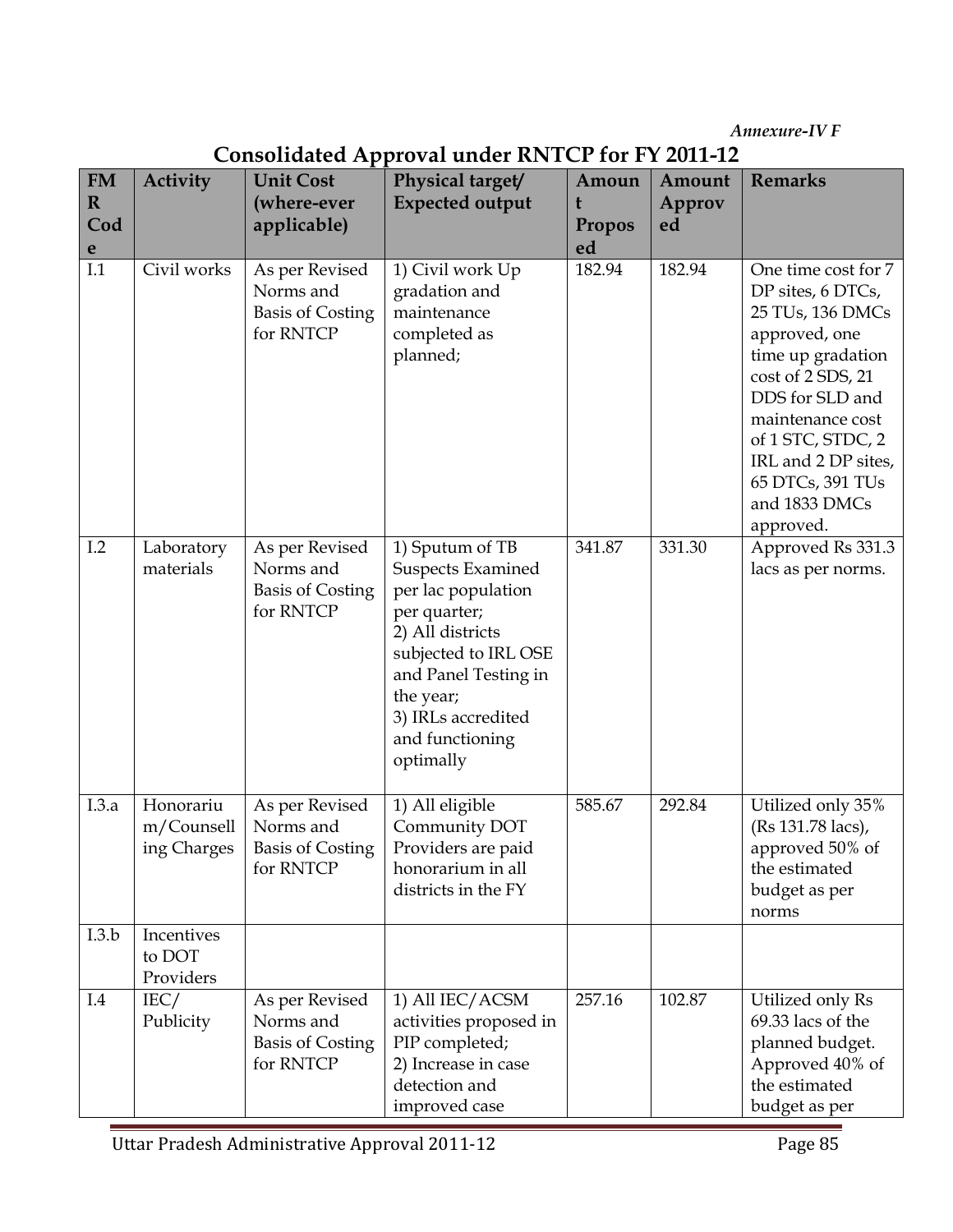| <b>FM</b><br>$\mathbf R$<br>Cod<br>e | <b>Activity</b>              | <b>Unit Cost</b><br>(where-ever<br>applicable)                      | Physical target/<br><b>Expected output</b>                                                                                                                     | Amoun<br>Propos<br>ed | Amount<br>Approv<br>ed | <b>Remarks</b>                                                                                                                               |
|--------------------------------------|------------------------------|---------------------------------------------------------------------|----------------------------------------------------------------------------------------------------------------------------------------------------------------|-----------------------|------------------------|----------------------------------------------------------------------------------------------------------------------------------------------|
|                                      |                              |                                                                     | holding                                                                                                                                                        |                       |                        | norms                                                                                                                                        |
| I.5                                  | Equipment<br>maintenanc<br>e | As per Revised<br>Norms and<br><b>Basis of Costing</b><br>for RNTCP | 1) Maintenance of<br>Office Equipments at<br>State/Districts and<br>IRL equipments<br>completed as<br>planned;<br>2) All BMs are in<br>functional condition    | 93.90                 | 54.35                  | Approved 58% of<br>the estimated<br>budget. As AMC<br>of BMs is taken<br>care of by The<br>Union, state<br>should utilize the<br>opportunity |
| I.6                                  | Training                     | As per Revised<br>Norms and<br><b>Basis of Costing</b><br>for RNTCP | 1) Induction training,<br>Update and Re-<br>training of all cadre<br>of staff completed as<br>planned                                                          | 291.22                | 116.49                 | Utilized only 21%<br>(Rs 36.97 lacs),<br>approved 40% of<br>the estimated<br>budget as per<br>norms                                          |
| I.7                                  | Vehicle<br>maintenanc<br>e   | As per Revised<br>Norms and<br><b>Basis of Costing</b><br>for RNTCP | 1) All 4 wheelers and<br>2 wheelers in the<br>state are in running<br>condition and<br>maintained                                                              | 107.20                | 99.70                  | Approved 93% of<br>the estimated<br>budget                                                                                                   |
| I.8                                  | Vehicle<br>hiring            | As per Revised<br>Norms and<br><b>Basis of Costing</b><br>for RNTCP | 1) Increase in<br>supervisory visit of<br>DTOs and MOTCs;<br>2) Increase in case<br>detection and<br>improved case<br>holding                                  | 398.00                | 220.09                 | Utilized Rs 183.18<br>lacs, approved<br>55% of the<br>estimated budget.                                                                      |
| I.9                                  | NGO/PPP<br>support           | As per Revised<br>Norms and<br><b>Basis of Costing</b><br>for RNTCP | 1) Increase in number<br>of NGOs/PPs<br>involved in signed<br>schemes of RNTCP;<br>2) Contribution of<br>NGOs/PPS in case<br>detection and<br>provision of DOT | 741.87                | 259.65                 | Utilized Rs 181.53<br>lacs against the<br>planned budget,<br>approved 35% of<br>the estimated<br>budget                                      |
| I.10                                 | Miscellaneo<br>us            | As per Revised<br>Norms and<br><b>Basis of Costing</b><br>for RNTCP | 1) All activities<br>proposed under<br>miscellaneous head<br>in PIP completed                                                                                  | 324.29                | 324.29                 | Approved 100% of<br>the estimated<br>budget                                                                                                  |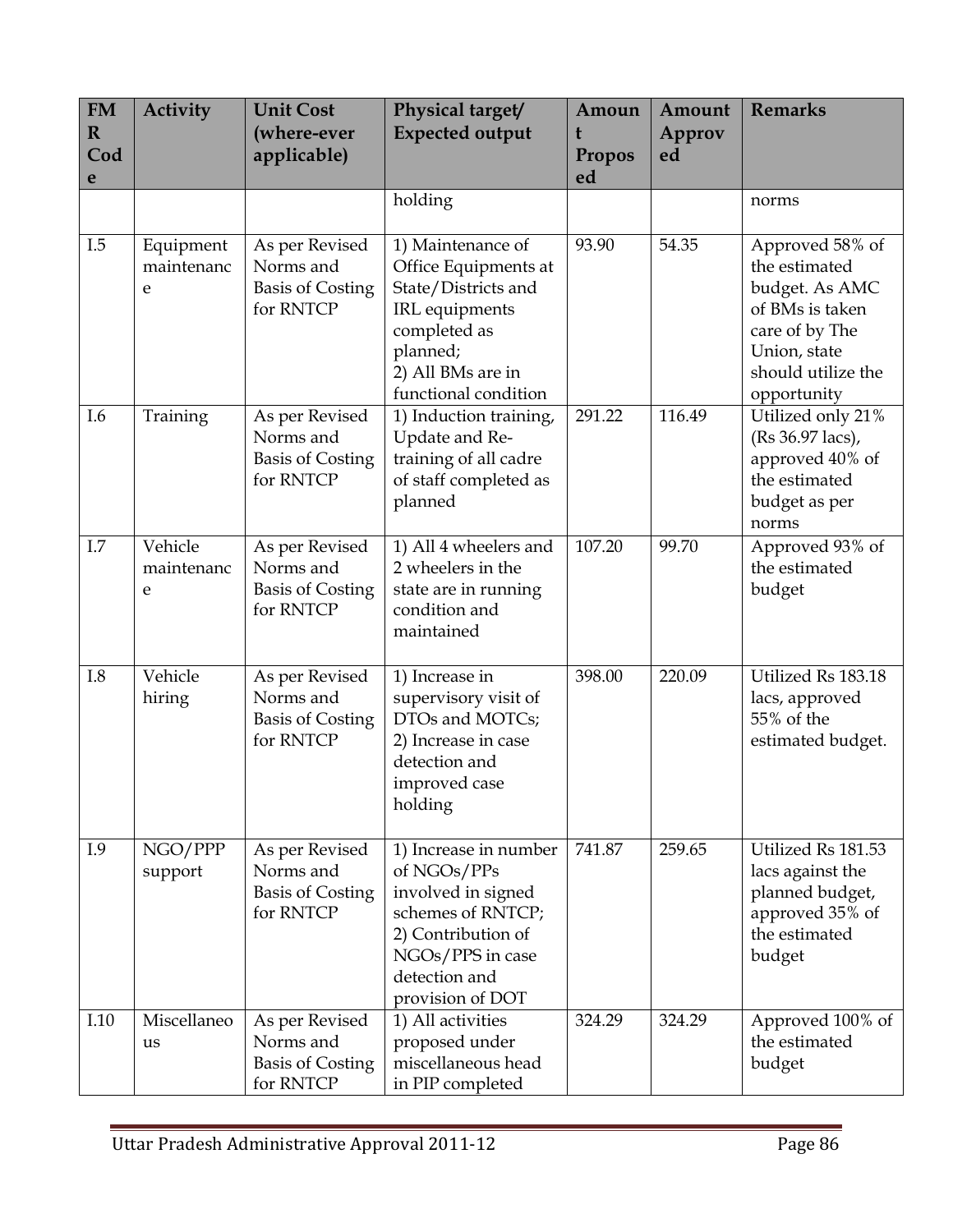| <b>FM</b><br>$\mathbf R$<br>Cod | <b>Activity</b>                  | <b>Unit Cost</b><br>(where-ever<br>applicable)                      | Physical target/<br><b>Expected output</b>                                                 | Amoun<br>t<br>Propos | Amount<br>Approv<br>ed | <b>Remarks</b>                                                                                                                                                                            |
|---------------------------------|----------------------------------|---------------------------------------------------------------------|--------------------------------------------------------------------------------------------|----------------------|------------------------|-------------------------------------------------------------------------------------------------------------------------------------------------------------------------------------------|
| e                               |                                  |                                                                     |                                                                                            | ed                   |                        |                                                                                                                                                                                           |
| I.11                            | Contractual<br>services          | As per Revised<br>Norms and<br><b>Basis of Costing</b><br>for RNTCP | 1) All contractual<br>staff appointed and<br>paid regularly as<br>planned                  | 2799.85              | 2699.85                | Approved 96% of<br>the estimated<br>budget                                                                                                                                                |
| I.12                            | Printing                         | As per Revised<br>Norms and<br><b>Basis of Costing</b><br>for RNTCP | 1) All printing<br>activities at state and<br>district level<br>completed as<br>planned    | 335.44               | 117.40                 | Utilized only Rs<br>69.58 lacs,<br>approved 35% of<br>the estimated<br>budget                                                                                                             |
| I.13                            | Research<br>and studies          | As per Revised<br>Norms and<br><b>Basis of Costing</b><br>for RNTCP | 1) Proposed Research<br>has been initiated or<br>completed in the FY<br>as planned         | $\mathbf{0}$         | $\mathbf{0}$           |                                                                                                                                                                                           |
| I.14                            | Medical<br>Colleges              | As per Revised<br>Norms and<br><b>Basis of Costing</b><br>for RNTCP | 1) All activities<br>proposed under<br><b>Medical Colleges</b><br>head in PIP<br>completed | 114.47               | 112.91                 | Approved 99% of<br>the approved<br>budget                                                                                                                                                 |
| I.15                            | Procuremen<br>t-vehicles         | As per Revised<br>Norms and<br><b>Basis of Costing</b><br>for RNTCP | 1) Procurement of<br>vehicles completed as<br>planned                                      |                      |                        | Approved 25 new<br>Two wheelers for<br>new TUs and 112<br>against<br>condemned<br>vehicles as per                                                                                         |
|                                 | Four<br>wheeler                  |                                                                     |                                                                                            | $\theta$             | $\theta$               |                                                                                                                                                                                           |
|                                 | Two<br>wheeler                   |                                                                     |                                                                                            | 68.50                | 68.50                  | norms                                                                                                                                                                                     |
| I.16                            | Procuremen<br>$t -$<br>equipment | As per Revised<br>Norms and<br><b>Basis of Costing</b><br>for RNTCP | 1) Procurement of<br>equipments<br>completed as<br>planned                                 | 22.00                | 21.60                  | Approved 8 new<br>computers for DP<br>sites, 3 against<br>condemned old<br>computers at STC,<br>STDC, SDS and 25<br>against<br>condemned old<br>DTCs as per<br>revised financial<br>norms |
| I.17                            | Tribal<br><b>Action Plan</b>     |                                                                     | $\mathbf{0}$                                                                               | $\theta$             |                        |                                                                                                                                                                                           |
|                                 | <b>Total</b>                     |                                                                     |                                                                                            | 6664.37              | 5004.78                |                                                                                                                                                                                           |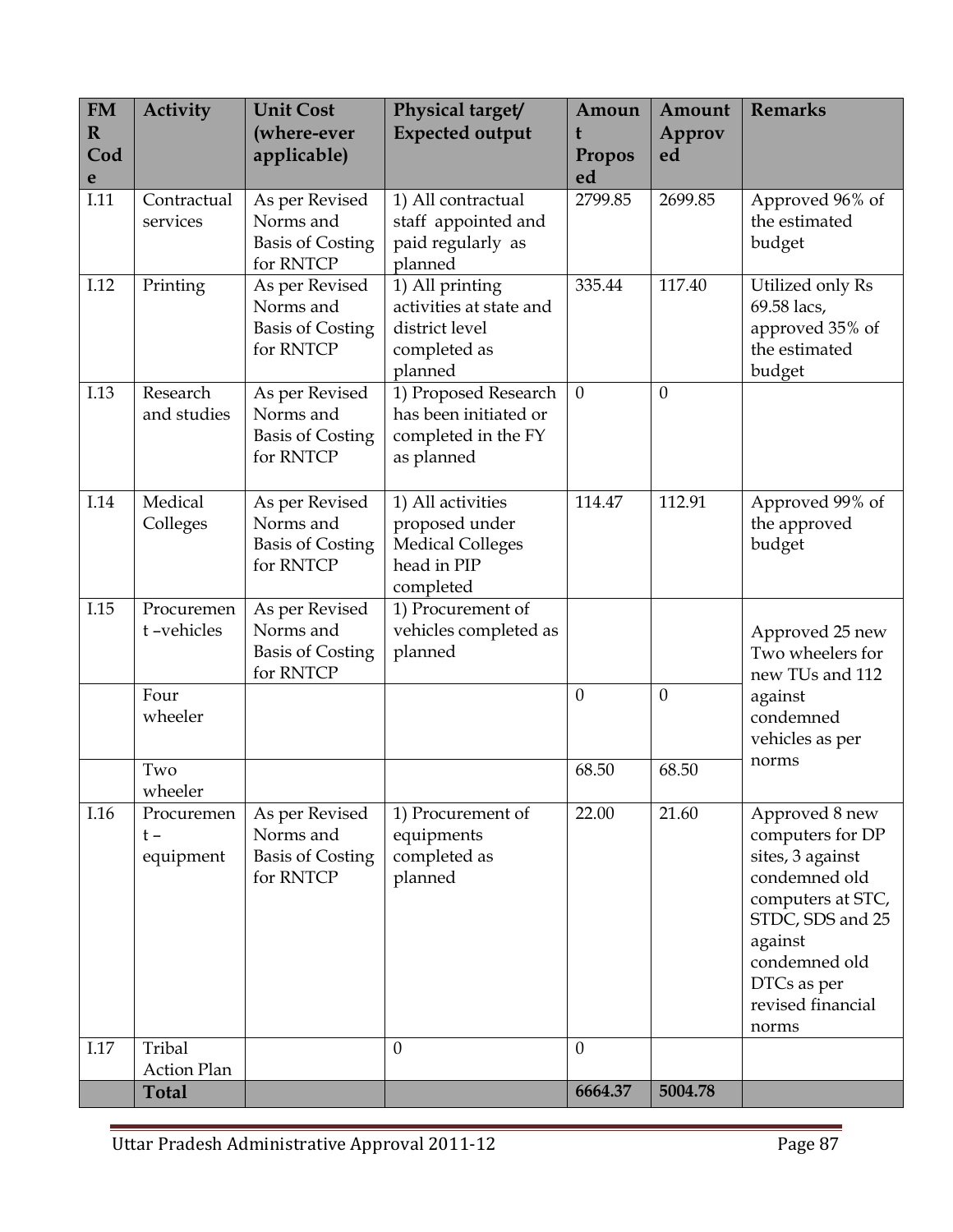| <b>FM</b><br>$\mathbf R$<br>Cod | <b>Activity</b> | <b>Unit Cost</b><br>(where-ever<br>applicable) | Physical target/<br><b>Expected output</b> | Amoun<br><b>Propos</b> | Amount<br>Approv<br>ed | <b>Remarks</b>      |
|---------------------------------|-----------------|------------------------------------------------|--------------------------------------------|------------------------|------------------------|---------------------|
| e                               |                 |                                                |                                            | ed                     |                        |                     |
|                                 | Total           |                                                |                                            | 116.60                 | 61.60                  | Details under       |
|                                 | Funds           |                                                |                                            |                        |                        | <b>NRHM</b> Mission |
|                                 | under           |                                                |                                            |                        |                        | Flexi Pool          |
|                                 | Additional      |                                                |                                            |                        |                        |                     |
|                                 | ity Head        |                                                |                                            |                        |                        |                     |
|                                 | Grand           |                                                |                                            | 6780.97                | 5004.78                | Not including Rs.   |
|                                 | Total           |                                                |                                            |                        |                        | 61.60 lakhs under   |
|                                 |                 |                                                |                                            |                        |                        | additionality.      |

In addition to this, a commodity grant of Rs. 61.60 lacs has been approved for central level procurement of Anti TB Drugs and Laboratory Equipments for sputum culture & drug sensitivity.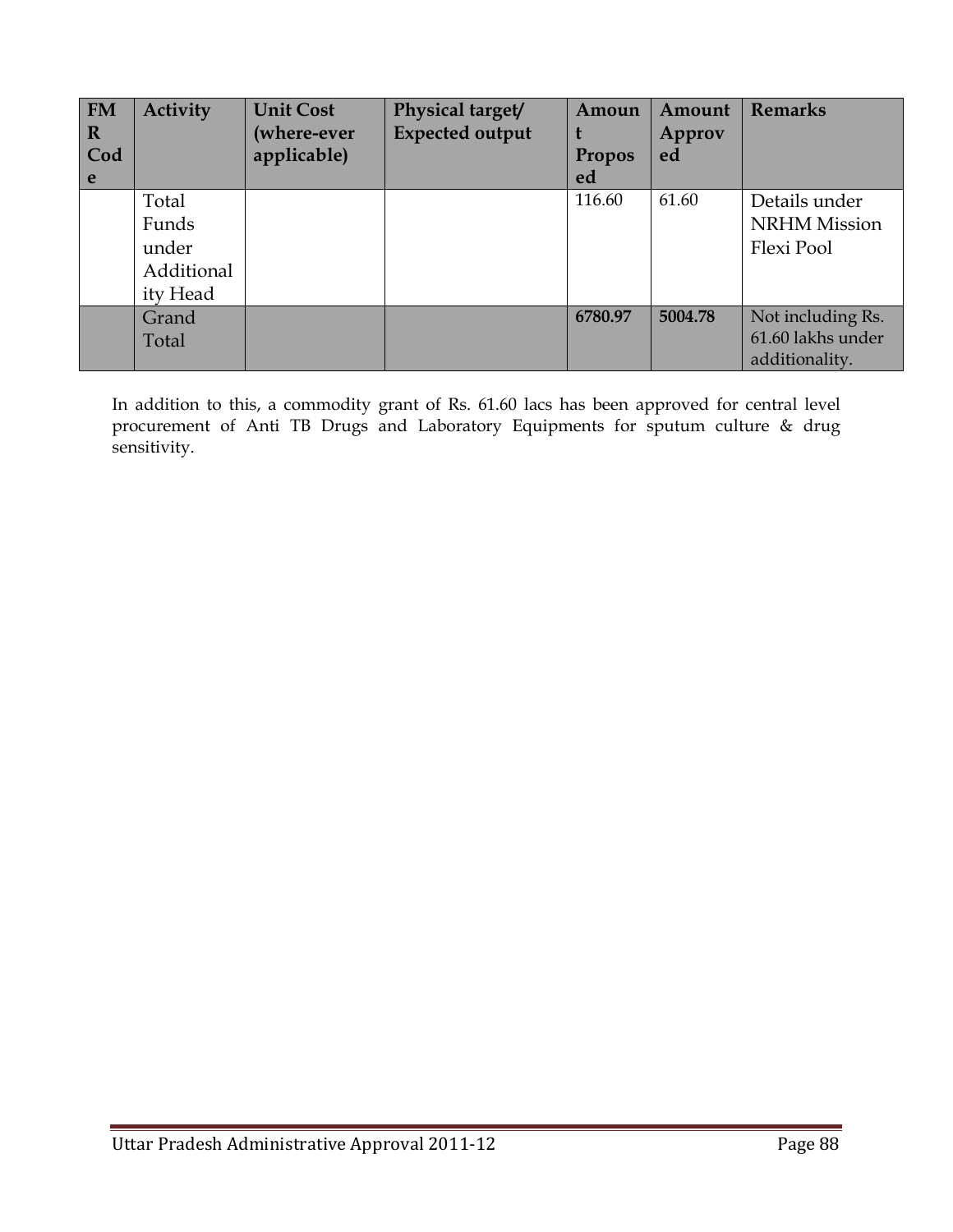## Annexure V

## List of participants of National Programme Coordination Committee of NRHM to consider the state PIP of Uttar Pradesh held on 4th May 2011

| Sl.No | Name and Designation                    | E-mail address                     |
|-------|-----------------------------------------|------------------------------------|
| 1.    | Shri. K. Chandramouli, Secretary, H&FW, | secyhfw@nic.in                     |
|       | GOI                                     |                                    |
| 2.    | Shri. P.K.Pradhan, SS & MD, NRHM, GOI   | peekaypradhan@gmail.com            |
| 3.    | Ms. Jaya Bhagat, Director Fin NRHM      | director.nrhm@gmail.com            |
| 4.    | Dr. S.K. Sikdar, AC-FP                  | sikdarsk@gmail.com                 |
| 5.    | Dr. Sjjan Yadav, Director NRHM          | directornrhm1@gmail.com            |
| 6.    | Dr. Ajay Khera, Deputy commission(CH &  | ajaykheramd@gmail.com              |
|       | I)                                      |                                    |
| 7.    | Dr. Ravish Behal, Sr. Consultant, TMSA  | ravish@msg.net.in, Mob- 41327343   |
| 8.    | Dr. B. K. Tiwari, Adviser Nutrition     | achmut@nb.nic.in, Mob-23062113     |
| 9.    | Dr. Pradeep Haldar, AC(I mm)            | pradeephaldar@yahoo.co.in          |
| 10.   | Dr. Megha Khaobragode, AD (IDSP, NCDE)  | mkhobragode@rediffmail.com         |
| 11.   | Dr. N K Dhamija, AC-imm                 | immunization@gmail.com             |
| 12.   | Asmita Jyoti Singh, consultant NRHM-I   | asmita.mohfw@gmail.com             |
| 13.   | Ritu Arora, Consutant M & F div MOHFW   | ritu.arora@nic.in, Mob- 9868529617 |
| 14.   | Rakesh Rajpurohit, Consultant-NRHM-I    | dr.rajpurohit@gmail.com            |
| 15.   | Prasanth K.S., Consultant (PAA) NHSRC   | prasanth.mph@gmail.com             |
| 16.   | Saba kaleem (consultant PHP) NHSRC      | saba.kaleem2008@gmail.com          |
| 17.   | Dr. Deepti Agrawal, consultant CH       | drdagarwal@yahoo.co.in             |
| 18.   | Rajeev Agarwal, Consultant-MH           | rajeevno@rediffmail.com            |
| 19.   | Dr. Pushkar Kumar, Consultant-MH        | drpushkarkumar@gmail.com           |
| 20.   | Isha Rastogi(FMG)                       | isha.fmgmohfw@gmail.com            |
| 21.   | Kaushaldra Kaushal (FMG)                | kaushalk.fmg.mohfw@gmail.com,      |
| 22.   | Anil Garg, Consultant FMG               | Ph-23062121                        |
| 23.   | Jayanta Kr. Mandwa, FMG                 | jayanta.fmg@gamil.com, Mob-        |
|       |                                         | 9560900505                         |